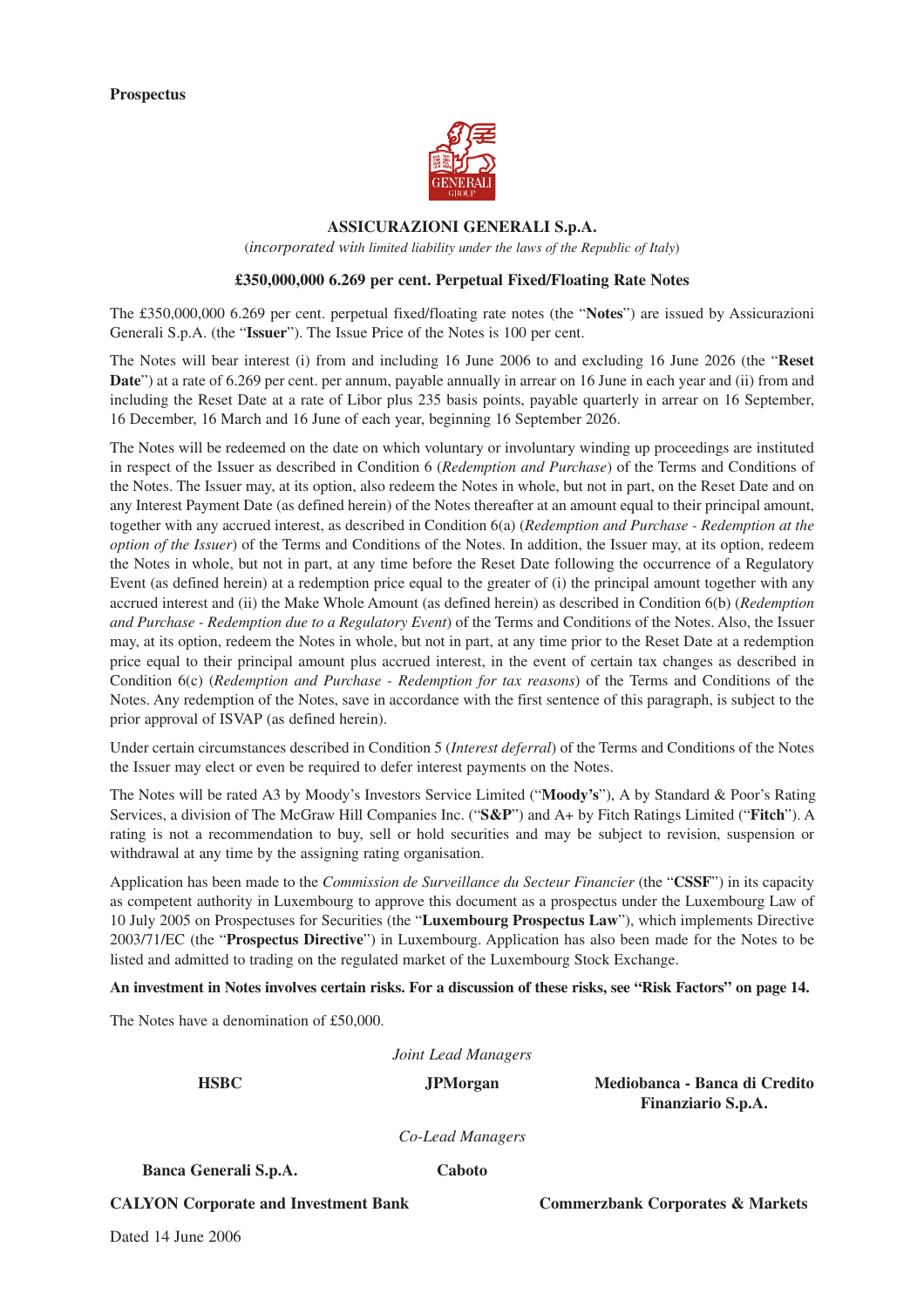## **IMPORTANT NOTICES**

The Issuer accepts responsibility for the information contained in this Prospectus and declares that, having taking all reasonable care to ensure that such is the case, the information contained in this Prospectus to the best of its knowledge is in accordance with the facts and contains no omission likely to affect its import.

This Prospectus should be read and construed together with any documents incorporated by reference herein.

The Issuer has confirmed to the Managers named under "Subscription and Sale" below (the "**Mangers**") that this Prospectus contains all information regarding the Issuer, the Generali Group (as defined herein) and the Notes that is (in the context of the issue of the Notes) material; that such information is true and accurate in all material respects and is not misleading in any material respect; that any opinions, predictions or intentions expressed herein are honestly held or made and are not misleading in any material respect; that this Prospectus does not omit to state any material fact necessary to make such information, opinions, predictions or intentions (in such context) not misleading in any material respect; and that all proper enquiries have been made to verify the foregoing.

No person has been authorised to give any information or to make any representation not contained in or not consistent with this Prospectus or any other document entered into in relation to the Notes or any information supplied by the Issuer or such other information as is in the public domain and, if given or made, such information or representation should not be relied upon as having been authorised by the Issuer or any of the Managers.

No representation or warranty is made or implied by the Managers or any of their respective affiliates, and none of the Managers nor any of their respective affiliates makes any representation or warranty or accepts any responsibility as to the accuracy or completeness of the information contained in this Prospectus. Neither the delivery of this Prospectus nor the offering, sale or delivery of any Note shall, in any circumstances, create any implication that the information contained in this Prospectus is true subsequent to the date hereof or that there has been no adverse change, or any event reasonably likely to involve any adverse change, in the condition (financial or otherwise) of the Issuer since the date hereof or that any other information supplied in connection with the Notes is correct at any time subsequent to the date on which it is supplied or, if different, the date indicated in the document containing the same.

This Prospectus may only be used for the purposes for which it has been published. The distribution of this Prospectus and the offering, sale and delivery of the Notes in certain jurisdictions may be restricted by law. Persons into whose possession this Prospectus comes are required by the Issuer and the Managers to inform themselves about and to observe any such restrictions. For a description of certain restrictions on offers, sales and deliveries of Notes and on the distribution of this Prospectus and other offering material relating to the Notes, see "Subscription and Sale". In particular, the Notes have not been and will not be registered under the United States Securities Act of 1933 (as amended) (the "**Securities Act**") and are subject to U.S. tax law requirements. Subject to certain exceptions, Notes may not be offered, sold or delivered within the United States or to U.S. persons. In addition, this Prospectus has not been submitted to the clearance procedure of *Commissione Nazionale per le Società e la Borsa* (the Italian Securities and Exchange Commission or "**CONSOB**") and may not be used in connection with any offering of the Notes in Italy other than to professional investors, as defined by and in accordance with applicable Italian securities laws and regulations.

This Prospectus does not constitute an offer or an invitation to subscribe for or purchase any Notes and should not be considered as a recommendation by the Issuer, the Managers or any of them that any recipient of this Prospectus should subscribe for or purchase any Notes. Each recipient of this Prospectus shall be taken to have made its own investigation and appraisal of the condition (financial or otherwise) of each of the Issuer and the Generali Group.

The Notes will form part of the regulatory capital of the Issuer and, as such, it is the intention of the Issuer to redeem the Notes only to the extent that the Issuer or any of its financing subsidiaries has, in the period of six months preceding any redemption, raised funds in an amount at least equal to the aggregate principal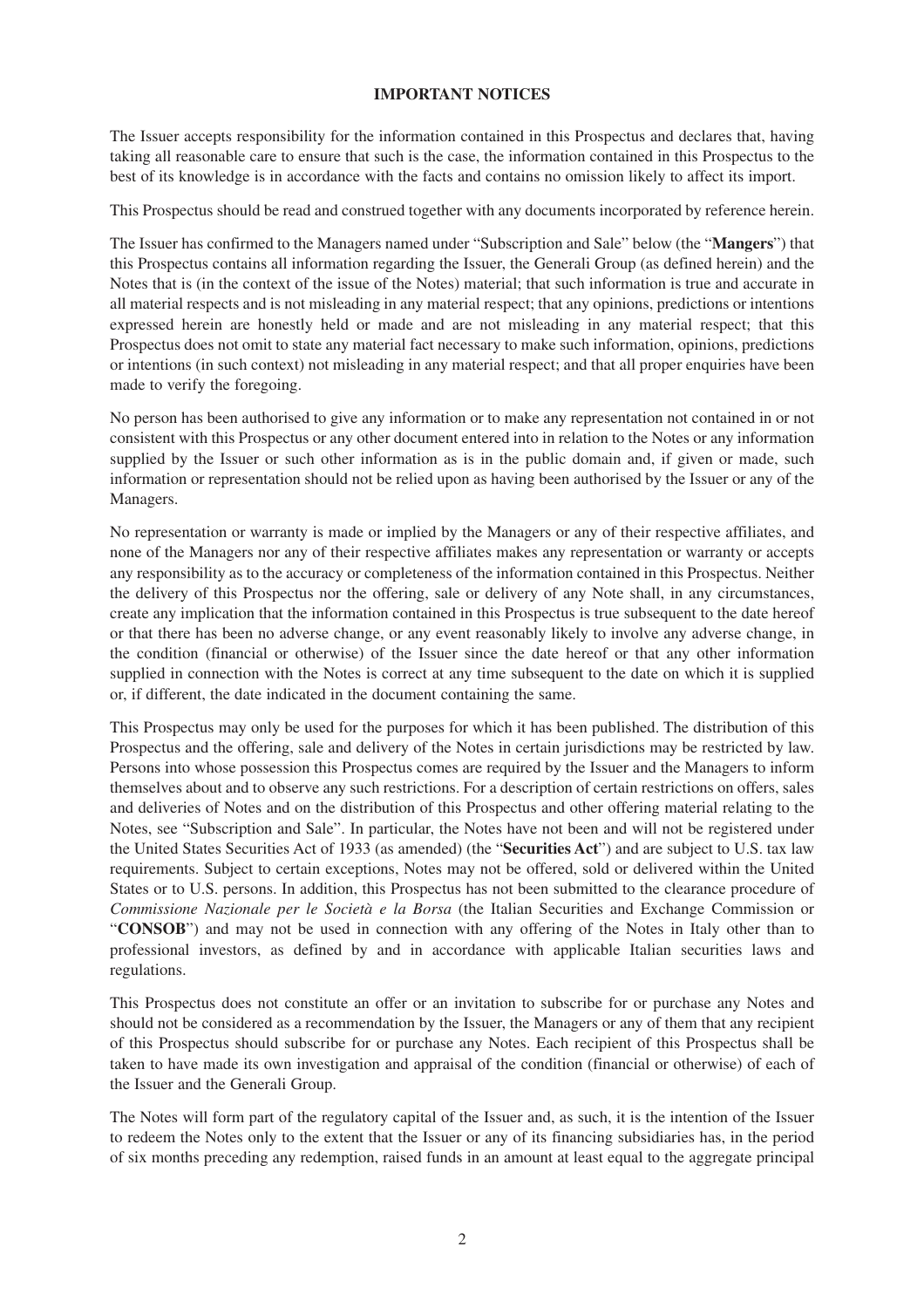amount of the Notes by the issuance and sale of any ordinary shares or any securities that have equal or greater equity characteristics than the Notes.

In this Prospectus, unless otherwise specified, references to "**EUR**", "**euro**", "**Euro**" or "**€**" are to the single currency introduced at the start of the third stage of European Economic and Monetary Union pursuant to the Treaty establishing the European Community, as amended; references to "**GBP**", "**Sterling**" or "**£**" are to the lawful currency for the time being of the United Kingdom of Great Britain and Northern Ireland; references to "**US Dollars**" are to the lawful currency of the United States of America; and references to "**Swiss Franc**" are to the lawful currency of Switzerland. Unless otherwise specified or where the context requires, references to laws and regulations are to the laws and regulations of Italy.

*Certain figures included in this Prospectus have been subject to rounding adjustments; accordingly, figures shown for the same category presented in different tables may vary slightly and figures shown as totals in certain tables may not be an arithmetic aggregation of the figures which precede them.*

*This Prospectus includes forward-looking statements. These include statements relating to, among other things, the future financial performance of the Issuer and the Issuer's consolidated subsidiaries (the "Generali Group"), plans and expectations regarding developments in the business, growth and profitability of the Generali Group and general industry and business conditions applicable to the Generali Group. The Generali Group has based these forward-looking statements on its current expectations, assumptions, estimates and projections about future events. These forward-looking statements are subject to a number of risks, uncertainties and assumptions that may cause the actual results, performance or achievements of the Generali Group or those of its industry to be materially different from or worse than these forward-looking statements. The Issuer does not assume any obligation to update such forward-looking statements and to adapt them to future events or developments except to the extent required by law.*

#### **STABILISATION**

**In connection with the issue of the Notes , HSBC Bank plc (the "Stabilising Manager") (or persons acting on behalf of the Stabilising Manager) may over-allot Notes (provided that, the aggregate principal amount of Notes allotted does not exceed 105 per cent. of the aggregate principal amount of the Notes) or effect transactions with a view to supporting the market price of the Notes at a level higher than that which might otherwise prevail. However, there is no assurance that the Stabilising Manager (or persons acting on behalf of the Stabilising Manager) will undertake stabilisation action. Any stabilisation action may begin on or after the date on which adequate public disclosure of the terms of the offer of the Notes is made and, if begun, may be ended at any time, but it must end no later than the earlier of 30 days after the issue date of the Notes and 60 days after the date of the allotment of the Notes. Such stabilisation shall be in accordance with all applicable laws and regulations.**

#### **MARKET STATISTICS**

Information and statistics presented in this Prospectus regarding business trends, market trends, market volumes and the market share of the Issuer or the Generali Group (as defined herein) are either derived from, or are based on, internal data or publicly available data from various independent sources. Although the Issuer believes that the external sources used are reliable, the Issuer has not independently verified the information provided by such sources.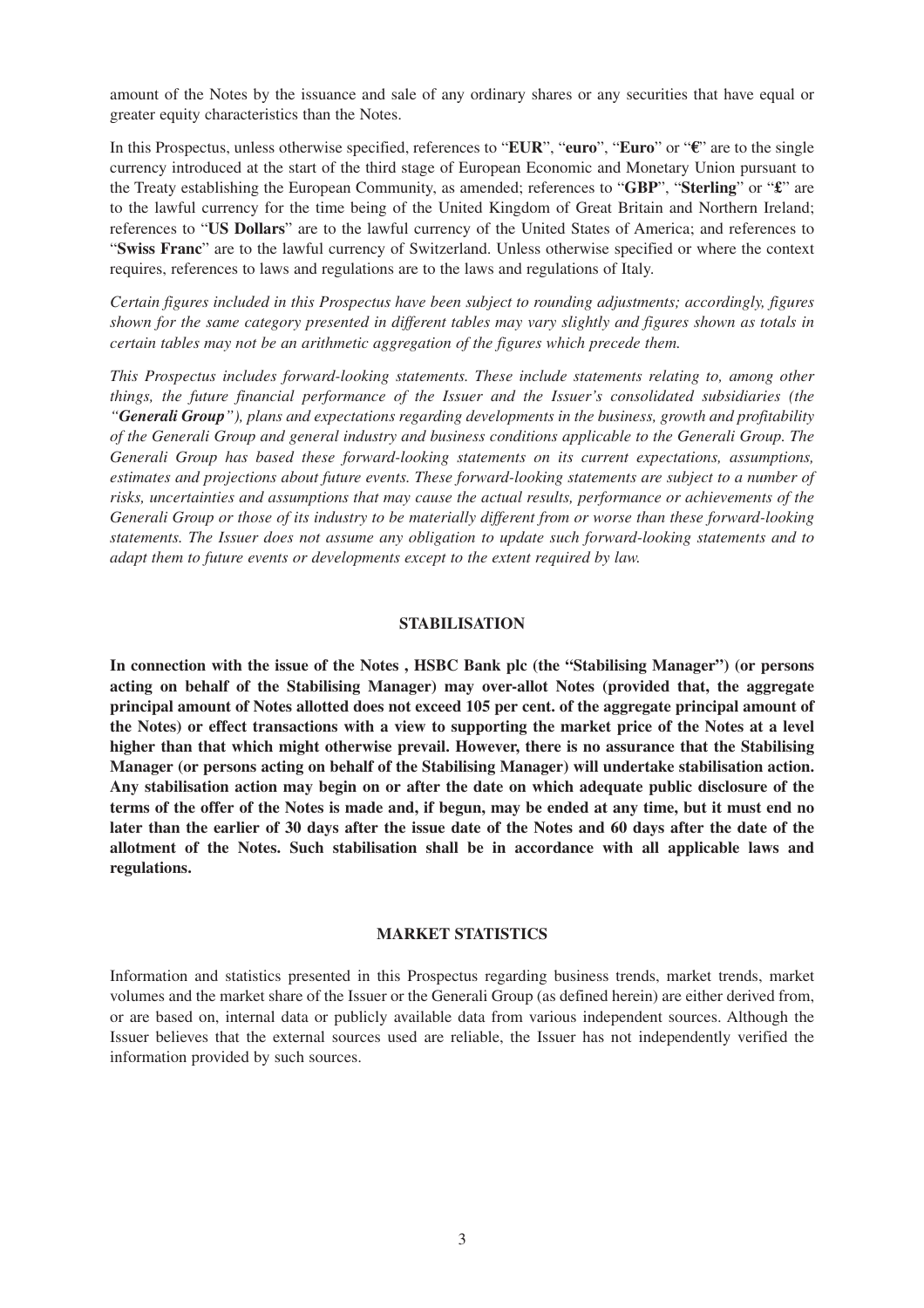# **TABLE OF CONTENTS**

|                                                                  | 5  |
|------------------------------------------------------------------|----|
|                                                                  | 14 |
|                                                                  | 22 |
|                                                                  | 24 |
| SUMMARY OF PROVISIONS RELATING TO THE NOTES WHILE IN GLOBAL FORM | 44 |
|                                                                  | 46 |
|                                                                  | 47 |
|                                                                  | 69 |
| SUMMARY FINANCIAL INFORMATION OF ASSICURAZIONI GENERALI S.p.A.   | 70 |
|                                                                  | 74 |
|                                                                  | 81 |
|                                                                  | 83 |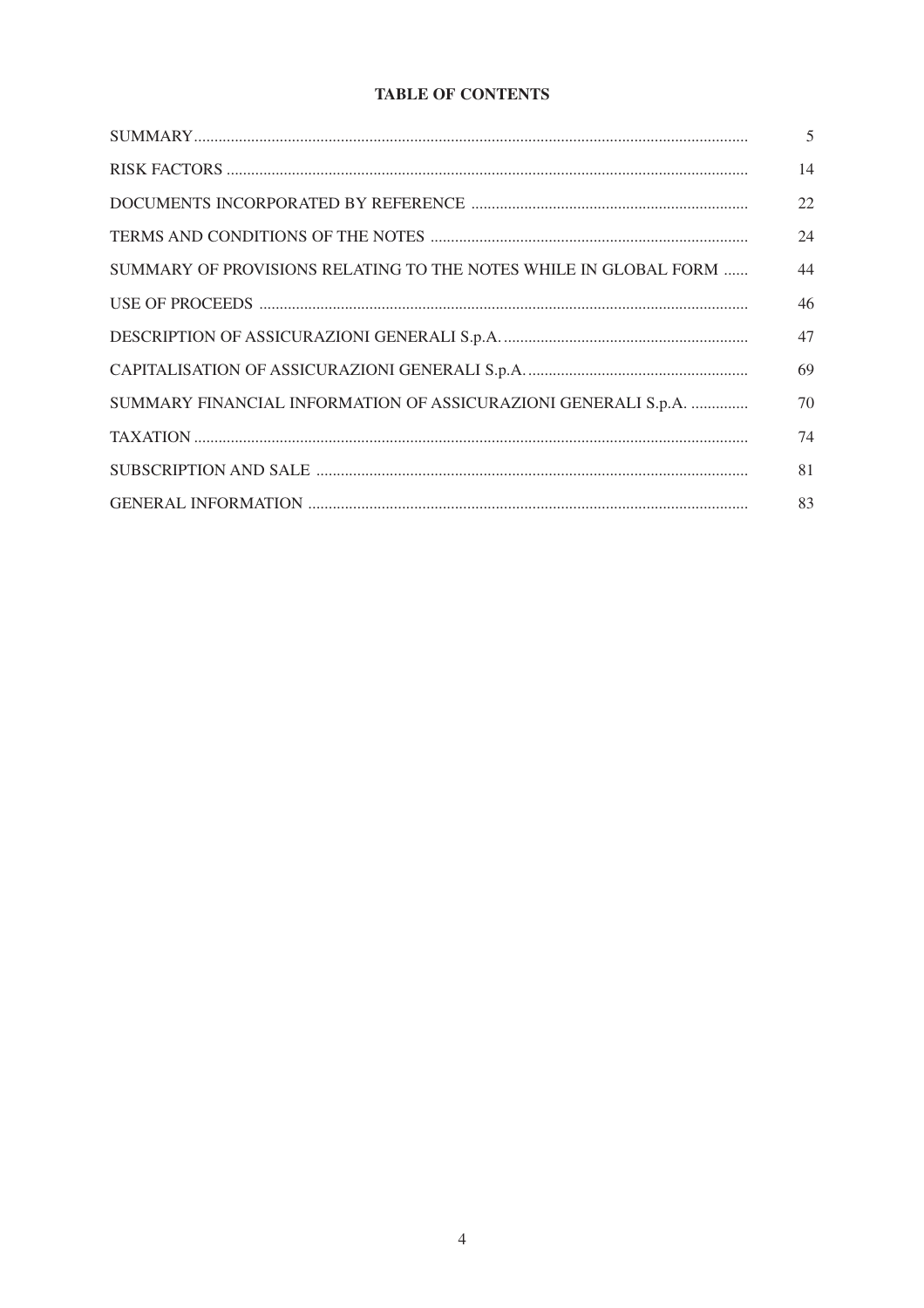#### **SUMMARY**

*This summary must be read as an introduction to this Prospectus and any decision to invest in the Notes should be based on a consideration of the Prospectus as a whole, including the documents incorporated by reference. No civil liability attaches to the Issuer in any Member State of the European Economic Area which has implemented the Prospectus Directive solely on the basis of this summary, including any translation thereof, unless it is misleading, inaccurate or inconsistent when read together with the other parts of this Prospectus. Where a claim relating to the information contained in this Prospectus is brought before a court in a Member State of the European Economic Area, the plaintiff may, under the national legislation of the Member State where the claim is brought, be required to bear the costs of translating the Prospectus before the legal proceedings are initiated.*

*This summary includes forward-looking statements. These include statements relating to, among other things, the future financial performance of the Issuer and the Issuer's consolidated subsidiaries (the "Generali Group"), plans and expectations regarding developments in the business, growth and profitability of the Generali Group and general industry and business conditions applicable to the Generali Group. The Generali Group has based these forward-looking statements on its current expectations, assumptions, estimates and projections about future events. These forward-looking statements are subject to a number of risks, uncertainties and assumptions that may cause the actual results, performance or achievements of the Generali Group or those of its industry to be materially different from or worse than these forward-looking statements. The Issuer does not assume any obligation to update such forward-looking statements and to adapt them to future events or developments except to the extent required by law.*

*Words and expressions defined in the "Terms and Conditions of the Notes" below or elsewhere in this Prospectus have the same meanings in this summary and references to a "Condition" is to such numbered condition in the Terms and Conditions of the Notes.*

| <b>Issuer:</b>                | Assicurazioni Generali S.p.A.                                                                                                                                                                      |
|-------------------------------|----------------------------------------------------------------------------------------------------------------------------------------------------------------------------------------------------|
| <b>Joint Lead Managers:</b>   | <b>HSBC</b> Bank plc<br>J.P. Morgan Securities Ltd.<br>Mediobanca - Banca di Credito Finanziario S.p.A.                                                                                            |
| <b>Managers:</b>              | Banca Caboto S.p.A.<br>Banca Generali S.p.A.<br><b>CALYON</b><br>Commerzbank Aktiengesellschaft                                                                                                    |
| <b>Principal Amount:</b>      | £350,000,000                                                                                                                                                                                       |
| <b>Issue Price:</b>           | 100 per cent. of the principal amount of the Notes.                                                                                                                                                |
| <b>Issue Date:</b>            | 16 June 2006.                                                                                                                                                                                      |
| <b>Form and Denomination:</b> | The Notes will be issued in bearer form in a denomination of<br>£50,000 each.                                                                                                                      |
| <b>Status of the Notes:</b>   | The Notes will constitute direct, unsecured and subordinated<br>obligations of the Issuer ranking:                                                                                                 |
|                               | <i>pari passu</i> without any preference among themselves and <i>pari</i><br>(i)<br>passu with the Parity Securities;                                                                              |
|                               | (ii) junior in right of payment to the payment of any present or<br>future claims of all unsubordinated creditors of the Issuer<br>(including obligations to policyholders) and to all Less Deeply |

#### **Summary in respect of the Notes**

Subordinated Obligations; and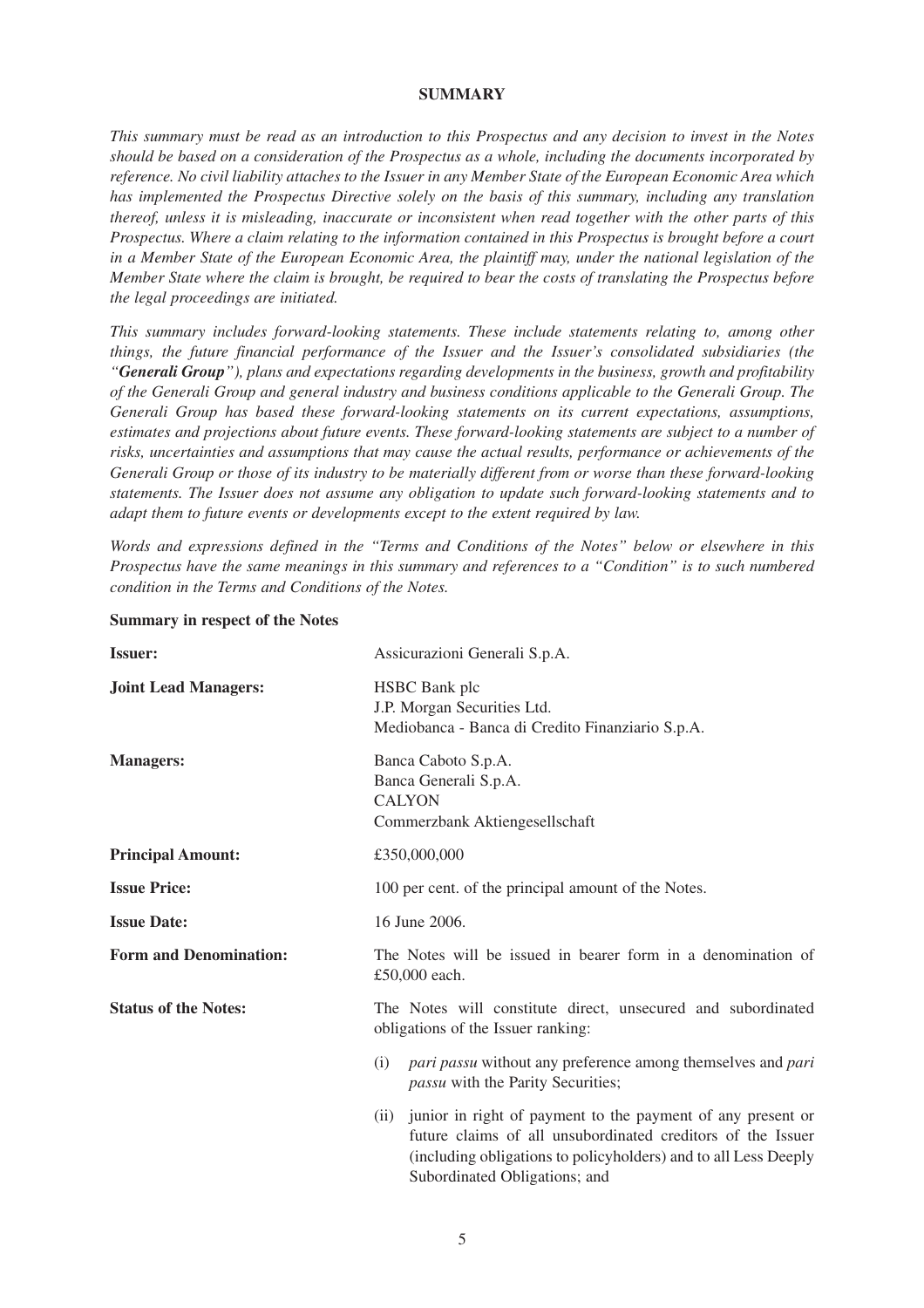(iii) senior in right of payments to the Junior Securities.

**Redemption:** The Notes will mature and be redeemed on the date on which voluntary or involuntary winding up proceedings are instituted in respect of the Issuer, in accordance with, as the case may be, (i) a resolution of the shareholders' meeting of the Issuer, (ii) any provision of the by-laws of the Issuer (currently, maturity of the Issuer is set at 31 December 2131 though if this is extended, redemption of the Notes will be equivalently adjusted), or (iii) any applicable legal provision, or any decision of any jurisdictional or administrative authority.

> The Issuer may, at its option, also redeem the Notes in whole, but not in part, on the Reset Date and on any Interest Payment Date (as defined herein) thereafter at an amount equal to their principal amount, together with any accrued interest, as described in Condition 6(a) (*Redemption and Purchase - Redemption at the option of the Issuer*).

> In addition, the Issuer may, at its option, redeem the Notes in whole, but not in part, at any time before the Reset Date following the occurrence of a Regulatory Event (as defined herein) at a redemption price equal to the greater of (i) the principal amount together with any accrued interest and (ii) the Make Whole Amount (as defined herein) as described in Condition 6(b) (*Redemption and Purchase - Redemption due to a Regulatory Event*).

> Also, the Issuer may, at its option, redeem the Notes in whole, but not in part, at any time prior to the Reset Date at a redemption price equal to their principal amount plus accrued interest, in the event of certain tax changes as described in Condition 6(c) (*Redemption and Purchase - Redemption for tax reasons*).

> Any redemption of the Notes, save in accordance with the first paragraph of this section "*Redemption*", is subject to the prior approval of ISVAP (as defined herein).

> "**Regulatory Event**" means that the Issuer (i) is no longer subject to the consolidated regulatory supervision of a Lead Regulator; or (ii) is subject to the consolidated regulatory supervision of a Lead Regulator and is not permitted under the applicable rules and regulations adopted by such Lead Regulator, or an official application or interpretation of those rules and regulations including a decision of any court or tribunal, at any time whilst any of the Notes are outstanding to treat the Notes as own funds for the purposes of the determination of the Solvency Margin eligible to count for (a) up to 50 per cent. of the Solvency Margin, under the Italian Legislation on Solvency Margin, or (b), in case of future amendments to the Italian Legislation on Solvency Margin, up to such other fraction of the Solvency Margin as will apply to perpetual subordinated instruments or liabilities as opposed to dated subordinated instruments or liabilities.

**Interest:** The Notes will bear interest (i) from and including 16 June 2006 to and excluding 16 June 2026 (the "**Reset Date**") at a rate of 6.269 per cent. per annum, payable annually in arrear on 16 June in each year and (ii) from and including the Reset Date at a rate of Libor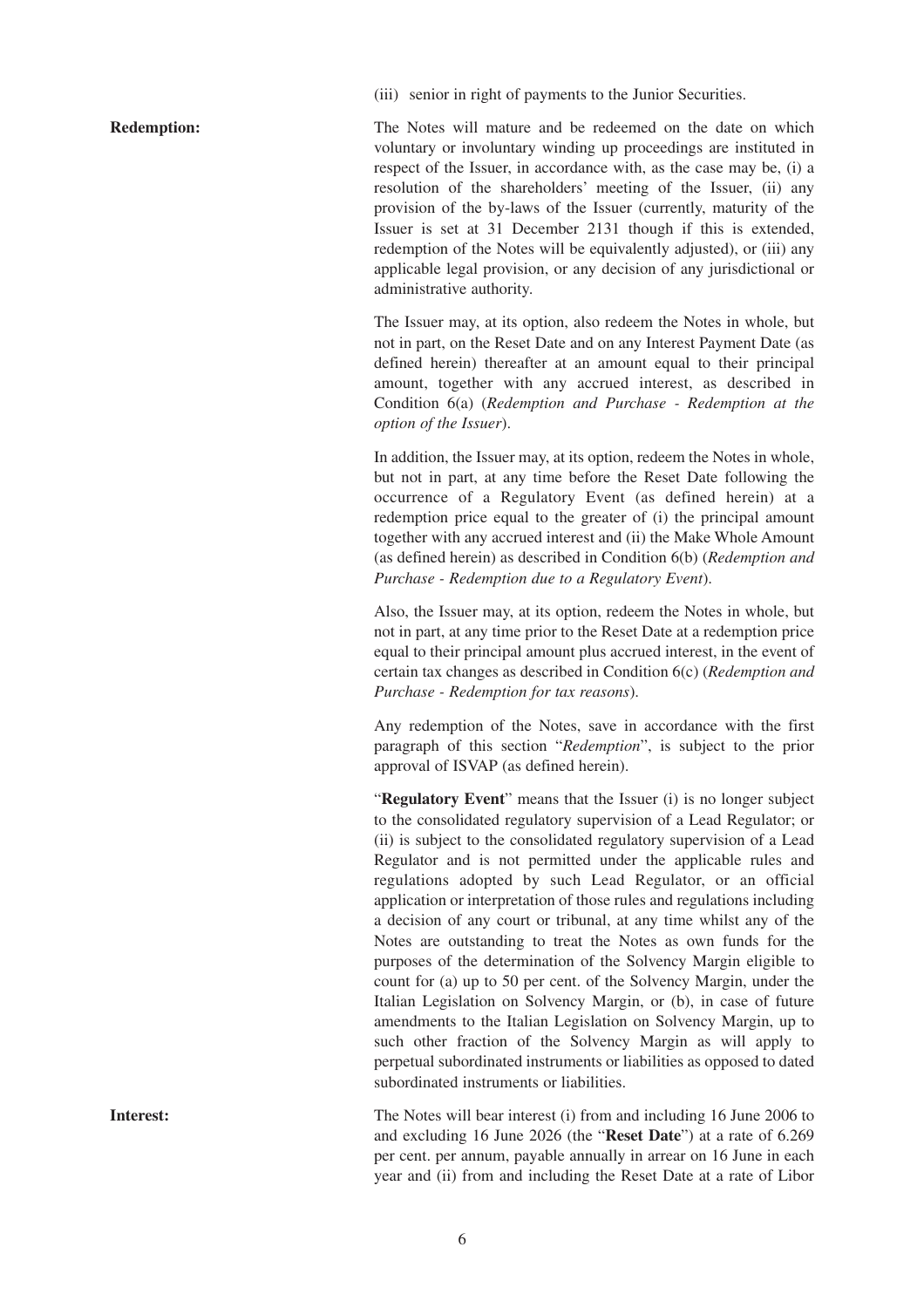plus 235 basis points, payable quarterly in arrear on 16 September, 16 December, 16 March and 16 June of each year, beginning 16 September 2026.

**Optional deferral of interest:** The Issuer may elect by giving notice to the Noteholders pursuant to Condition 14 (*Notices*) below to defer payment (A) of all (or some only) of the interest accrued to an Interest Payment Date if (i) during the 12-month period prior to such Interest Payment Date no dividend or other distribution has been declared, made, approved or set aside for payment in respect of any Junior Securities or Parity Securities; and (ii) during the 12-month period prior to such Interest Payment Date neither the Issuer nor any of its Subsidiaries has redeemed, repurchased or acquired any Junior Securities (other than a Permitted Repurchase) or Parity Securities; or (B) of part only, *pari passu* and *pro rata*, of the interest accrued to an Interest Payment Date if and to the extent that during the 12-month period prior to such Interest Payment Date a partial distribution has been declared, made, approved or set aside for payment in respect of any Parity Securities.

> "**Permitted Repurchase**" means (1) any redemption, repurchase or other acquisition of such Junior Securities held by any member of the Group, (2) a reclassification of the equity share capital of the Issuer or any of its Subsidiaries or the exchange or conversion of one class or series of equity share capital for another class or series of equity share capital, (3) the purchase of fractional interests in the share capital of the Issuer or any of its Subsidiaries pursuant to the conversion or exchange provisions of such security being converted or exchanged, (4) any redemption or other acquisition of Junior Securities in connection with a levy of execution for the satisfactions of a claim by the Issuer or any of its Subsidiaries, or (5) any redemption or other acquisition of Junior Securities in connection with the satisfaction by the Issuer or any of its Subsidiaries of its obligations under any employee benefit plan or similar arrangement.

> In the event that the Issuer may elect to defer part of the interest *pro rata* with distributions on any Parity Securities, such interest may be deferred in the same proportion that the distribution on such Parity Security bears to the stated scheduled distribution to be paid on such Parity Security.

> Where the Issuer elects to defer an interest payment pursuant to Condition 5(a) (*Interest deferral - Optional deferral of interest*) it shall not have any obligation to make such interest payment on the relevant Interest Payment Date and the failure to pay such interest shall not constitute a default of the Issuer or any other breach of obligations under the Conditions or for any purpose.

**Mandatory deferral of interest:** The Issuer will be required to defer payment of all (but not some only) of the interest accrued to an Interest Payment Date if the Fiscal Agent has received written notice from the Issuer confirming that (A) a Regulatory Intervention regarding the Issuer has occurred and such Regulatory Intervention is continuing on such Interest Payment Date; or (B) a Mandatory Deferral Event has occurred.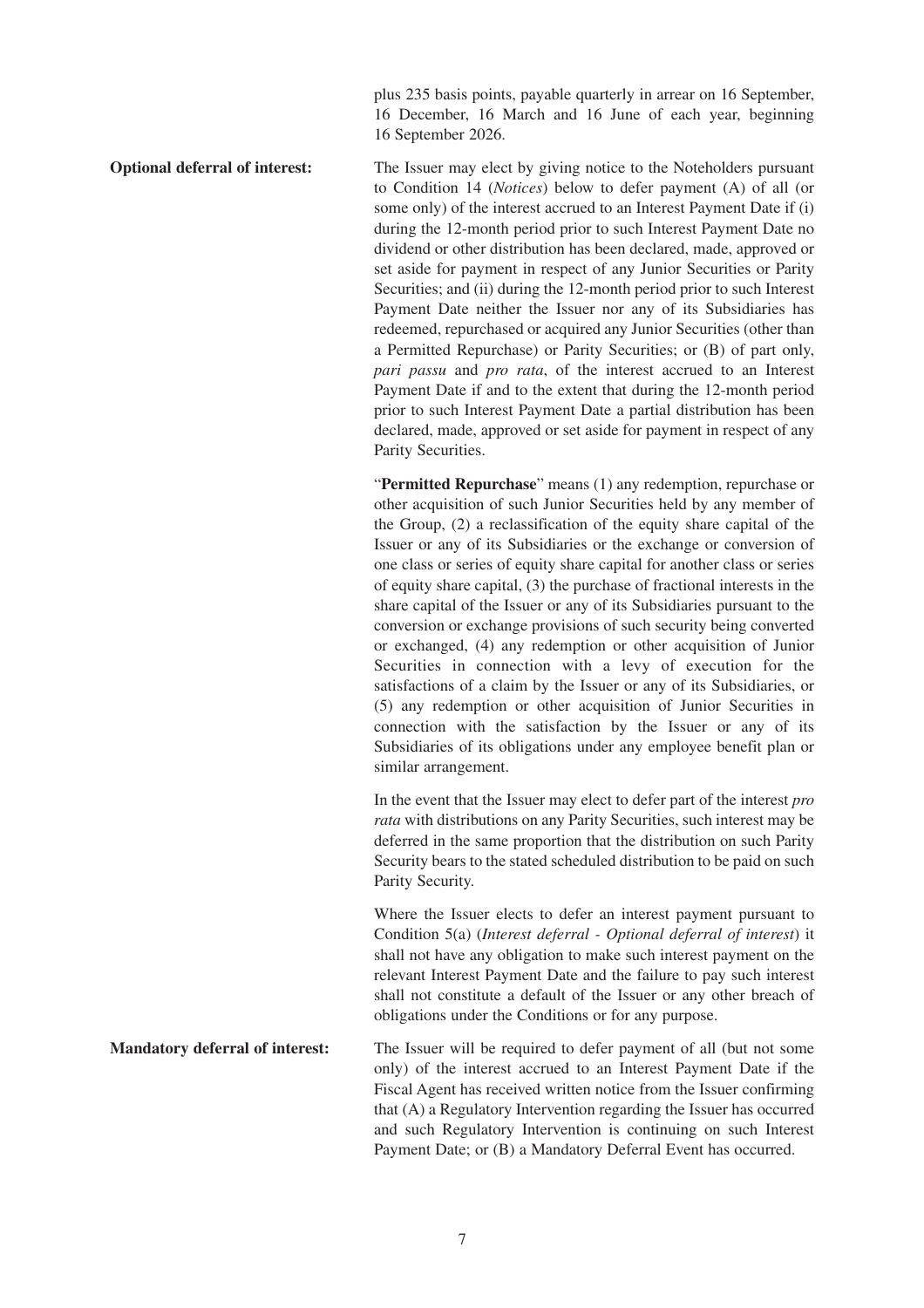If the Issuer is required to defer a payment of interest following the occurrence of a Mandatory Deferral Event on an Interest Payment Date, then the Issuer will also be required to defer on one or more subsequent Interest Payment Dates the interest that would otherwise be due, save in the case that the Mandatory Deferral Event has been cured.

"**Regulatory Intervention**" means a request from ISVAP or any other relevant supervisory authority to restore any Required Solvency Margin.

"**Required Solvency Margin**" means the Solvency Margin required from time to time by a Lead Regulator;

A "**Mandatory Deferral Event**" shall have occurred if up to the end of the tenth Business Day preceding any Interest Payment Date:

- (i) the aggregate Net Income of the Issuer for two consecutive Reporting Periods ending on the Lagged Reporting Date is less than zero, and
- (ii) the Adjusted Equity Amount of the Issuer as at the Lagged Reporting Date has declined by more than 10 per cent. as compared to the Adjusted Equity Amount as at the Reporting Date that is 24 months prior to such Lagged Reporting Date, and
- (iii) the Adjusted Capital Amount of the Issuer as at the Current Reporting Date has declined by more than 10 per cent. as compared to the Adjusted Equity Amount as at the Reporting Date that is 30 months prior to such Current Reporting Date.

**Payment of deferred interest:** Arrears of interest that have accrued pursuant to Conditions 5(a) (*Interest deferral - Optional deferral of interest*) and 5(b) (*Interest deferral - Mandatory deferral of interest*) may at the option of the Issuer be paid in whole or in part at any time only with funds raised by way of the ACSM in accordance with Condition 5(d) (*Interest deferral - Alternative Coupon Satisfaction Mechanism (ACSM)*).

Arrears of interest shall become due and payable:

- (i) in part *pari passu* and *pro rata* if and to the extent that the Issuer makes payments in part of or in respect of amounts of interest on or in relation to any other *pari passu* claims; and
- (ii) in full on the earlier of:
	- (a) the Interest Payment Date falling immediately on or after the date on which dividends or other distributions on any Junior Securities or Parity Securities have been declared or paid;
	- (b) the Interest Payment Date falling immediately on or after the date on which any Parity Securities or any Junior Securities are redeemed, repurchased or acquired by the Issuer or any of its Subsidiaries;
	- (c) Interest Payment Date immediately following the date upon which (x) no Regulatory Intervention is or will be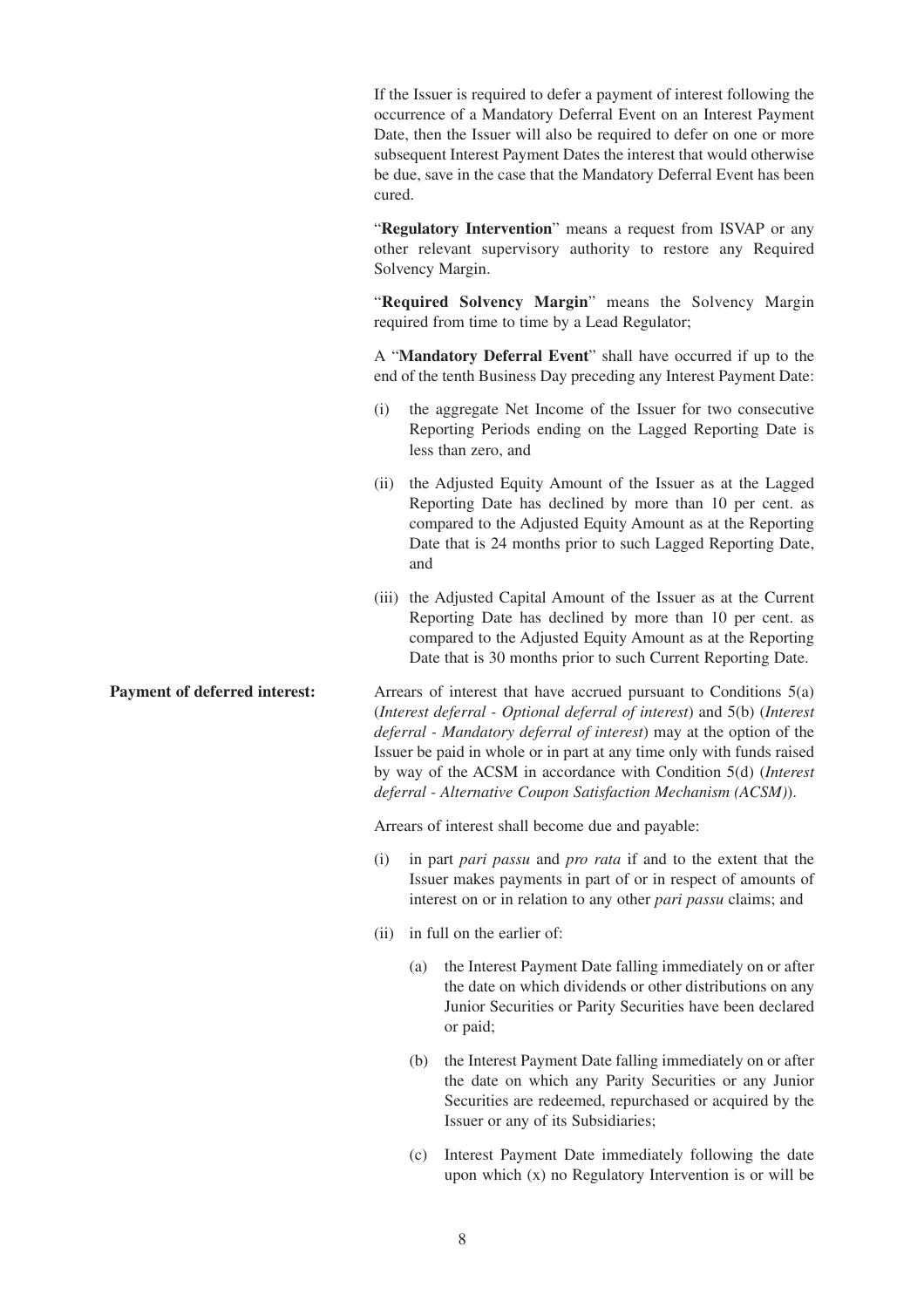continuing on such Interest Payment Date and (y) no new Mandatory Deferral Event has occurred and any of the previous Mandatory Deferral Events have been cured, provided, in each case, that the Issuer would not, as at such Interest Payment Date, be entitled to defer payment of interest pursuant to Condition 5(a) (*Interest deferral - Optional deferral of interest*);

- (d) the date fixed for any redemption of the Notes pursuant to Condition 6 (*Redemption and Purchase*);
- (e) the date on which the *Liquidazione Coatta Amministrativa* of the Issuer is commenced pursuant to the Consolidated Law on Private Insurance Companies or on which voluntary winding up proceedings of the Issuer are instituted or on which the Issuer becomes subject to a liquidation order; and
- (f) the date falling 10 years after the Interest Payment Date on which payment of interest has first been deferred.

Arrears of interest will become payable only where the Issuer is able to make the payment with funds raised by way of the ACSM in accordance with Condition 5(d) (*Interest deferral - Alternative Coupon Satisfaction Mechanism (ACSM)*). If, despite the Issuer using its best efforts and/or despite the Issuer doing all that is reasonably possible to raise funds by way of the ACSM in accordance with Condition 5(d) (*Interest deferral - Alternative Coupon Satisfaction Mechanism (ACSM)*), the Issuer fails to make the payment with funds raised by way of the ACSM, then, notwithstanding the occurrence of any of the events or circumstances described in Condition  $5(c)(ii)(A)$  or  $(B)$ , arrears of interest will not be required to be paid.

Payment of amounts in respect of interest under the ACSM may only be made to the extent of funds raised by either (I) issuing new shares of the Issuer (save that, in the case of deferral of interest due to a Mandatory Deferral Event, the Issuer shall not, in any year, issue new ordinary shares for the purposes of the ACSM (including any new shares for the purposes of any equivalent ACSM provisions of any Parity Securities or any Junior Securities) in excess of 2 per cent. of the market value of the Issuer's ordinary share capital, such market value to be determined by the Calculation Agent as at the end of each financial year of the Issuer on the basis of the *Prezzo Ufficiale* of the Issuer's ordinary shares and for the avoidance of doubt any such funds so raised shall be applied firstly pro rata in respect of any amounts to be settled in relation to Parity Securities and only thereafter in respect of any amounts to be settled in relation to any Junior Securities) or selling treasury shares of the Issuer (save that for the purposes of selling treasury shares no treasury shares can be sold that have been purchased within the preceding six months), subject to the existence of the appropriate necessary corporate powers applicable to the Issuer at the time of the issuance or the disposal of the shares; or (II) issuing new Issuer securities ranking junior to or *pari passu* with the Notes and having features at least similar to the Notes. In the case of deferral of

**Alternative Coupon Satisfaction Mechanism (ACSM):**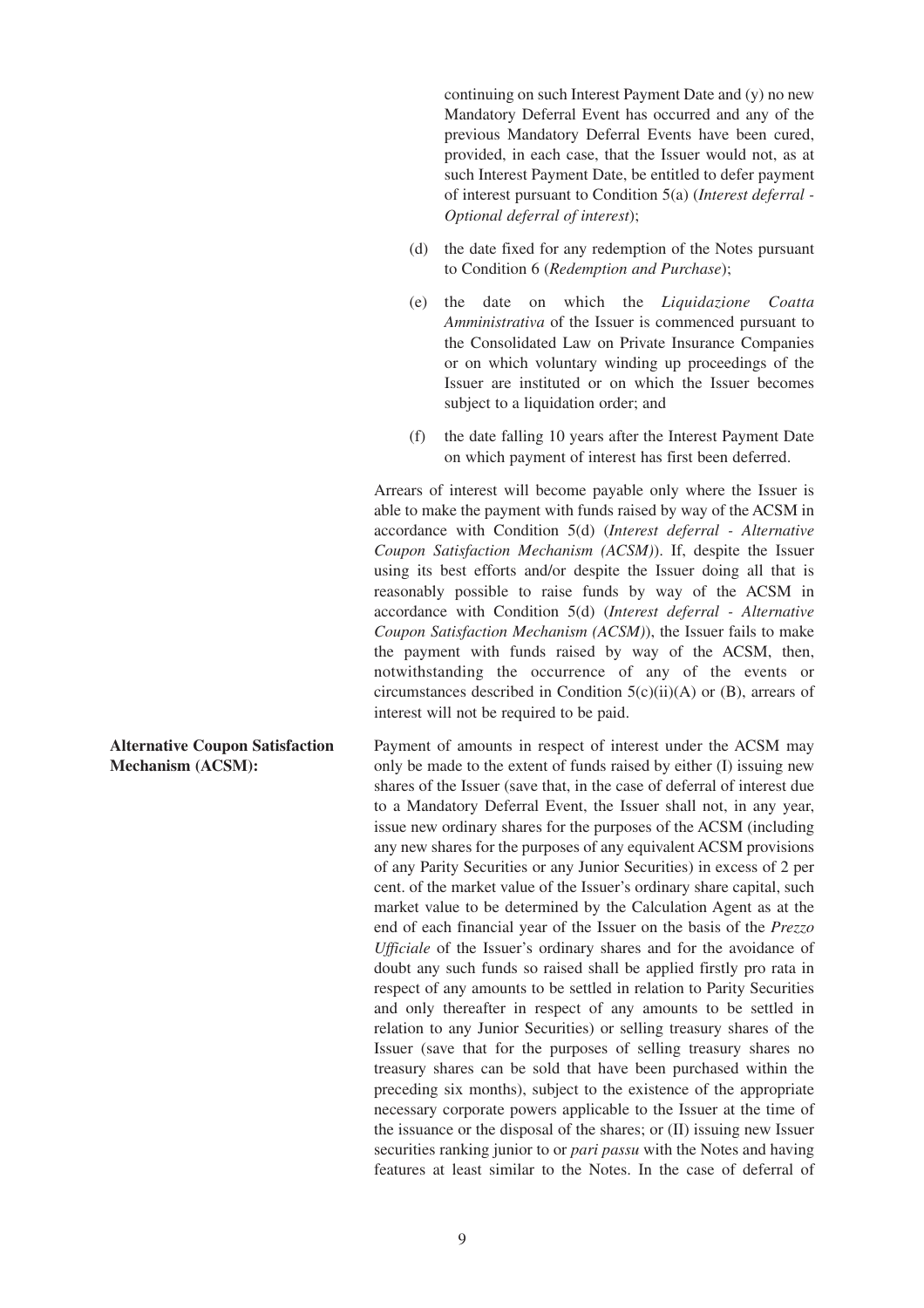interest due to a Mandatory Deferral Event, such junior or *pari passu* ranking securities can only be issued up to a nominal amount of 25 per cent. of the aggregate principal amount of the Notes outstanding from time to time for this purpose.

For any five-year period following the date on which deferred interest becomes payable (the "**ACSM Period**") pursuant to Condition 5(c) (*Interest deferral - Payment of deferred interest*), (I) the Issuer shall use its best efforts to settle any such deferred amount in accordance with the ACSM and (II) the Issuer shall do all that is reasonably possible to obtain and maintain delegated authority to issue sufficient new ordinary shares and/or to hold and sell treasury shares, in each case to cover one year of Coupons and any outstanding deferred amount of interest payable by the Issuer.

If at the end of any ACSM Period in respect of any deferred interest payment the Issuer has been unable to make full payment of such deferred interest in accordance with the ACSM, the obligations of the Issuer to satisfy the amount of interest that was deferred at the beginning of such ACSM Period shall, to the extent not already settled under the ACSM, be cancelled, provided that contingently upon *Liquidazione Coatta Amministrativa* of the Issuer being commenced pursuant to the Consolidated Law on Private Insurance Companies or voluntary winding up proceedings of the Issuer are instituted or the Issuer becoming subject to a liquidation order, Noteholders shall be entitled to claim such unsettled amount in the liquidation of the Issuer under the Deed of Covenant, and such claim shall rank *pari passu* with the obligations of the Issuer in respect of its saving shares.

To the extent that the Issuer at any time suffers losses (also taking into account profits and losses relating to previous financial years) which would result in the Solvency Margin being reduced below the Required Solvency Margin (the "**Solvency Margin Event**"), the obligations of the Issuer to make payments in respect of the Notes, will be deferred to the extent necessary to enable the Issuer to continue to carry on its activities in accordance with applicable regulatory requirements. In any such case, interest will, subject to the provisions of Conditions  $5(a)$  to (d), continue to accrue on the nominal value of the Notes. The obligations of the Issuer to make payments in respect of the Notes, will be reinstated (in priority to any Junior Securities and on a *pari passu* basis with any Parity Securities), as if such obligations of the Issuer had not been so deferred:

- (i) in whole, in the event of winding up, dissolution, liquidation or bankruptcy (including, *inter alia, Liquidazione Coatta Amministrativa*) of the Issuer and with effect immediately prior to the commencement of such winding up, dissolution, liquidation or bankruptcy (including, *inter alia*, *Liquidazione Coatta Amministrativa*); and
- (ii) in whole, in the event of early redemption of the Notes pursuant to Conditions 6(a) (*Redemption and Purchase - Redemption at the option of the Issuer*), 6(b) (*Redemption and*

**Loss absorption and Solvency Margin Event:**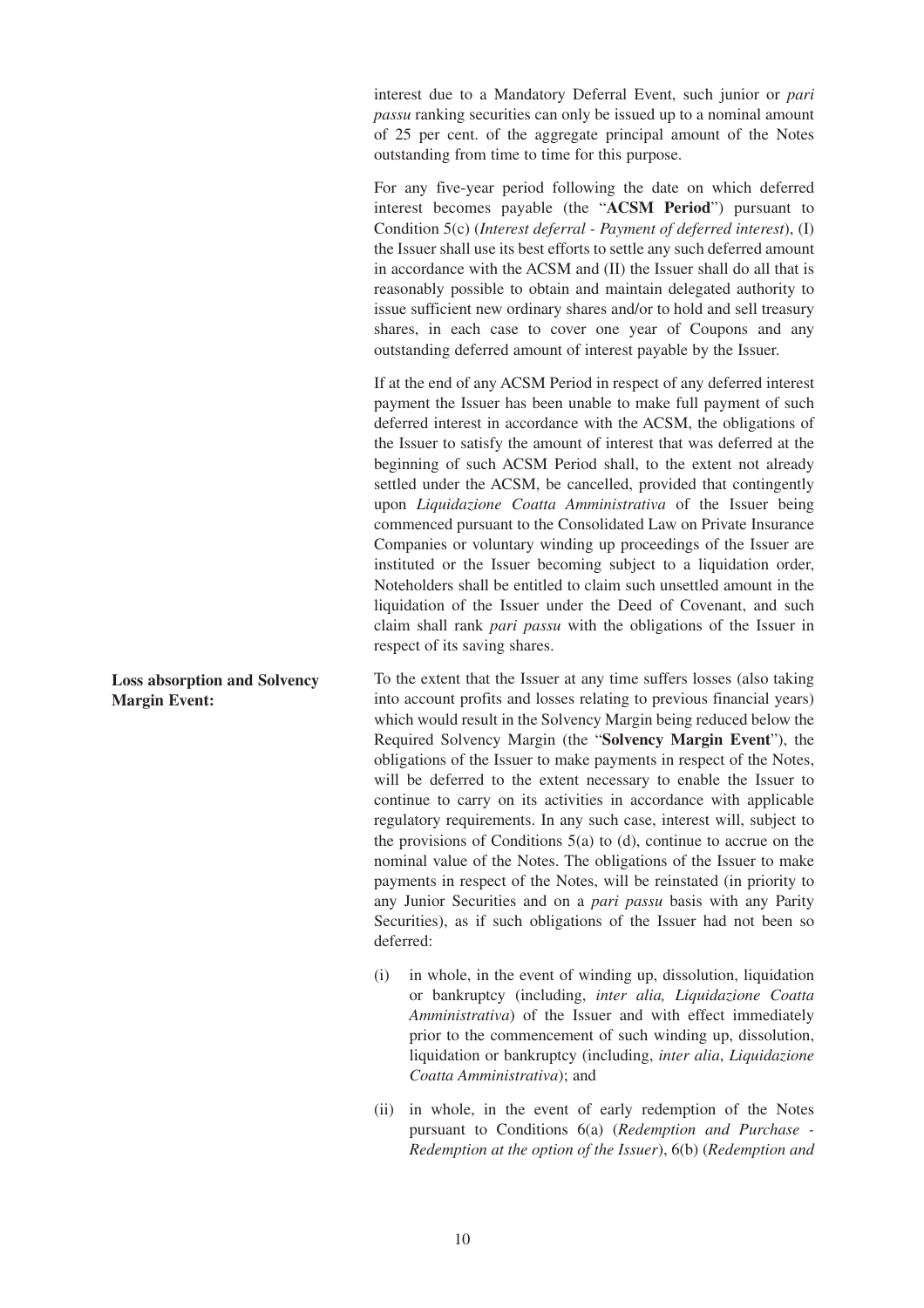|                              | Purchase - Redemption due to a Regulatory Event) or $6(c)$<br>(Redemption and Purchase - Redemption for tax reasons); and                                                                                                                                                                                                                                                                                                                                                                                              |
|------------------------------|------------------------------------------------------------------------------------------------------------------------------------------------------------------------------------------------------------------------------------------------------------------------------------------------------------------------------------------------------------------------------------------------------------------------------------------------------------------------------------------------------------------------|
|                              | (iii) in whole or in part, from time to time, to the extent that the<br>Solvency Margin Event is no longer continuing and, therefore,<br>the Solvency Margin is again at least equal to the Required<br>Solvency Margin.                                                                                                                                                                                                                                                                                               |
| <b>Taxation:</b>             | All payments in respect of Notes will be made free and clear of<br>withholding taxes of the Republic of Italy, as the case may be (and<br>subject to certain customary exceptions), unless the withholding is<br>required by law. In that event, the Issuer will (subject as provided in<br>Condition 8 ( <i>Taxation</i> )) pay such additional amounts as will result<br>in the Noteholders receiving such amounts as they would have<br>received in respect of such Notes had no such withholding been<br>required. |
| <b>Governing Law:</b>        | The Notes will be governed by English law.                                                                                                                                                                                                                                                                                                                                                                                                                                                                             |
| <b>Listing and Trading:</b>  | Application has been made for the Notes to be listed and to be<br>admitted to trading on the Luxembourg Stock Exchange's regulated<br>market. Total expenses related to admission to trading are estimated<br>to be $£2,600$ .                                                                                                                                                                                                                                                                                         |
| <b>Rating:</b>               | The Notes will be rated A3 by Moody's, A by S&P and A+ by Fitch.<br>A rating is not a recommendation to buy, sell or hold securities<br>and may be subject to revision, suspension or withdrawal at any<br>time by the assigning rating organisation.                                                                                                                                                                                                                                                                  |
| <b>Selling Restrictions:</b> | For a description of certain restrictions on offers, sales and<br>deliveries of Notes and on the distribution of offering material in the<br>United States of America, the United Kingdom, Italy and Japan see,<br>"Subscription and Sale" below.                                                                                                                                                                                                                                                                      |
| <b>Clearing Systems:</b>     | Euroclear and Clearstream, Luxembourg.                                                                                                                                                                                                                                                                                                                                                                                                                                                                                 |
| ISIN:                        | XS0257010206                                                                                                                                                                                                                                                                                                                                                                                                                                                                                                           |
| <b>Common Code:</b>          | 025701020                                                                                                                                                                                                                                                                                                                                                                                                                                                                                                              |

#### **Summary in respect of the Risk Factors**

#### *Risk Factors in respect of the Notes*

An investment in the Notes involves certain risks associated with the characteristics of the Notes. Such risks could result in principal or interest not being paid by the Issuer and/or a material impairment of the market price of the Notes. Risks result especially from the fact that:

- the Issuer has no obligation to redeem the Notes and the Noteholders have no right to call for their redemption;
- the Notes may be subject to early redemption (A) at a redemption price equal to their principal amount, together with any accrued interest, (i) at any time prior to the Reset Date, in the event of certain tax changes and (ii) on the Reset Date and on any Interest Payment Date thereafter (B) at a redemption price equal to the greater of (i) the principal amount, together with any accrued interest, and (ii) the Make Whole Amount following the occurrence of a Regulatory Event;
- there is no restriction on the amount of debt which the Issuer may incur in the future;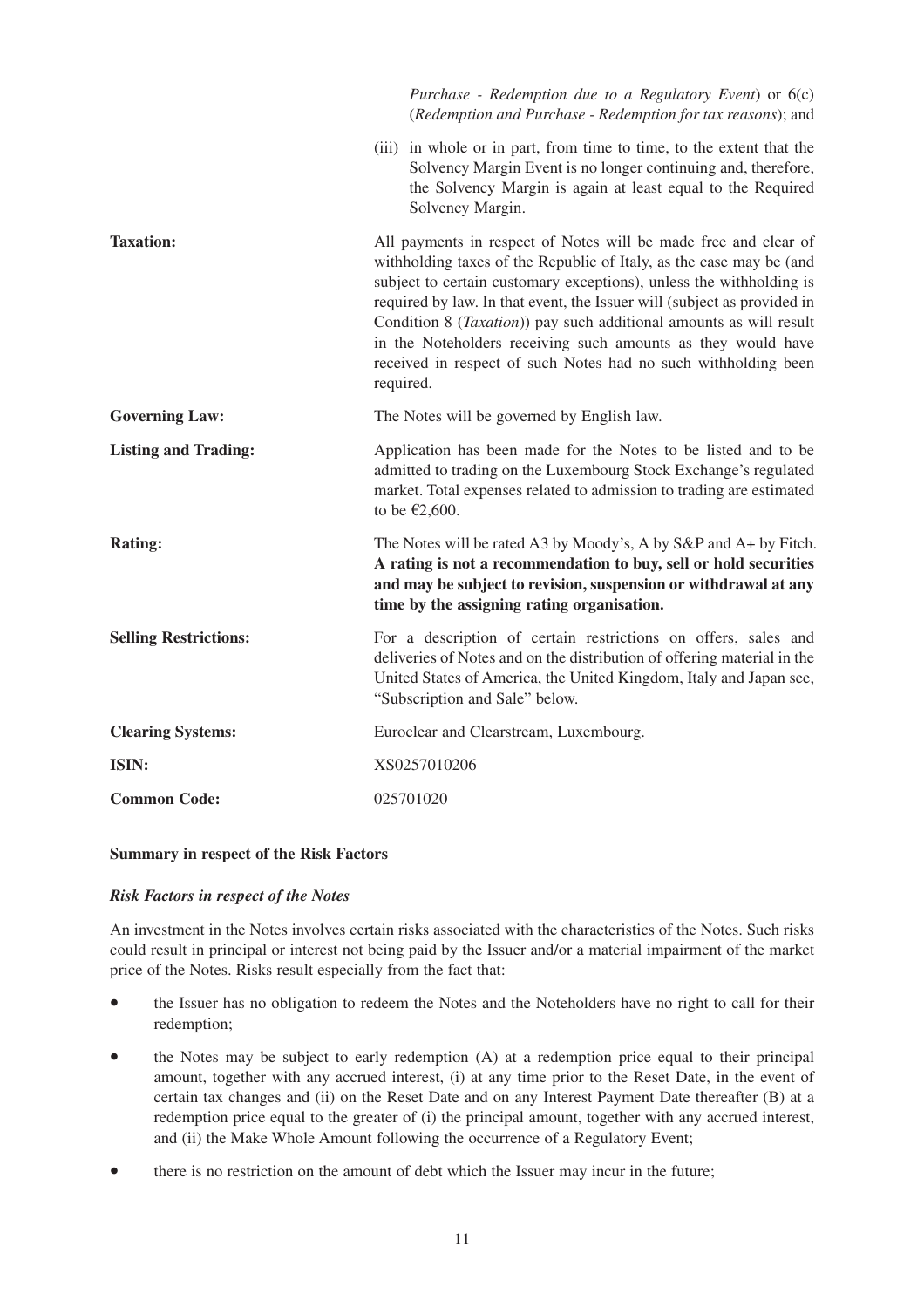- the payment obligations of the Issuer under the Notes constitute subordinated obligations of the Issuer;
- the Issuer may elect or even be required to defer interest payments if certain requirements are satisfied; and
- there are certain Italian taxation considerations in respect of the qualification of the Notes.

## *Risk Factors in respect of the Issuer*

The Generali Group's business, and as a result the value of the Notes, are exposed to a number of risks. The following is a description of certain risks, which may materially adversely affect its financial position and results of operations:

- the Generali Group's financial results may be affected by fluctuations in the financial markets;
- the Generali Group's financial results may be affected by interest rates;
- the Generali Group's financial results may be affected by fluctuations in exchange rates;
- the Generali Group is subject to government regulation in the jurisdictions in which it conducts its business. Failure to comply with regulation or changes in government policy may adversely affect the Generali Group's business;
- the Generali Group is subject to credit risk;
- the Generali Group's financial results may be affected by insurance claims;
- risk management policies, procedures and methods may leave the Generali Group exposed to unidentified or unanticipated risks;
- the Generali Group is subject to operational risk; and
- the Generali Group may be affected by increased competition.

## **Summary in respect of the Issuer**

Established in Trieste in 1831 as a company limited by shares (*Società per Azioni*) with a duration of 300 years, Assicurazioni Generali S.p.A. ("**Assicurazioni Generali**") and its consolidated subsidiaries (together the "**Generali Group**") is the largest insurance group in Italy and the third largest in Europe in terms of total gross premiums written. The Generali Group operates in some 40 countries worldwide through branch offices and subsidiaries. The registered address of Assicurazioni Generali is Piazza Duca degli Abruzzi 2, 34132 Trieste, Italy and the telephone number is (0039) 040 671111. Assicurazioni Generali is registered at the Companies' Registry of the Chamber of Commerce of Trieste, Italy under registration no. 00079760328.

## *Overview*

The corporate purpose of Assicurazioni Generali, as provided by Articles 4.1 and 4.2 of its by-laws, is to: (i) engage in and carry out the business of insurance, reinsurance and capitalisation of every kind and to operate and manage any forms of supplementary pensions, including through the creation of open funds, in Italy and abroad, or the undertaking of any other activities reserved or admitted by the law to insurance companies; and (ii) in general engage in and perform any activity and carry out any transaction that is related to, connected with or conducive to the attainment of the corporate purpose, also through the participation in Italian or foreign companies and bodies.

Assicurazioni Generali has a dual function within the Generali Group, acting as an insurer in its own right, operating through branch offices in Italy and other countries, and also acting as the parent company of the Generali Group. As at 31 December 2005, the Generali Group fully consolidates 297 companies: 107 insurance companies, 53 financial holding companies, 66 real estate companies and 71 services companies.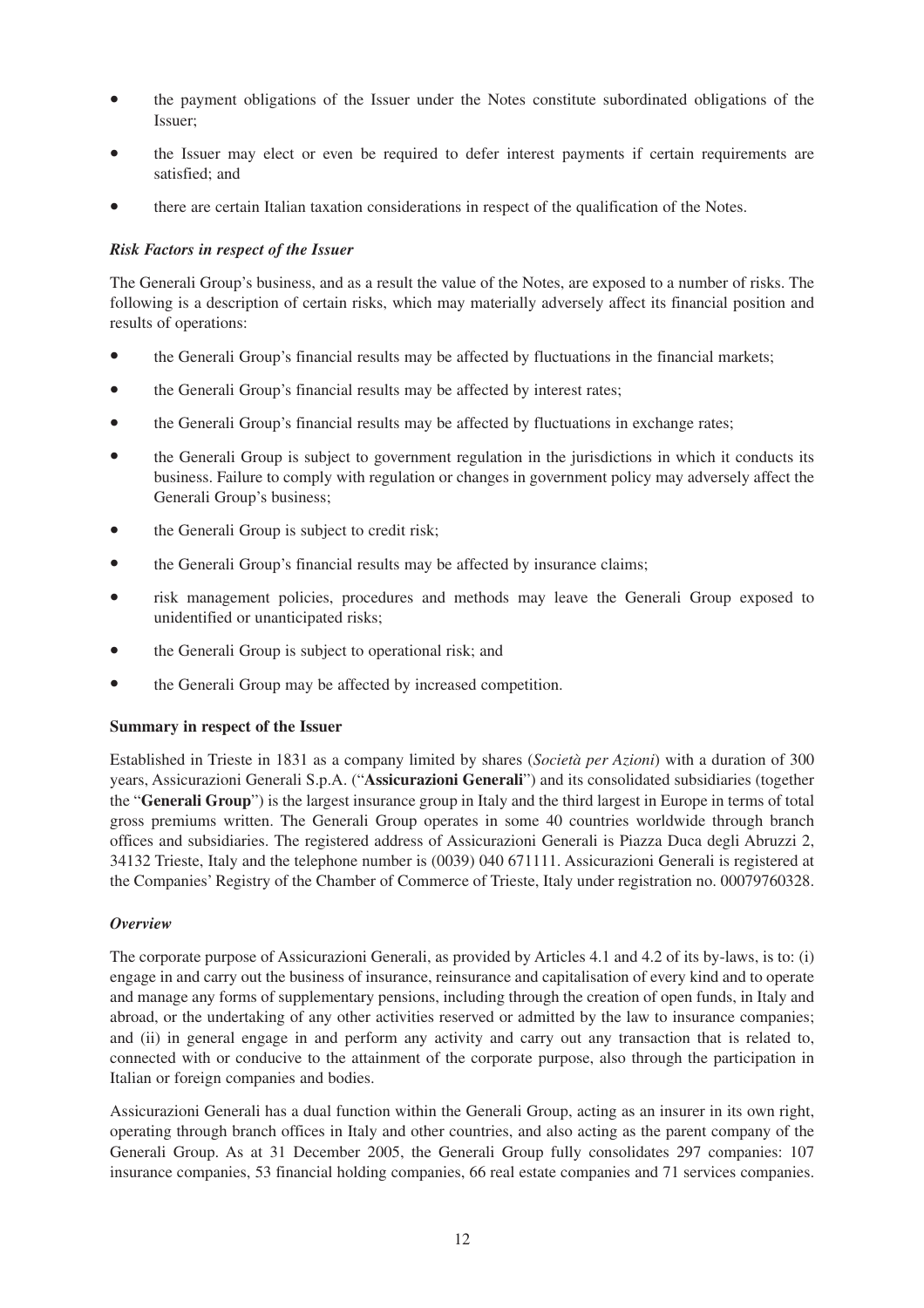Assicurazioni Generali controls a further 387 non-consolidated subsidiaries and 9 subsidiaries that are consolidated on the equity basis operating in insurance business related areas, such as fund and asset management. The Generali Group undertakes a wide range of direct life and non-life insurance business, assumed reinsurance business and activities in fund and asset management and related areas.

Since 15 April 1994, Assicurazioni Generali shares have been listed on the *Mercato Telematico Azionario*, the electronic stock market of the Italian Stock Exchange.

#### *Selected financial information*

The following table sets out certain selected consolidated financial information of the Generali Group for the year ended 31 December 2005.

| As at<br>31 December<br>2005      |
|-----------------------------------|
| <b>IFRS</b>                       |
| (Audited)                         |
| <i>(in billions</i> )<br>of Euro) |
| 62.68                             |
| 9.44                              |
| 307.42                            |
| 11.70                             |
| 275.14                            |
| 13.95                             |
| 1.92                              |
| 70.6%                             |
| 97.9%                             |

#### *Management*

The Board of Directors of Assicurazioni Generali consists of 18 members who are Antoine Bernheim (Chairman), Gabriele Galateri di Genola, Sergio Balbinot, Giovanni Perissinotto, Luigi Arturo Bianchi, Ana Patricia Botin, Gerardo Broggini, Claudio Consolo, Laurent Dassault, Diego Della Valle, Enzo Grilli, Piergaetano Marchetti, Klaus-Peter Müller, Alberto Nicola Nagel, Alessandro Ovi, Alessandro Pedersoli, Reinfried Pohl and Vittorio Ripa di Meana.

The Board of Statutory Auditors of Assicurazioni Generali consists of three permanent auditors and two alternate auditors who are Gianfranco Barbato (Chairman), Gaetano Terrin, Paolo D'Agnolo, Giuseppe Alessio-Vernì (alternate auditor) and Paolo Bruno (alternate auditor).

#### *Independent auditors*

The current independent auditors of Assicurazioni Generali are PricewaterhouseCoopers S.p.A. who were appointed for a term of 6 years at an Ordinary General Meeting of Assicurazioni Generali held on 29 April 2006 to audit the annual non-consolidated and consolidated financial statements of Assicurazioni Generali.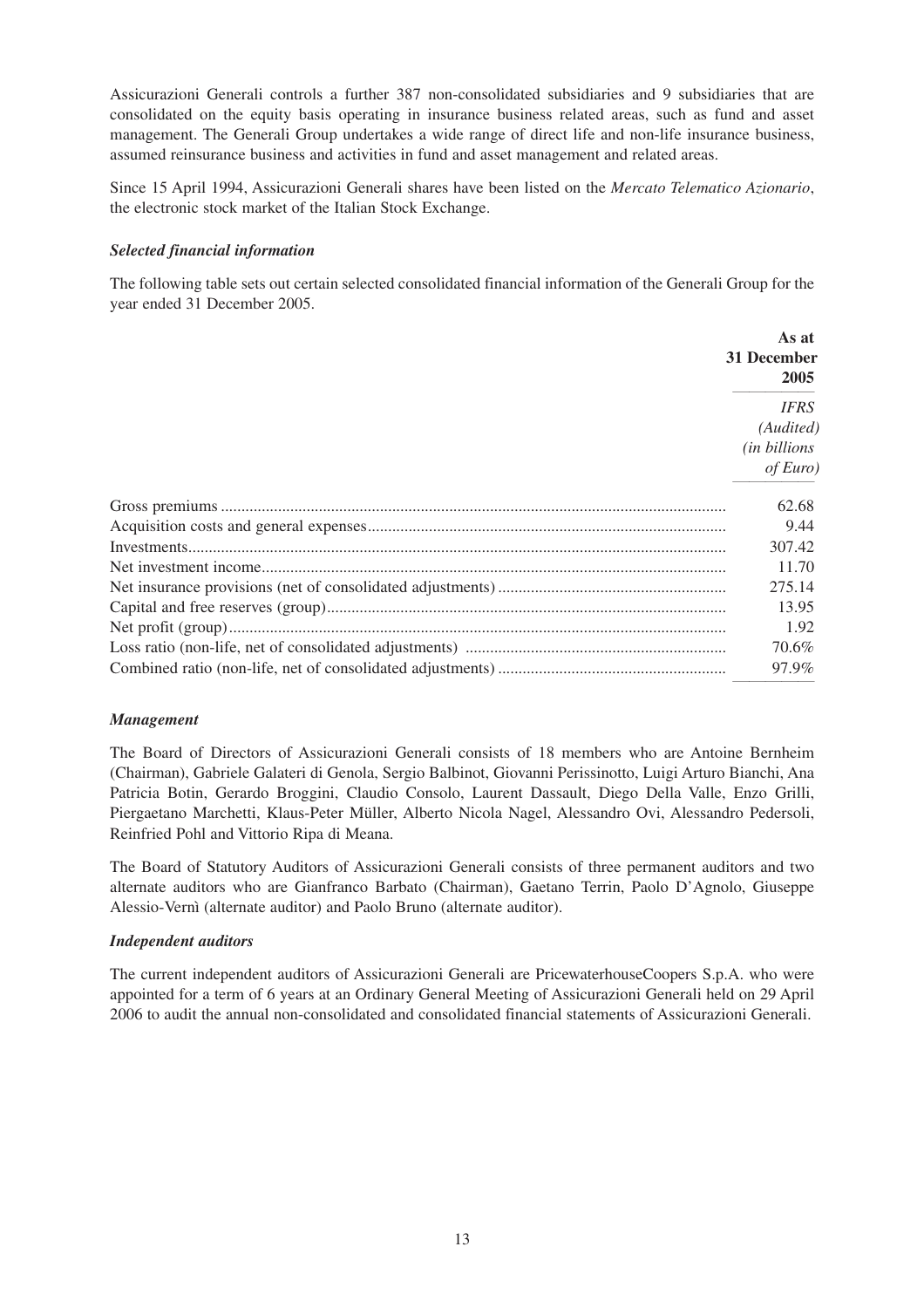## **RISK FACTORS**

*The Issuer believes that the following factors may affect its ability to fulfil its obligations under the Notes. Most of these factors are contingencies which may or may not occur and the Issuer is not in a position to express a view on the likelihood of any such contingency occurring. In addition, factors which are material for the purpose of assessing the market risks associated with the Notes are also described below.*

*The Issuer believes that the factors described below represent the principal risks inherent in investing in the Notes, but the inability of the Issuer to pay interest, principal or other amounts on or in connection with the Notes may occur for other reasons which may not be considered significant risks by the Issuer based on information currently available to it or which it may not currently be able to anticipate.*

*Prospective investors should also read the detailed information set out elsewhere in this Prospectus and reach their own views prior to making any investment decision.*

*References to the "Generali Group" are to the Issuer and each of its subsidiaries. Otherwise, words and expressions defined in "Terms and Conditions of the Notes" or elsewhere in this Prospectus have the same meaning in this section. References to a "Condition" is to such numbered condition in the Terms and Conditions of the Notes. Prospective investors should read the entire Prospectus.*

#### **Risk Factors in relation to the Notes**

An investment in the Notes involves certain risks associated with the characteristics of the Notes. Such risks could result in principal or interest not being paid by the Issuer and/or a material impairment of the market price of the Notes. The following is a description of certain risk factors in relation to the Notes.

#### *The Notes may not be a suitable investment for all investors*

Each potential investor in the Notes must determine the suitability of that investment in light of its own circumstances. In particular, each potential investor should:

- (i) have sufficient knowledge and experience to make a meaningful evaluation of the Notes, the merits and risks of investing in the Notes and the information contained or incorporated by reference in this Prospectus;
- (ii) have access to, and knowledge of, appropriate analytical tools to evaluate, in the context of its particular financial situation, an investment in the Notes and the impact the Notes will have on its overall investment portfolio;
- (iii) have sufficient financial resources and liquidity to bear all of the risks of an investment in the Notes, including where the currency for principal or interest payments is different from the potential investor's currency;
- (iv) understand thoroughly the terms of the Notes and be familiar with the behaviour of any relevant financial markets; and
- (v) be able to evaluate (either alone or with the help of a financial adviser) possible scenarios for economic, interest rate and other factors that may affect its investment and its ability to bear the applicable risks.

The Notes are complex financial instruments. Sophisticated institutional investors generally do not purchase complex financial instruments as stand-alone investments. They purchase complex financial instruments as a way to reduce risk or enhance yield with an understood, measured, appropriate addition of risk to their overall portfolios. A potential investor should not invest in the Notes which are complex financial instruments unless it has the expertise (either alone or with a financial adviser) to evaluate how the Notes will perform under changing conditions, the resulting effects on the value of the Notes and the impact this investment will have on the potential investor's overall investment portfolio.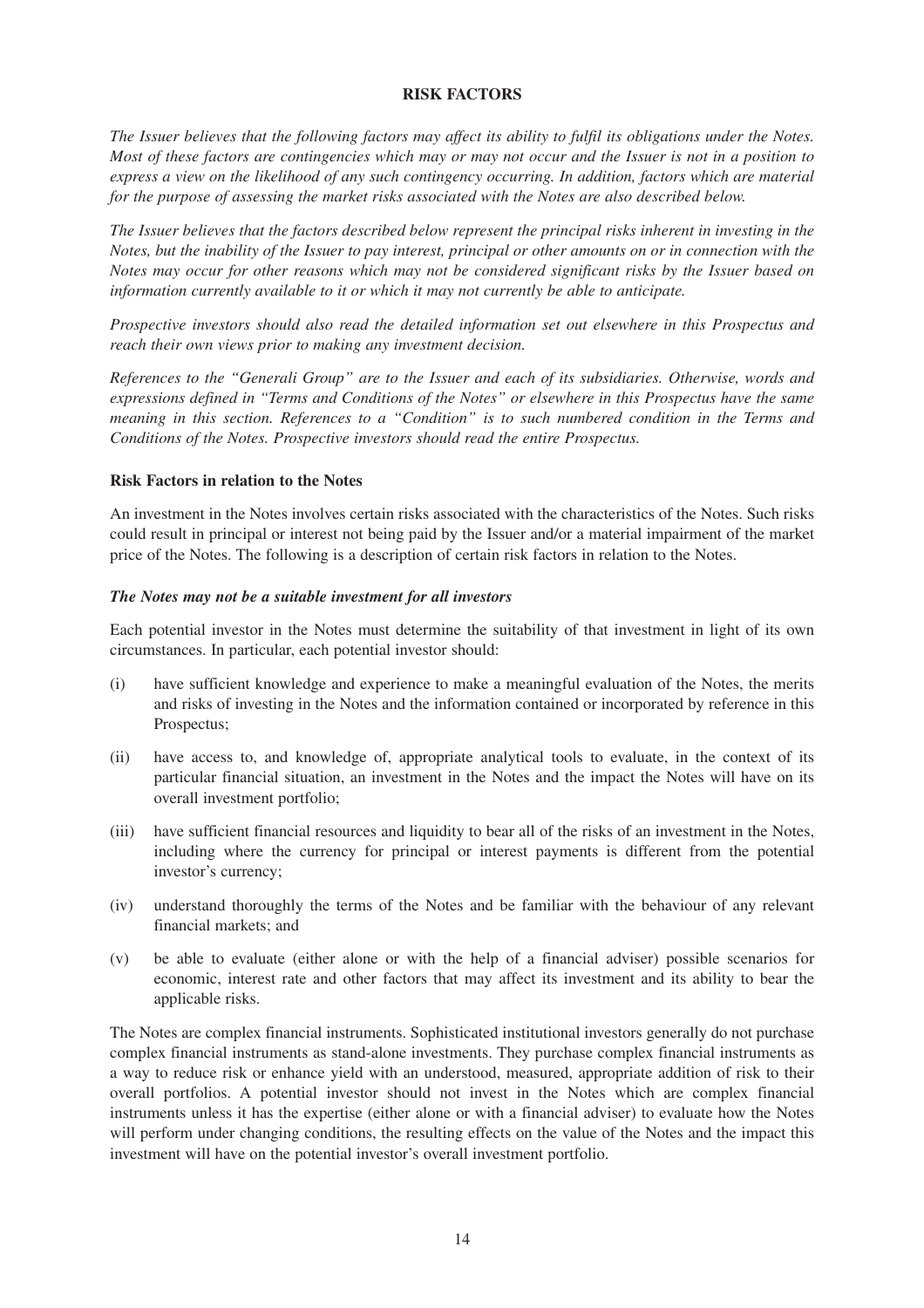#### *Perpetual Securities*

The Issuer is under no obligation to redeem the Notes at any time before the date on which voluntary or involuntary winding up proceedings are instituted in respect of the Issuer and the Noteholders have no right to call for their redemption.

#### *Redemption risk*

The Notes will be redeemed on the date on which voluntary or involuntary winding up proceedings are instituted in respect of the Issuer or as described in Condition 6 (*Redemption and Purchase*). The Issuer may, at its option, also redeem the Notes in whole, but not in part, on the Reset Date and on any Interest Payment Date thereafter at an amount equal to their principal amount, together with any accrued interest, as described in Condition 6(a) (*Redemption and Purchase - Redemption at the option of the Issuer*). In addition, the Issuer may, at its option, redeem the Notes in whole, but not in part, at any time before the Reset Date following the occurrence of a Regulatory Event at a redemption price equal to the greater of (i) the principal amount together with any accrued interest and (ii) the Make Whole Amount as described in Condition 6(b) (*Redemption and Purchase - Redemption due to a Regulatory Event*). Also, the Issuer may, at its option, redeem the Notes in whole, but not in part, at any time prior to the Reset Date at a redemption price equal to their principal amount plus accrued interest, in the event of certain tax changes as described in Condition 6(c) (*Redemption and Purchase - Redemption for tax reasons*). Any redemption of the Notes, save in accordance with the first sentence of this paragraph, is subject to the prior approval of ISVAP. If the Issuer calls and redeems the Notes in any of the circumstances mentioned above, the Noteholders may only be able to reinvest the redemption proceeds in securities with a lower yield.

#### *No limitation on issuing debt*

There is no restriction on the amount of liabilities which the Issuer may issue or guarantee which rank senior to the Notes or on the amount of liabilities which the Issuer may issue or guarantee which rank *pari passu* with the Notes.

The occurrence of such issue or guarantee may reduce the amount recoverable by Noteholders on a liquidation, dissolution, insolvency, composition or other proceeding for the avoidance of insolvency of, or against, the Issuer.

## *Subordination*

The Notes will be undated, unsecured, subordinated obligations of the Issuer . Upon the occurrence of any winding-up proceedings of the Issuer, payments on the Notes will be subordinated in right of payment to the prior payment in full of all other liabilities of the Issuer (including dated subordinated obligations), except those liabilities which rank *pari passu* with, or junior to, the Notes. In liquidation, dissolution, insolvency, composition or other proceedings for the avoidance of insolvency of, or against, the Issuer , the Noteholders may recover proportionally less than the holders of unsubordinated and dated subordinated liabilities of the Issuer.

The Noteholders explicitly accept that, in the circumstances described above, payments in respect of the Notes will be made by the Issuer pursuant to the Notes only in accordance with the subordination described above.

## *Optional deferral and possible cancellation of interest payments*

Noteholders should be aware that the Issuer may, by giving not less than 15 days prior notice, elect in its discretion to defer payment (A) of all (or some only) of the interest accrued to an Interest Payment Date if (i) during the 12-month period prior to such Interest Payment Date no dividend or other distribution has been declared, made, approved or set aside for payment in respect of any Junior Securities or Parity Securities; and (ii) during the 12-month period prior to such Interest Payment Date neither the Issuer nor any of its Subsidiaries has redeemed, repurchased or acquired any Junior Securities (other than a Permitted Repurchase) or Parity Securities; or (B) of part only, *pari passu* and *pro rata*, of the interest accrued to an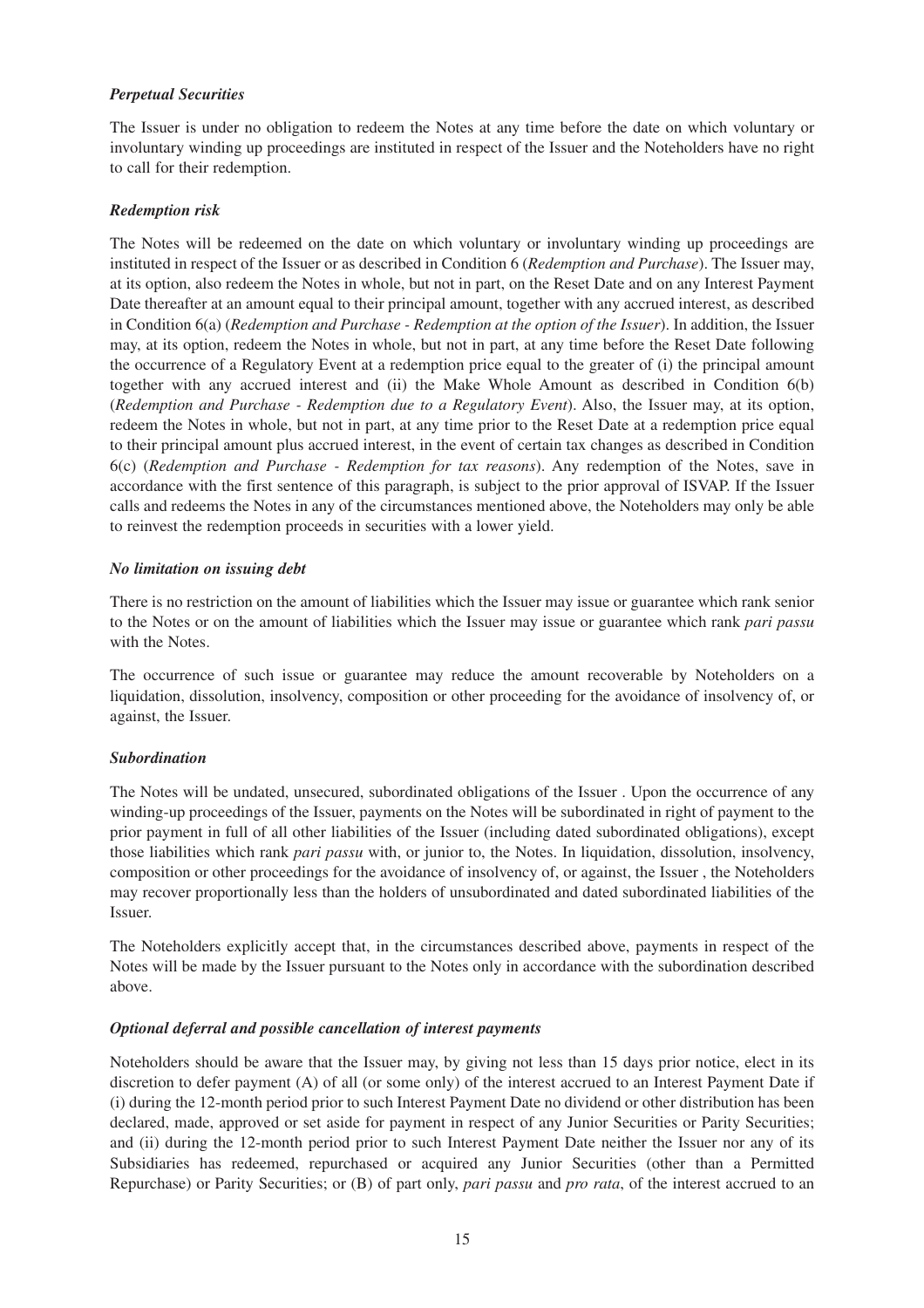Interest Payment Date if and to the extent that during the 12-month period prior to such Interest Payment Date a partial distribution has been declared, made, approved or set aside for payment in respect of any Parity Securities. For further details see Condition 5(a) (*Deferral of interest - Optional deferral of interest*).

The Issuer may elect in its discretion to satisfy any interest payment it defers only to the extent of funds raised by way of the ACSM. Under certain circumstances the Issuer must use best efforts and do what is reasonably possible to cause settlement in accordance with the ACSM.

Noteholders will not receive any additional interest or compensation for the optional deferral of payment. Noteholders should be aware that under certain limited circumstances a payment of interest may be cancelled and only subsequently be claimed in case of a liquidation, in which circumstance such claim will rank *pari passu* with savings shares of the Issuer. For further details see Condition 5 (*Interest deferral*).

## *Mandatory Deferral and possible cancellation of Interest Payments*

Noteholders should be aware that if on an Interest Payment Date (A) a Regulatory Intervention regarding the Issuer has occurred and such Regulatory Intervention is continuing on such Interest Payment Date or (B) a Mandatory Deferral Event has occurred, then the Issuer will be required to defer interest which accrued during the interest period to but excluding such Interest Payment Date. For further details see Condition 5(b) (*Interest deferral - Mandatory deferral of interest*).

If on an Interest Payment Date a Mandatory Deferral Event has occurred, then the Issuer will be required to defer payment of interest. If the Issuer is required to defer a payment of interest following the occurrence of a Mandatory Deferral Event on an Interest Payment Date, then the Issuer will also be required to defer on one or more subsequent Interest Payment Dates until the Mandatory Deferral Event has been cured.

The Issuer may elect in its discretion to satisfy any interest payment it defers only to the extent of funds raised by way of the ACSM. Under certain circumstances the Issuer must use best efforts and do what is reasonably possible to cause settlement in accordance with the ACSM.

Noteholders will not receive any additional interest or compensation for the mandatory deferral of payment. Noteholders should be aware that under certain limited circumstances a payment of interest may be cancelled and only subsequently be claimed in case of a liquidation, in which circumstance such claim will rank *pari passu* with savings shares of the Issuer. For further details see Condition 5 (*Interest deferral*).

## *The secondary market generally*

The Notes have no established trading markets, and such markets may never develop. If markets do develop, they may not be very liquid. Therefore, investors may not be able to sell their Notes easily or at prices that will provide them with a yield comparable to similar investments that have a developed secondary market. Illiquidity may have a severely adverse effect on the market value of the Notes.

## *Fixed Rate Notes*

Until the Reset Date in respect of the Notes , the Notes will carry fixed interest. A holder of a security with a fixed interest rate is exposed to the risk that the price of such security falls as a result of changes in the current interest rate on the capital market (the "Market Interest Rate"). While the nominal interest rate of a security with a fixed interest rate is fixed during the life of such security or during a certain period of time, the Market Interest Rate typically changes on a daily basis. As the Market Interest Rate changes, the price of such security changes in the opposite direction. If the Market Interest Rate increases, the price of such security typically falls, until the yield of such security is approximately equal to the Market Interest Rate. If the Market Interest Rate falls, the price of a security with a fixed interest rate typically increases, until the yield of such security is approximately equal to the Market Interest Rate. Investors should be aware that movements of the Market Interest Rate could adversely affect the market price of the Notes and lead to losses for Noteholders if they sell Notes before the Reset Date.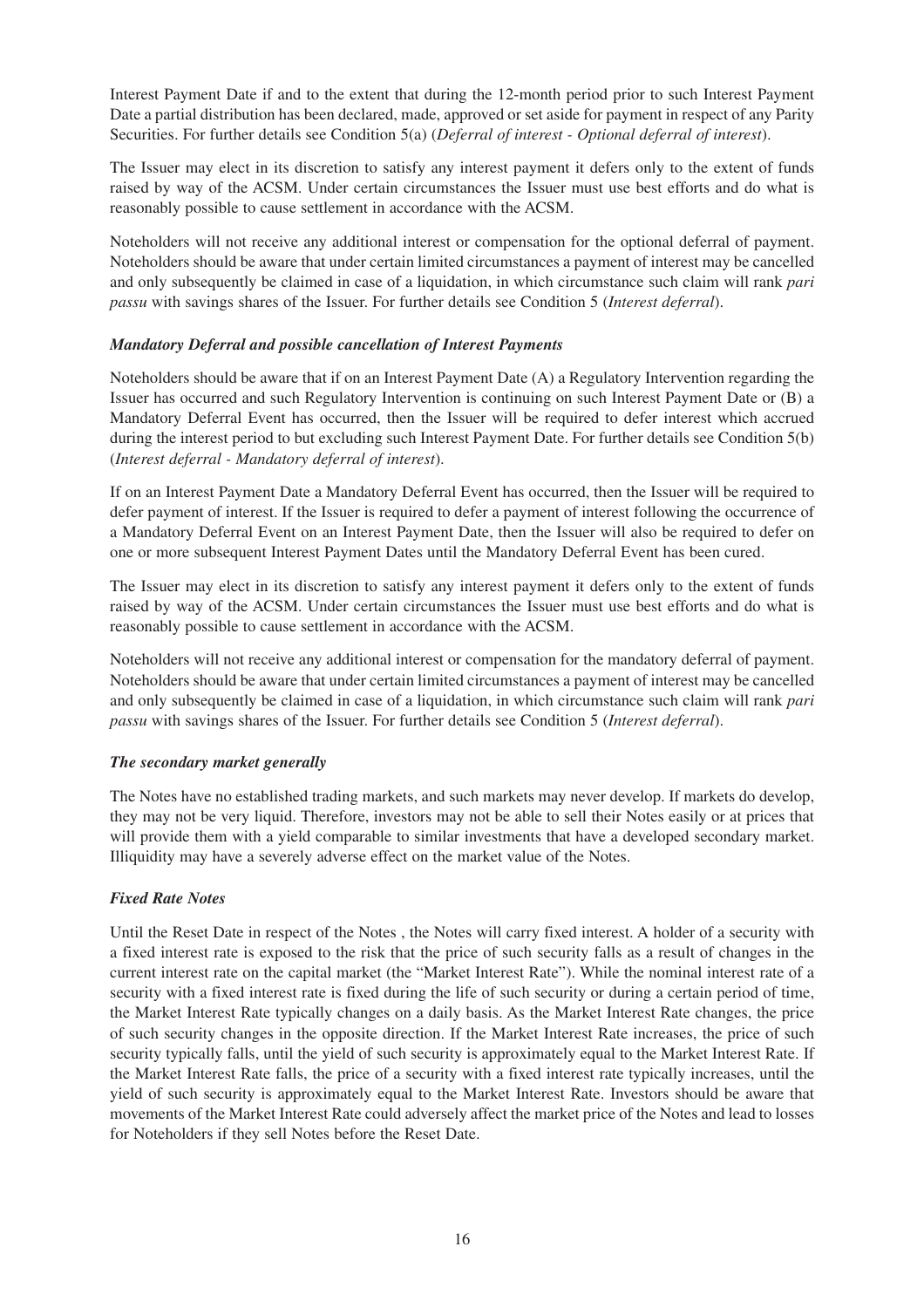#### *Qualification of the Notes under Italian taxation law*

Italian tax law does not provide for any specific and proper definition of the categories of "bonds" and "debentures similar to bonds" referred to in Article 1 and following of Legislative Decree No. 239 of 1 April 1996 ("**Decree No. 239**"). The statements contained in the section "Taxation. 1. Italy", as for the applicability of the tax regime provided for by Decree No. 239 to the Notes, are based on the clarifications given by the Italian Revenue Agency in Circular No. 4/E of 18 January 2006, according to which bonds may have a maturity which is not scheduled at a specific date, but it is linked to the maturity of the issuing company (as in the case of the Notes whose maturity is linked to the maturity of the Issuer) or to the liquidation thereof, if the company has been set-up with an undetermined maturity pursuant to Article 2328 (2), No. 13, of the Italian Civil Code. Prospective purchasers and holders of the Notes must take into account that the above clarifications (as well as the Italian tax provisions in effect as of the date of this Prospectus) are subject to changes, which could also have retroactive effects. Should, following a change in the Italian tax provisions or in the interpretation followed by the Italian tax authorities, the Notes be qualified as "atypical securities" pursuant to Article 5 of Law Decree No. 512 of 30 September 1983 (instead of being qualified as "bonds" or "debentures similar to bonds" subject to the tax regime described in the section "Taxation. 1. Italy"), interest and other proceeds (including the difference between the redemption amount and the issue price) in respect of the Notes could be subject to an Italian withholding tax at a rate of 27 per cent. if owed to beneficial owners that are not resident of Italy for tax purposes or to certain categories of Italian resident beneficial owners, depending on the legal status of the beneficial owner of such interest and other proceeds. Reduced rates provided for by double taxation treaties entered into by Italy would be applicable in relation to interest and other proceeds paid to non-Italian resident beneficial owners, provided that the relevant requirements are met. The applicability of such a withholding tax in relation to interest and other proceeds paid to non-Italian resident beneficial owners would give rise to an obligation of the Issuer to pay additional amounts pursuant to Condition 8(a) of the "Terms and Conditions of the Notes" and would, as a consequence, allow the Issuer to redeem the Notes at their principal amount together with interest accrued pursuant to Condition 6(c) of the "Terms and Conditions of the Notes". On the other hand, based on Condition 8(a)(ii) of the "Terms and Conditions of the Notes", the above withholding tax, when levied in respect of interest and other proceeds paid to certain Italian resident beneficial owners, would not give rise to any obligation of the Issuer to pay additional amounts.

#### *EU Savings Directive*

Under EC Council Directive 2003/48/EC on the taxation of savings income, Member States are required, to provide to the tax authorities of another Member State details of payments of interest (or similar income) paid by a person within its jurisdiction to an individual resident in that other Member State. However, for a transitional period, Belgium, Luxembourg and Austria are instead required (unless during that period they elect otherwise) to operate a withholding system in relation to such payments (the ending of such transitional period being dependent upon the conclusion of certain other agreements relating to information exchange with certain other countries). A number of non-EU countries and territories including Switzerland have agreed to adopt similar measures (a withholding system in the case of Switzerland). If, following implementation of this Directive, a payment were to be made or collected through a Member State which has opted for a withholding system and an amount of, or in respect of tax were to be withheld from that payment, neither the Issuer nor any Paying Agent nor any other person would be obliged to pay additional amounts with respect to any Note as a result of the imposition of such withholding tax. If a withholding tax is imposed on payment made by a Paying Agent following implementation of this Directive, the Issuer will be required to maintain a Paying Agent in a Member State that will not be obliged to withhold or deduct tax pursuant to the Directive.

## *Because the Global Notes are held by or on behalf of Euroclear and Clearstream, Luxembourg, investors will have to rely on their procedures for transfer, payment and communication with the Issuer*

The Notes are represented by Global Notes. Such Global Notes will be deposited with a common depositary for Euroclear and Clearstream, Luxembourg. Except in the circumstances described in the relevant Global Note, investors will not be entitled to receive definitive Notes. Euroclear and Clearstream, Luxembourg will maintain records of the beneficial interests in the Global Notes. While the Notes are represented by a Global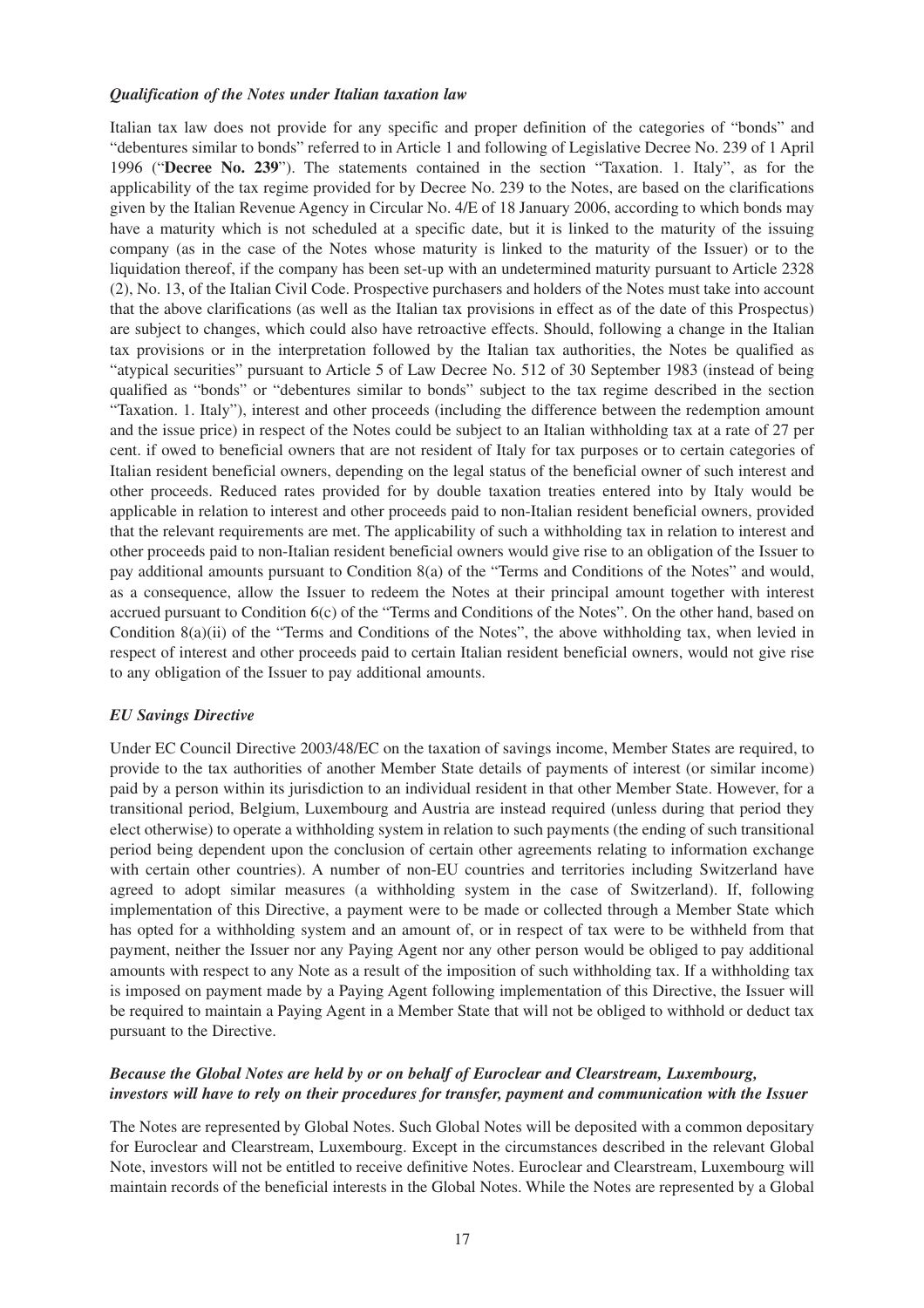Note, investors will be able to trade their beneficial interests only through Euroclear and Clearstream, Luxembourg. While the Notes are represented by one or more Global Notes the Issuer will discharge its payment obligations under the Notes by making payments to the common depositary for Euroclear and Clearstream, Luxembourg for distribution to their account holders. A holder of a beneficial interest in a Global Note must rely on the procedures of Euroclear and Clearstream, Luxembourg to receive payments under the relevant Notes. The Issuer has no responsibility or liability for the records relating to, or payments made in respect of, beneficial interests in the Global Notes. Holders of beneficial interests in the Global Notes will not have a direct right to vote in respect of the relevant Notes. Instead, such holders will be permitted to act only to the extent that they are enabled by Euroclear and Clearstream, Luxembourg to appoint appropriate proxies.

#### *Credit ratings may not reflect all risks*

The credit ratings assigned to the Notes may not reflect the potential impact of all risks related to structure, market, additional factors discussed above, and other factors that may affect the value of the Notes. A credit rating is not a recommendation to buy, sell or hold securities and may be revised or withdrawn by the rating agency at any time.

#### *Legal investment considerations may restrict certain investments*

The investment activities of certain investors are subject to legal investment laws and regulations, or review or regulation by certain authorities. Each potential investor should consult its legal advisers to determine whether and to what extent (i) Notes are legal investments for it, (ii) Notes can be used as collateral for various types of borrowing and (iii) other restrictions apply to the purchase or pledge of any Notes. Financial institutions should consult their legal advisors or the appropriate regulators to determine the appropriate treatment of Notes under any applicable risk-based capital or similar rules.

#### *Risk Factors in relation to the Issuer*

The realisation of any of the risks described below may affect the Issuer's ability to fulfil its payment obligations under the Notes and/or may adversely affect the market price of the Notes and can lead to losses for Noteholders if they sell Notes before they fall due for redemption. As a result, investors are exposed to the risk of losing their investment in whole or in part.

## *Financial results may be affected by fluctuations in the financial markets*

Market levels and investments returns are an important part of the Generali Group's overall profitability and fluctuations in the financial markets such as the fixed income or equity markets can have a material effect on the consolidated results of operations. Changes in these factors can be very difficult to predict. Any adverse changes in the economies and/or financial markets in which funds under management are invested could have a material adverse effect on the Generali Group's consolidated financial condition, results of operations and cash flows.

Fluctuations in interest rates may affect returns on fixed income investments and their market value. Generally, investment income may be reduced during sustained periods of lower interest rates as higher yielding fixed income securities are called, mature or are sold and the proceeds are reinvested at lower rates even though prices of fixed income securities tend to rise and gains realised upon their sale tend to increase. During periods of rising interest rates, prices of fixed income securities tend to fall and gains made upon their sale are lower or the losses made are greater.

In addition, the Generali Group invests a substantial portion of its assets in equities, which are generally subject to greater risks and more volatility than fixed income securities. General economic conditions, stock market conditions and many other factors beyond the control of the Generali Group can adversely affect the equity markets.

In addition to the general insurance and shareholder portfolios, the Generali Group has substantial exposure to fixed income securities, equities and real estate within its life assurance portfolios worldwide. The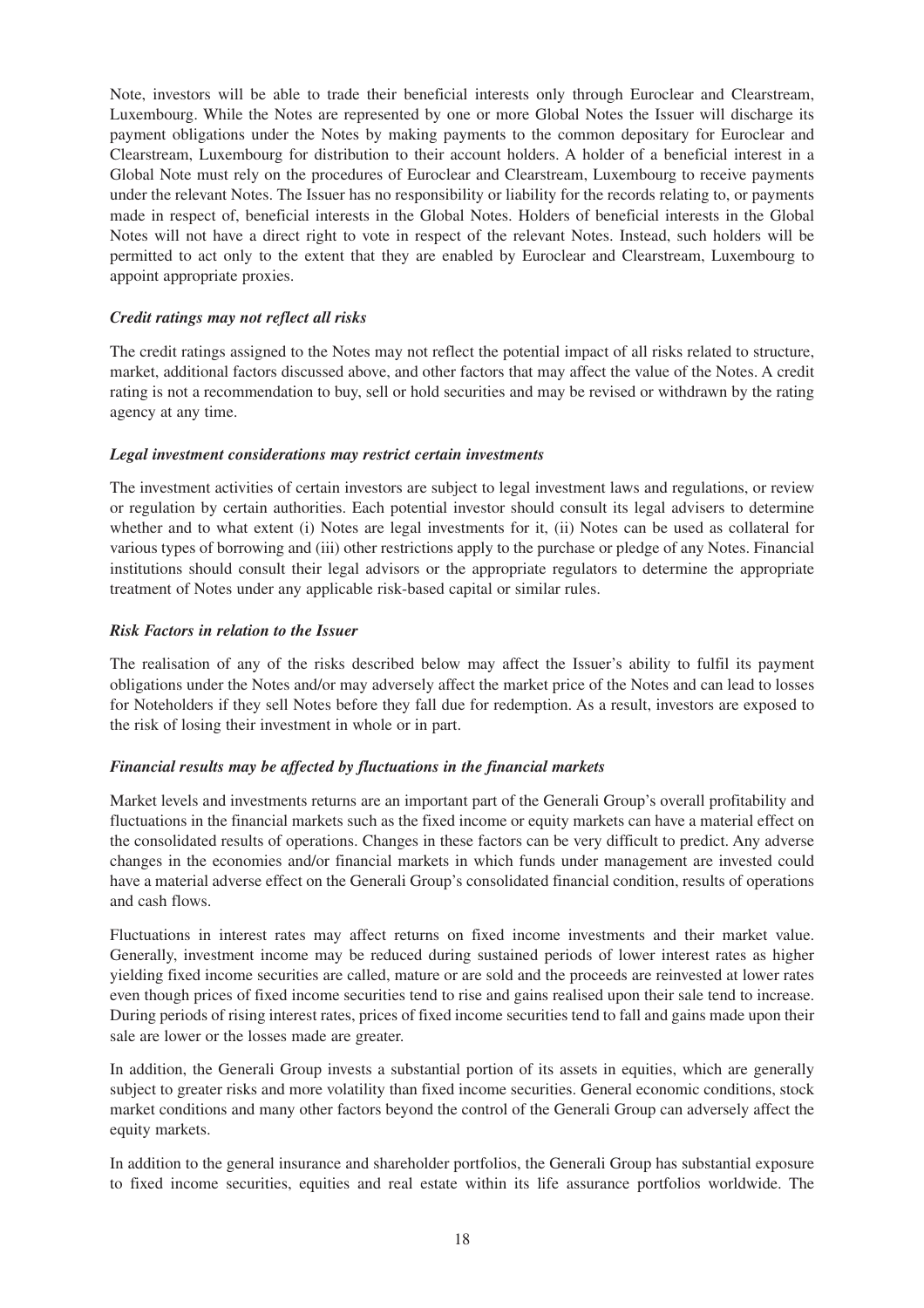investment risk on life assurance portfolios is often shared in whole or in part with policyholders, depending on the product sold. Fluctuations in the fixed income and equity markets will directly or indirectly affect the financial results of life assurance operations, in particular through its impact on the levels of charges made on investment policies which in most cases are related to the value of the assets backing the policy liabilities. In addition, such fluctuations will affect the financial condition of the Generali Group as a result of changes to the capital requirements of the life assurance businesses.

The revenues of the Generali Group's asset management businesses around the world are derived primarily from investment management fees, which are based primarily on the market value of funds under management. Consequently, the asset management business's financial results depend on changes in the economic conditions and financial markets in which the funds under management are invested.

Investment returns are also susceptible to changes in general economic conditions, including changes affecting the general creditworthiness of the issuer of debt securities and equity securities held in the businesses' portfolios. The value of fixed income securities may be affected by, amongst other things, changes in the issuer's credit rating. Where the credit rating of the issuer of a debt security drops, the value of the security may also decline. Should the credit rating of the issuer drop to a level such that regulatory guidelines prohibit the holding of such securities to back insurance liabilities, the resulting disposal may lead to a significant loss on the Generali Group's investment.

The value of real estate can be affected by, among other things, changes in economic conditions, disposable income and in interest rate levels.

## *Financial results may be affected by interest rates*

Significant changes in interest rates could materially and adversely affect the Generali Group's business and financial performance. The level of and changes in interest rates (including changes in the difference between the levels of prevailing short-term and long-term rates) can affect the Generali Group's life insurance, banking and asset management results and interest payable on debt. In particular, interest rates can affect the availability of disposable income for investment in life assurance and other savings products, asset values, levels of bad debts, levels of investment income gains and losses on investments, funding costs and interest margins. Whilst interest rates increase the margin spread potential for the banking business, they are also likely to result in a decrease in fixed income asset values for life insurance companies. Generally, the impact of rising interest rates on the asset management business is driven by the change in value of funds under management.

Fluctuations in interest rates and returns from equity markets also have an impact on consumer behaviour, especially in the life and asset accumulation businesses, where demand for fixed income products may decline when interest rates fall and equity markets are performing well. The demand of general insurance, particularly commercial lines, can also vary with the overall level of economic activity.

## *Financial results may be affected by fluctuations in exchange rates*

The Generali Group presents its consolidated financial statements in euro but a substantial proportion of its operations are accounted for in currencies other than euro principally the Swiss Franc and the US Dollar.

As a result of the accounting for operations in currencies other than euro, fluctuations in the relevant value of the euro to the Swiss Franc, the US dollar and other currencies could be significant because, amongst other things, these fluctuations could cause the Generali Group's earnings to fluctuate; and affect the comparability between results in one financial period and those in the preceding financial period.

## *Regulatory compliance and regulatory changes*

The Generali Group's insurance, asset management and banking subsidiaries are subject to government regulation in the jurisdictions in which they conduct business. Regulatory agencies - in particular, *Istituto per la Vigilanza sulle Assicurazioni Private e di Interesse Collettivo* ("**ISVAP**") (in the case of the Issuer) - have broad jurisdiction over many aspects of these businesses, which may include capital adequacy, premium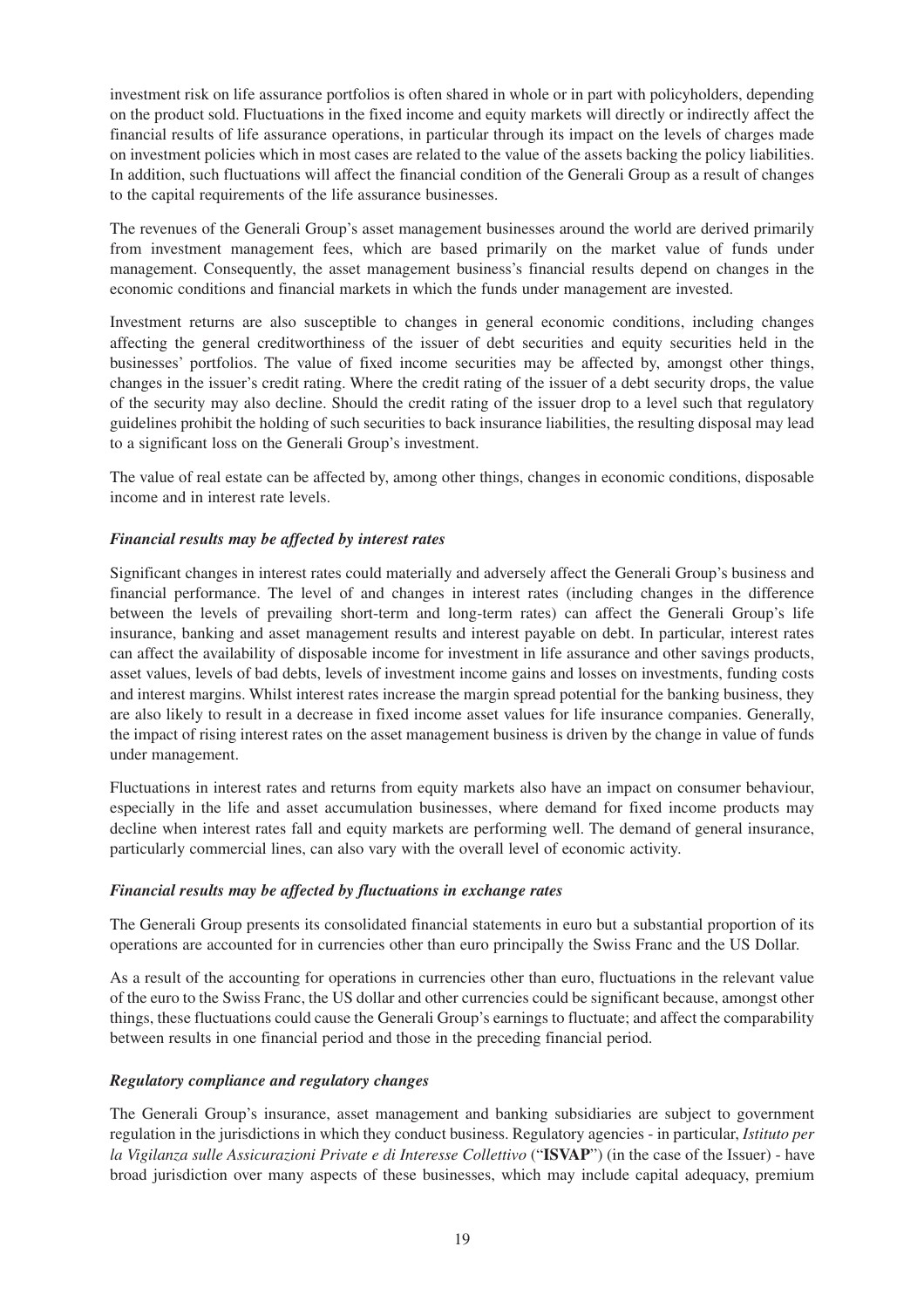rates, marketing and selling practices, advertising, licensing agents, policy forms, terms of business and permitted investments.

All financial services groups face the risk that regulators may find that they have failed to comply with applicable regulations or have not undertaken corrective action as required. Regulatory proceedings could result in adverse publicity for, or negative perceptions regarding, the Generali Group, as well as diverting management's attention away from the day-to-day management of the business. A significant regulatory action against a member of the Generali Group could have a material adverse effect on the business of the Generali Group, its results of operations and/or financial condition.

In addition, changes in government policy, legislation or regulatory interpretation applying to the financial services industry in the markets in which the Generali Group operates may adversely affect its product range, distribution channels, capital requirements and, consequently, its results and financing requirements. These changes, which may occur at any time, include possible changes in government pension requirements and policies, the regulation of selling practices and solvency requirements.

## *The Generali Group is subject to credit risk*

The Generali Group has counterparty risk in relation to third parties. A failure by its counterparties to meet their obligations could have a material impact on its financial position. The Generali Group is exposed to credit risk, amongst other things, through holdings of fixed income instruments and loan advances.

Additionally, the Generali Group's life assurance and general insurance businesses have substantial exposure to reinsurers through reinsurance arrangements. Under such arrangements, other insurers assume a portion of the costs, losses and expenses associated with policy claims and maturities and reported and unreported losses in exchange for a portion of policy premiums. The availability, amount and cost of reinsurance depend on general market conditions and may vary significantly. Any decrease in the amount of reinsurance cover purchased will increase the Generali Group's risk of loss. When reinsurance is obtained, the Generali Group is still liable for those transferred risks if the reinsurer does not meet its obligations. Therefore, the inability or failure of reinsurers to meet their financial obligations could materially affect the Generali Group's operations and financial condition.

A default by an institution or even concerns as to its credit-worthiness could lead to significant liquidity problems, losses or defaults by other institutions because the stability of many financial institutions may be closely linked to credit, trading, clearing or other relationships between institutions. This risk may adversely affect financial intermediaries, such as clearing agencies, clearing houses, banks, securities firms and exchanges with which the Generali Group interacts on a daily basis and therefore could adversely affect the Generali Group.

## *Financial results may be affected by insurance claims*

The frequency and severity of incurred and reported insurance claims are an important part of the Generali Group's overall profitability and fluctuations in insurance claims can have a material effect on the consolidated results of operations. In addition any adverse changes in the rate of claims inflation or in the cost of reinsurance protection could have a material adverse effect on the Generali Group's consolidated financial condition, results of operations and cash flows. Changes in these factors can be very difficult to predict.

## *Risk management policies, procedures and methods may leave the Generali Group exposed to unidentified or unanticipated risks*

The Generali Group has devoted significant resources to developing policies, procedures and assessment methods to manage market, credit, liquidity and operating risk and intends to continue to do so in the future. Nonetheless, the Generali Group's risk management techniques and strategies may not be fully effective in mitigating its risk exposure in all market environments or against all types of risks, including risks that the Generali Group fails to identify or anticipate. If existing or potential customers believe that the Generali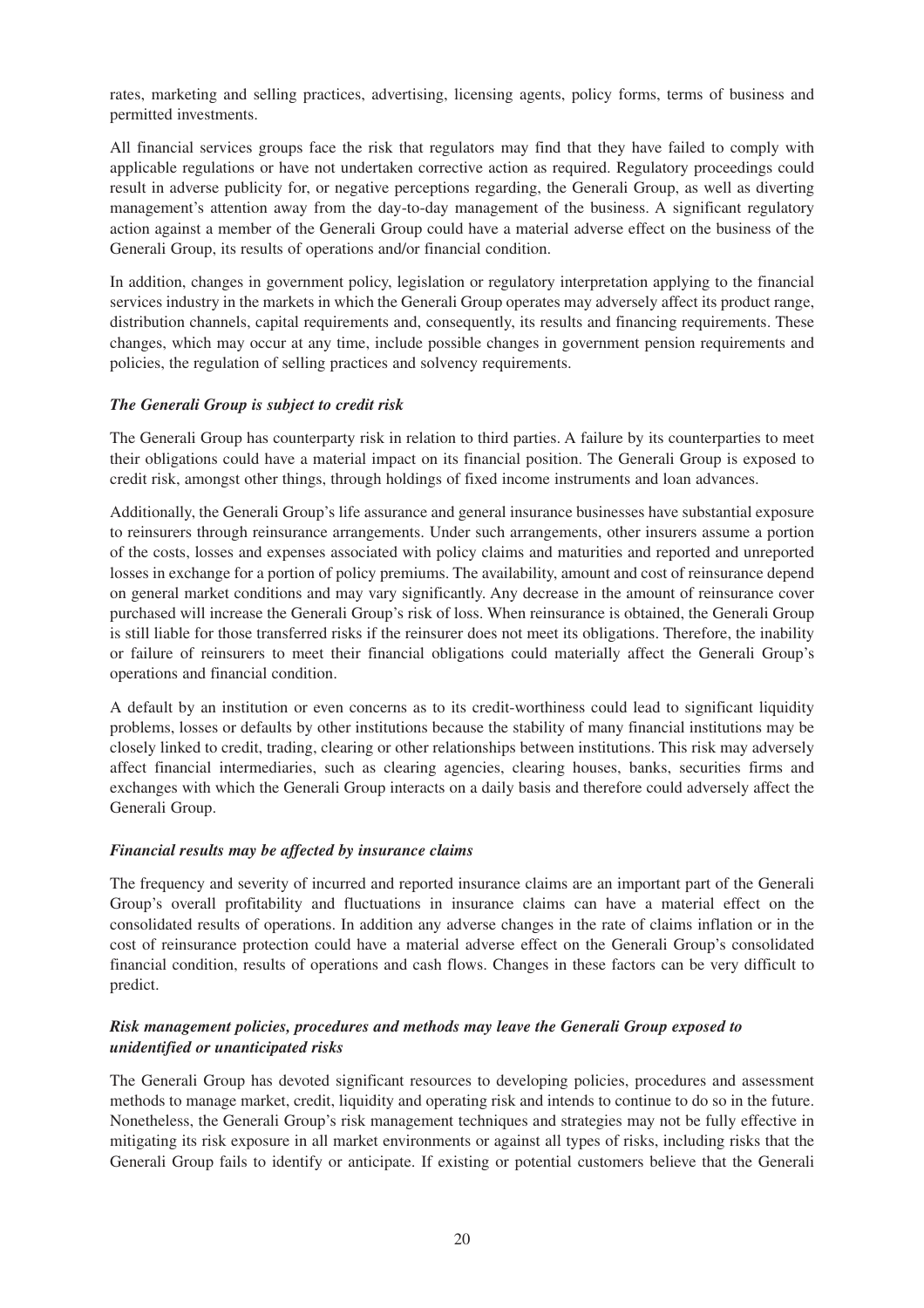Group's risk management policies and procedures are inadequate, the Issuer's reputation as well as its revenues and profits may be negatively affected.

## *The Generali Group is subject to operational risk*

The Generali Group, like all financial services groups, is exposed to many types of operational risk, including the risk of fraud by employees and outsiders, unauthorised transactions by employees or operational errors, including errors resulting from faulty computer or telecommunication systems. The Generali Group's systems and processes are designed to ensure that the operational risks associated with the Generali Group's activities are appropriately monitored. Any failure or weakness in these systems or processes, however, could adversely affect the Generali Group's financial performance and business activities.

#### *The Generali Group may be affected by increased competition*

The Italian insurance market has experienced significant changes in recent years due to the introduction of several laws and regulations as a result of the implementation of a number of insurance directives issued by the European Union (EU). As a result, direct marketing of non-life and life insurance may be carried out on a cross-border basis and therefore for insurance companies it is much easier to operate outside their home state. The development of a single European market together with the reduction of regulatory restrictions is also facilitating the growth of new distribution systems, partially replacing the traditional reliance on insurance intermediaries such as agents. Changes in the regulatory regime have also increased competitive pressure on insurance companies in the Italian market in general. There is no assurance that the Generali Group will be able to compete successfully in the future against existing or potential competitors or that the Generali Group's business, financial condition and results of operations will not be adversely affected by increased competition.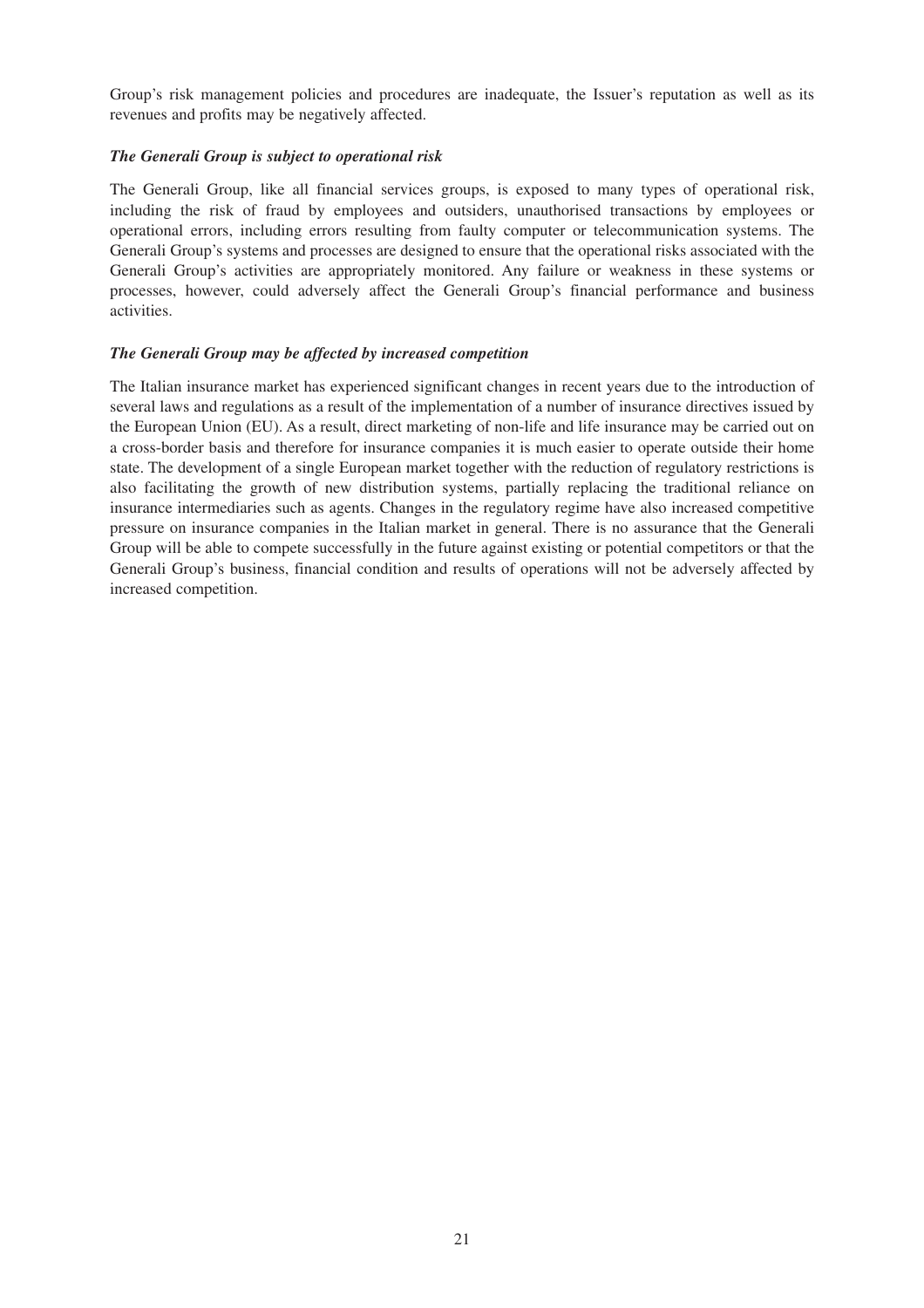## **DOCUMENTS INCORPORATED BY REFERENCE**

The following documents shall be deemed to be incorporated in, and to form part of, this Prospectus:

- (1) the audited consolidated annual financial statements of the Issuer as at and for the years ended 31 December 2004 and 2005; and
- (2) the unaudited consolidated interim financial statements of the Issuer as at and for the three months ended 31 March 2005 and 2006,

in each case together with the accompanying notes and auditor's reports where relevant.

The Issuer will provide, without charge to each person to whom a copy of this Prospectus has been delivered, upon the request of such person, a copy of any or all the documents deemed to be incorporated by reference herein. Request for such documents should be directed to the Issuer at its offices set out at the end of this Prospectus. In addition such documents will be available, without charge, at the principal office of the Fiscal Agent in Luxembourg and on the Luxembourg Stock Exchange's website (*www.bourse.lu*).

The consolidated financial statements of the Issuer incorporated by reference herein as at and for the year ended 31 December 2005 have been prepared in accordance with international accounting standards IAS/IFRS (International Accounting Standards/ International Financial Reporting Standards) as referred to herein and the consolidated financial statements of the Issuer incorporated by reference herein as at and for the year ended 31 December 2004 have been restated in accordance with international accounting standards IAS/IFRS as referred to herein.

The unaudited consolidated financial statements of the Issuer as at and for the three months ended 31 March 2006 incorporated by reference herein have been prepared in accordance with international accounting standards IAS/IFRS as referred to herein and the unaudited consolidated financial statements of the Issuer as at and for the three months ended 31 March 2005 incorporated by reference herein have been restated in accordance with international accounting standards IAS/IFRS as referred to herein.

The consolidated financial statements of the Issuer as at and for the years ended 31 December 2004 and 2005 incorporated by reference herein have been audited by PricewaterhouseCoopers S.p.A. The unaudited consolidated financial statements of the Issuer as at and for the three months ended 31 March 2005 and 2006 incorporated by reference herein have not been audited or reviewed.

The audit reports of PricewaterhouseCoopers S.p.A. described above in respect of the foregoing audited financial statements of the Issuer are included in such financial statements incorporated by reference herein.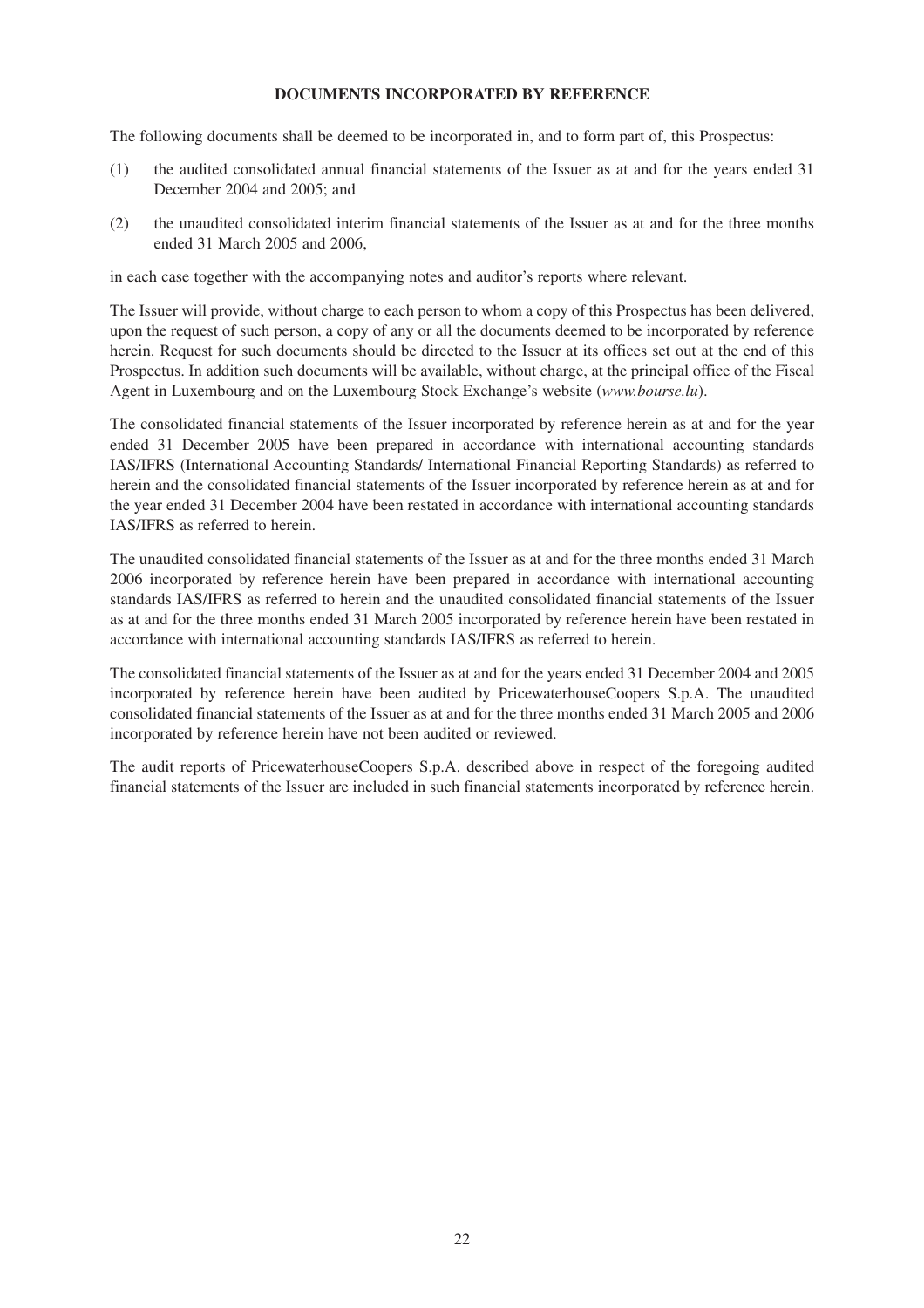## **Cross reference list**

The following table shows where the information required under Annex IX, paragraph 11.1 of Commission Regulation (EC) No. 809/2004 can be found in the above-mentioned documents.

## *Assicurazioni Generali - Consolidated annual financial statements*

| Commission Regulation (EC) No. 809/2004, Annex IX, Paragraph 11.1 | 2005          | 2004          |
|-------------------------------------------------------------------|---------------|---------------|
| Balance sheet                                                     | Pages 51-53   | Pages 41-50   |
| Statement of income                                               | Page 55       | Pages 51-58   |
| Cash flow statement                                               | Page 58       | Page 93       |
| Accounting policies and explanatory notes                         | Pages 61-168  | Pages 61-93   |
| Auditors' review/reports                                          | Pages 197-198 | Pages 141-142 |

#### *Assicurazioni Generali - Consolidated three monthly financial statements*

|                                           | 2006           | 2005           |
|-------------------------------------------|----------------|----------------|
| Balance sheet                             | Pages 46 - 48  | Page 13        |
| Statement of income                       | Page 49        | Page 14        |
| Cash flow statement                       | Not applicable | Not applicable |
| Accounting policies and explanatory notes | Pages 57 - 58  | Page 9         |
| Auditors' review/reports                  | Not applicable | Not applicable |

Any information not listed in the cross-reference list, but included in the documents incorporated by reference, is given for information purposes only.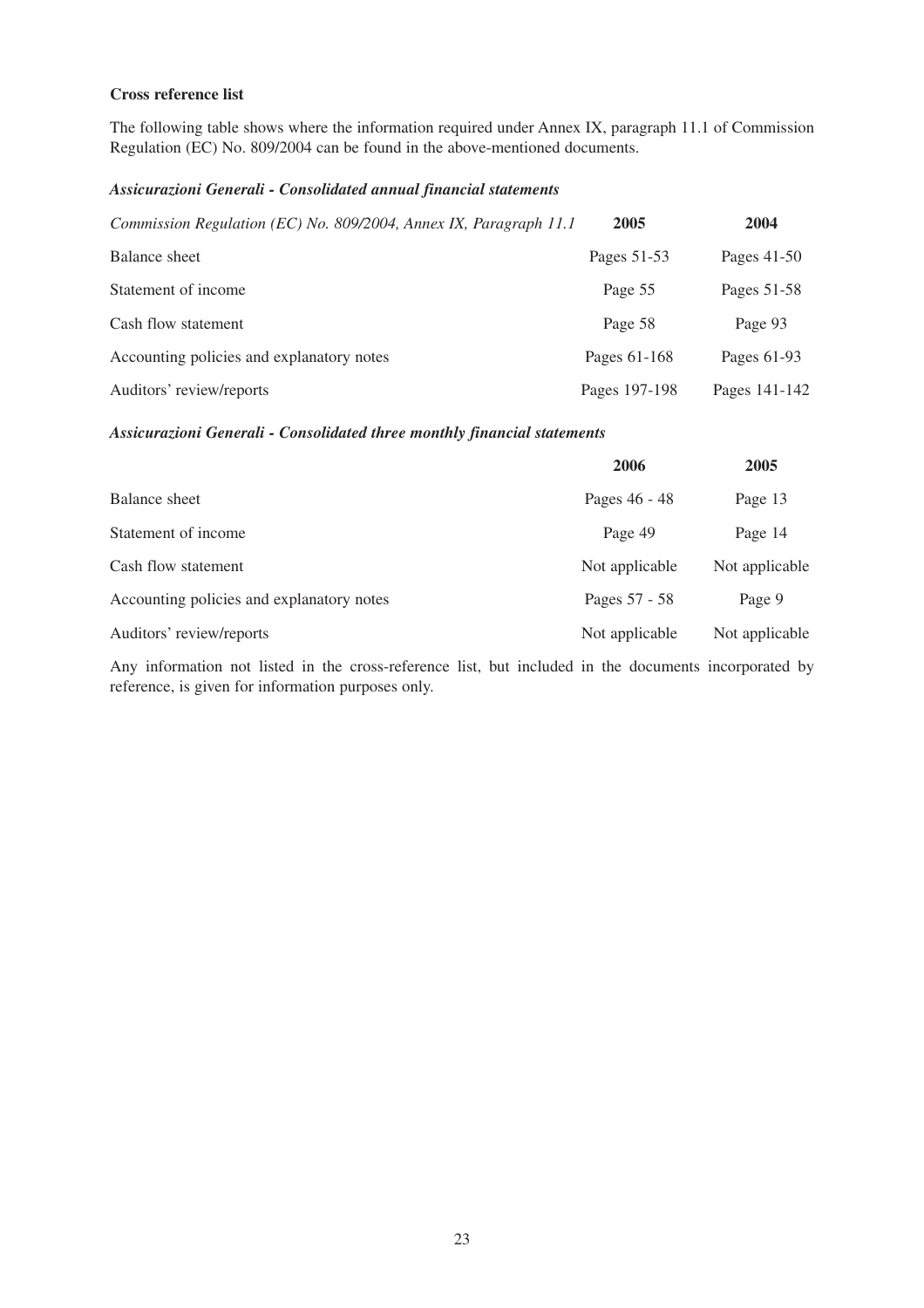#### **TERMS AND CONDITIONS OF THE NOTES**

*The following is the text of the terms and conditions which will be endorsed on each Note in definitive form. The terms and conditions applicable to any Note in global form will differ from those terms and conditions which would apply to the Note were it in definitive form to the extent described under "Summary of Provisions Relating to the Notes while in Global Form" below.*

The issue of the GBP 350,000,000 Fixed/Floating Rate Perpetual Subordinated Notes (the "**Notes**") issued by Assicurazioni Generali S.p.A. (the "**Issuer**") was authorised by a resolution of the board of directors of the Issuer passed on 10 May 2006. The Notes are the subject of a fiscal agency agreement dated 16 June 2006 (as amended or supplemented from time to time, the "**Agency Agreement**") between the Issuer, BNP Paribas Securities Services, Luxembourg Branch as fiscal agent (the "**Fiscal Agent**", which expression includes any successor fiscal agent appointed from time to time in connection with the Notes) and the paying agent named therein (together with the Fiscal Agent, the "**Paying Agents**", which expression includes any successor or additional paying agents appointed from time to time in connection with the Notes). Certain provisions of these Conditions are a summary of the Agency Agreement and are subject to its detailed provisions. The holders of the Notes (the "**Noteholders**") and the holders of the related interest coupons (the "**Couponholders**" and the "**Coupons**", respectively) are bound by, and are deemed to have notice of, all the provisions of the Agency Agreement applicable to them. Copies of the Agency Agreement are available for inspection during normal business hours at the Specified Offices of each of the Paying Agents, the initial Specified Offices of which are set out below.

#### 1. **Interpretation**

(a) *Definitions*: In these Conditions the following expressions have the following meanings:

"**ACSM**" is the Alternative Coupon Satisfaction Mechanism described in Condition 5(d) (*Interest deferral - Alternative Coupon Satisfaction Mechanism (ACSM)*);

"**ACSM Period**" has the meaning given in Condition 5(d) (*Interest deferral - Alternative Coupon Satisfaction Mechanism (ACSM)*);

"**Adjusted Capital Amount**" means the Adjusted Equity Amount plus the New Capital Amount, in each case as determined in accordance with Applicable Accounting Standards;

"**Adjusted Equity Amount**" means, for the relevant period, total shareholders' equity before minorities as shown in the consolidated balance sheet of the Issuer, as at the end of any Reporting Period of the Issuer, minus/plus foreign currency translation adjustments and minus/plus net unrealised gains/losses included in the consolidated balance sheet of the Issuer, as determined in accordance with Applicable Accounting Standards;

"**Applicable Accounting Standards**" means the accounting standards applied by the Issuer for its published consolidated financial statements as applicable at the relevant dates and for the relevant periods;

"**Business Day**" means a day, other than a Saturday, Sunday or public holiday, on which commercial banks and foreign exchange markets are open for general business in London;

"**Business Day Convention**", in relation to any particular date means that the relevant date shall be postponed to the first following day that is a Business Day unless that day falls in the next calendar month in which case that date will be the first preceding day that is a Business Day;

"**Calculation Agent**" means the Fiscal Agent or any successor calculation agent appointed from time to time in connection with the Notes;

"**Consolidated Law on Private Insurance Companies**" means Italian Legislative Decree No. 449 of 13 February 1959, as amended from time to time;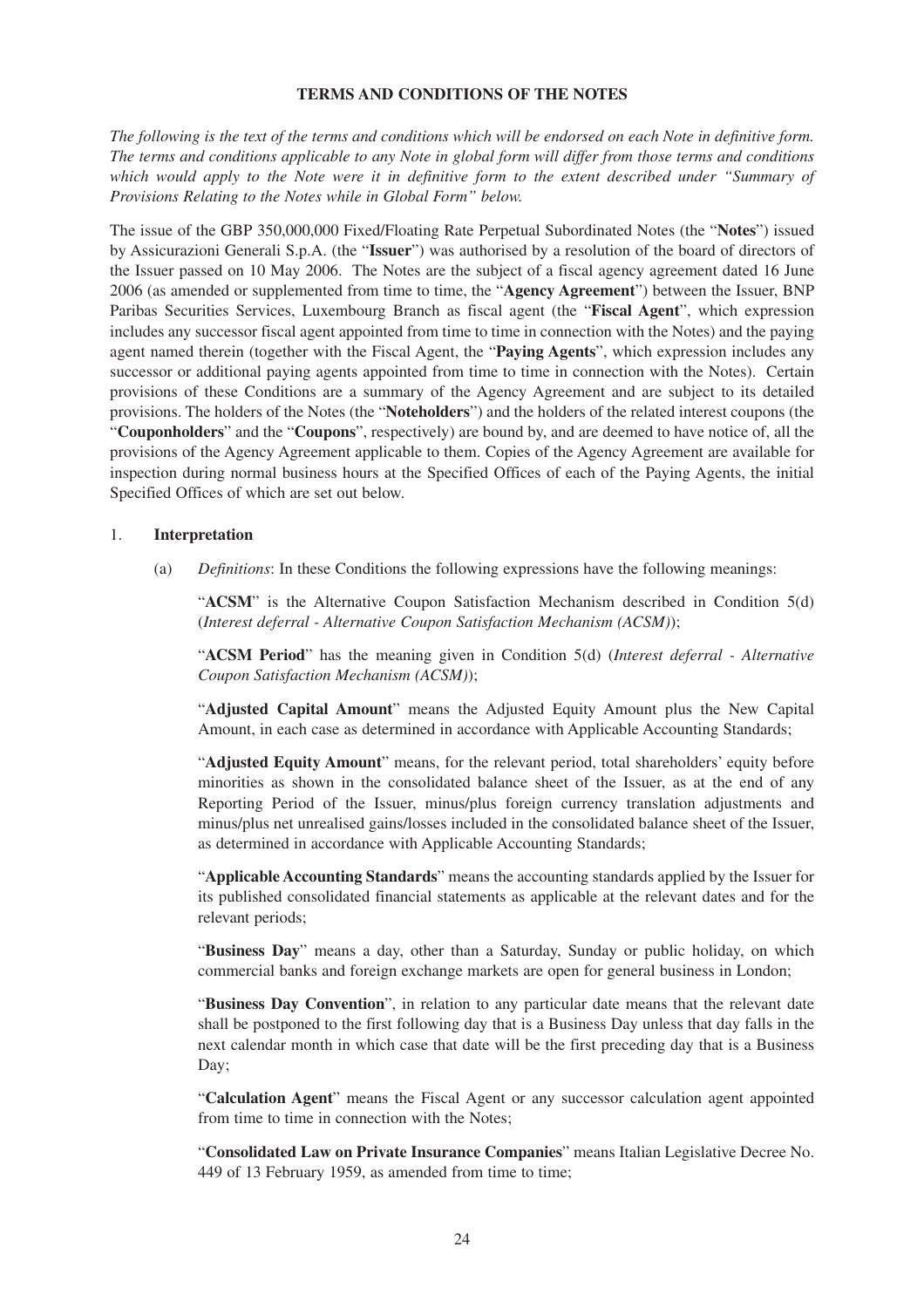"**Coupon Sheet**" means, in respect of a Note, a coupon sheet relating to the Note;

"**Current Reporting Date**" means the most recent Reporting Date;

"**Deed of Covenant**" means the deed of covenant relating to the Notes dated 16 June 2006 (as amended or supplemented from time to time) entered into by the Issuer;

"**Extraordinary Resolution**" has the meaning given in the Agency Agreement;

"**Fixed Rate Day Count Fraction**" means in respect of the calculation of an amount for any period of time in the Fixed Rate Interest Period (for the purposes of this definition, the "Calculation Period") the actual number of days in the Calculation Period divided by the actual number of days in the relevant calendar year;

"**Fixed Rate Interest Payment Date**" means 16 June of each year beginning on 16 June 2007 up to and including the Reset Date;

"**Fixed Rate Interest Period**" means each period beginning on (and including) the Issue Date or any Interest Payment Date and ending on (but excluding) the next Interest Payment Date for so long as Condition 4(a) (*Interest - Fixed Rate*) applies;

"**Fixed Rate of Interest**" has the meaning given in Condition 4(a) (*Interest - Fixed Rate*);

"**Floating Rate Day Count Fraction**" means in respect of the calculation of an amount for any period of time in the Floating Rate Interest Period (for the purposes of this definition, the "Calculation Period") the actual number of days in the Calculation Period divided by 365;

"**Floating Rate Interest Determination Date**" has the meaning given in Condition 4(b) (*Interest - Floating Rate*);

"**Floating Rate Interest Payment Date**" means 16 September, 16 December, 16 March and 16 June of each year beginning on 16 September 2026 up to and including the date of redemption of the Notes;

"**Floating Rate Interest Period**" means each period beginning on (and including) the Reset Date or any Interest Payment Date and ending on (but excluding) the next Interest Payment Date when Condition 4(b) (*Interest - Floating Rate*) applies;

"**Floating Rate of Interest**" has the meaning given in Condition 4(b) (*Interest - Floating Rate*);

"**Generali Finance Wholesale Perpetual Notes**" means the €1,275,000,000 Fixed/Floating Rate Perpetual Guaranteed Subordinated Notes issued by Generali Finance B.V. in denominations of €50,000 and the GBP 700,000,000 Fixed/Floating Rate Perpetual Guaranteed Subordinated Notes issued by Generali Finance B.V. in denominations of GBP50,000, in each case on or about the Issue Date and guaranteed by Assicurazioni Generali S.p.A.;

"**Gross Redemption Yield**" means, with respect to a security, the gross redemption yield on such security as calculated by the Calculation Agent on the basis set out in the United Kingdom Debt Management Office in the paper "Formulae for Calculating Gilt Prices from Yields" page 4, Section One: Price/Yield Formulae "Conventional Gilts; Double-dated and Undated Gilts with Assumed (or Actual) Redemption on a Quasi-Coupon Date" (published on 8 June 1998 and updated on 15 January 2002 and as further updated or amended) on an annual compounding basis (and rounded up (if necessary) to four decimal places);

"**Group**" means the Issuer and its Subsidiaries;

"**Interest Amount**" means, in relation to a Note and an Interest Period, the amount of interest payable in respect of that Note for that Interest Period;

"**Interest Payment Date**" means a Fixed Rate Interest Payment Date or a Floating Rate Interest Payment Date, as the case may be;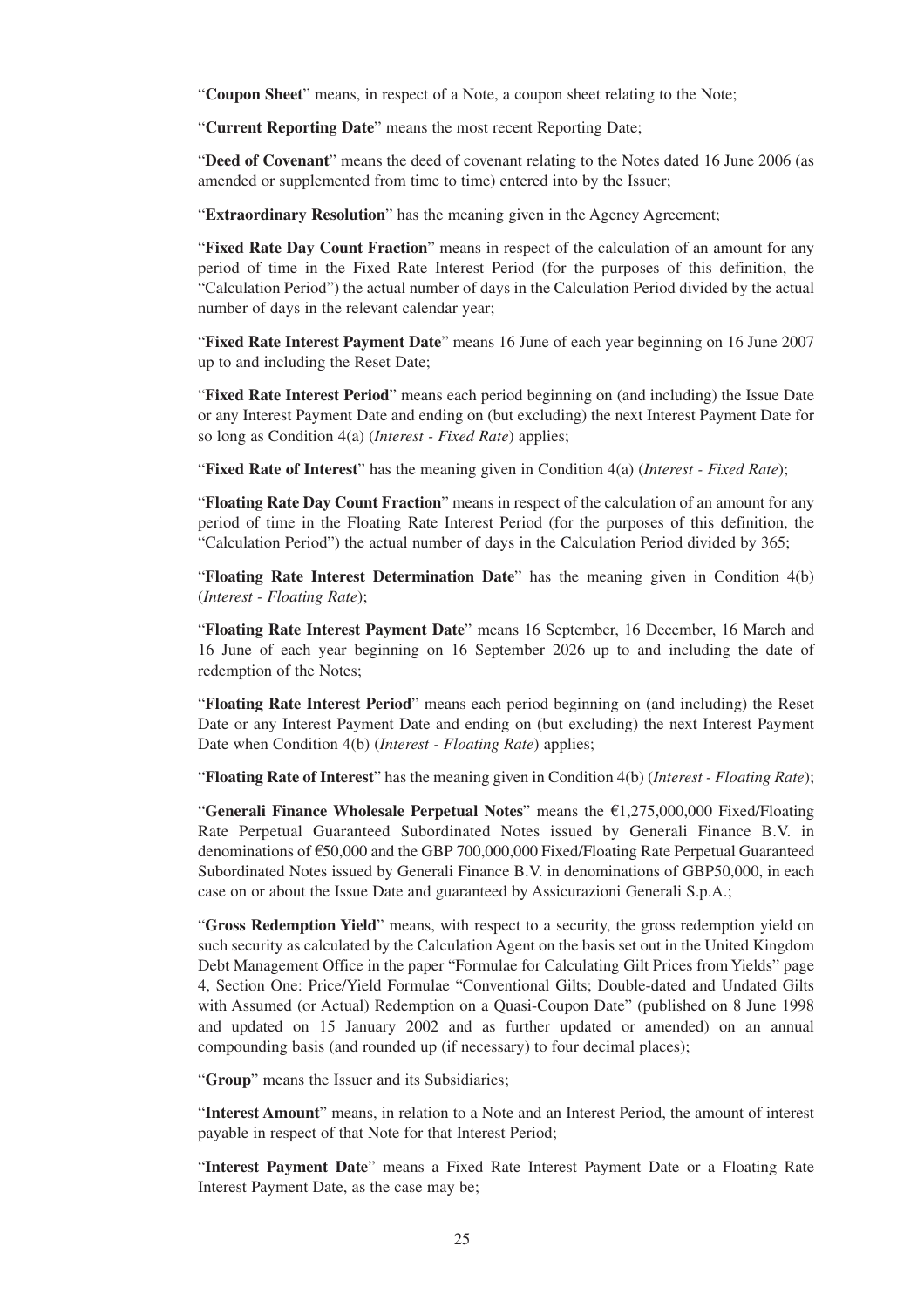"**Interest Period**" means a Fixed Rate Interest Period or a Floating Rate Interest Period, as the case may be;

"**ISVAP**" means the *Istituto per la Vigilanza sulle Assicurazioni Private e di Interesse Collettivo*, the Italian supervisory body for private insurance;

"**Issue Date**" means 16 June 2006;

"**Italian Legislation on Solvency Margin**" means provisions of Italian law in force as at the Issue Date governing the instruments or liabilities taken into account in calculating the Solvency Margin;

"**Junior Securities**" means (A) all classes of share capital (including preference shares - *azioni privilegiate* - and savings shares - *azioni di risparmio*) of the Issuer, (B) any obligation, including preferred securities, guarantee or similar instrument issued by the Issuer which ranks junior to the Notes, and (C) any guarantee or similar instrument from the Issuer, ranking junior to the Notes, covering the preferred securities or preferred or preference shares issued by a Subsidiary of the Issuer;

"**Lagged Reporting Date**" means the Reporting Date immediately prior to the Current Reporting Date;

"**Lead Regulator**" means ISVAP, or any successor entity of ISVAP, or any other competent lead regulator to which the Issuer becomes subject;

"**Legislative Decree No. 239**" has the meaning given in Condition 8 (*Taxation*);

"**Less Deeply Subordinated Obligations**" means any obligation of the Issuer, whether or not having a fixed maturity date, which by its terms is, or is expressed to be, subordinated in the event of liquidation or insolvency of the Issuer to the claims of any unsubordinated creditors of the Issuer but senior to the Notes, including (but without limitation to the generality of the foregoing) obligations of the Issuer deriving from instruments or liabilities (or subordinated guarantees relating to instruments issued by a Subsidiary of the Issuer) eligible for an accounting treatment of (a) up to 25 per cent. of the Solvency Margin, in accordance with the Italian Legislation on Solvency Margin, or (b) in case of future amendments to the Italian Legislation on Solvency Margin, up to such other fraction of the Solvency Margin as will apply to dated instruments or liabilities, as opposed to perpetual instruments or liabilities;

"*Liquidazione Coatta Amministrativa*" means *Liquidazione Coatta Amministrativa* as described in Articles 245 and 276 of the Consolidated Law on Private Insurance Companies;

"Make Whole Amount" in respect of each Note means the amount, expressed as a percentage (rounded to the nearest one hundred-thousandth of a percentage point, 0.00005 being rounded upwards) at which the Gross Redemption Yield on the Note on the Reset Date (assuming for this purpose that the Notes are to be redeemed at their principal amount on the Reset Date) is equal to the Gross Redemption Yield (determined by reference to the middle market price) at 11.00 a.m. (London time) on the Regulatory Event Redemption Date of the Reference Bond plus 0.60 per cent., all as determined by the Calculation Agent;

A "**Mandatory Deferral Event**" shall have occurred if up to the end of the tenth Business Day preceding any Interest Payment Date:

- (i) the aggregate Net Income of the Issuer for two consecutive Reporting Periods ending on the Lagged Reporting Date is less than zero, and
- (ii) the Adjusted Equity Amount of the Issuer as at the Lagged Reporting Date has declined by more than 10 per cent. as compared to the Adjusted Equity Amount as at the Reporting Date that is 24 months prior to such Lagged Reporting Date, and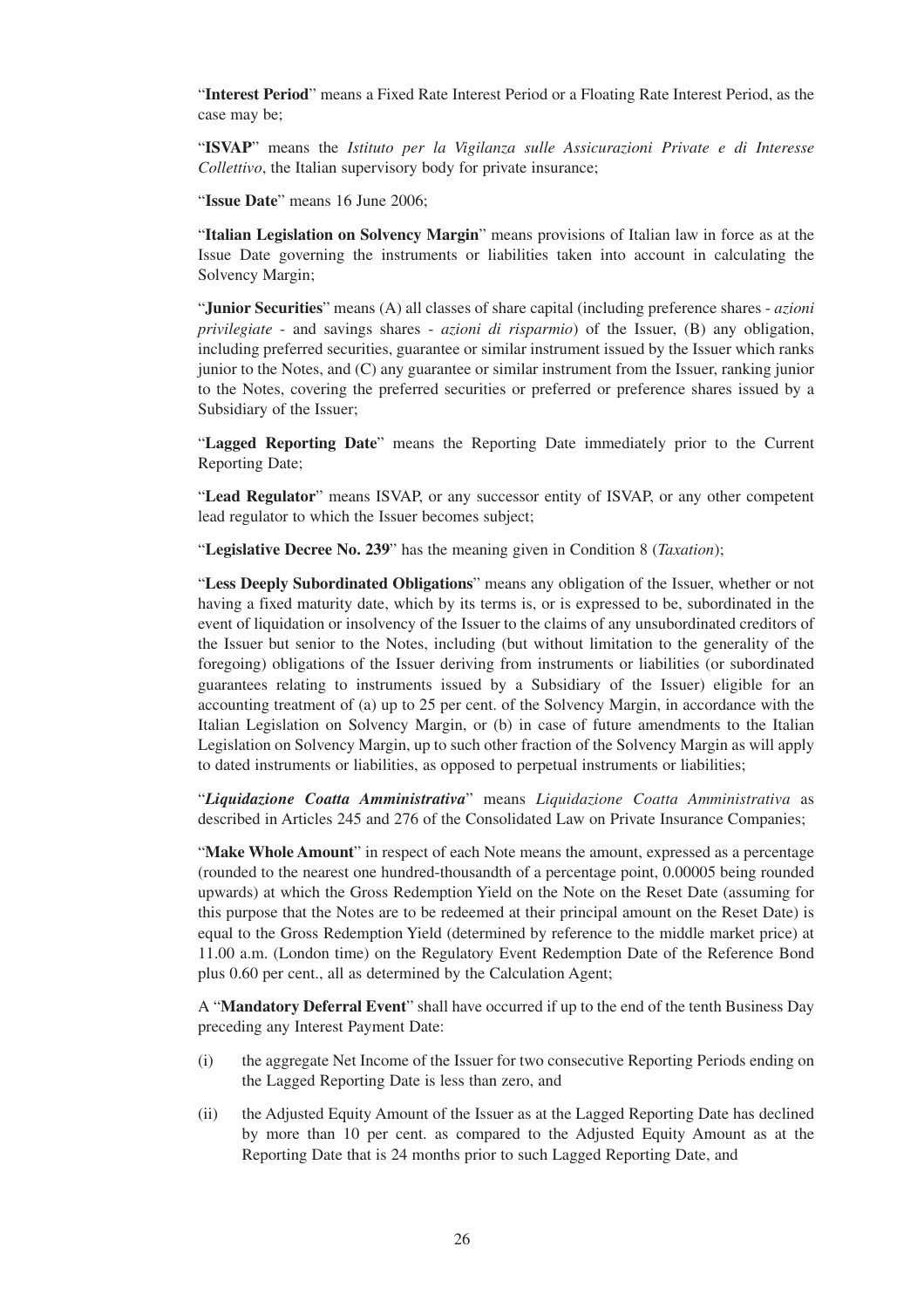(iii) the Adjusted Capital Amount of the Issuer as at the Current Reporting Date has declined by more than 10 per cent. as compared to the Adjusted Equity Amount as at the Reporting Date that is 30 months prior to such Current Reporting Date;

"**Net Income**" means, for the relevant period, reported net income as shown in the consolidated income statement of the Issuer, for any Reporting Period of the Issuer, as determined in accordance with Applicable Accounting Standards;

"**New Capital Amount**" means the net proceeds received by the Issuer or any other member of the Group from the external issuance and/or sale of ordinary shares and/or saving shares from the Lagged Reporting Date up to the relevant Interest Payment Date;

"**Parity Securities**" means (A) any obligations, guarantees or instruments issued by the Issuer which rank equally with the Notes (including the obligations of the Issuer deriving from a subordinated guarantee granted in connection with the issue of the Generali Finance Wholesale Perpetual Notes), and (B) any instruments issued by a Subsidiary of the Issuer which have the benefit of a guarantee or similar instrument from the Issuer, which guarantee or similar instrument ranks equally with the Notes;

"**Permitted Repurchase**" has the meaning given in Condition 5(a) (*Interest deferral - Optional deferral of interest*);

"**Person**" means any individual, company, corporation, firm, partnership, joint venture, association, organisation, state or agency of a state or other entity, whether or not having separate legal personality;

"*Prezzo Ufficiale*" has the meaning given to it in article 1.3 of the Italian Stock Exchange Regulations (*Regolamento dei Mercati Organizzati e Gestiti dalla Borsa Italiana S.p.A.*), as amended, modified or supplemented, from time to time, by the Italian Stock Exchange and CONSOB;

"**Rate of Interest**" means the Fixed Rate of Interest or the Floating Rate of Interest, as the case may be;

"**Reference Bond**" means the 5.00 per cent. Treasury Stock due 7 March 2025, or if such stock is no longer in issue such other United Kingdom government stock with a maturity date as near as possible to the Reset Date, as the Calculation Agent may, with the advice of the Reference Market Makers, determine to be appropriate;

"**Reference Market Makers**" means three brokers or market makers of gilts selected by the Calculation Agent in consultation with the Issuer or such other three persons operating in the gilt-edged market as are selected by the Calculation Agent in consultation with the Issuer;

"**Regulatory Event**" means that the Issuer (i) is no longer subject to the consolidated regulatory supervision of a Lead Regulator; or (ii) is subject to the consolidated regulatory supervision of a Lead Regulator and is not permitted under the applicable rules and regulations adopted by such Lead Regulator, or an official application or interpretation of those rules and regulations including a decision of any court or tribunal, at any time whilst any of the Notes are outstanding to treat the Notes as own funds for the purposes of the determination of the Solvency Margin eligible to count for (a) up to 50 per cent. of the Solvency Margin, under the Italian Legislation on Solvency Margin, or (b), in case of future amendments to the Italian Legislation on Solvency Margin, up to such other fraction of the Solvency Margin as will apply to perpetual subordinated instruments or liabilities as opposed to dated subordinated instruments or liabilities;

"**Regulatory Intervention**" means a request from ISVAP or any other relevant supervisory authority to restore any Required Solvency Margin;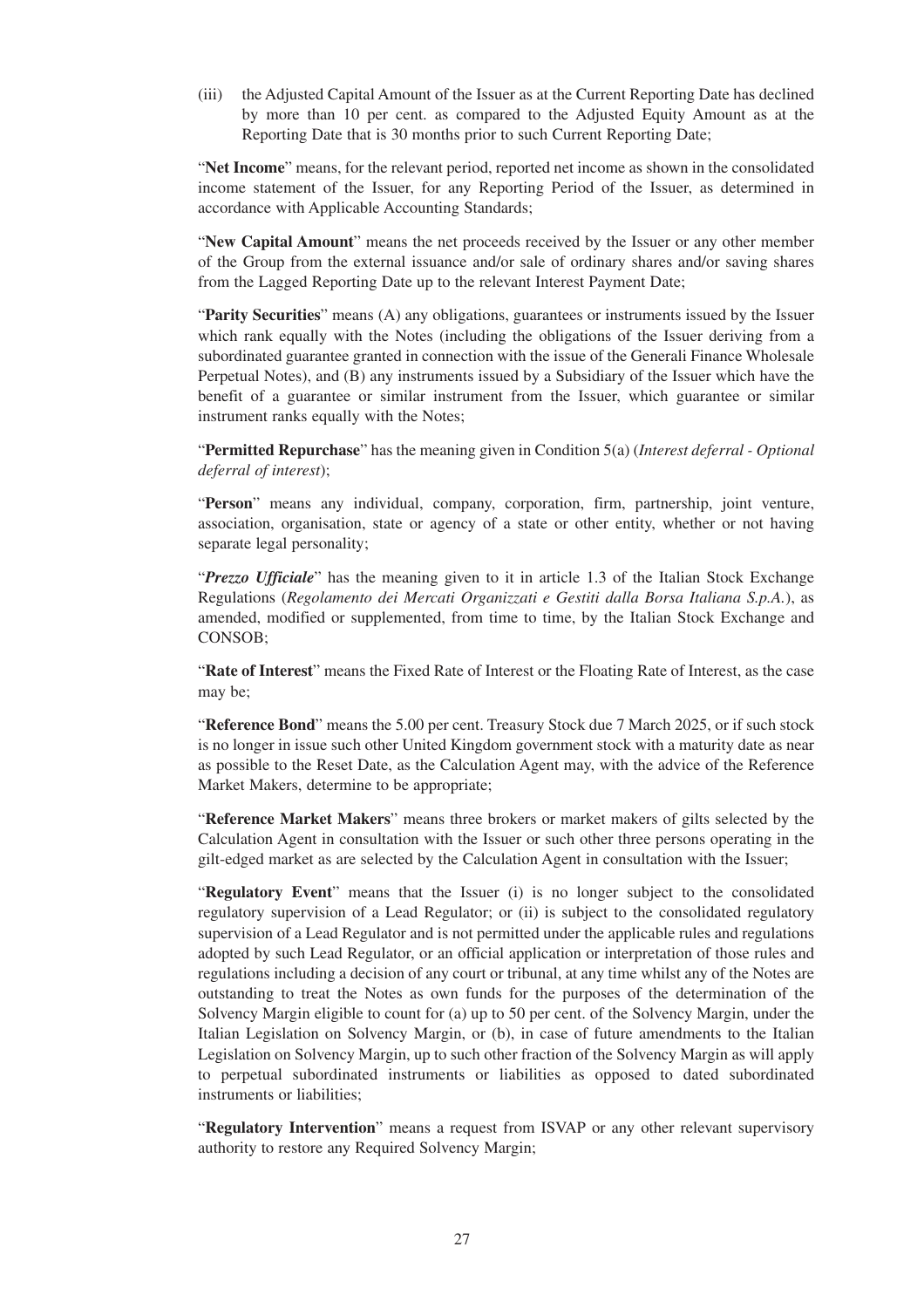"**Regulatory Event Redemption Date**" means the date fixed for redemption of the Notes in a notice delivered by the Issuer pursuant to Condition 6(b) (*Redemption and Purchase - Redemption due to a Regulatory Event*) following a Regulatory Event;

"**Relevant Date**" means, in relation to any payment, whichever is the later of (a) the date on which the payment in question first becomes due and (b) if the full amount payable has not been received by the Fiscal Agent on or prior to such due date, the date on which (the full amount having been so received) notice to that effect has been given to the Noteholders;

"**Reporting Date**" means 30 June or 31 December in any year;

"**Reporting Period**" means a six month period ending on a Reporting Date;

"**Required Solvency Margin**" means the Solvency Margin required from time to time by a Lead Regulator;

"**Reserved Matter**" means any proposal to change any date fixed for payment of principal or interest in respect of the Notes, to reduce the amount of principal or interest payable on any date in respect of the Notes, to alter the method of calculating the amount of any payment in respect of the Notes or the date for any such payment, to change the currency of any payment under the Notes or to change the quorum requirements relating to meetings or the majority required to pass an Extraordinary Resolution;

"**Reset Date**" has the meaning given in Condition 4(a) (*Interest - Fixed Rate*);

"**Solvency Margin**" means the Issuer's consolidated and non-consolidated solvency margins (*margine di solvibilità*) as determined pursuant to the rules of a Lead Regulator;

"**Solvency Margin Event**" has the meaning given in Condition 5(e) (*Interest deferral - Loss absorption provisions*);

"**Specified Office**" has the meaning given in the Agency Agreement;

"**Subsidiary**" means, in relation to any Person (the "**first Person**") at any particular time, any other Person (the "**second Person**"):

- (i) whose affairs and policies the first Person controls or has the power to control, whether by ownership of share capital, contract, the power to appoint or remove members of the governing body of the second Person or otherwise; or
- (ii) whose financial statements are, in accordance with applicable law and generally accepted accounting principles, consolidated with those of the first Person;

"**Talon**" means a talon for further Coupons; and

"**Treaty**" means the Treaty establishing the European Communities, as amended.

- (b) *Interpretation*: In these Conditions:
	- (i) any reference to principal shall be deemed to include the principal amount of the Notes, any additional amounts in respect of principal which may be payable under Condition 8 (*Taxation*), any premium payable in respect of a Note and any other amount in the nature of principal payable pursuant to these Conditions;
	- (ii) any reference to interest shall be deemed to include any additional amounts in respect of interest which may be payable under Condition 8 (*Taxation*) and any other amount in the nature of interest payable pursuant to these Conditions; and
	- (iii) references to Notes being "outstanding" shall be construed in accordance with the Agency Agreement.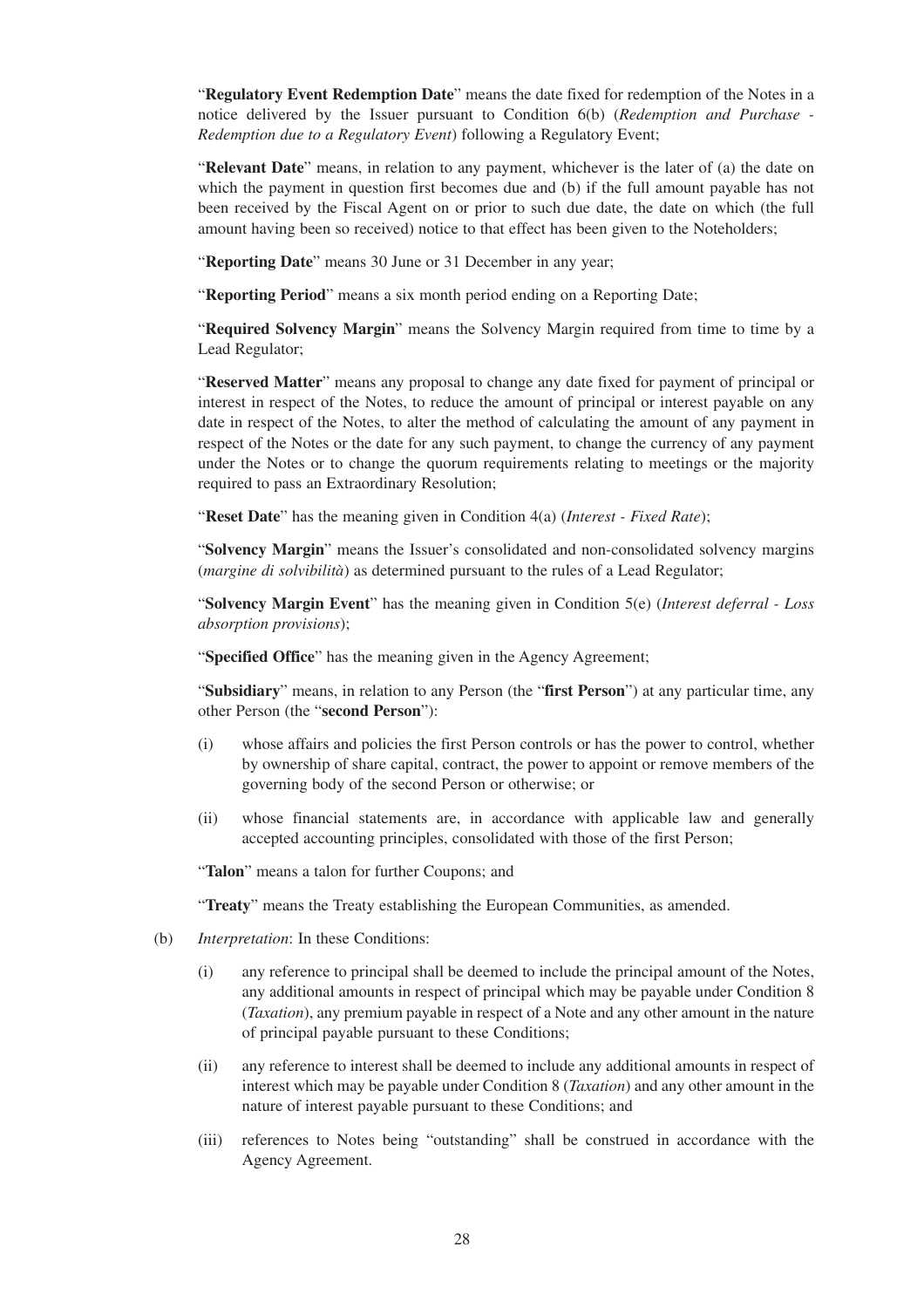#### 2. **Form, Denomination and Title**

The Notes are in bearer form in denominations of GBP 50,000 with Coupons and Talons attached at the time of issue. Title to the Notes and the Coupons will pass by delivery. The holder of any Note or Coupon shall (except as otherwise required by law) be treated as its absolute owner for all purposes (whether or not it is overdue and regardless of any notice of ownership, trust or any other interest therein, any writing thereon or any notice of any previous loss or theft thereof) and no Person shall be liable for so treating such holder. No Person shall have any right to enforce any term or condition of any Note under the Contracts (Rights of Third Parties) Act 1999.

## **3. Status and Subordination of the Notes**

- (a) *Status of the Notes*: The Notes constitute direct, unsecured and subordinated obligations of the Issuer and rank:
	- (i) *pari passu* without any preference among themselves and *pari passu* with the Parity Securities;
	- (ii) junior in right of payment to the payment of any present or future claims of all unsubordinated creditors of the Issuer (including obligations to policyholders) and to all Less Deeply Subordinated Obligations; and
	- (iii) senior in right of payments to the Junior Securities.
- (b) *Subordination*: By virtue of such subordination, payments to Noteholders will, in the event of the winding up, dissolution, liquidation or bankruptcy (including, *inter alia, Liquidazione Coatta Amministrativa*) of the Issuer only be made after, and any set-off by any Noteholders shall be excluded until, the payment of any present or future claims of all unsubordinated creditors of the Issuer (including obligations to policyholders) and of all Less Deeply Subordinated Obligations in any such winding up, dissolution, liquidation or bankruptcy (including, *inter alia*, *Liquidazione Coatta Amministrativa*) of the Issuer have been satisfied in full or after an arrangement or composition has been arrived at with them under which they have given full discharge against receipt of part of their claim.

## **4. Interest**

- (a) *Fixed Rate:* The Notes bear interest from and including the Issue Date to but excluding the Interest Payment Date falling in 16 June 2026 (the "**Reset Date**") at the rate of 6.269 per cent. per annum (the "**Fixed Rate of Interest**"), payable, subject as provided in these Conditions, annually in arrear on each Fixed Rate Interest Payment Date. The first interest payment shall be made on 16 June 2007 in respect of the period from (and including) the Issue Date to (but excluding) 16 June 2007 and shall be in the amount of GBP 3,134.50 per Note of GBP 50,000 denomination. The amount of interest payable in respect of each Note for any period which is not equal to a Fixed Rate Interest Period shall be calculated by applying the Fixed Rate of Interest to the principal amount of such Note, multiplying the product by the Fixed Rate Day Count Fraction and rounding the resulting figure to the nearest pence (half a pence being rounded upwards).
- (b) *Floating Rate:*
	- (i) If the Issuer does not redeem the Notes in accordance with Condition 6(a) (*Redemption and Purchase - Redemption at the option of the Issuer*) on the Reset Date, the Notes will bear interest for each Floating Rate Interest Period at the Floating Rate of Interest (as defined below) payable, subject as provided in these Conditions, in arrear on each Floating Rate Interest Payment Date.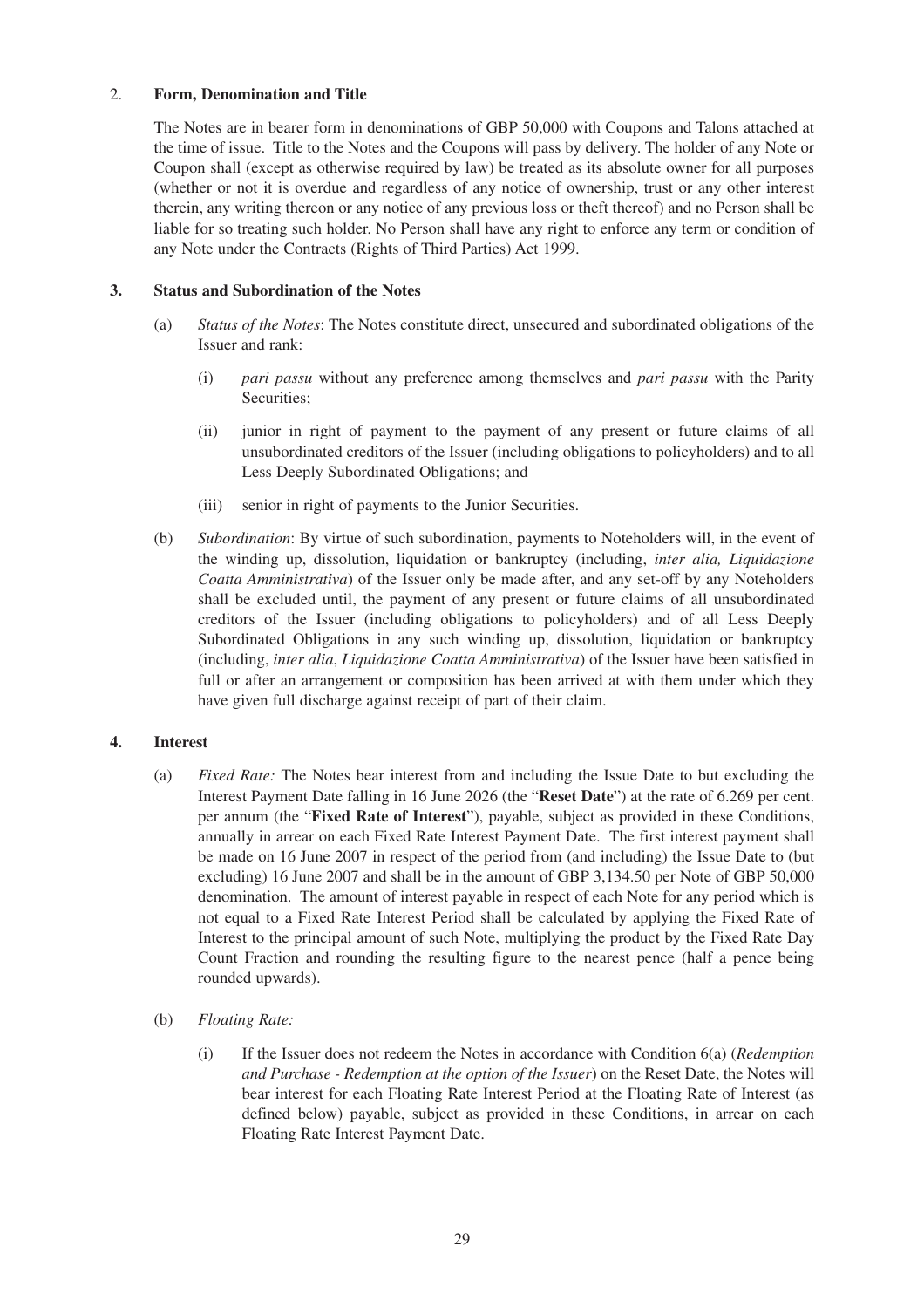- (ii) The rate of interest applicable to the Notes (the "**Floating Rate of Interest**") for each Floating Rate Interest Period will be determined by the Calculation Agent on the following basis:
	- (1) the Calculation Agent will determine the rate for deposits in Sterling for a period equal to the relevant Floating Rate Interest Period which appears on the display page designated 3750 on the Moneyline Telerate Service (or such other page as may replace that page on that service, or such other service as may be nominated as the information vendor, for the purpose of displaying comparable rates) as of 11.00 a.m. (London time) on the second Business Day before the first day of the relevant Floating Rate Interest Period (the "**Floating Rate Interest Determination Date**");
	- (2) if such rate does not appear on that page, the Calculation Agent will:
		- (I) request the principal London office of each of four major banks in the London interbank market to provide a quotation of the rate at which deposits in Sterling are offered by it in the London interbank market at approximately 11.00 a.m. (London time) on the Floating Rate Interest Determination Date to prime banks in the London interbank market for a period equal to the relevant Floating Rate Interest Period and in an amount that is representative for a single transaction in that market at that time; and
		- (II) determine the arithmetic mean (rounded, if necessary, to the nearest one hundred-thousandth of a percentage point, 0.000005 being rounded upwards) of such quotations; and
	- (iii) if fewer than two such quotations are provided as requested, the Calculation Agent will determine the arithmetic mean (rounded, if necessary, as aforesaid) of the rates quoted by major banks in London, selected by the Calculation Agent, at approximately 11.00 a.m. (London time) on the first day of the relevant Interest Period for loans in Sterling to leading banks in London for a period equal to the relevant Floating Rate Interest Period and in an amount that is representative for a single transaction in that market at that time,

and the Floating Rate of Interest for such Floating Rate Interest Period shall be the sum of 2.35 per cent. per annum and the rate or (as the case may be) the arithmetic mean so determined; *provided, however, that* if the Calculation Agent is unable to determine a rate or (as the case may be) an arithmetic mean in accordance with the above provisions in relation to any Floating Rate Interest Period, the Floating Rate of Interest applicable to the Notes during such Floating Rate Interest Period will be the sum of 2.35 per cent. per annum and the rate or (as the case may be) arithmetic mean last determined in relation to the Notes in respect of a preceding Floating Rate Interest Period, or, where there has been no such previous determination, the Floating Rate of Interest shall be equal to the Fixed Rate of Interest plus 1 per cent. per annum.

- (iii) *Calculation of Interest Amount*: The Calculation Agent will, as soon as practicable after the time at which the Floating Rate of Interest is to be determined in relation to each Floating Rate Interest Period, calculate the Interest Amount payable in respect of each Note for such Floating Rate Interest Period. The Interest Amount will be calculated by applying the Floating Rate of Interest for such Floating Rate Interest Period to the principal amount of such Note during such Floating Rate Interest Period and multiplying the product by the relevant Floating Rate Day Count Fraction.
- (iv) *Publication*: The Calculation Agent will cause each Floating Rate of Interest and Interest Amount determined by it, together with the relevant Floating Rate Interest Payment Date, and any other amount(s) required to be determined by it together with any relevant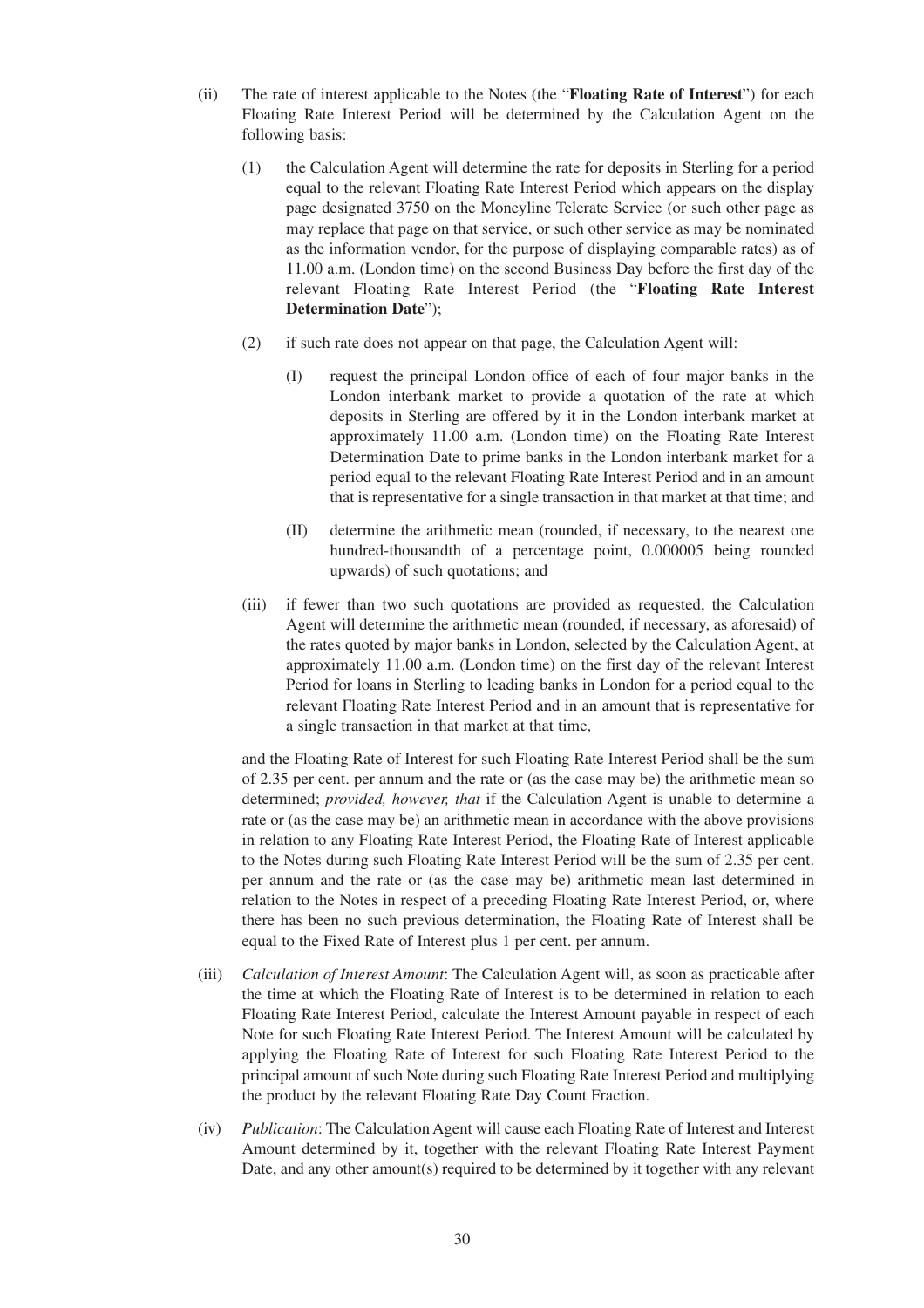payment date(s) to be notified to the Paying Agents and each listing authority, stock exchange and/or quotation system (if any) by which the Notes have then been admitted to listing, trading and/or quotation as soon as practicable after such determination but (in the case of each Floating Rate of Interest, Interest Amount and Floating Rate Interest Payment Date) in any event not later than the first day of the relevant Floating Rate Interest Period. Notice thereof shall also promptly be given to the Noteholders. The Calculation Agent will be entitled to recalculate any Interest Amount (on the basis of the foregoing provisions) without notice in the event of an extension or shortening of the relevant Floating Rate Interest Period.

- (v) *Notifications etc*: All notifications, opinions, determinations, certificates, calculations, quotations and decisions given, expressed, made or obtained for the purposes of this Condition by the Calculation Agent will (in the absence of manifest error) be binding on the Issuer, the Paying Agents, the Noteholders and the Coupon holders and (subject as aforesaid) no liability to any such Person will attach to the Calculation Agent in connection with the exercise or non-exercise by it of its powers, duties and discretions for such purposes.
- (c) *Interest accrual*: Each Note will cease to bear interest from (but excluding) maturity or the due date for redemption pursuant to Conditions 6(a) (*Redemption and Purchase - Redemption at the option of the Issuer*), 6(b) (*Redemption and Purchase - Redemption due to a Regulatory Event*) or 6(c) (*Redemption and Purchase - Redemption for tax reasons*) unless, upon due presentation, payment of principal in respect of the Notes is improperly withheld or refused, in which case it will continue to bear interest in accordance with this Condition (as well after as before judgment) until whichever is the earlier of (i) the day on which all sums due in respect of such Note up to that day are received by or on behalf of the relevant Noteholder and (ii) the day which is seven days after the Fiscal Agent has notified the Noteholders that it has received all sums due in respect of the Notes up to such seventh day (except to the extent that there is any subsequent default in payment).

#### 5. **Interest deferral**

- (a) *Optional deferral of interest*: The Issuer may elect, by giving notice to the Noteholders pursuant to Condition 14 (*Notices*) below, to defer payment:
	- (A) of all (or some only) of the interest accrued to an Interest Payment Date if (i) during the 12-month period prior to such Interest Payment Date no dividend or other distribution has been declared, made, approved or set aside for payment in respect of any Junior Securities or Parity Securities; and (ii) during the 12-month period prior to such Interest Payment Date neither the Issuer nor any of its Subsidiaries has redeemed, repurchased or acquired any Junior Securities (other than a Permitted Repurchase) or Parity Securities; or
	- (B) of part only, *pari passu* and *pro rata*, of the interest accrued to an Interest Payment Date if and to the extent that during the 12-month period prior to such Interest Payment Date a partial distribution has been declared, made, approved or set aside for payment in respect of any Parity Securities.

The Issuer shall give not more than 25 nor less than 15 days prior notice to the Paying Agents and to the Noteholders in accordance with Condition 14 (*Notices*) of any Interest Payment Date on which, pursuant to the provisions of this Condition 5(a), it elects not to pay interest and such notice shall include a confirmation of the Issuer's entitlement to defer interest, together with details of the amount of interest to be deferred on such Interest Payment Date and the amount of interest (if any) to be paid on such Interest Payment Date.

"**Permitted Repurchase**" means (1) any redemption, repurchase or other acquisition of such Junior Securities held by any member of the Group, (2) a reclassification of the equity share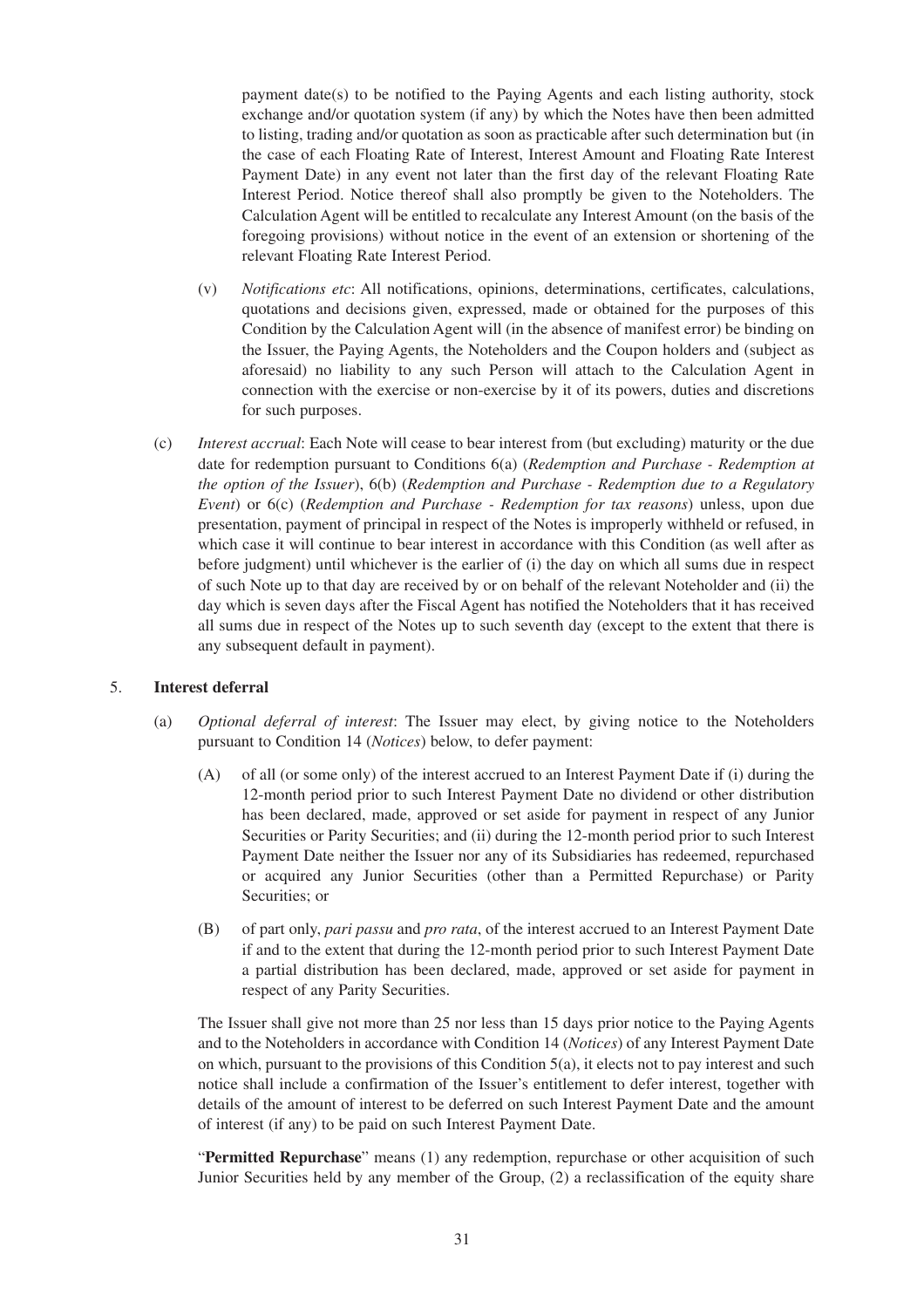capital of the Issuer or any of its Subsidiaries or the exchange or conversion of one class or series of equity share capital for another class or series of equity share capital, (3) the purchase of fractional interests in the share capital of the Issuer or any of its Subsidiaries pursuant to the conversion or exchange provisions of such security being converted or exchanged, (4) any redemption or other acquisition of Junior Securities in connection with a levy of execution for the satisfactions of a claim by the Issuer or any of its Subsidiaries, or (5) any redemption or other acquisition of Junior Securities in connection with the satisfaction by the Issuer or any of its Subsidiaries of its obligations under any employee benefit plan or similar arrangement.

In the event that the Issuer may elect to defer part of the interest *pro rata* with distributions on any Parity Securities, such interest may be deferred in the same proportion that the distribution on such Parity Security bears to the stated scheduled distribution to be paid on such Parity Security.

Where the Issuer elects to defer an interest payment pursuant to this Condition 5(a) it shall not have any obligation to make such interest payment on the relevant Interest Payment Date, and the failure to pay such interest shall not constitute a default of the Issuer or any other breach of obligations under the Conditions or for any purpose.

- (b) *Mandatory deferral of interest*: The Issuer will be required to defer payment of all (but not some only) of the interest accrued to an Interest Payment Date if the Fiscal Agent has received written notice from the Issuer confirming that:
	- (A) a Regulatory Intervention regarding the Issuer has occurred and such Regulatory Intervention is continuing on such Interest Payment Date; or
	- (B) a Mandatory Deferral Event has occurred.

If the Issuer is required to defer a payment of interest following the occurrence of a Mandatory Deferral Event in accordance with this Condition 5(b) on an Interest Payment Date, then the Issuer will also be required to defer on one or more subsequent Interest Payment Dates the interest that would otherwise be due without application of this Condition 5(b) on such Interest Payment Dates until the Mandatory Deferral Event has been cured (in accordance with Condition 5(c) (*Deferral of Interest - Payment of deferred interest*)) on any subsequent Interest Payment Date.

- (c) *Payment of deferred interest*: Any unpaid amounts of interest that have been deferred in accordance with this Condition 5 will constitute arrears of interest and no interest will accrue on such arrears of interest.
	- (i) *Optional payment*: Arrears of interest that have accrued pursuant to Conditions 5(a) (*Interest deferral - Optional deferral of interest*) and 5(b) (*Interest deferral - Mandatory deferral of interest*) may at the option of the Issuer be paid in whole or in part at any time only with funds raised by way of the ACSM in accordance with Condition 5(d) (*Interest deferral - Alternative Coupon Satisfaction Mechanism (ACSM)*).
	- (ii) *Mandatory payment*: Arrears of interest shall become due and payable:
		- (i) in part *pari passu* and *pro rata* if and to the extent that the Issuer makes payments in part of or in respect of amounts of interest on or in relation to any other *pari passu* claims; and
		- (ii) in full on the earlier of:
			- (1) the Interest Payment Date falling immediately on or after the date on which dividends or other distributions on any Junior Securities or Parity Securities have been declared or paid;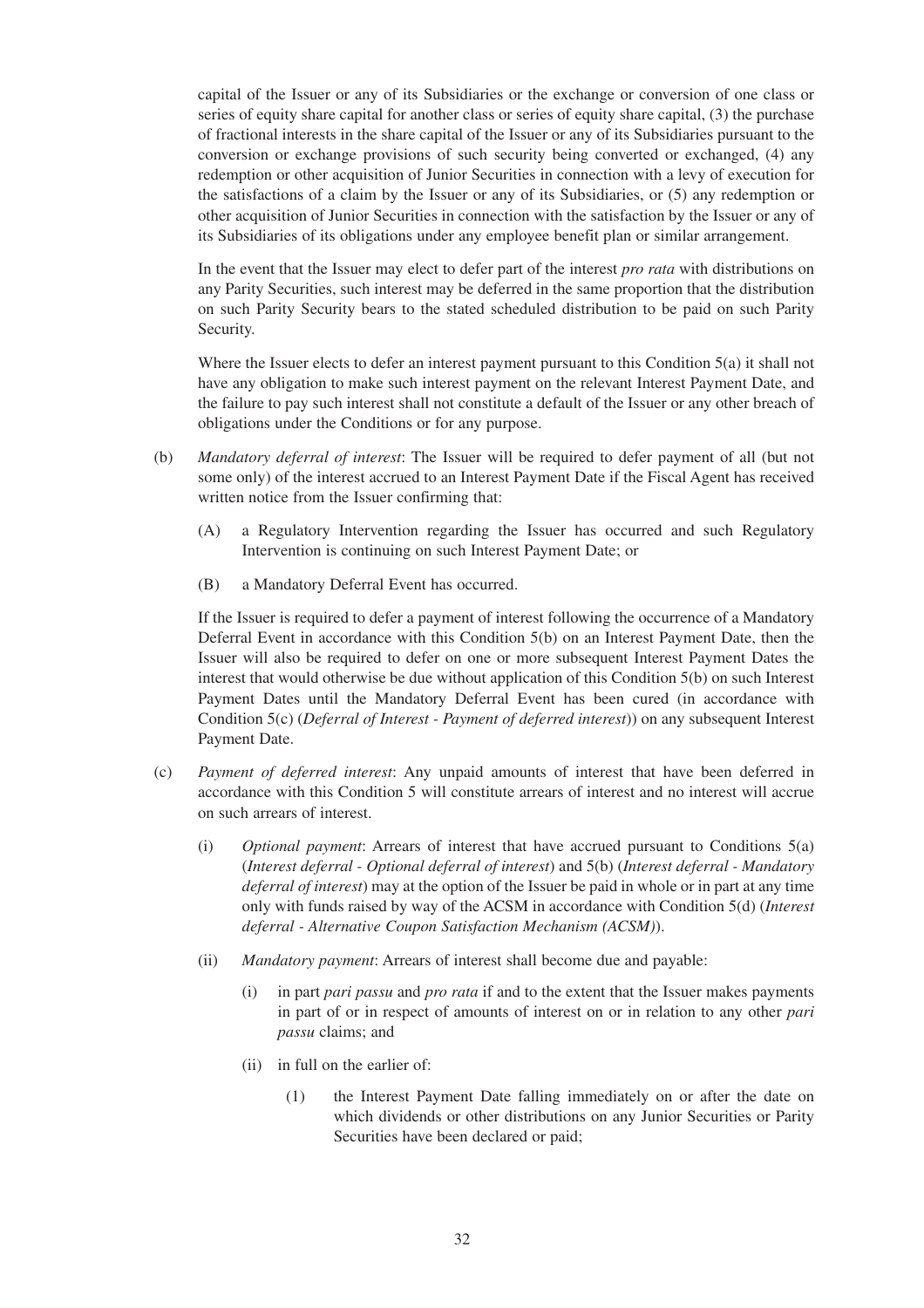- (2) the Interest Payment Date falling immediately on or after the date on which any Parity Securities or any Junior Securities are redeemed, repurchased or acquired by the Issuer or any of its Subsidiaries;
- (3) the Interest Payment Date immediately following the date upon which (x) no Regulatory Intervention is or will be continuing on such Interest Payment Date and (y) no new Mandatory Deferral Event has occurred and any of the previous Mandatory Deferral Events have been cured, provided, in each case, that the Issuer would not, as at such Interest Payment Date, be entitled to defer payment of interest pursuant to Condition 5(a) (*Interest deferral - Optional deferral of interest*);
- (4) the date fixed for any redemption of the Notes pursuant to Condition 6 (*Redemption and Purchase*);
- (5) the date on which the *Liquidazione Coatta Amministrativa* of the Issuer is commenced pursuant to the Consolidated Law on Private Insurance Companies or on which voluntary winding up proceedings of the Issuer are instituted or on which the Issuer becomes subject to a liquidation order; and
- (6) the date falling 10 years after the Interest Payment Date on which payment of interest has first been deferred.

Notwithstanding the foregoing, arrears of interest will become payable in accordance with this Condition 5 (c) only where the Issuer is able to make the payment with funds raised by way of the ACSM in accordance with Condition 5(d) (*Interest deferral - Alternative Coupon Satisfaction Mechanism (ACSM)*). If, despite the Issuer using its best efforts and/or doing all that is reasonably possible to raise funds by way of the ACSM in accordance with Condition 5(d) (*Interest deferral - Alternative Coupon Satisfaction Mechanism (ACSM)*), the Issuer fails to make the payment with funds raised by way of the ACSM, then, notwithstanding the occurrence of any of the events or circumstances described in Condition  $5(c)(ii)(A)$  or (B), arrears of interest will not be required to be paid.

For the purpose of this Condition 5, a Mandatory Deferral Event that was triggered will have been cured if the Adjusted Capital Amount of the Issuer as at the Current Reporting Date is less than 10 per cent. below the Adjusted Equity Amount as originally measured at the time the Mandatory Deferral Event was triggered.

- (d) *Alternative Coupon Satisfaction Mechanism (ACSM)*:
	- (i) Payment of amounts in respect of interest under the ACSM may only be made to the extent of funds raised by either (I) issuing new shares of the Issuer (save that, in the case of deferral of interest due to a Mandatory Deferral Event, the Issuer shall not, in any year, issue new ordinary shares for the purposes of the ACSM (including any new shares for the purposes of any equivalent ACSM provisions of any Parity Securities or any Junior Securities) in excess of 2 per cent. of the market value of the Issuer's ordinary share capital, such market value to be determined by the Calculation Agent as at the end of each financial year of the Issuer on the basis of the *Prezzo Ufficiale* of the Issuer's ordinary shares and for the avoidance of doubt any such funds so raised shall be applied firstly pro rata in respect of any amounts to be settled in relation to Parity Securities and only thereafter in respect of any amounts to be settled in relation to any Junior Securities) or selling treasury shares of the Issuer (save that for the purposes of selling treasury shares no treasury shares can be sold that have been purchased within the preceding six months), subject to the existence of the appropriate necessary corporate powers applicable to the Issuer at the time of the issuance or the disposal of the shares;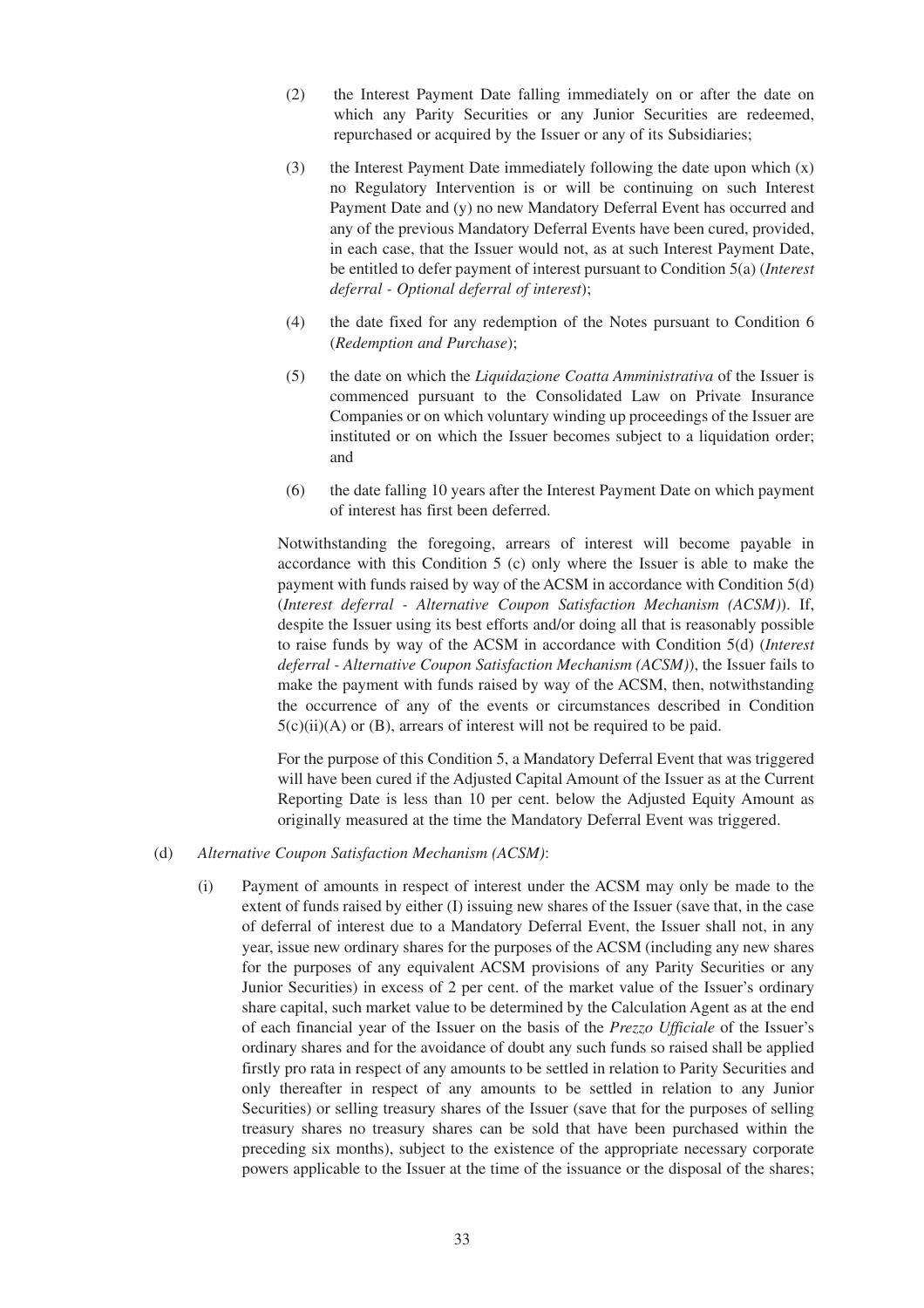or (II) issuing new Issuer securities ranking junior to or *pari passu* with the Notes and having features at least similar to the Notes. In the case of deferral of interest due to a Mandatory Deferral Event, such junior or *pari passu* ranking securities can only be issued up to a nominal amount of 25 per cent. of the aggregate principal amount of the Notes outstanding from time to time for this purpose.

- (ii) For any five-year period following the date on which deferred interest becomes payable (the "**ACSM Period**") pursuant to Condition 5(c)(ii) (*Interest deferral - Payment of deferred interest*), (I) the Issuer shall use its best efforts to settle any such deferred amount in accordance with the ACSM and (II) the Issuer shall do all that is reasonably possible to obtain and maintain delegated authority to issue sufficient new ordinary shares and/or to hold and sell treasury shares, in each case to cover one year of Coupons and any outstanding deferred amount of interest payable by the Issuer.
- (iii) If at the end of any ACSM Period in respect of any deferred interest payment the Issuer has been unable to make full payment of such deferred interest in accordance with the ACSM, the obligations of the Issuer to satisfy the amount of interest that was deferred at the beginning of such ACSM Period shall, to the extent not already settled under the ACSM, be cancelled, provided that contingently upon *Liquidazione Coatta Amministrativa* of the Issuer being commenced pursuant to the Consolidated Law on Private Insurance Companies or voluntary winding up proceedings of the Issuer are instituted or the Issuer becoming subject to a liquidation order, Noteholders shall be entitled to claim such unsettled amount in the liquidation of the Issuer under the Deed of Covenant, and such claim shall rank *pari passu* with the obligations of the Issuer in respect of its saving shares.
- (iv) For the avoidance of doubt, under no circumstances shall there be an obligation on the part of the Issuer to issue new shares or sell treasury shares, which may be restricted by provisions of applicable Italian law.
- (e) *Loss absorption provisions*: To the extent that the Issuer at any time suffers losses (also taking into account profits and losses relating to previous financial years) which would result in the Solvency Margin being reduced below the Required Solvency Margin (the "**Solvency Margin Event**"), the obligations of the Issuer to make payments in respect of the Notes, will be deferred to the extent necessary to enable the Issuer to continue to carry on its activities in accordance with applicable regulatory requirements. In any such case, interest will continue to accrue on the nominal value of the Notes. The obligations of the Issuer to make payments in respect of the Notes, will, subject to the provisions of Conditions 5(a) to (d), be reinstated (in priority to any Junior Securities and on a *pari passu* basis with any Parity Securities), as if such obligations of the Issuer had not been so deferred:
	- (i) in whole, in the event of winding up, dissolution, liquidation or bankruptcy (including, *inter alia*, *Liquidazione Coatta Amministrativa*) of the Issuer and with effect immediately prior to the commencement of such winding up, dissolution, liquidation or bankruptcy (including, *inter alia*, *Liquidazione Coatta Amministrativa*); and
	- (ii) in whole, in the event of early redemption of the Notes pursuant to Conditions 6(a) (*Redemption and Purchase - Redemption at the option of the Issuer*), 6(b) (*Redemption and Purchase - Redemption due to a Regulatory Event*) or 6(c) (*Redemption and Purchase - Redemption for tax reasons*); and
	- (iii) in whole or in part, from time to time, to the extent that the Solvency Margin Event is no longer continuing and, therefore, the Solvency Margin is again at least equal to the Required Solvency Margin.

The Issuer shall forthwith give notice of any such reduction and/or reinstatement to the Noteholders in accordance with Condition 14 (*Notices*) below and such notice shall include a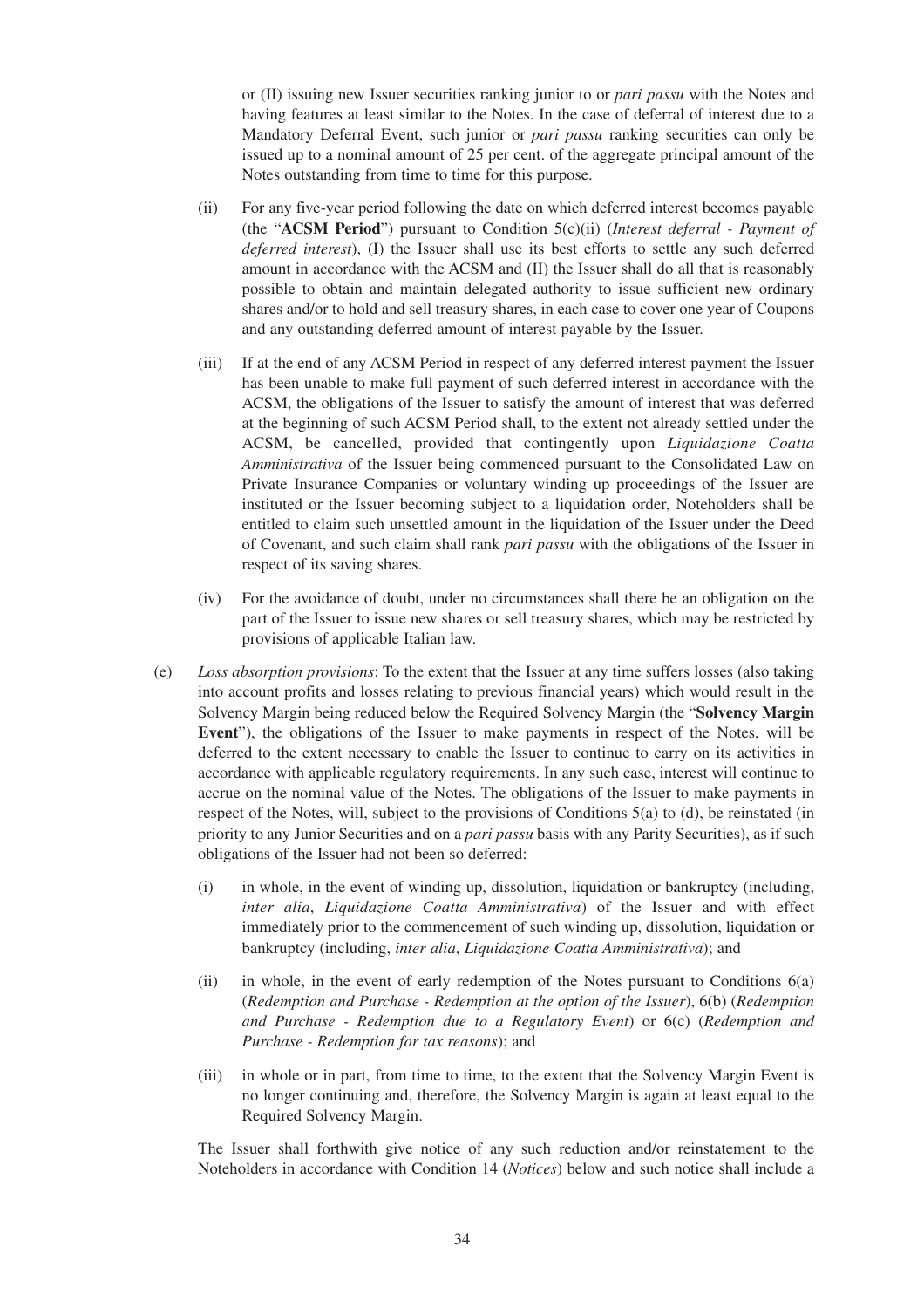confirmation of the Issuer's entitlement to such reduction and/or reinstatement, together with details of the amounts to be so reduced and/or reinstated.

#### 6. **Redemption and Purchase**

The Notes will mature and be redeemed by the Issuer on the date on which voluntary or involuntary winding up proceedings are instituted in respect of the Issuer, in accordance with, as the case may be, (i) a resolution of the shareholders' meeting of the Issuer, (ii) any provision of the by-laws of the Issuer (currently, maturity of the Issuer is set at 31 December 2131 though if this is extended, redemption of the Notes will be equivalently adjusted), or (iii) any applicable legal provision, or any decision of any jurisdictional or administrative authority. The Notes may not be redeemed at the option of the Issuer except in accordance with the provisions of this Condition 6. Any redemption in accordance with this Condition 6, save in accordance with the first sentence of this paragraph, is subject to the prior approval of ISVAP. The Notes may not be redeemed at the option of the Noteholders.

- (a) *Redemption at the option of the Issuer*: The Notes may be redeemed at the option of the Issuer in whole, but not in part, on the Reset Date and on any Interest Payment Date thereafter at a redemption price equal to their principal amount together with interest accrued (if any) up to, but excluding, the date fixed for redemption on the Issuer's giving not less than 30 nor more than 60 days' notice to the Noteholders in accordance with Condition 14 (*Notices*) (which notice shall be irrevocable and shall oblige the Issuer to redeem the Notes on the date specified therein).
- (b) *Redemption due to a Regulatory Event*: The Notes may be redeemed at the option of the Issuer on giving not less than 30 nor more than 60 days' notice to the Noteholders in accordance with Condition 14 (*Notices*) (which notice shall be irrevocable and shall oblige the Issuer to redeem the Notes in the amount and on the date specified therein) in whole, but not in part, at any time before the Reset Date following the occurrence of a Regulatory Event at a redemption price equal to the greater of  $(x)$  the principal amount of the Notes together with interest accrued (if any) up to, but excluding, the Regulatory Event Redemption Date and (y) the Make Whole Amount.
- (c) *Redemption for tax reasons*: The Notes may be redeemed at the option of the Issuer on giving not less than 30 nor more than 60 days' notice to the Noteholders in accordance with Condition 14 (*Notices*) (which notice shall be irrevocable and shall oblige the Issuer to redeem the Notes in the amount and on the date specified therein) in whole, but not in part, at any time before the Reset Date at a redemption price equal to their principal amount together with interest accrued (if any) up to, but excluding, the date fixed for redemption if:
	- (A) (1) the Issuer has or will become obliged to pay additional amounts as provided or referred to in Condition 8 (*Taxation*) as a result of any change in, or amendment to, the laws or regulations of the Republic of Italy or any political subdivision or any authority thereof or therein having power to tax, or any change in the application or official interpretation of such laws or regulations (including a holding by a court of competent jurisdiction), which change or amendment becomes effective on or after the date of issue of the Notes and (2) such obligation cannot be avoided by the Issuer taking reasonable measures available to it; or
	- (B) (1) interest payable by the Issuer in respect of the Notes is no longer, or will no longer be, fully deductible by the Issuer for Italian income tax purposes as a result of any change in, or amendment to, the laws or regulations or applicable accounting standards of the Republic of Italy or any political subdivision or any authority thereof or therein having power to tax, or any change in the application or official interpretation of such laws or regulations, which change or amendment becomes effective on or after the date of issue of the Notes; and (2) such obligation cannot be avoided by the Issuer taking reasonable measures available to it,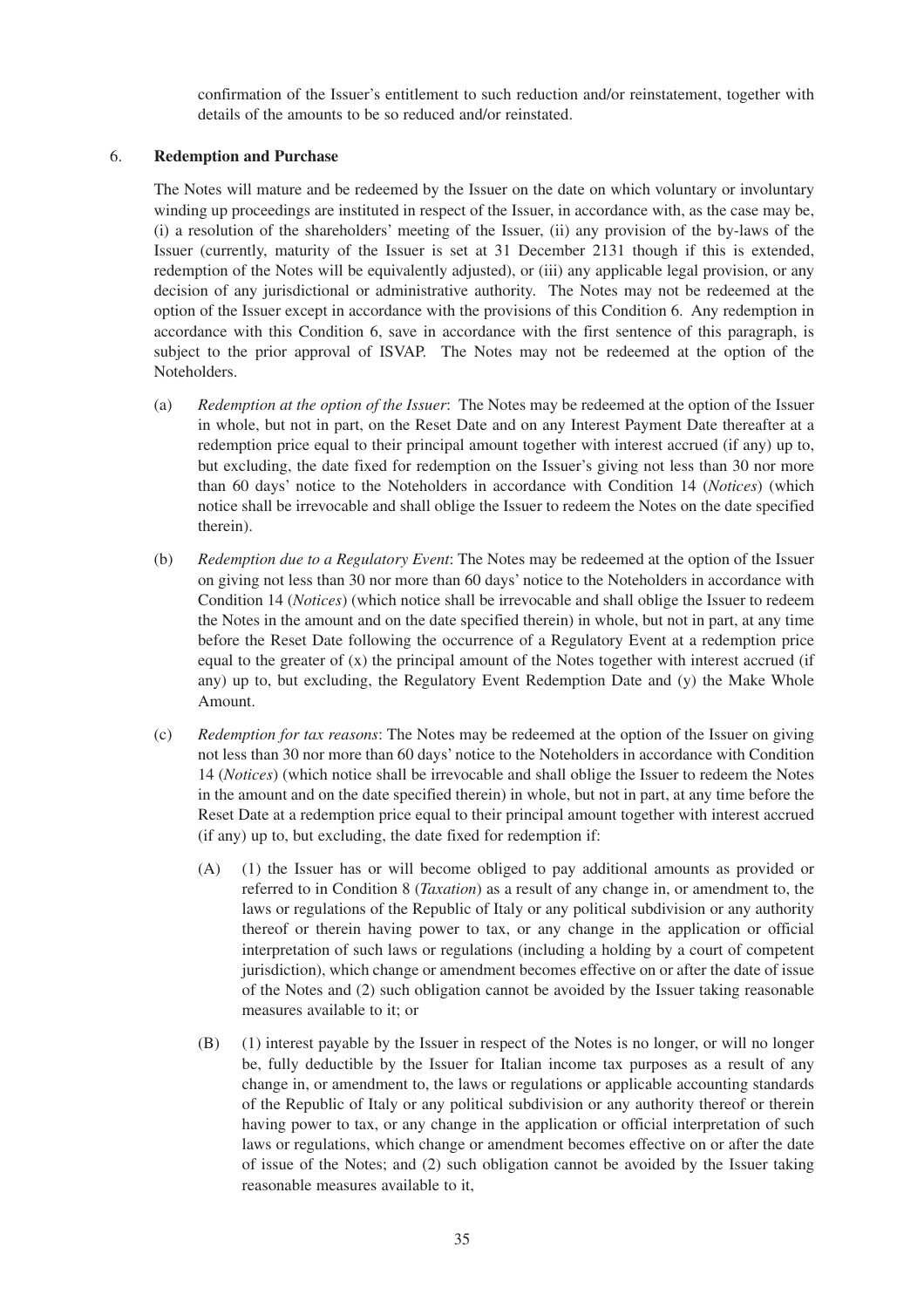*provided, however, that* no such notice of redemption shall be given earlier than 90 days prior to the earliest date on which interest starts accruing in respect of which the Issuer would, in the case of (A), be obliged to pay such additional amounts if a payment in respect of the Notes were then due, or, in the case of (B), be unable to deduct such amounts for Italian income tax purposes.

Prior to the publication of any notice of redemption pursuant to Conditions 6(b) or (c), the Issuer shall deliver or procure that there is delivered to the Fiscal Agent (1) a certificate signed by a legal representative of the Issuer stating that the Issuer is entitled to effect such redemption and setting forth a statement of facts showing that the conditions precedent to the right of the Issuer so to redeem have occurred and  $(2)$  in the case of Condition  $6(c)$ , an opinion of independent legal advisers of recognised standing to the effect that, in the case of (A), the Issuer has or will become obliged to pay such additional amounts or, in the case of (B), the Issuer is unable to deduct such amounts for Italian income tax purposes as a result of such change or amendment.

Upon the expiry of any such notice as is referred to in this Condition 6, the Issuer shall be bound to redeem the Notes in accordance with this Condition 6.

- (d) *No other redemption*: The Issuer shall not be entitled to redeem the Notes otherwise than as provided in paragraphs (a) to (c) above or upon maturity.
- (e) *Purchase*: The Issuer or any of its Subsidiaries may at any time purchase Notes in the open market or otherwise and at any price, provided that all unmatured Coupons are purchased therewith.
- (f) *Cancellation*: All Notes so redeemed or purchased by the Issuer and any unmatured Coupons attached to or surrendered with them shall be cancelled and may not be reissued or resold. All Notes so purchased by any Subsidiary of the Issuer may be held or resold or may be surrendered for cancellation together with any unmatured Coupons.

## 7. **Payments**

- (a) *Principal*: Payments of principal shall be made only against presentation and (provided that payment is made in full) surrender of Notes at the Specified Office of any Paying Agent outside the United States by Sterling cheque drawn on, or by transfer to a Sterling account maintained by the payee with, a bank in London.
- (b) *Interest*: Payments of interest shall, subject to paragraph (e) below, be made only against presentation and (provided that payment is made in full) surrender of the appropriate Coupons at the Specified Office of any Paying Agent outside the United States in the manner described in paragraph (a) above.
- (c) *Payments subject to fiscal laws*: All payments in respect of the Notes are subject in all cases to any applicable fiscal or other laws and regulations in the place of payment, but without prejudice to the provisions of Condition 8 (*Taxation*). No commissions or expenses shall be charged to the Noteholders or Couponholders in respect of such payments.
- (d) *Unmatured Coupons void*: On the due date for redemption of any Note upon maturity or pursuant to Conditions 6(a) (*Redemption and Purchase - Redemption at the option of the Issuer*), 6(b) (*Redemption and Purchase - Redemption due to a Regulatory Event*) or 6(c) (*Redemption and Purchase - Redemption for tax reasons*), all unmatured Coupons relating thereto (whether or not still attached) shall become void and no payment will be made in respect thereof. If the date on which the Notes become due is not an Interest Payment Date, the interest accrued (if any) from the preceding Interest Payment Date (or the Issue Date, as the case may be) on any Note shall be payable only against surrender or endorsement of the relevant Coupon, subject to the provisions of Conditions 4 (*Interest*) and 5 (*Interest deferral*) regarding the payment of interest.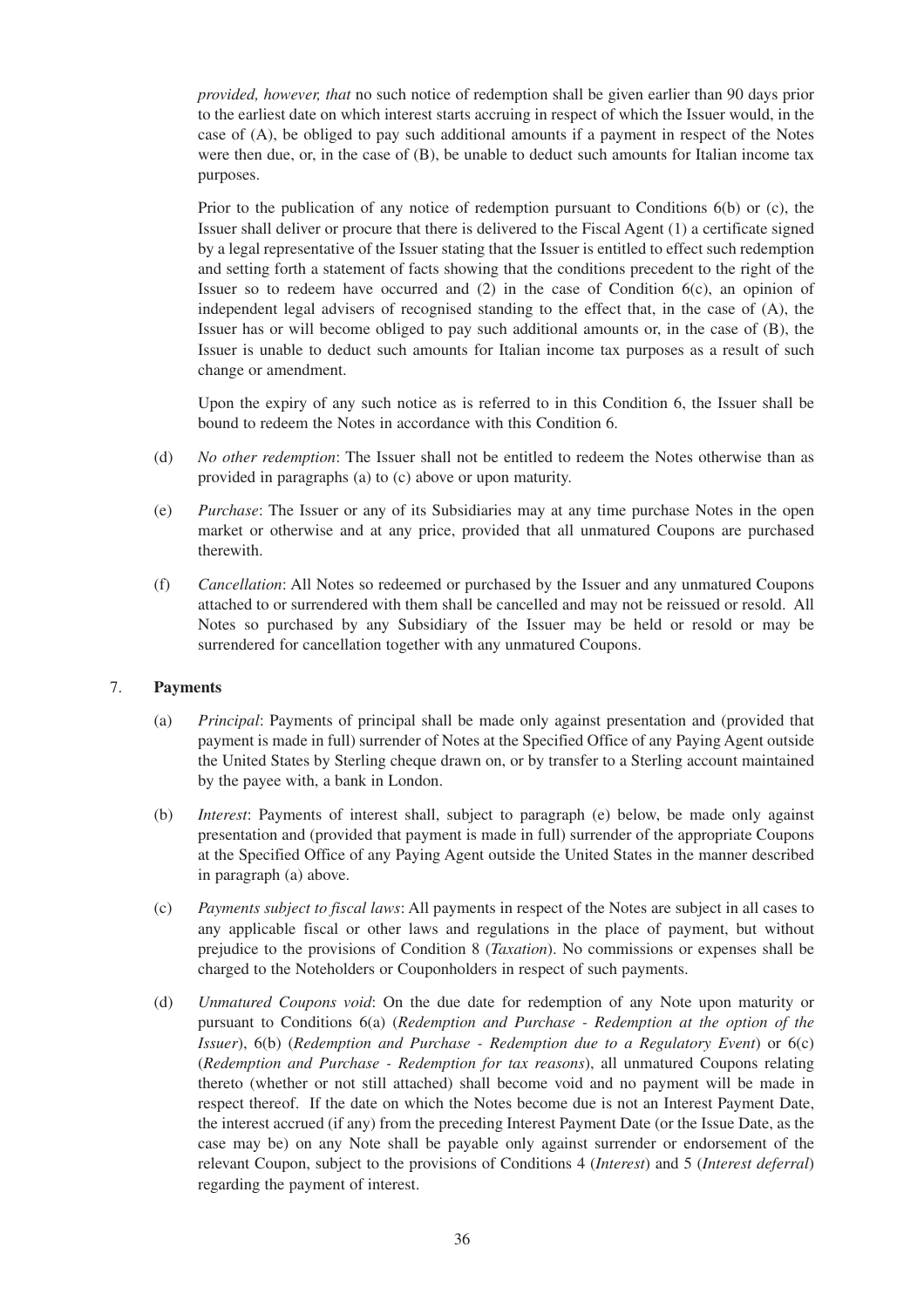- (e) *Payments on business days*: If the due date for payment of any amount in respect of any Note or Coupon is not a Business Day in the place of presentation, the holder shall not be entitled to payment in such place of the amount due until the next succeeding Business Day in such place and shall not be entitled to any further interest or other payment in respect of any such delay.
- (f) *Payments other than in respect of matured Coupons*: Payments of interest other than in respect of matured Coupons shall be made only against presentation of the relevant Notes at the Specified Office of any Paying Agent outside the United States.
- (g) *Partial payments*: If a Paying Agent makes a partial payment in respect of any Note or Coupon presented to it for payment, such Paying Agent will endorse thereon a statement indicating the amount and date of such payment.
- (h) *Exchange of Talons*: On or after the maturity date of the final Coupon which is (or was at the time of issue) part of a Coupon Sheet relating to the Notes, the Talon forming part of such Coupon Sheet may be exchanged at the Specified Office of the Fiscal Agent for a further Coupon Sheet (including, if appropriate, a further Talon but excluding any Coupons in respect of which claims have already become void pursuant to Condition 9 (*Prescription*). Upon the due date for redemption of any Note, any unexchanged Talon relating to such Note shall become void and no Coupon will be delivered in respect of such Talon.

# 8. **Taxation**

- (a) *Gross up*: All payments of principal and interest in respect of the Notes and the Coupons by or on behalf of the Issuer shall be made free and clear of, and without withholding or deduction for, any present or future taxes, duties, assessments or governmental charges of whatsoever nature imposed, levied, collected, withheld or assessed by or on behalf of the Republic of Italy or any political subdivision therein or any authority therein or thereof having power to tax, unless the withholding or deduction of such taxes, duties, assessments or governmental charges is required by law. In that event, the Issuer shall pay such additional amounts as will result in receipt by the Noteholders and the Couponholders after such withholding or deduction of such amounts as would have been received by them had no such withholding or deduction been required, except that no such additional amounts shall be payable in respect of any Note or Coupon presented for payment:
	- (i) in the Republic of Italy; or
	- (ii) by or on behalf of a holder which is liable to such taxes, duties, assessments or governmental charges in respect of such Note or Coupon by reason of its having some connection with the Republic of Italy other than the mere holding of such Note or Coupon; or
	- (iii) to the extent that interest or any other amount payable is paid to a non-Italian resident entity or a non-Italian resident individual which is resident for tax purposes in one of the countries or territories not allowing the Italian tax authorities to obtain appropriate information in respect of the beneficiary of the payments made from the Republic of Italy (listed in Ministerial Decree of 4 September 1996, as subsequently amended and supplemented); or
	- (iv) by an Italian resident, to the extent that interest is paid to an Italian individual or an Italian legal entity not carrying out commercial activities (in particular (A) partnerships, de facto partnerships not carrying out commercial activities and professional associations, (B) public and private resident entities, other than companies, not carrying out commercial activities, (C) real estate investment funds referred to in Law No. 86 of 25 January 1994, and (D) certain other Persons exempt from corporate income tax) or to such other Italian resident entities which have been or may be identified by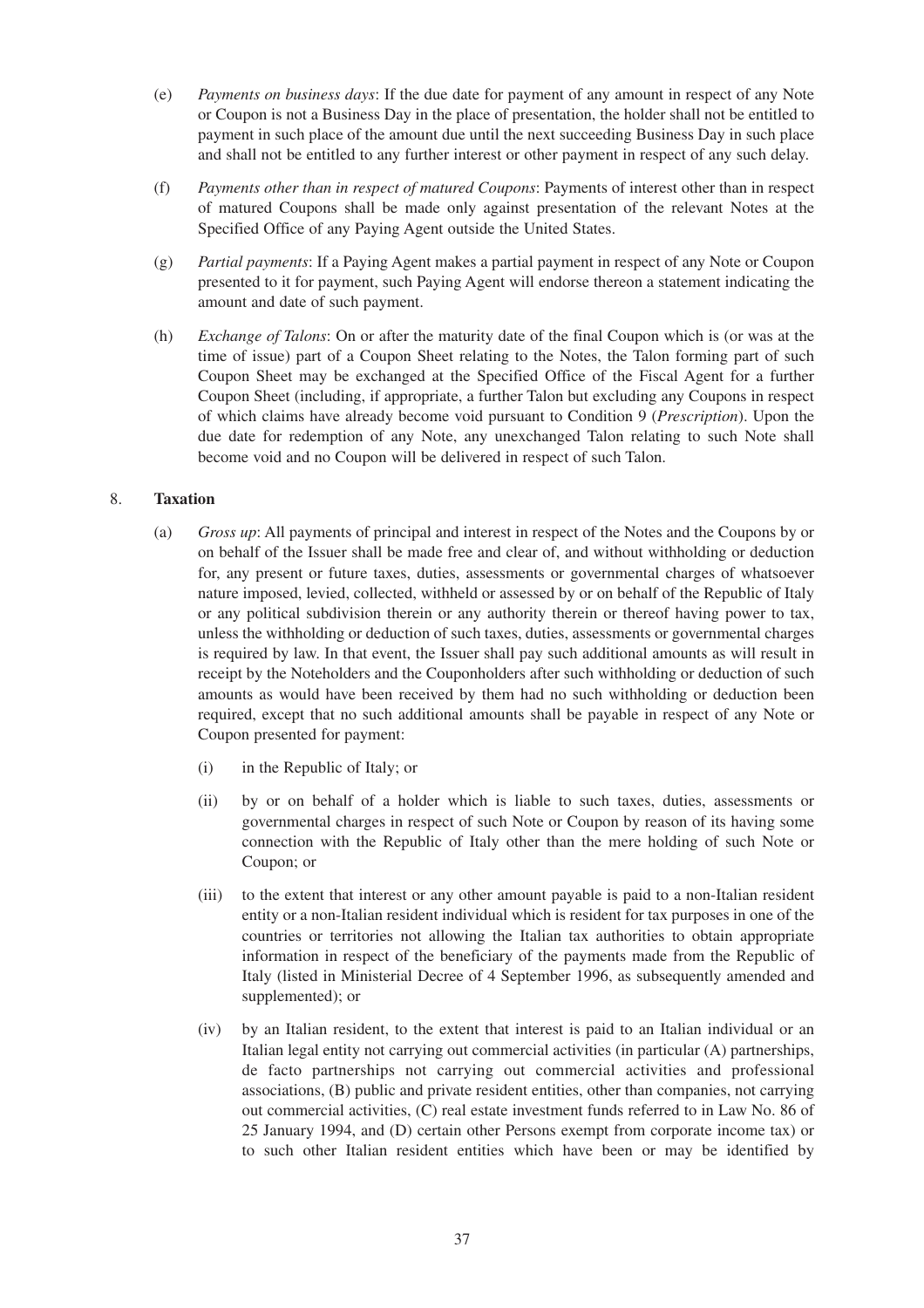Legislative Decree No. 239 of 1 April 1996 and related regulations of implementation which have been or may subsequently be enacted ("**Legislative Decree No. 239**"); or

- (v) in all circumstances in which the requirements and procedures set forth in Legislative Decree No. 239 have not been met or complied with except where such requirements and procedures have not been met or complied with due to the actions or omissions of the Issuer or its agents; or
- (vi) where such withholding or deduction is imposed on a payment to an individual and is required to be made pursuant to European Council Directive 2003/48/EC or any other law implementing or complying with, or introduced in order to conform to, such Directive; or
- (vii) by or on behalf of a holder who would have been able to avoid such withholding or deduction by presenting the relevant Note or Coupon to another Paying Agent in a Member State of the EU; or
- (viii) more than 30 days after the Relevant Date except to the extent that the relevant holder would have been entitled to such additional amounts if it had presented such Note or Coupon on the last day of such period of 30 days.
- (b) *Taxing jurisdiction*: If the Issuer becomes subject at any time to any taxing jurisdiction other than the Republic of Italy, references in these Conditions to the Republic of Italy shall be construed as references to such other jurisdiction.

# 9. **Prescription**

Claims for principal shall become void unless the relevant Notes are presented for payment within ten years of the appropriate Relevant Date. Claims for interest shall become void unless the relevant Coupons are presented for payment within five years of the appropriate Relevant Date.

#### 10. **Replacement of Notes and Coupons**

If any Note or Coupon is lost, stolen, mutilated, defaced or destroyed, it may be replaced at the Specified Office of the Fiscal Agent (and, if the Notes are then admitted to listing, trading and/or quotation by any listing authority, stock exchange and/or quotation system which requires the appointment of a Paying Agent in any particular place, the Paying Agent having its Specified Office in the place required by such listing authority, stock exchange and/or quotation system), subject to all applicable laws and listing authority, stock exchange and/or quotation system requirements, upon payment by the claimant of the expenses incurred in connection with such replacement and on such terms as to evidence, security, indemnity and otherwise as the Issuer may reasonably require. Mutilated or defaced Notes or Coupons must be surrendered before replacements will be issued.

#### 11. **Agents**

In acting under the Agency Agreement and in connection with the Notes and the Coupons, the Paying Agents act solely as agents of the Issuer and do not assume any obligations towards or relationship of agency or trust for or with any of the Noteholders or Couponholders.

The initial Paying Agents and their initial Specified Offices are listed below. The Issuer reserves the right at any time to vary or terminate the appointment of any Paying Agent and to appoint a successor fiscal agent or Calculation Agent and additional or successor paying agents; *provided, however, that*:

- (a) the Issuer shall at all times maintain a Fiscal Agent; and
- (b) the Issuer undertakes that it will ensure that it maintains a Paying Agent in a Member State of the European Union that is not obliged to withhold or deduct tax pursuant to European Council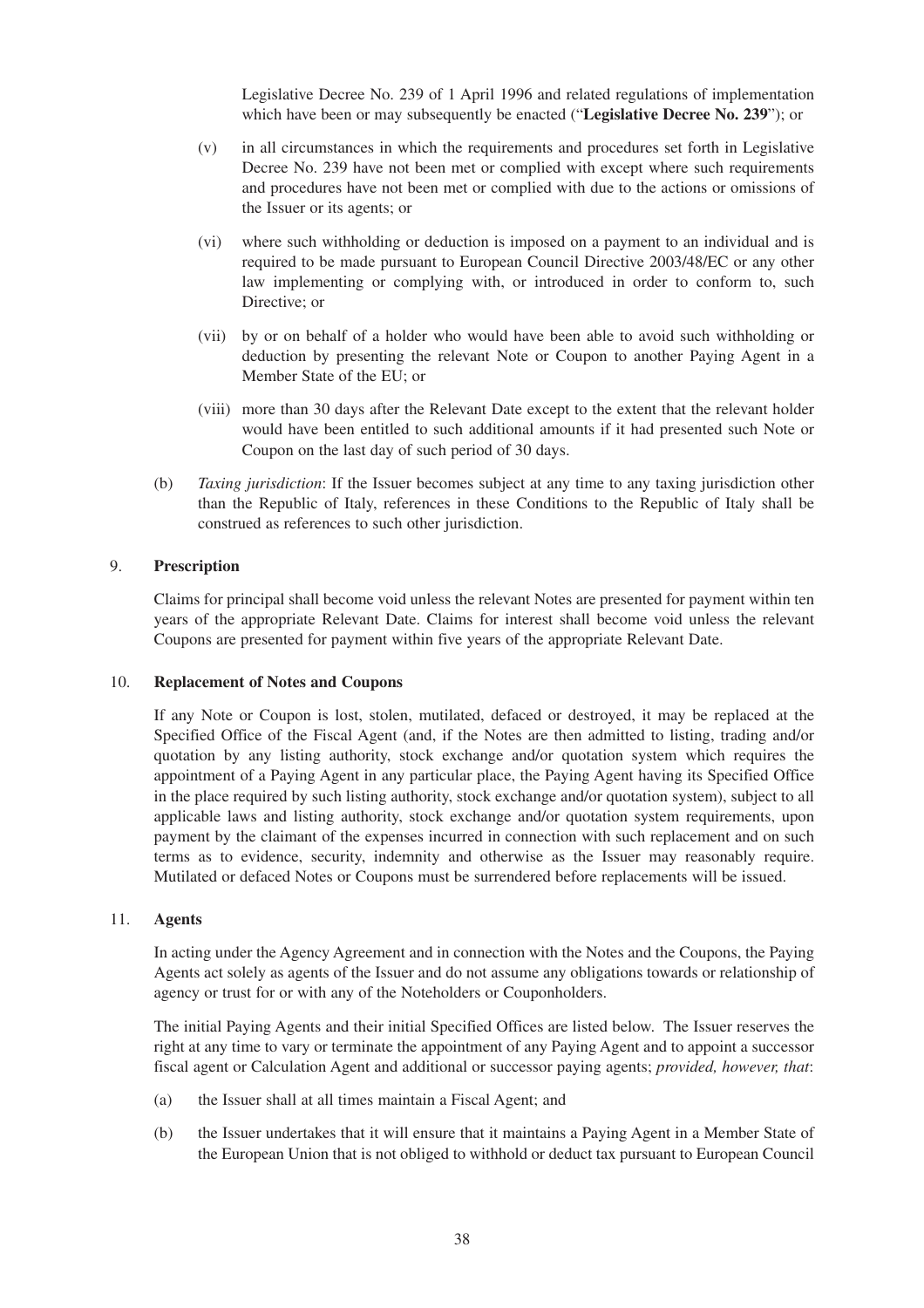Directive 2003/48/EC or any law implementing or complying with, or introduced in order to conform to, such Directive; and

- (c) the Issuer shall at all times maintain a Calculation Agent; and
- (d) if and for so long as the Notes are admitted to listing, trading and/or quotation by any listing authority, stock exchange and/or quotation system the rules of which require the appointment of a Paying Agent in any particular place, the Issuer shall maintain a Paying Agent having its Specified Office in the place required by the rules of such listing authority, stock exchange and/or quotation system; and
- (e) there will at all times be a Paying Agent in a jurisdiction within continental Europe, other than the jurisdiction in which the Issuer is incorporated.

Notice of any change in any of the Paying Agents or in their Specified Offices shall promptly be given to the Noteholders.

#### 12. **Meetings of Noteholders; Modification and Waiver; Substitution**

(a) *Meetings of Noteholders*: The Agency Agreement contains provisions for convening meetings of Noteholders to consider matters relating to the Notes, including the modification of any provision of these Conditions. Any such modification may be made if sanctioned by an Extraordinary Resolution. Any Extraordinary Resolution duly passed at any such meeting shall be binding on all the Noteholders and Couponholders, whether present or not.

In relation to the convening of meetings, quorums and the majorities required to pass an Extraordinary Resolution, the following provisions shall apply in respect of the Notes:

- (A) a meeting may be convened by the Issuer or the Noteholders' Representative and shall be convened by either of them upon the request in writing of Noteholders holding not less than one-twentieth of the aggregate principal amount of the outstanding Notes;
- (B) a meeting of Noteholders will be validly held if (i) there are one or more persons present, being or representing Noteholders holding at least one half of the aggregate principal amount of the outstanding Notes, or (ii) in the case of a second meeting following adjournment of the first meeting for want of quorum, there are one or more persons present being or representing Noteholders holding more than one third the aggregate principal amount of the outstanding Notes, or (iii) in the case of any subsequent meeting following any further adjournments for want of quorum, there are one or more persons present being or representing Noteholders holding at least one fifth of the aggregate principal amount of the outstanding Notes provided, however, that the quorum shall always be at least one half of the aggregate principal amount of the outstanding Notes for the purposes of considering a Reserved Matter and provided further that the by-laws of the Issuer may from time to time require a higher quorum;
- (C) the majority required to pass an Extraordinary Resolution (including any meeting convened following adjournment of the previous meeting for want of quorum) will be one or more persons holding or representing at least two thirds of the aggregate principal amount of the Notes represented at the meeting, provided, however, that a Reserved Matter may only be sanctioned by an Extraordinary Resolution passed at a meeting of Noteholders by one or more persons holding or representing at least one half of the aggregate principal amount of the outstanding Notes and provided further that the bylaws of the Issuer may from time to time require a larger majority.
- (b) *Noteholders' Representative*: Pursuant to Articles 2415 and 2417 of the Italian Civil Code, a Noteholders' Representative (*rappresentante comune*) may be appointed, *inter alia*, to represent the interests of Noteholders in respect of the Notes, such appointment to be made by an Extraordinary Resolution or by an order of a competent court at the request of one or more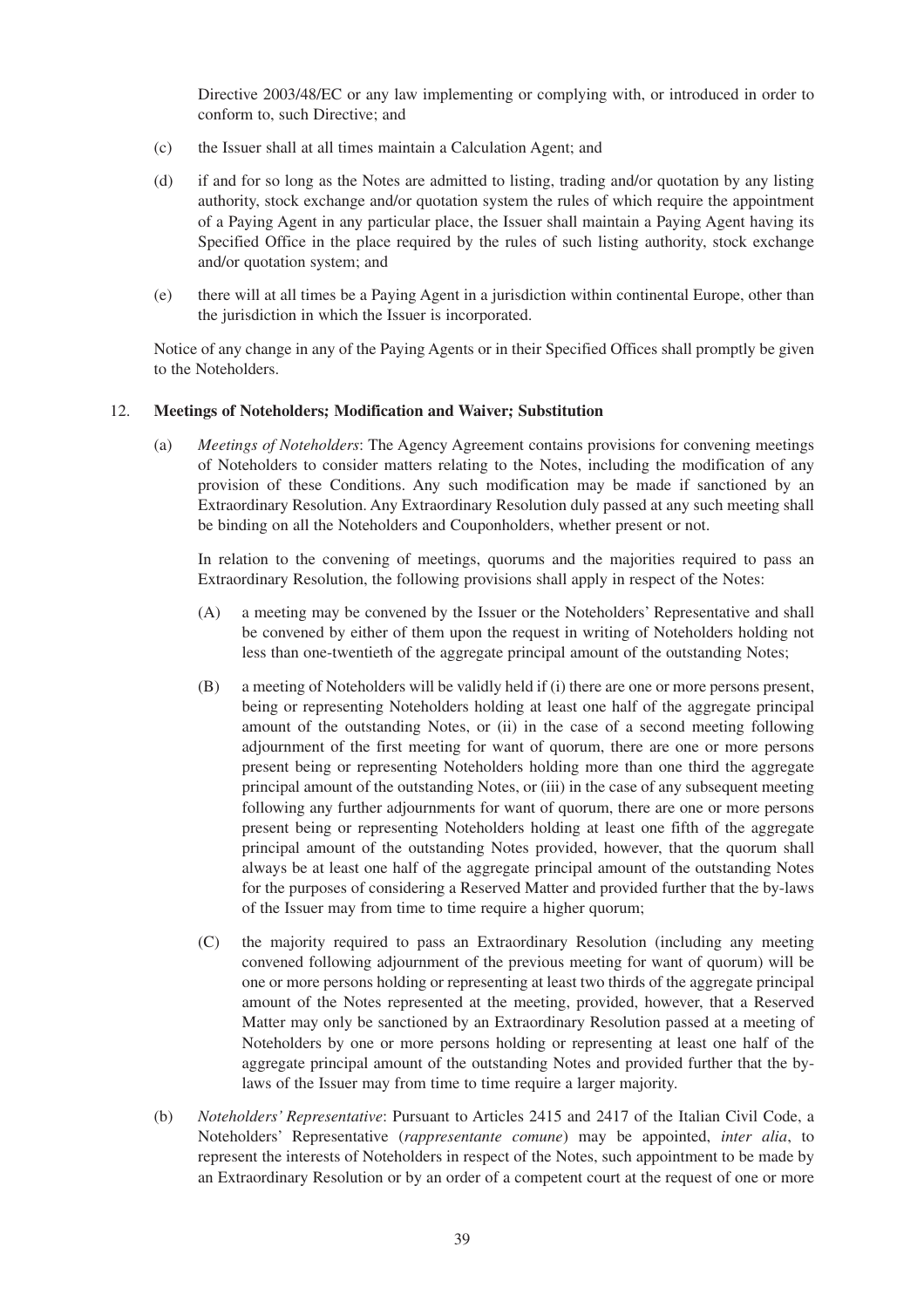Noteholders or the Issuer. The Noteholders' Representative shall have the powers and duties set out in Article 2418 of the Italian Civil Code.

- (c) *Modification*: These Conditions may not be amended without the prior approval of ISVAP. The Notes and these Conditions may be amended without the consent of the Noteholders or the Couponholders to correct a manifest error. In addition, the parties to the Agency Agreement may agree to modify any provision thereof, but the Issuer shall not agree without the consent of the Noteholders to any such modification unless it is of a formal, minor or technical nature, it is made to correct a manifest error or it is, in the opinion of such parties, not materially prejudicial to the interests of the Noteholders.
- (d) *Substitution*: Any duly incorporated Subsidiary of the Issuer in good standing under the laws of its jurisdiction may, without the consent of the Noteholders, but with the prior written approval of the Issuer, assume liability as the principal debtor in respect of the Notes (the "**Substituted Debtor**"), provided that:
	- (i) a deed poll and such other documents (if any) shall be executed by the Substituted Debtor and the other parties to the Agency Agreement, as may be necessary to give full effect to the substitution (the "**Documents**") and (without limiting the generality of the foregoing) pursuant to which the Substituted Debtor shall undertake in favour of each Noteholder and each Accountholder (as defined in the Deed of Covenant) to be bound by these Conditions, the Deed of Covenant and the Agency Agreement as fully as if the Substituted Debtor had been named in the Notes, the Deed of Covenant and the Agency Agreement as the principal debtor in respect of the Notes in place of the Issuer. An unconditional and irrevocable deed of guarantee substantially in the form annexed to the Agency Agreement shall be executed by Assicurazioni Generali S.p.A. whereby Assicurazioni Generali S.p.A. shall guarantee in favour of each Noteholder and each Accountholder the payment of all sums payable by the Substituted Debtor as such principal debtor to substantially to the extent of, and in the terms specified in, the form of deed of guarantee annexed to the Agency Agreement (such guarantee is herein referred to as the "**Substitution Guarantee**" and such guarantor as the "**Guarantor**");
	- (ii) the Documents and the Substitution Guarantee shall contain a warranty and representation by the Substituted Debtor and the Guarantor (a) that each of the Substituted Debtor and the Guarantor has obtained all necessary governmental and regulatory approvals and consents for such substitution and the giving of the Substitution Guarantee, (b) that each of the Substituted Debtor and the Guarantor has obtained all necessary governmental and regulatory approvals and consents for the performance by each of the Substituted Debtor and the Guarantor of its obligations under the Documents and the Substitution Guarantee and that all such approvals and consents are in full force and effect and (c) that the obligations assumed by each of the Substituted Debtor and the Guarantor are legal, valid and binding in accordance with their respective terms and enforceable by each Noteholder and each Accountholder (subject to all applicable bankruptcy, insolvency or similar laws affecting the enforcement of creditors' rights generally and general equitable principles);
	- (iii) a legal opinion shall have been delivered to the Fiscal Agent from whom copies will be available to Noteholders (and if applicable Accountholders) (a) from lawyers of recognised standing as to matters of law of the jurisdiction of the place of incorporation of the Substituted Debtor confirming that upon the substitution taking place (1) the requirements of this Condition 12(d), save as to the giving of notice to the Noteholders, have been met, (2) the Notes, the Deed of Covenant and the Agency Agreement are legal, valid, binding and enforceable obligations of the Substituted Debtor (subject to all applicable bankruptcy, insolvency or similar laws affecting the enforcement of creditors' rights generally and general equitable principles), (3) the Substituted Debtor is validly incorporated under the laws of its jurisdiction, and (4) that the Substituted Debtor has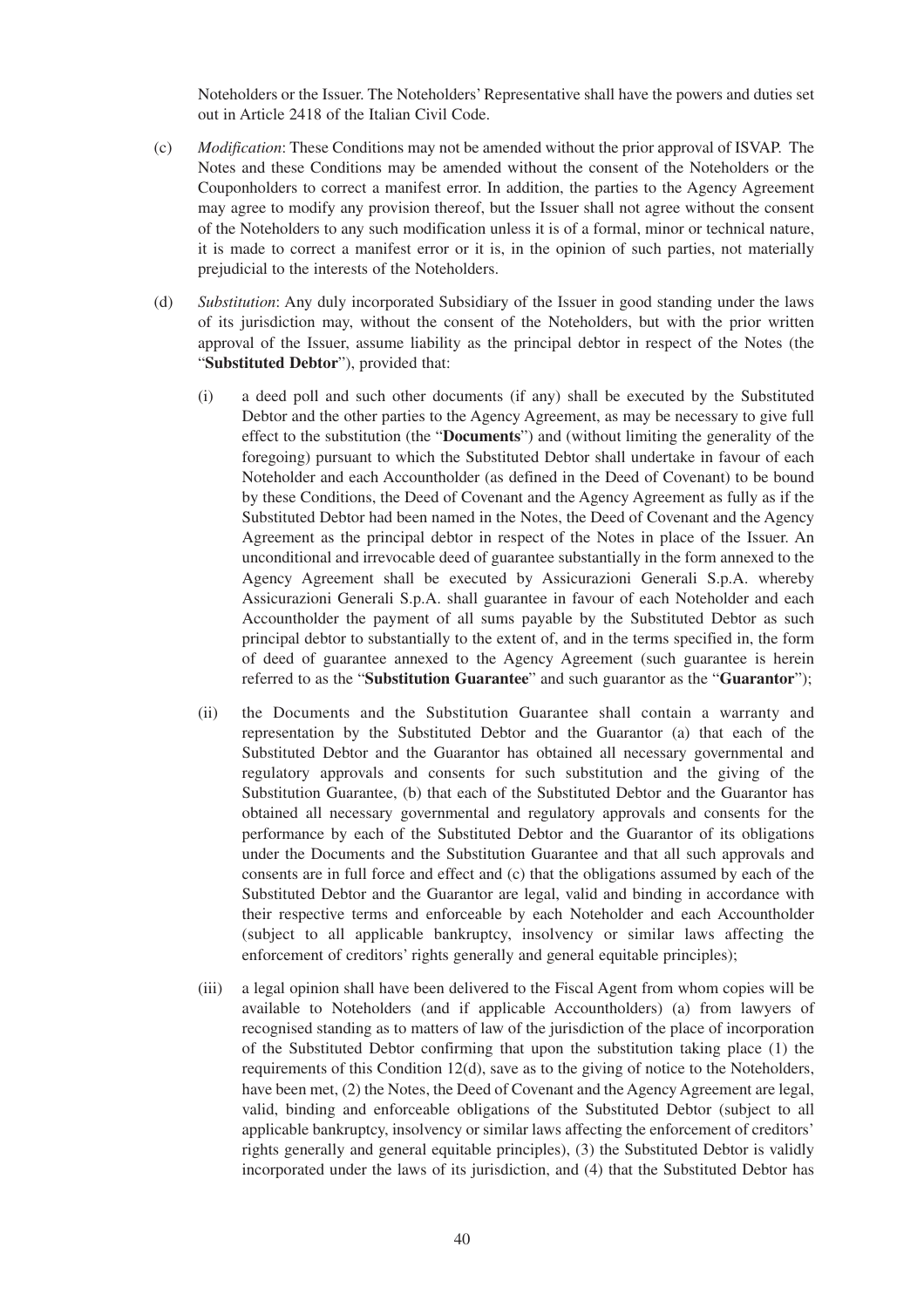obtained all necessary governmental and regulatory approvals and consents for the substitution and for the entry into and performance of the Documents and (b) from the legal counsel to the Guarantor confirming that upon the substitution taking place, (1) the Substitution Guarantee and the Documents are legal, valid, binding and enforceable obligations of the Guarantor and (2) the Guarantor has the power to enter into and perform the obligations to be assumed by the Guarantor in the Documents and the Substitution Guarantee;

- (iv) Standard & Poor's Rating Services, a division of McGraw-Hill Companies, Inc., Moody's Investors Service Limited and Fitch Ratings Limited or its or their successors shall have confirmed to the Substituted Debtor, the Guarantor and the Fiscal Agent that after giving effect to such substitution and the giving of the Substitution Guarantee, the Notes shall continue to be rated the same as immediately prior to the substitution;
- (v) no right of redemption pursuant to Condition 6 (*Redemption and Purchase*), any of the Documents or the Substitution Guarantee would become applicable on or as a result of such substitution;
- (vi) the appropriate regulatory authorities in Luxembourg shall have confirmed to the Substituted Debtor, the Guarantor and the Fiscal Agent that, after giving effect to such substitution and the giving of the Substitution Guarantee, the Notes shall continue to be listed on the Luxembourg Stock Exchange; and
- (vii) a certificate of solvency of the Substituted Debtor, signed by two directors of the Substituted Debtor shall have been delivered to the Fiscal Agent.

Upon the execution of the Documents and the delivery of the legal opinions as referred to in paragraph (a) above; (i) the Substituted Debtor shall be deemed to be named in the Notes, the Deed of Covenant and the Agency Agreement as the principal debtor in place of the Issuer and the Notes, the Deed of Covenant and the Agency Agreement shall thereupon be deemed to be amended to give effect to the substitution and (ii) the Issuer shall be released from all of its obligations under or in respect of the Notes, the Deed of Covenant and the Agency Agreement.

Counterparts of each of the Documents shall be deposited with and held by the Fiscal Agent for so long as any of the Notes remains outstanding and for so long as any claim made against the Substituted Debtor or the Guarantor by any Noteholder or Accountholder in relation to the Notes, the Documents or the Substitution Guarantee shall not have been finally adjudicated, settled or discharged. The Substituted Debtor and the Guarantor shall acknowledge in the Documents and the Substitution Guarantee the right of every Noteholder and Accountholder to the production of the Documents for the enforcement of any of the Notes, Documents or Substitution Guarantee.

Not later than 20 days after the execution of the Documents, the Substituted Debtor together with the Issuer shall give notice thereof to the Noteholders in accordance with Condition 14 (*Notices*).

#### 13. **Further Issues**

The Issuer may from time to time, without the consent of the Noteholders or the Couponholders, create and issue further notes having the same terms and conditions as the Notes in all respects (or in all respects except for the first payment of interest) so as to form a single series with the Notes.

#### 14. **Notices**

Notices to the Noteholders shall be valid if published in a leading English language daily newspaper published in London (which is expected to be the *Financial Times*) and, if the Notes which are listed or admitted to trading on the Luxembourg Stock Exchange and the rules of that exchange so require, a leading newspaper having general circulation in Luxembourg (which is expected to be *d'Wort*) or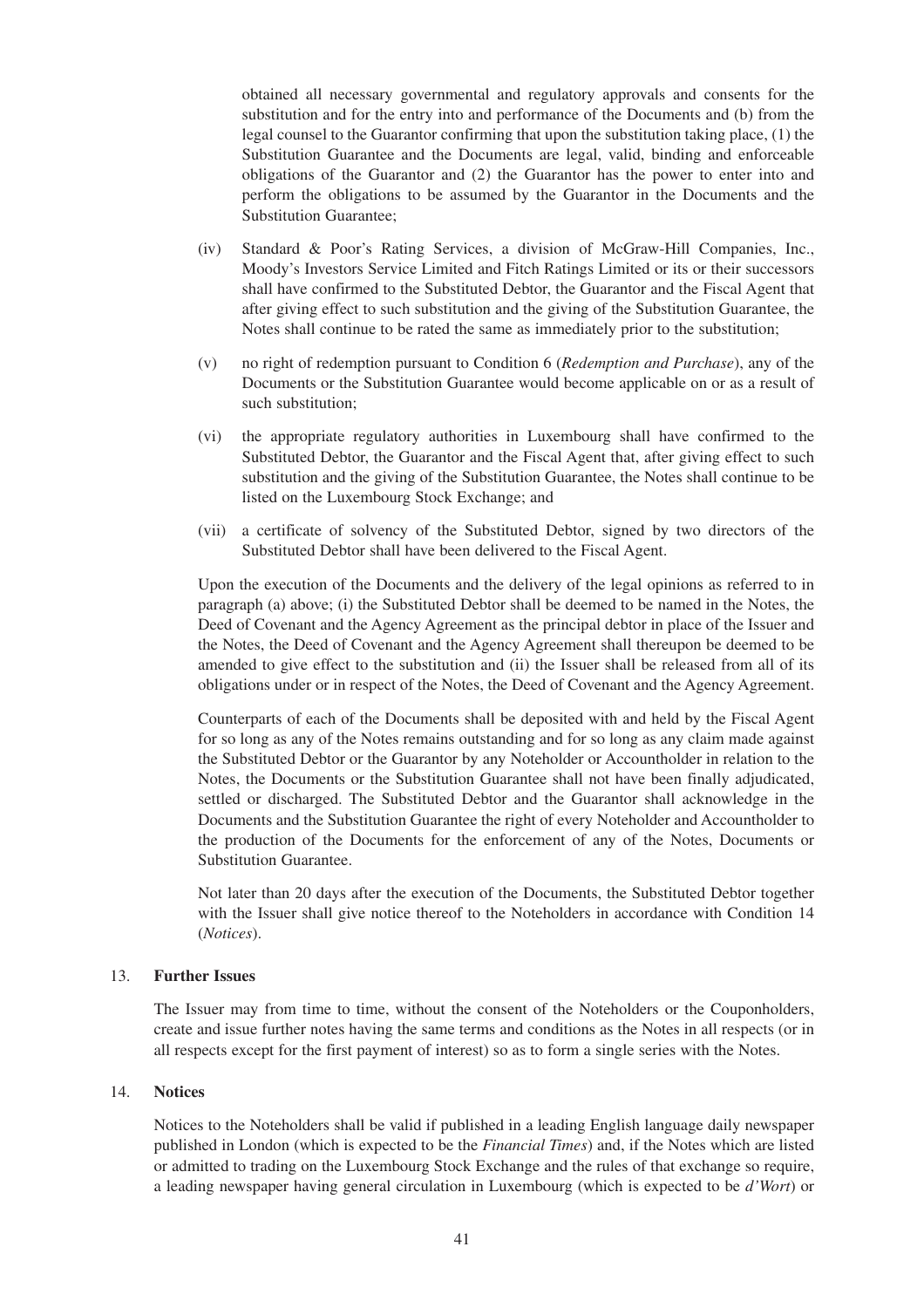on the website of the Luxembourg Stock Exchange (*www.bourse.lu*) or in either case, if such publication is not practicable, in a leading English language daily newspaper having general circulation in Europe. Any such notice shall be deemed to have been given on the date of first publication (or if required to be published in more than one newspaper, on the first date on which publication shall have been made in all the required newspapers). Couponholders shall be deemed for all purposes to have notice of the contents of any notice given to the Noteholders.

# 15. **Currency Indemnity**

If any sum due from the Issuer in respect of the Notes or the Coupons or any order or judgment given or made in relation thereto has to be converted from the currency (the "**first currency**") in which the same is payable under these Conditions or such order or judgment into another currency (the "**second currency**") for the purpose of (a) making or filing a claim or proof against the Issuer, (b) obtaining an order or judgment in any court or other tribunal or (c) enforcing any order or judgment given or made in relation to the Notes, the Issuer shall indemnify each Noteholder, on the written demand of such Noteholder addressed to the Issuer and delivered to the Issuer or to the Specified Office of the Fiscal Agent, against any loss suffered as a result of any discrepancy between (i) the rate of exchange used for such purpose to convert the sum in question from the first currency into the second currency and (ii) the rate or rates of exchange at which such Noteholder may in the ordinary course of business purchase the first currency with the second currency upon receipt of a sum paid to it in satisfaction, in whole or in part, of any such order, judgment, claim or proof.

This indemnity constitutes a separate and independent obligation of the Issuer and shall give rise to a separate and independent cause of action.

#### 16. **Rounding**

For the purposes of any calculations referred to in these Conditions, all percentages resulting from such calculations will be rounded, if necessary, to the nearest one hundred-thousandth of a percentage point (with 0.000005 per cent. being rounded up to 0.00001 per cent.).

#### 17. **Governing Law and Jurisdiction**

- (a) *Governing law*: The Notes are governed by, and shall be construed in accordance with, English Law. The relevant provisions of the Agency Agreement concerning meetings of Noteholders and the appointment of a Noteholders' Representative (*rappresentante commune*) are subject to compliance with the laws of the Republic of Italy.
- (b) *Jurisdiction*: The Issuer agrees for the benefit of the Noteholders that the courts of England shall have jurisdiction to hear and determine any suit, action or proceedings, and to settle any disputes, which may arise out of or in connection with the Notes (respectively, "**Proceedings**" and "**Disputes**") and, for such purposes, irrevocably submits to the jurisdiction of such courts.
- (c) *Appropriate forum*: The Issuer irrevocably waives any objection which it might now or hereafter have to the courts of England being nominated as the forum to hear and determine any Proceedings and to settle any Disputes, and agrees not to claim that any such court is not a convenient or appropriate forum.
- (d) *Service of Process*: The Issuer agrees that the documents which start any Proceedings and any other documents required to be served in relation to those Proceedings may be served on it by being delivered to the person or persons for the time being registered at the Companies Register under Part XXIII of the Companies Act 1985 and authorised to accept service of process in England on behalf of the Issuer. If such person is not or ceases to be effectively appointed to accept service of process on behalf of the Issuer, the Issuer shall, on the written demand of any Noteholder addressed to the Issuer and delivered to the Issuer, appoint a further person in England to accept service of process on its behalf and, failing such appointment within 15 days, any Noteholder shall be entitled to appoint such a person by written notice addressed to the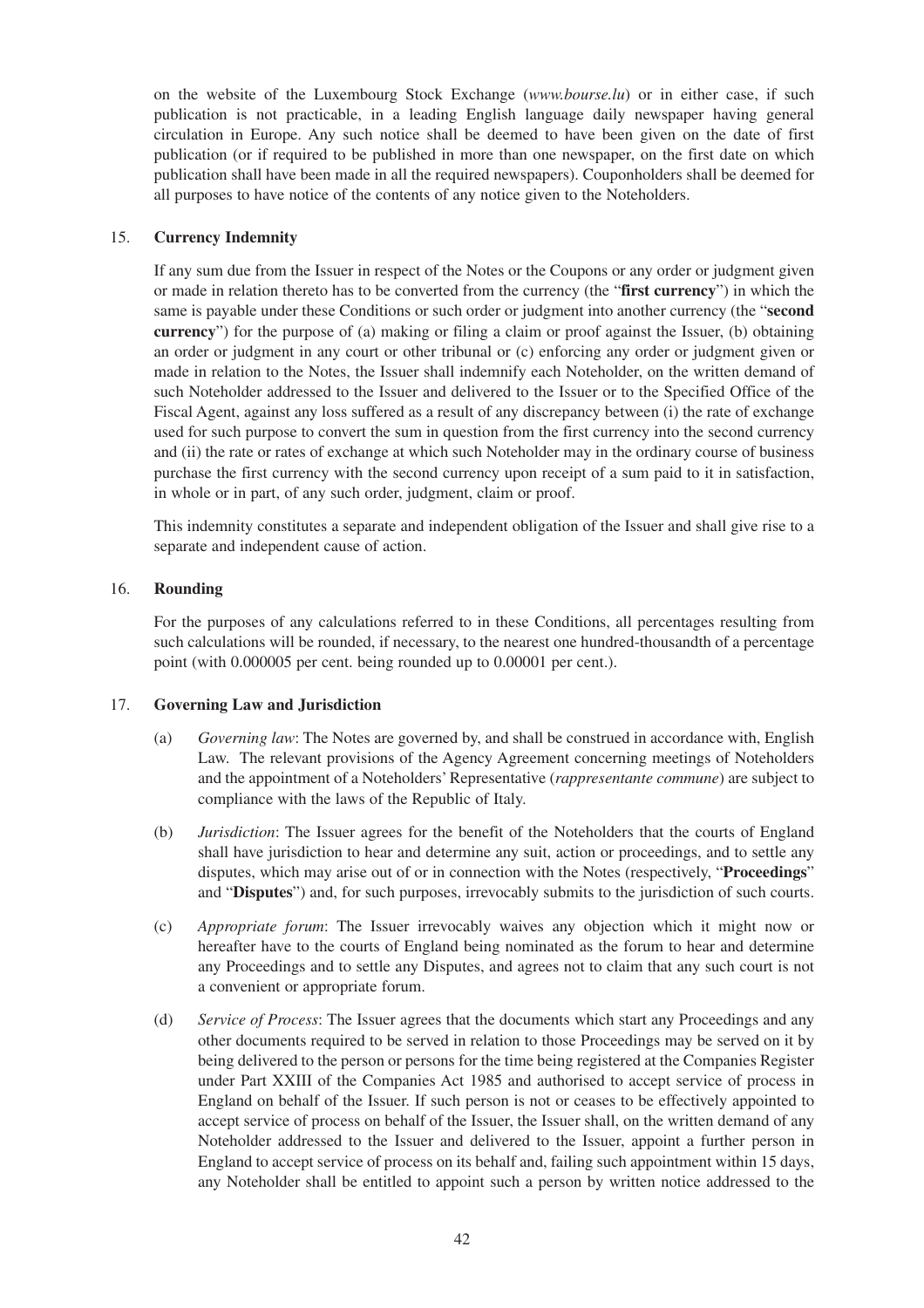Issuer and delivered to the Issuer. Nothing in this paragraph shall affect the right of any Noteholder to serve process in any other manner permitted by law. This clause applies to Proceedings in England and to Proceedings elsewhere.

(e) *Non-exclusivity*: The submission to the jurisdiction of the courts of England shall not (and shall not be construed so as to) limit the right of any Noteholder to take Proceedings in any other court of competent jurisdiction, nor shall the taking of Proceedings in any one or more jurisdictions preclude the taking of Proceedings in any other jurisdiction (whether concurrently or not) if and to the extent permitted by law.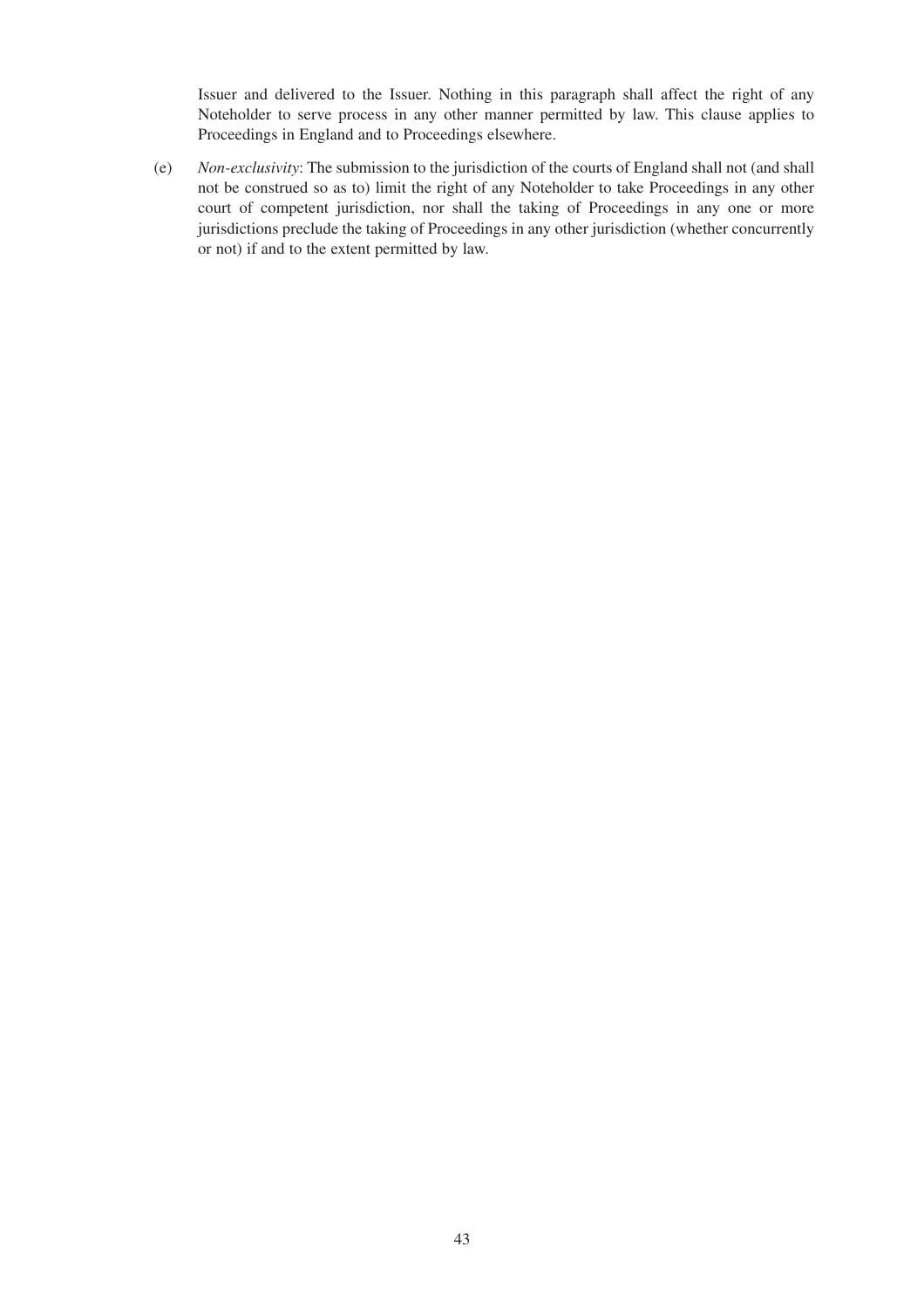# **SUMMARY OF PROVISIONS RELATING TO THE NOTES WHILE IN GLOBAL FORM**

The Notes will initially be in the form of a Temporary Global Note which will be deposited on or around 16 June 2006 (the "**Closing Date**") with a common depositary for Euroclear and Clearstream, Luxembourg. The Temporary Global Note will be exchangeable in whole or in part for interests in a Permanent Global Note not earlier than 40 days after the Closing Date upon certification as to non-U.S. beneficial ownership. No payments will be made under the Temporary Global Note unless exchange for interests in the Permanent Global Note is improperly withheld or refused. In addition, interest payments in respect of the Notes cannot be collected without such certification of non-U.S. beneficial ownership.

The Permanent Global Note will become exchangeable in whole, but not in part, for Notes in definitive form ("**Definitive Notes**") in the denomination of GBP 50,000, at the request of the bearer of the Permanent Global Note against presentation and surrender of the Permanent Global Note to the Fiscal Agent if Euroclear or Clearstream, Luxembourg is closed for business for a continuous period of 14 days (other than by reason of legal holidays) or announces an intention permanently to cease business.

The Permanent Global Note will also become exchangeable, in whole but not in part only and at the option of the Issuer, for Definitive Notes if, by reason of any change in the laws of the Issuer's taxing jurisdiction, the Issuer is or will be required to make any withholding or deduction from any payment in respect of the Notes which would not be required if the Notes were in definitive form.

Whenever the Permanent Global Note is to be exchanged for Definitive Notes, the Issuer shall procure the prompt delivery (free of charge to the bearer) of such Definitive Notes, duly authenticated and with Coupons attached, in an aggregate principal amount equal to the principal amount of the Permanent Global Note to the bearer of the Permanent Global Note against the surrender of the Permanent Global Note at the Specified Office of the Fiscal Agent within 30 days of the occurrence of the bearer requesting such exchange.

If:

- (a) Definitive Notes have not been delivered by 5.00 p.m. (London time) on the thirtieth day after the bearer has duly requested exchange of the Permanent Global Note for Definitive Notes; or
- (b) the Permanent Global Note (or any part of it) has become due and payable in accordance with the Conditions or the date for final redemption of the Notes has occurred and, in either case, payment in full of the amount of principal falling due with all accrued interest thereon has not been made to the bearer in accordance with the terms of the Permanent Global Note on the due date for payment,

then the Permanent Global Note (including the obligation to deliver Definitive Notes) will become void at 5.00 p.m. (London time) on such thirtieth day (in the case of (a) above) or at 5.00 p.m. (London time) on such due date (in the case of (b) above) and the bearer of the Permanent Global Note will have no further rights thereunder (but without prejudice to the rights which the bearer of the Permanent Global Note or others may have under a deed of covenant dated 16 June 2006 (the "**Deed of Covenant**") executed by the Issuer in relation to the Notes). Under the Deed of Covenant, persons shown in the records of Euroclear and/or Clearstream, Luxembourg as being entitled to an interest in the Permanent Global Note will acquire directly against the Issuer all those rights to which they would have been entitled if, immediately before the Permanent Global Note became void, they had been the holders of Definitive Notes in an aggregate principal amount equal to the principal amount of Notes they were shown as holding in the records of Euroclear and/or (as the case may be) Clearstream, Luxembourg.

In addition, the Permanent Global Note will contain provisions which modify the Terms and Conditions of the Notes as they apply to the Permanent Global Note. The following is a summary of certain of those provisions:

*Payments:* All payments in respect of the Temporary Global Note and the Permanent Global Note will be made against presentation and (in the case of payment of principal in full with all interest accrued thereon) surrender of the Temporary Global Note or (as the case may be) the Permanent Global Note at the Specified Office of any Paying Agent and will be effective to satisfy and discharge the corresponding liabilities of the Issuer in respect of the Notes. On each occasion on which a payment of principal or interest is made in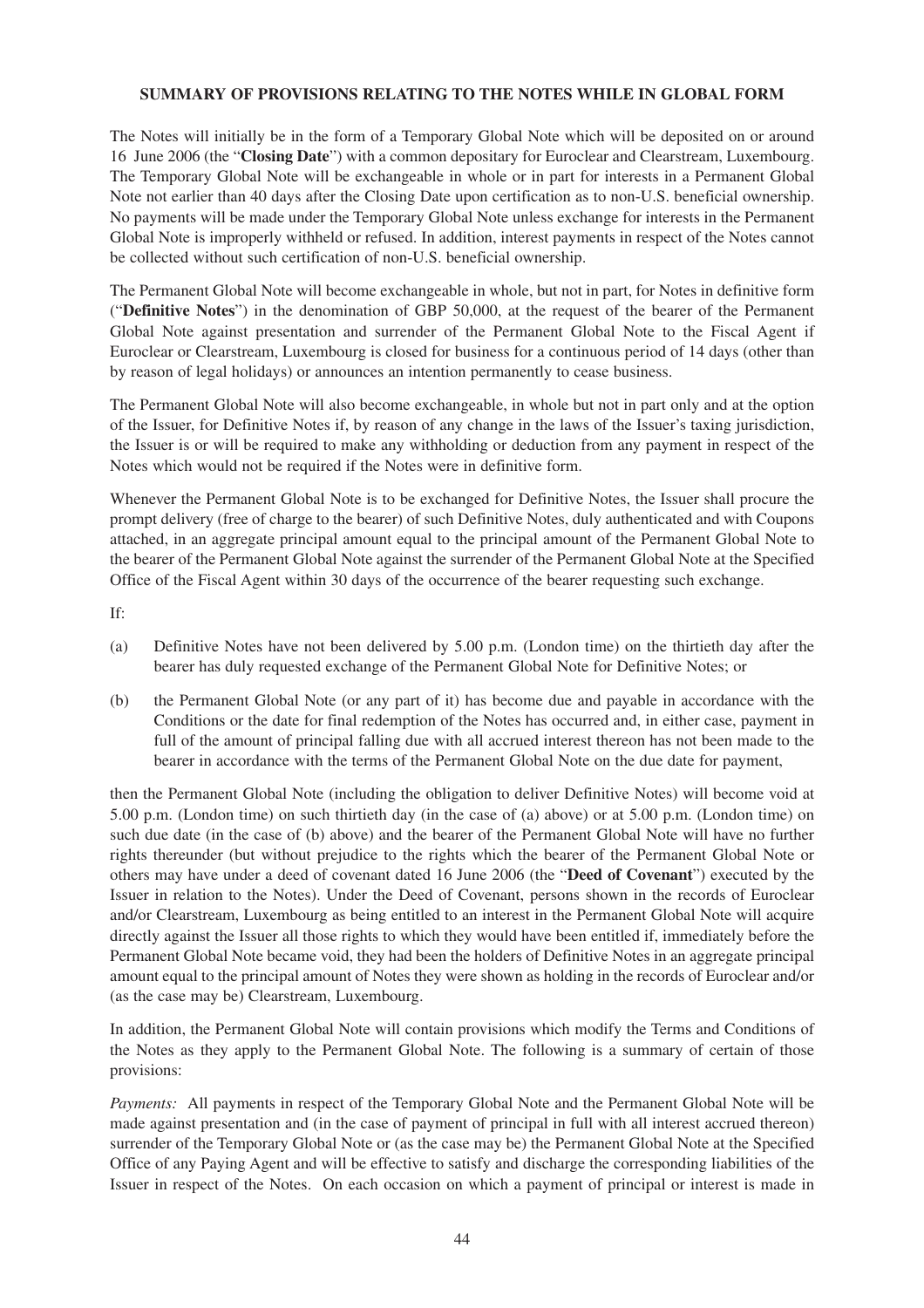respect of the Temporary Global Note or (as the case may be) the Permanent Global Note, the Issuer shall procure that the same is noted in a schedule thereto.

*Notices:* Notwithstanding Condition 14 (*Notices*), while all the Notes are represented by the Permanent Global Note (or by the Permanent Global Note and/or the Temporary Global Note) and the Permanent Global Note is (or the Permanent Global Note and/or the Temporary Global Note are) deposited with a common depositary for Euroclear and Clearstream, Luxembourg, notices to Noteholders may be given by delivery of the relevant notice to Euroclear and Clearstream, Luxembourg and, in any case, such notices shall be deemed to have been given to the Noteholders in accordance with Condition 14 (*Notices*) on the date of delivery to Euroclear and Clearstream, Luxembourg.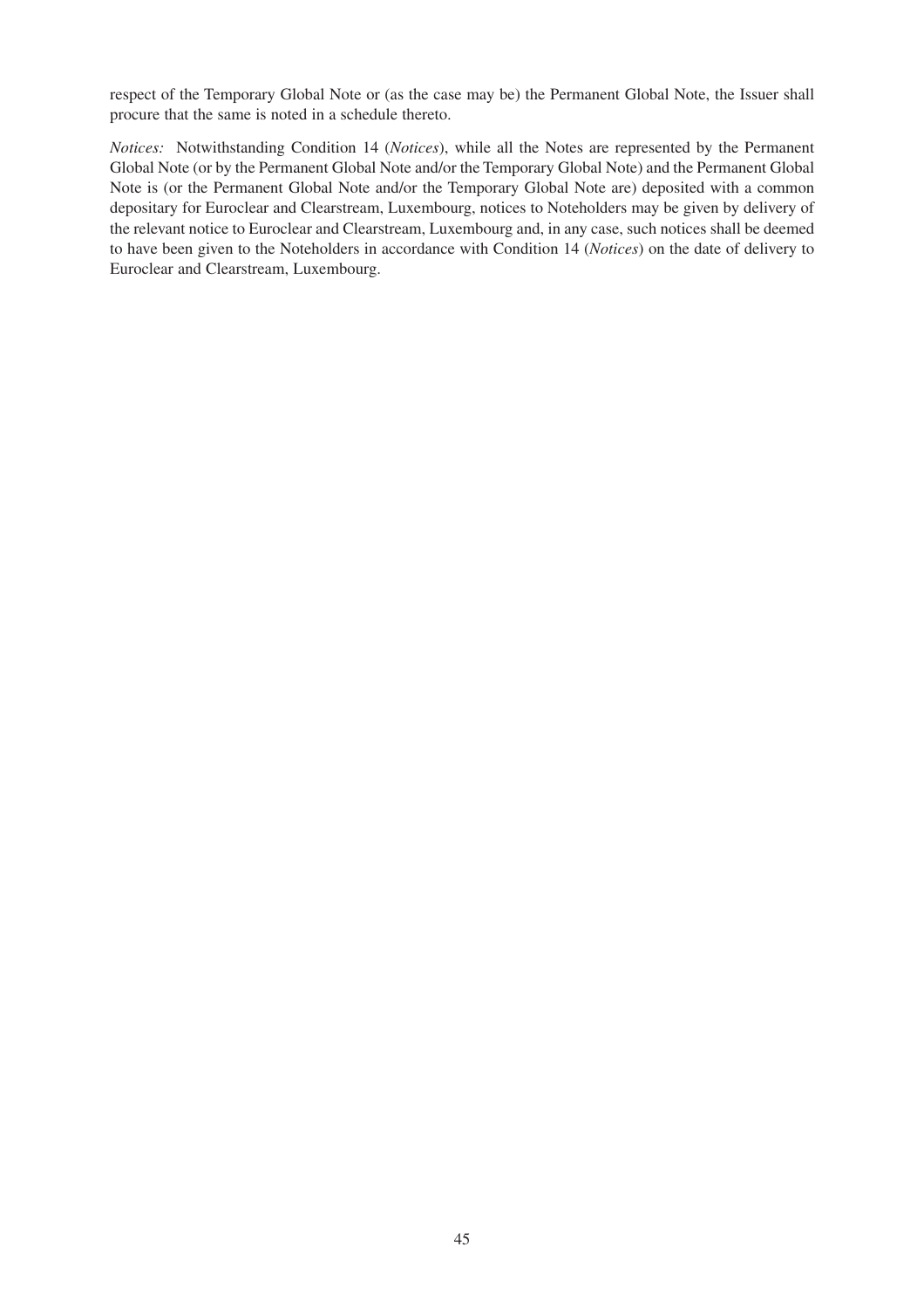# **USE OF PROCEEDS**

The net proceeds from the issue of the Notes are expected to be approximately £346,850,000 after deducting the Managers' fees and commissions, less estimated offering expenses. The proceeds of the Notes will be used by the Issuer to finance a share buy-back programme (authorised by the shareholders of the Issuer at a general meeting held on 29 April 2006) (for further details see "Description of Assicurazioni Generali S.p.A. – Strategy") and for other corporate purposes.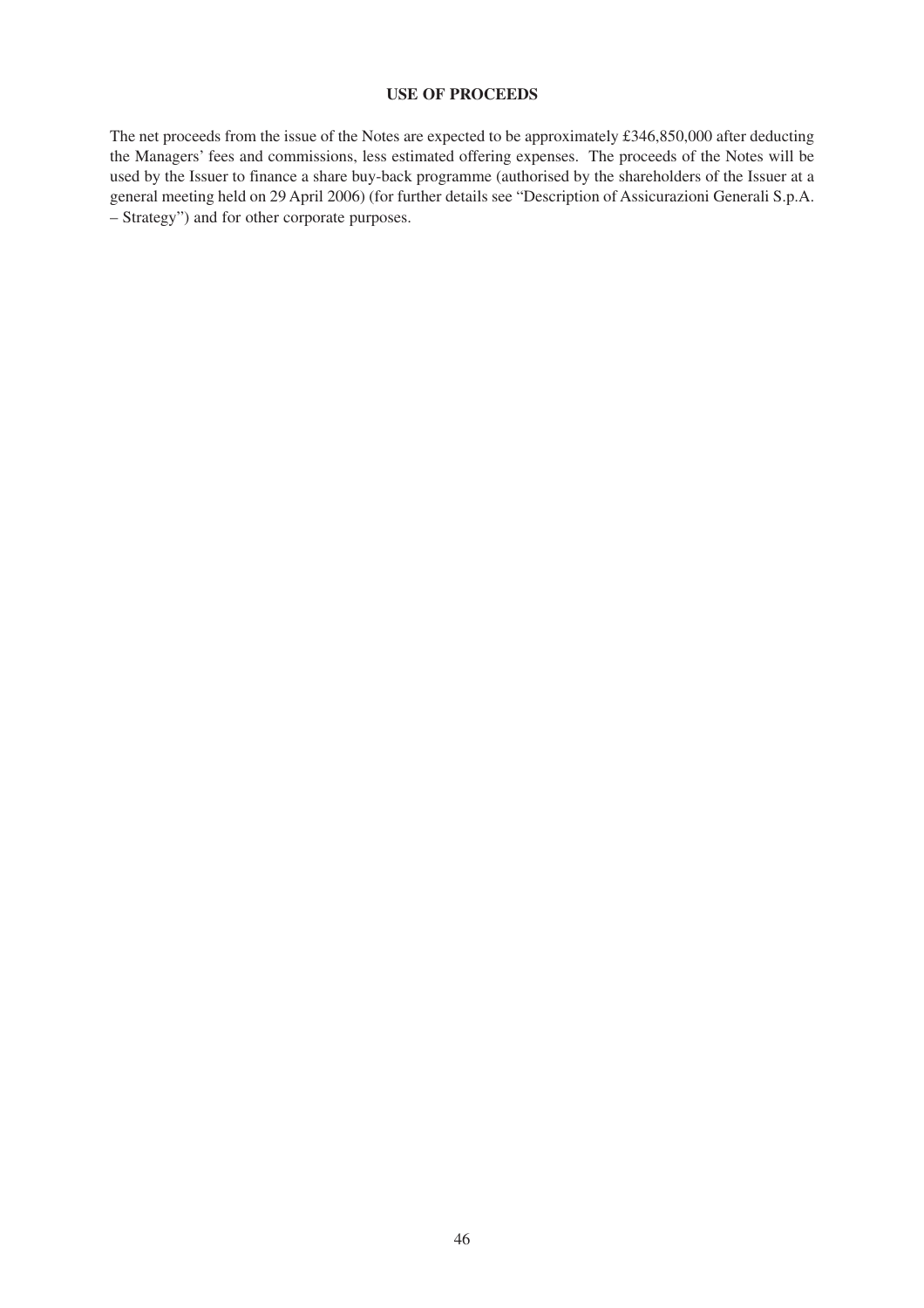# **DESCRIPTION OF ASSICURAZIONI GENERALI S. P. A.**

# **General**

Established in Trieste in 1831 as a company limited by shares (*Società per Azioni*) with a duration of 300 years, Assicurazioni Generali S.p.A. ("**Assicurazioni Generali**" or the "**Issuer**") and its consolidated subsidiaries (together the "**Generali Group**") is the largest insurance group in Italy and the third largest in Europe in terms of total gross premiums written. The Generali Group operates in some 40 countries worldwide through branch offices and subsidiaries. The registered address of Assicurazioni Generali is Piazza Duca degli Abruzzi 2, 34132 Trieste, Italy and the telephone number is (0039) 040 671111. Assicurazioni Generali is registered at the Companies' Registry of the Chamber of Commerce of Trieste, Italy under registration no. 00079760328.

The corporate purpose of Assicurazioni Generali, as provided by Articles 4.1 and 4.2 of its by-laws, is to: (i) engage in and carry out the business of insurance, reinsurance and capitalisation of every kind and to operate and manage any forms of supplementary pensions, including through the creation of open funds, in Italy and abroad, or the undertaking of any other activities reserved or admitted by the law to insurance companies; and (ii) in general engage in and perform any activity and carry out any transaction that is related to, connected with or conducive to the attainment of the corporate purpose, also through the participation in Italian or foreign companies and bodies.

Assicurazioni Generali has a dual function within the Generali Group, acting as an insurer in its own right, operating through branch offices in Italy and other countries, and also acting as the parent company of the Generali Group (the "**Parent Company**").

Since 15 April 1994, Assicurazioni Generali shares have been listed on the *Mercato Telematico Azionario*, the electronic stock market of the Italian Stock Exchange. As at 31 March 2006, Assicurazioni Generali had a market capitalisation of approximately Euro 39.7 billion.

# **Generali Group**

As at 31 December 2005, the Generali Group fully consolidates 297 companies: 107 insurance companies, 53 financial holding companies, 66 real estate companies and 71 services companies. Assicurazioni Generali controls a further 387 non-consolidated subsidiaries and 9 subsidiaries that are consolidated on the equity basis operating in insurance business related areas, such as fund and asset management. The Generali Group undertakes a wide range of direct life and non-life insurance business, assumed reinsurance business and activities in fund and asset management and related areas.

#### **Financial Overview**

The financial information in respect of Assicurazioni Generali in this Prospectus is presented in accordance with IFRS. The audited consolidated financial statements of Assicurazioni Generali as at and for the year ended 31 December 2005 have been prepared in accordance with IFRS and the audited consolidated financial statements of Assicurazioni Generali as at and for the year ended 31 December 2004 have been restated in accordance with IFRS.

As at 31 December 2005, gross premiums written by the Generali Group, before the elimination of intragroup transactions between segments amounted to Euro 62.83 billion (as at 31 December 2004: Euro 55.7 billion; as at 31 March 2006: Euro 16.35 billion), of which Euro 45.77 billion (as at 31 December 2004: Euro 38.67 billion; as at 31 March 2006: Euro 11.9 billion) was attributable to its life insurance business and Euro 17.06 billion (as at 31 December 2004: Euro 17.03 billion; as at 31 March 2006: Euro 4.45 billion) to its non-life insurance business.

The consolidated net profit of the Generali Group for the full year 2005 was Euro 1.92 billion (as at 31 December 2004: Euro 1.67 billion; as at 31 March 2006: Euro 0.6 billion).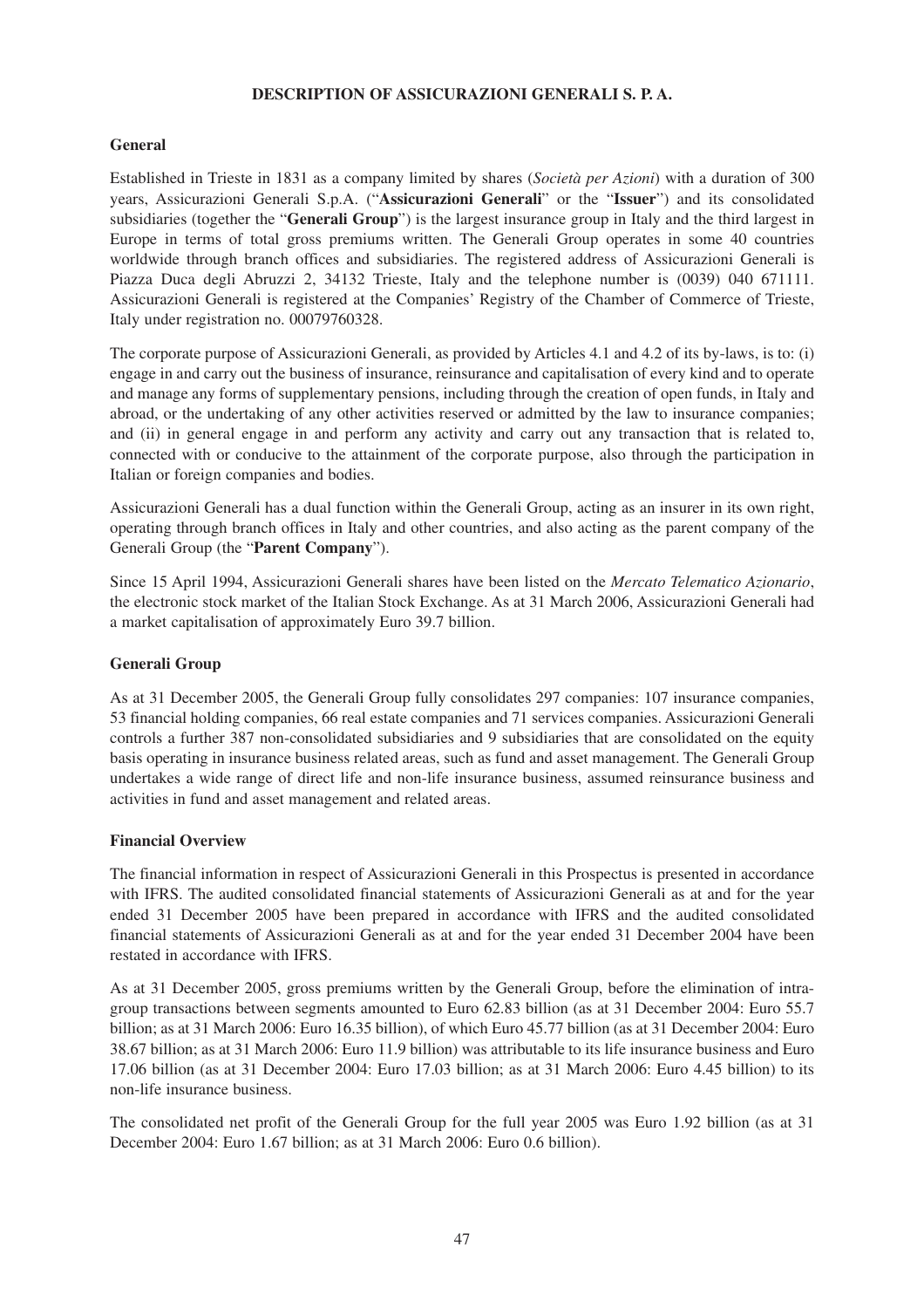Total investments of the Generali Group as at 31 December 2005 amounted to Euro 307.42 billion (as at 31 December 2004: Euro 271.77 billion; as at 31 March 2006: Euro 312.97 billion), representing a 13.12 per cent. increase compared to the 2004 year end figure. Total net investment income, not at fair value, for the full year 2005 amounted to Euro 11.70 billion (for the year ended 31 December 2004: Euro 10.87 billion; for the three month period ended 31 March 2006: Euro 3.03 billion).

Net insurance provision, net of consolidated adjustments of the Generali Group as at 31 December 2005 amounted to Euro 275.14 billion (as at 31 December 2004: Euro 244.53 billion; as at 31 March 2006: Euro 280.2 billion), representing a 12.52 per cent. increase over the 2004 year end figure.

# **Selected Financial Information**

The section "Summary Financial Information of Assicurazioni Generali S.p.A.", included elsewhere in this Prospectus, contains consolidated balance sheet and income statement information in summary form, extracted from the audited consolidated financial statements of Assicurazioni Generali as at and for the years ended 31 December 2004 and 2005.

The following table sets out certain selected consolidated financial information of the Generali Group for the year ended 31 December 2005.

| As at<br>31 December<br>2005                                  |
|---------------------------------------------------------------|
| <b>IFRS</b><br>(Audited)<br><i>(in billions</i> )<br>of Euro) |
| 62.68                                                         |
| 9.44                                                          |
| 307.42                                                        |
| 11.70                                                         |
| 275.14                                                        |
| 13.95                                                         |
| 1.92                                                          |
| 70.6%                                                         |
| 97.9%                                                         |

# **Strategy**

In March 2006 the Board of Directors adopted a business plan for the three-year period 2006-2008 (the "**Business Plan**"). The plan seeks to accelerate the model implemented in the previous 2003-2005 plan.

The Business Plan, building on the growth and efficiency achieved under the previous plan, sets significant new targets for further growth: a rise in non-life premiums that outperform the industry average and new business value in the life sector expanding at an average annual rate of 10 per cent. Moreover, it sets out objectives whereby the aim is to achieve the following targets at the end of the three years: a combined ratio falling to 95.5 per cent., consolidated earnings up 50 per cent. and normalised return on embedded value rising to 14.5 per cent.

The new plan envisages three pillars: growth and innovation; a single national organisational model and Generali Group-wide structures; capital optimisation.

Management expects that the tools for growth and innovation will be the Generali Group's widespread network of agents and financial advisers, the professionalism of the Generali Group's salesmen, leadership in some countries in direct channels (telephone, Internet), expansion in new, fast-growing markets such as China and Central and Eastern Europe, and entry into the Indian market.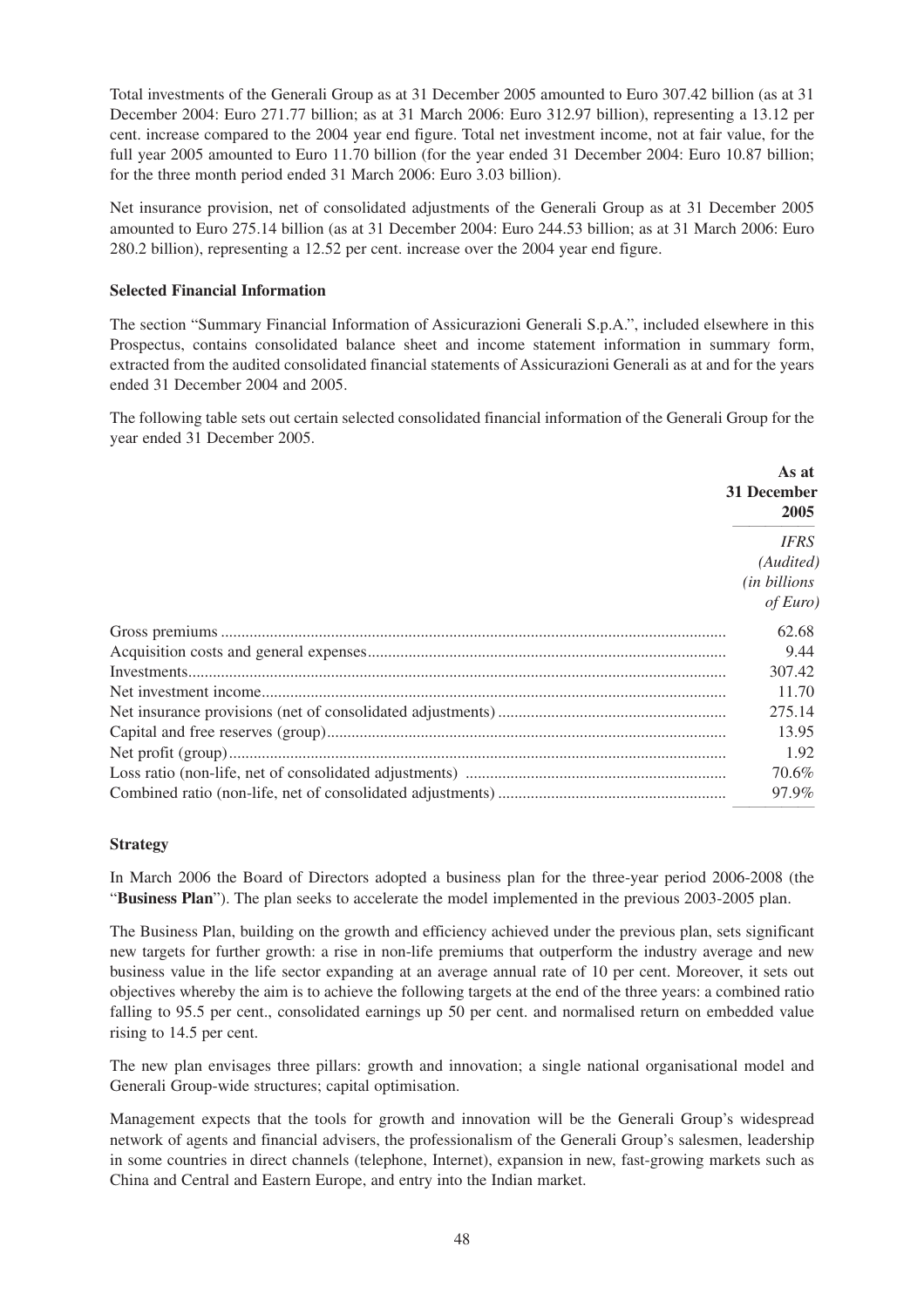Management believes that an essential factor in improving the Generali Group's efficiency will be a single, simplified operational model at national level, flanked by four key Generali Group-wide projects designed to achieve economies of scale.

As part of the new model in each country administrative services, procurement, claims management, strategic marketing and product development are centralised and shared by Generali Group companies creating a series of networks, each designed to provide its own clients with customised services, products and channels that best serve their needs.

The Generali Group-wide plans will pool capital-intensive activities such as IT, large scale activities such as asset management and treasury management, and activities that require the sharing of specialised skills, such as risk management. Management expects that the sharing of Generali Group's best practices at an international level in strategic sectors such as pricing of motor insurance and claims handling will also be extended.

Management aims to undertake measures for more efficient use of capital in order to preserve the Generali Group's financial wellbeing and credit rating and to ensure there is sufficient capacity for external growth. In particular, the following transactions have been identified:

- acquisition of a minority shareholding (14.2 per cent. of the ordinary share capital) in AMB Generali Holding AG through a voluntary cash tender offer concluded on 24 April 2006. As at the date of this Prospectus the offer has been concluded and the Generali Group holds 85.05 per cent. of AMB Generali Holding AG;
- acquisition of a minority shareholding in Generali (Schweiz) Holding through a voluntary cash tender offer began on 11 April 2006. As at the date of this Prospectus the offer has been concluded and the Generali Group holds 94.82 per cent. of Generali (Schweiz) Holding;
- squeeze out of the ordinary share capital of Generali Holding Vienna AG held outside the Generali Group. This transaction is expected to be completed by the end of September 2006;
- purchase of 10 per cent. of Migdal Insurance & Financial Holding Ltd. for a total cash consideration of approximately Euro 119 million, as a result of which the Generali Group controls approximately 70 per cent. of Migdal Insurance & Financial Holding. This transaction occurred on 15 March 2006; and
- purchase of a 45.9 per cent. stake in Central Krankenversicherung A.G. by AMB Generali Group, one of the leading players in the German health insurance sector.

In addition, the shareholders of Assicurazioni Generali have approved a share buy-back programme authorising the repurchase of approximately Euro 1.8 billion of its ordinary shares.

The above is to be financed by the issue of up to Euro 4.1 billion hybrid and subordinated debt instruments by the Generali Group, including the Notes the subject of this Prospectus.

In 2005, in China, Generali China Life moved into the market for group insurance by underwriting a large pension plan for the payment of annuities. Management believes that as a result of the one-off premium paid under this contract, Generali China Life is now a leader in premium income compared to other foreign joint ventures in China. An agreement with Industrial and Commercial Bank of China signed in Beijing in 2004 became operational for the Canton region, and distribution agreements were also entered into with other leading Chinese banks. In December 2005, a new branch in Shanghai began insurance underwriting.

In line with the Generali Group's expansion strategy in Eastern Europe, an agreement was signed in March 2006 – with the Delta Group in Serbia to acquire a majority stake in Delta Osiguranje, the country's third largest insurance company, which operates in both the life and non-life sectors.

In Italy the disposal of 100 per cent. of the share capital of UniOne Assicurazioni was completed in July 2005. Given the small size of this company, there was no significant impact on the Generali Group's business and capital structure.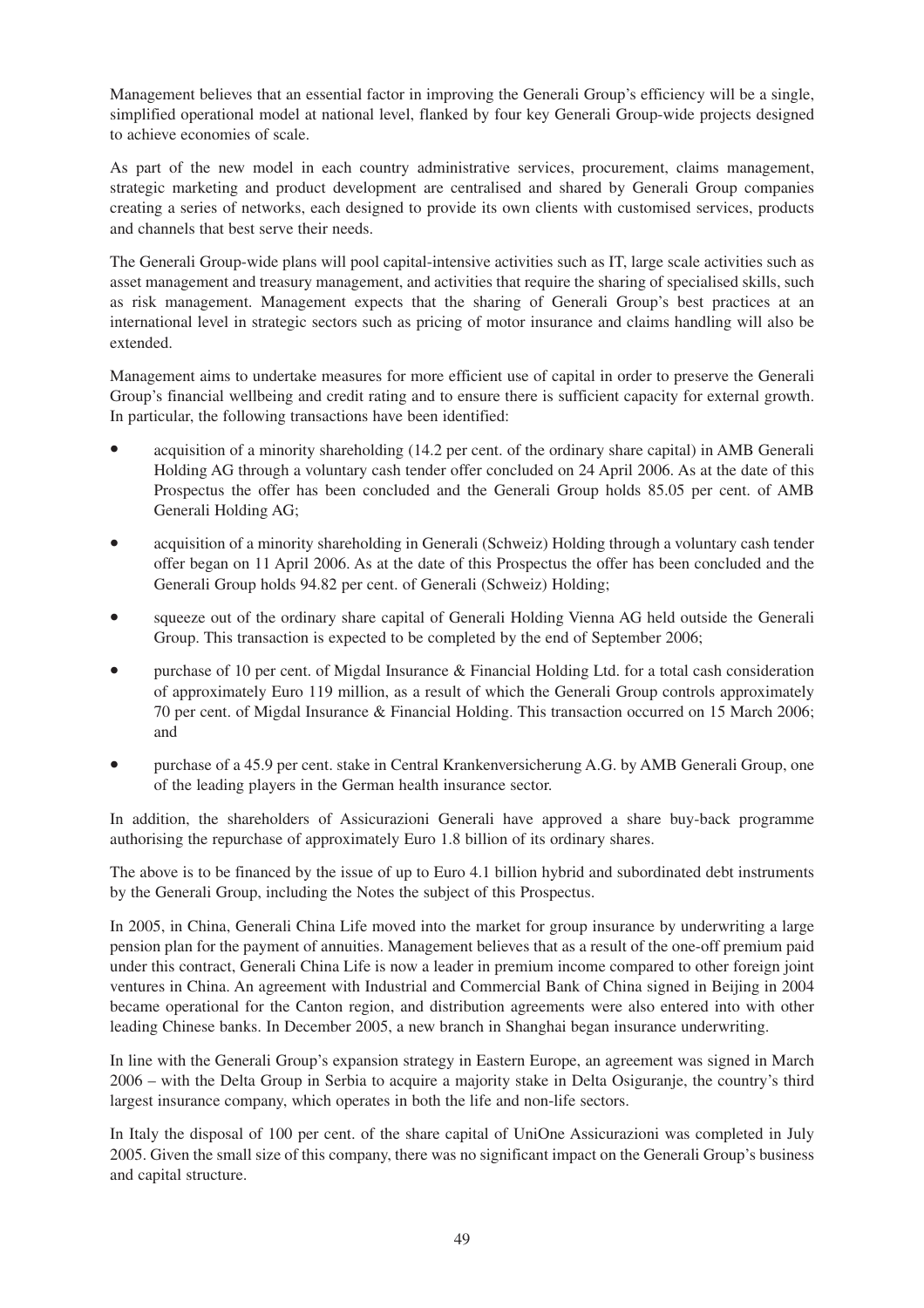With the aim of maximising the Generali Group's presence in the domestic maritime transport insurance market, at the end of December 2005 the transport portfolio of the Italian subsidiary UMS Generali Marine was concentrated in Assicurazioni Generali with effect from 1 January 2006.

In Israel, Migdal and Bear Stearns Asset Management concluded an agreement in the second half of 2005 under which Bear Stearns Asset Management acquired a 50 per cent. stake in Migdal Capital Markets, the Migdal Group's financial and investment services company. The objective of this transaction is to strengthen the Generali Group's activity in asset management, especially in the investment fund sector, given its similarity with retirement savings, in which Migdal is the market leader.

The realisation of single Generali Group-wide systems has proceeded at both a national and an international level as part of the reorganisation of the Generali Group's activities by geographical area with the aim of achieving cost savings and optimising the use of resources, especially in IT and administration. In Italy in particular, the single data processing platforms for life and non-life portfolio management went operational and the centralisation of Generali Group's administrative and operational functions has proceeded.

# **Generali Group Insurance Business**

The Generali Group premium income, prior to reinsurance and after consolidated adjustments, amounted to Euro 62.68 billion for the year ended 31 December 2005 (Euro 55.60 billion in 2004).

# *Life*

Life business income of the Generali Group amounted to Euro 45.77 billion in 2005, a growth of 18.36 per cent. compared to Euro 38.67 billion in 2004 and accounted for 72.85 per cent. of its overall portfolio.

The following table sets out certain selected figures for the Generali Group's life operations for the years ended 31 December 2005 and 2004.

|                                                                     | For the years<br>ended 31 December                      |       |
|---------------------------------------------------------------------|---------------------------------------------------------|-------|
|                                                                     | 2005                                                    | 2004  |
|                                                                     | <b>IFRS</b><br>(Audited)<br>$(in\,billions\,of\, Euro)$ |       |
|                                                                     | 45.77                                                   | 38.67 |
|                                                                     | 44.88                                                   | 37.99 |
|                                                                     | 5.66                                                    | 3.16  |
|                                                                     | 62.68                                                   | 52.11 |
|                                                                     | 52.89                                                   | 42.89 |
|                                                                     | 60.20                                                   | 50.28 |
| Result of the period gross of income taxes and minorities interests | 2.47                                                    | 1.83  |

# **Non-Life**

Non-life business premiums of the Generali Group rose by 0.15 per cent. to Euro 17.06 billion for the year ended 31 December 2005.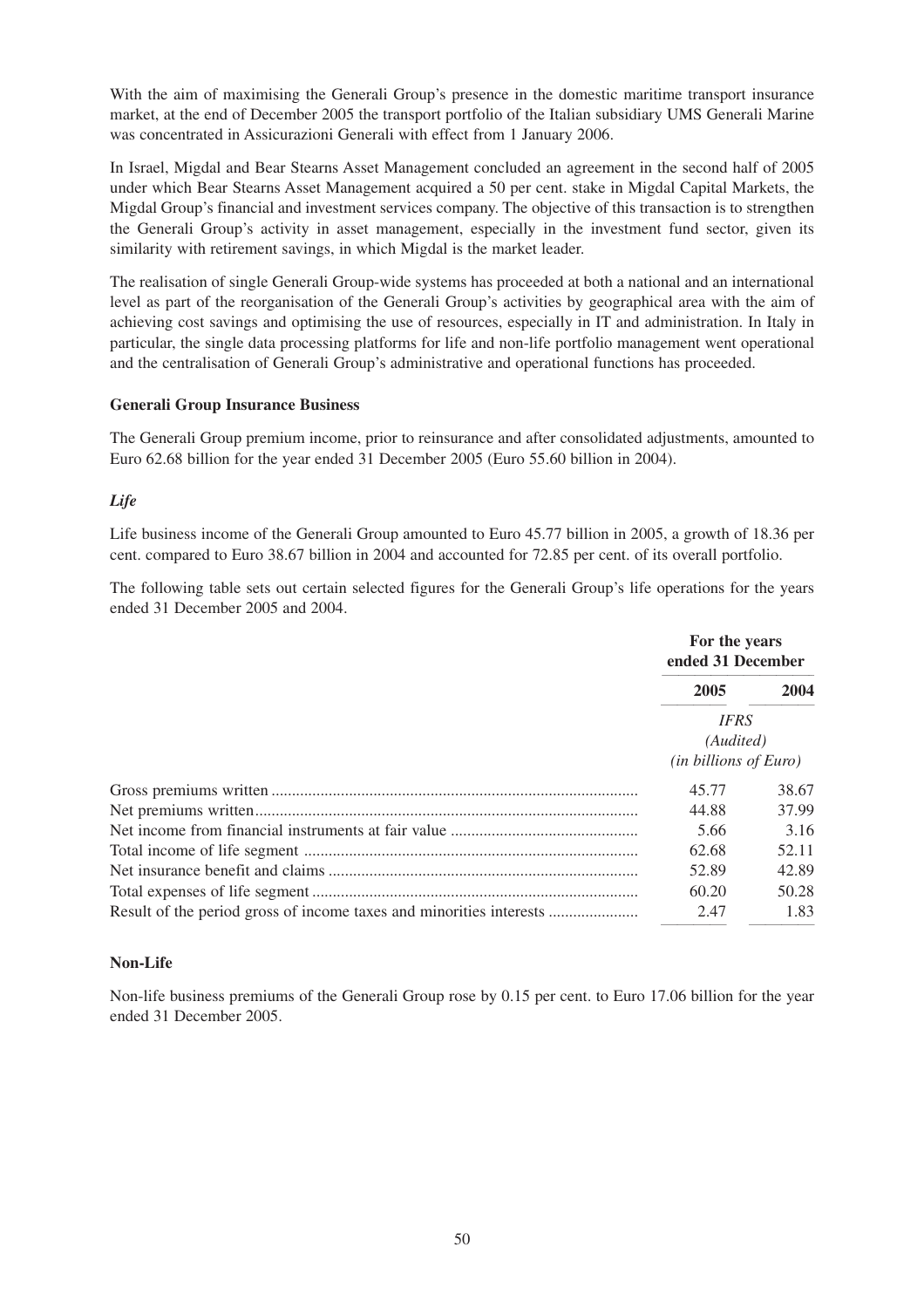The following table sets out certain selected figures for the Generali Group's non- life operations for the years ended 31 December 2005 and 2004.

|                                                                     | For the years<br>ended 31 December                        |       |
|---------------------------------------------------------------------|-----------------------------------------------------------|-------|
|                                                                     | 2005                                                      | 2004  |
|                                                                     | <b>IFRS</b><br>(Audited)<br>$(in\; billions\; of\; Euro)$ |       |
|                                                                     | 17.06                                                     | 17.03 |
|                                                                     | 15.27                                                     | 15.06 |
|                                                                     | 0.14                                                      | 0.13  |
|                                                                     | 19.59                                                     | 18.99 |
|                                                                     | 18.13                                                     | 17.72 |
| Result of the period gross of income taxes and minorities interests | 1.46                                                      | 1.27  |

#### **Geographic Distribution**

#### *Italy*

Over the course of 2005, the life insurance market in Italy expanded, with premiums growing by approximately 10 per cent. compared with 4.4 per cent. in 2004. Demand for mixed insurance policies continued, but other products, especially those with greater financial content, staged a recovery after contracting significantly in the previous year. It is generally considered that the improvement in 2005 is attributable to bancassurance (up by 15.5 per cent.) and strong demand for index-liked contracts. By contrast, there was a slowdown over the course of 2005 in business growth through the agency network and direct sales (up by 7 per cent.) and a further contraction of 15 per cent. in the contribution of the network of financial advisers.

The growth in Generali Group premiums in Italy (an increase of 16.8 per cent. during 2005 on equivalent terms) was driven by individual insurance, especially recurring single premium contracts. Premiums from new business acquired by the banking channel and the proprietary networks registered gains over the course of 2005 (39.2 per cent. and 9.8 per cent. respectively). The premiums of the network of financial advisers declined in 2005, reflecting the reorientation of business towards recurring premium products with greater insurance content, while over the same period new business in these products rose by 40.4 per cent.

The following table sets out the performance of the life business in Italy for the years as at and ended 31 December 2005 and 2004.

| As at and ended<br>31 December |                   |
|--------------------------------|-------------------|
| 2005                           | 2004              |
|                                | 18.863.5 16.157.5 |
| 26.6                           | 25.2              |
| 64                             | 7 Q               |

During the course of 2005 there was a further slowdown compared to 2004 in the expansion of the non-life insurance market due to economic stagnation and the small rise in rates in the motor sector.

For the Generali Group, premiums rose by 1.4 per cent. during 2005 on equivalent terms, as business continued to be affected by the contraction in the volume of Assitalia's premiums for motor and general liability insurance as a result of portfolio restructuring and stricter underwriting policies. The other Generali Group companies registered an increase in sales over 2005 higher than 3 per cent. compared to 2004.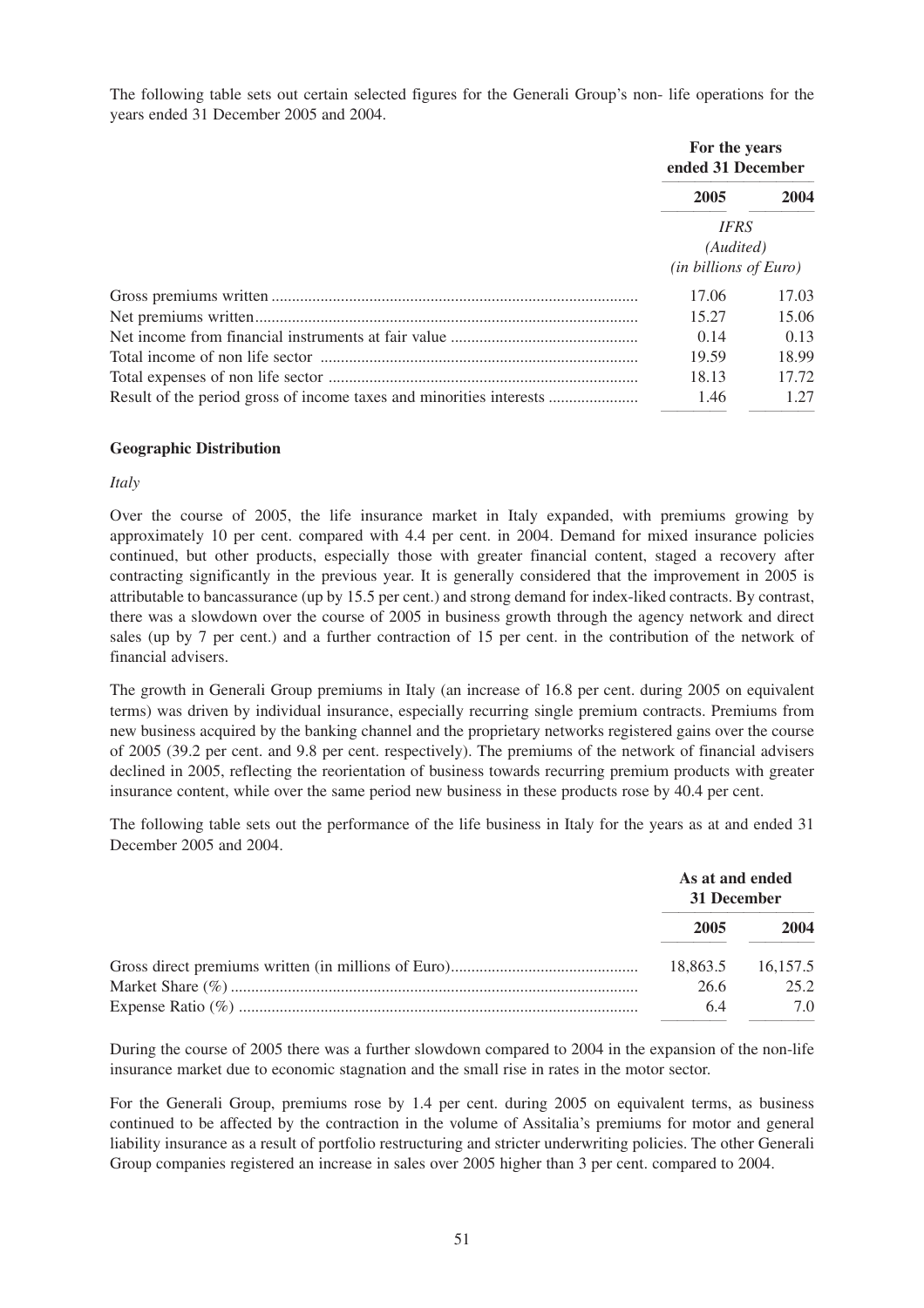The following table sets out the performance of the non-life business in Italy for the years as at and ended 31 December 2005 and 2004.

| As at and ended<br>31 December |         |
|--------------------------------|---------|
| 2005                           | 2004    |
| 5.630.7                        | 5,786.6 |
| 15.6                           | 16.4    |
| 74.5                           | 76.1    |
| 232                            | 22.4    |
| 97.7                           | 98.5    |

#### *Germany*

In Germany, the expansion of the life insurance market was sustained over 2005 by the substantial contribution of the recurring premium policies underwritten towards the end of 2004, ahead of the introduction of more restrictive tax rules, and by the flow of premiums from retirement policies. Health insurance in 2005 again showed good growth and outperformed the market, albeit less than in 2004.

Generali Group's premiums rose by 8.4 per cent. in 2005 compared to 2004, an increase higher than that recorded by the market, as a result of the performance of the risk policies and of the state-supported retirement policies, a sector where the Generali Group consolidated its leadership of the market with more than a million contracts in its portfolio at the end of 2005.

The following table sets out the performance of the life business in Germany the years as at and ended 31 December 2005 and 2004.

| As at and ended<br>31 December |         |
|--------------------------------|---------|
| 2005                           | 2004    |
| 9.813.4                        | 9.052.9 |
| 9.6                            | 9.4     |
| 154                            | 20.5    |

After years of modest expansion, the non-life insurance market suffered a decline in premium volume in 2005, owing to the state of the economy and more intense competition. The downtrend was sharpest in the motor and corporate risk insurance.

The Generali Group's premiums declined slightly in 2005 (by 0.6 per cent.), in line with the contraction of the market as a whole. This performance reflects the heightened competition in the motor sector, which counts heavily in the overall insurance portfolio.

| As at and ended<br>31 December |         |
|--------------------------------|---------|
| 2005                           | 2004    |
| 2.986.5                        | 3.003.0 |
| 5.4                            | 5.4     |
| 65.0                           | 66.8    |
| 32.0                           | 32.6    |
| 97.0                           | 99.4    |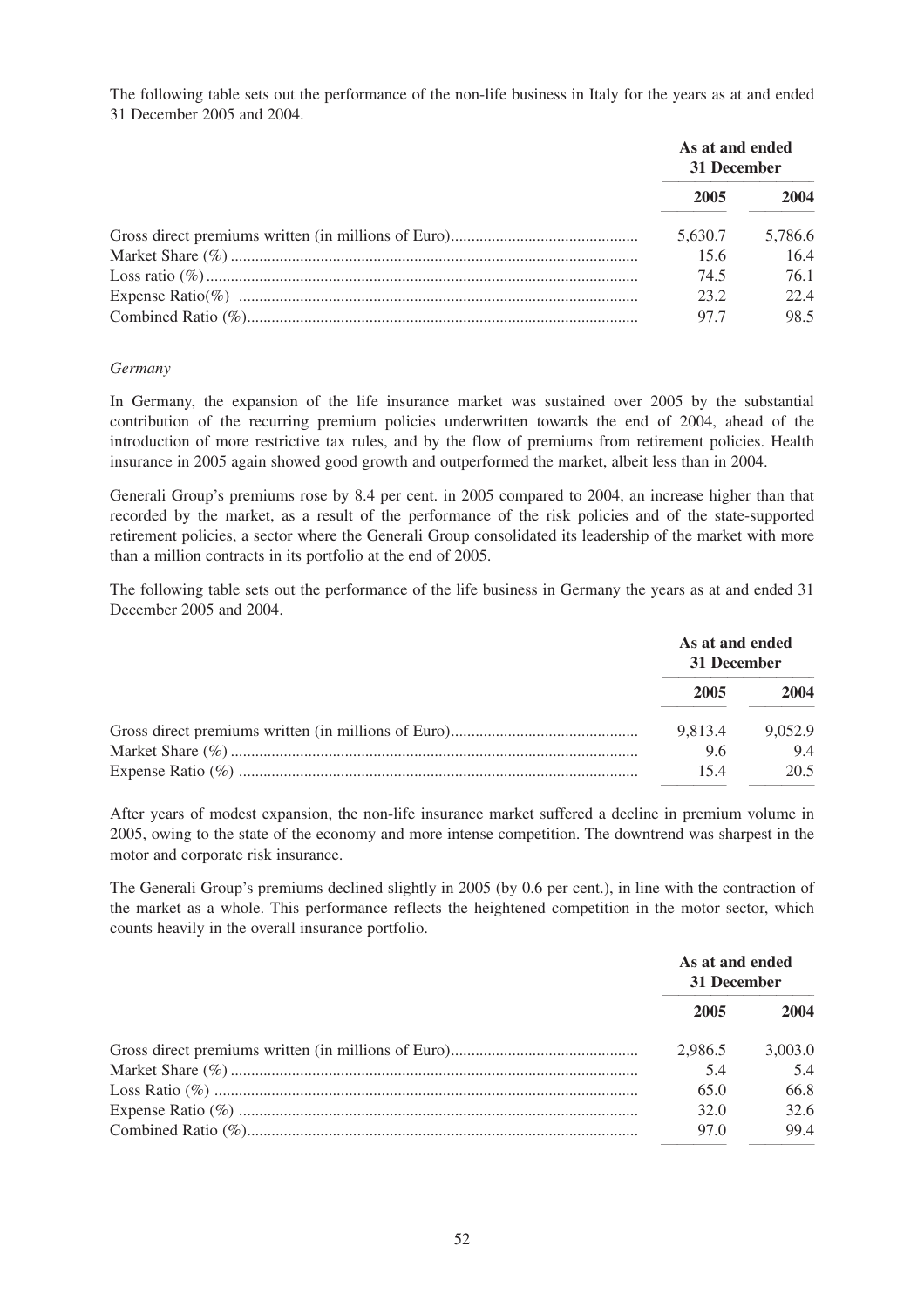#### *France*

In France, performance in the life insurance market over 2005 matched the very buoyant growth of the previous year, with continuing expansion of unit-linked products, good sales of traditional contracts and a further uptrend in retirement products.

Similarly, the large increase in premiums over 2005 (13.7 per cent. on equivalent terms) came mainly from a rapid expansion in unit-linked policies, which now account for a substantial share of the portfolio of savings products. All sales channels contributed to the above-mentioned results. As in the previous years, the expense ratio continued its trend of reduction.

The following table sets out the performance of the life business in France for the years as at and ended 31 December 2005 and 2004.

| As at and ended<br>31 December |         |
|--------------------------------|---------|
| 2005                           | 2004    |
| 9.351.6                        | 8.226.2 |
| 7.6                            | 76      |
| 70                             | 7 Q     |

The development of the non-life insurance market slowed further during 2005, chiefly because of stagnation in motor insurance and in the corporate lines, owing in both cases to heightened competitive pressure. An exception was medical and accident insurance, which continued to expand mainly as a result of the demand for increased coverage as a response to the recent health service reform.

Against this background, after strong growth in 2004 the Generali Group's premiums fell slightly in 2005 (by 0.6 per cent. on equivalent terms), reflecting a reduction in premiums especially in the transport business, the restructuring of portfolios showing a loss and on the whole a focus on technical profitability.

The following table sets out the performance of the non life business in France for the years as at and ended 31 December 2005 and 2004.

| As at and ended<br>31 December |         |
|--------------------------------|---------|
| 2005                           | 2004    |
| 3,237.1                        | 3.255.8 |
| 6.7                            | 6.7     |
| 72.3                           | 74 2    |
| 26.6                           | 26.0    |
| 98.9                           | 100.2   |

# *Spain*

In Spain, the life insurance market extended its growth trend over 2005. The expansion was led by individual insurance products, where the banking channel is dominant. Agencies also made good progress in sales of both risk policies and unit-linked and index-linked products. Volumes for group retirement products grew, following a number of operations connected with corporate restructuring.

Against this backdrop, the Generali Group achieved 8.7 per cent. growth in premiums during 2005.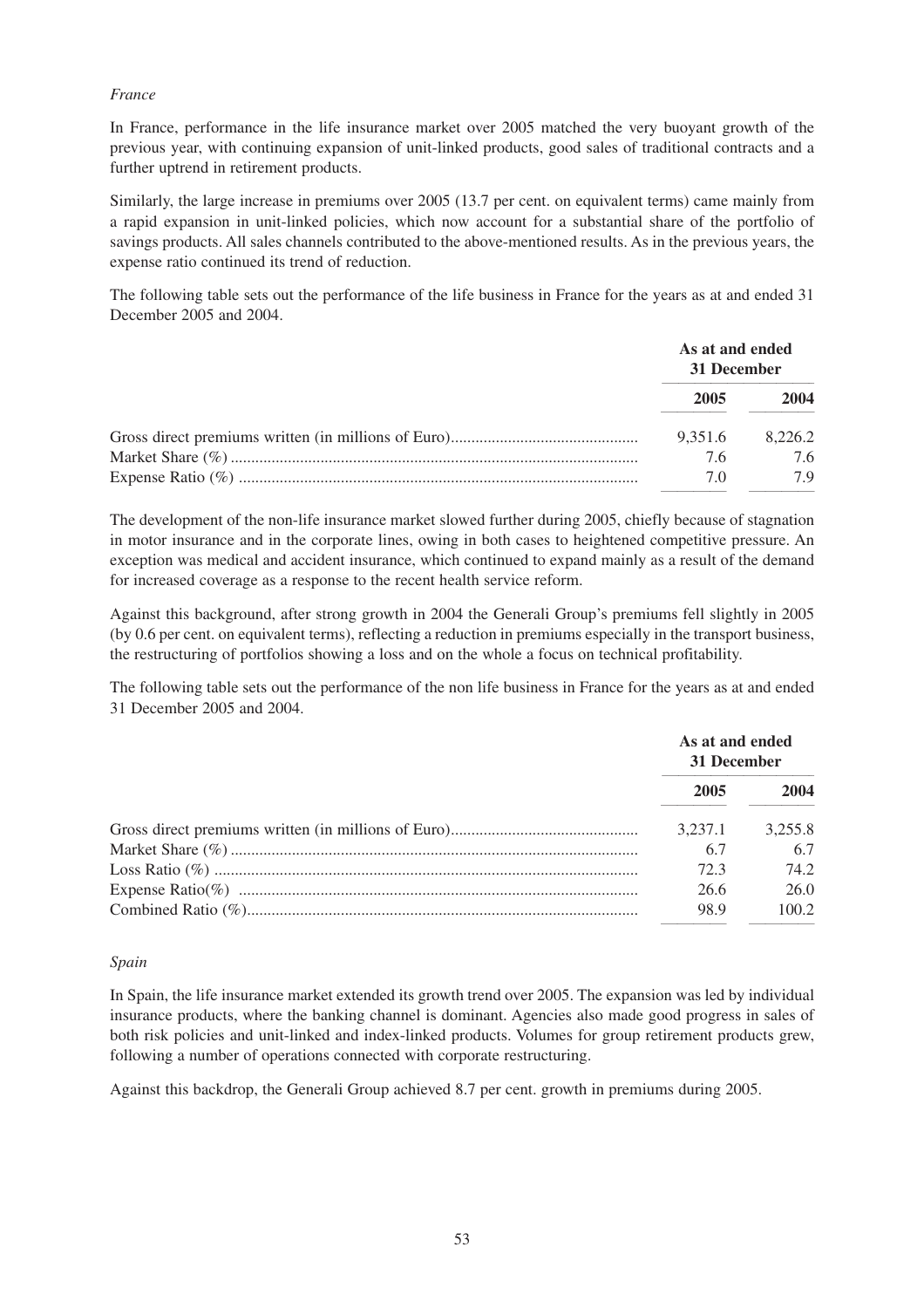The following table sets out the performance of the life business in Spain for the years as at and ended 31 December 2005 and 2004.

| As at and ended<br>31 December |      |
|--------------------------------|------|
| 2005                           | 2004 |
| 837.8                          | 7711 |
| 4.1                            | 4.1  |
| 50                             |      |

Non-life insurance market growth rate remained positive in all lines of business, but there was a further slowdown in the motor sector due to high competition.

The Generali Group's non-life premium growth in 2005 (an increase of 8.2 per cent.) was consistent in all branches, with both individual and corporate risks enjoying gains equalling the performance of the market as a whole or bettering it.

The following table sets out the performance of the non-life business in Spain for the years as at and ended 31 December 2005 and 2004.

| As at and ended<br>31 December |         |
|--------------------------------|---------|
| 2005                           | 2004    |
| 1.340.3                        | 1.238.5 |
| 4.8                            | 4.7     |
| 65.2                           | 63.4    |
| 24.9                           | 25.3    |
| 90.1                           | 88.8    |

#### *Austria*

In Austria the life market accelerated, as a result of the positive showing of the capital markets (which favoured the expansion of linked products), the launch of company level supplementary policies and the good results on sales of supplementary retirement plans. There was faster growth in the health business as well.

The increase in the Generali Group's premiums in 2005 (7.4 per cent.) was mainly attributable to the success of linked policies, especially the positive reception of an index-linked pension product launched at the end of 2004. There was a sharp rise in single premium policies but income from recurring premium policies also continued to grow, especially as regards new business.

The following table sets out the performance of the life business in Austria for the years as at and ended 31 December 2005 and 2004.

| As at and ended<br>31 December |      |
|--------------------------------|------|
| 2005                           | 2004 |
| 767.8                          | 7149 |
| 9.5                            | 9.8  |
| 221                            | 22.O |

The non-life market grew, albeit somewhat slower than in 2004.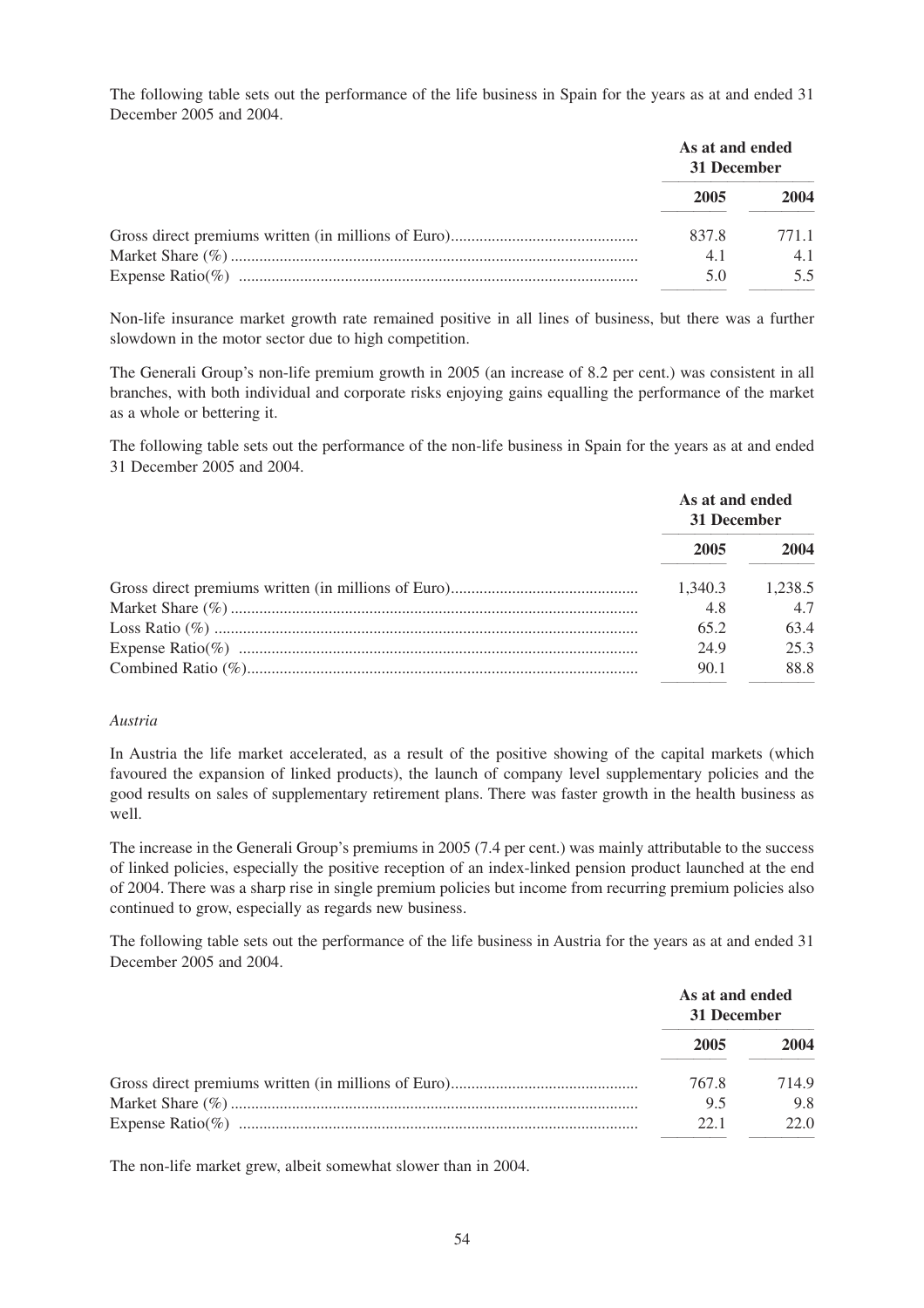The Generali Group's premium income returned to at least modest growth in 2005 (an increase of 0.8 per cent.) The gain was due in part to an increase in personal and corporate insurance premiums and in part to the motor sector, which showed definite signs of improvement thanks to new tariffs. The loss ratio for 2005 worsened following floods in August, while the expense ratio, positively influenced by the processes carried out to improve the efficiency, showed a reduction equal to 1 per cent. compared to 2004.

The following table sets out the performance of the non-life business in Austria for the years as at and ended 31 December 2005 and 2004.

| As at and ended<br>31 December |         |
|--------------------------------|---------|
| 2005                           | 2004    |
| 1.219.0                        | 1.209.3 |
| 17.9                           | 18.7    |
| 69.3                           | 68.5    |
| 28.7                           | 29.7    |
| 98.1                           | 98.1    |

#### *Switzerland*

In Switzerland, in the life business market-wide premium income fell over 2005, although slightly less than in the two previous years. The decline reflected the negative performance of group policies, which are the main product in the Swiss market. Individual policies showed signs of recovery.

These trends benefited the Generali Group. Its new business is orientated towards the acquisition of recurring premiums, individual unit-linked contracts, a segment in which the Generali Group consolidated its leadership. The overall increase in the premiums for 2005 came to 1.4 per cent. at equivalent exchange rates. The agency network was again the principal sales channel, followed by the networks of independent financial advisers.

The following table sets out the performance of the life business in Switzerland for the years as at and ended 31 December 2005 and 2004.

| As at and ended<br>31 December |       |
|--------------------------------|-------|
| 2005                           | 2004  |
| 802.6                          | 794.1 |
| 4.7                            | 42    |
| 21.0                           | 20.2  |

The non-life insurance market grew in 2005, though more slowly than in 2004. Premium income growth was greatest in the motor sector, which benefited from a revision of rates and the increasing incidence of cars of higher value.

The Generali Group's premiums rose in 2005 by 5.8 per cent. at equivalent exchange rates, led by the motor business, which is the largest in the portfolio. The gain was the product in part of the revision of rates. The accident and health lines of the business also contributed strongly to the gain.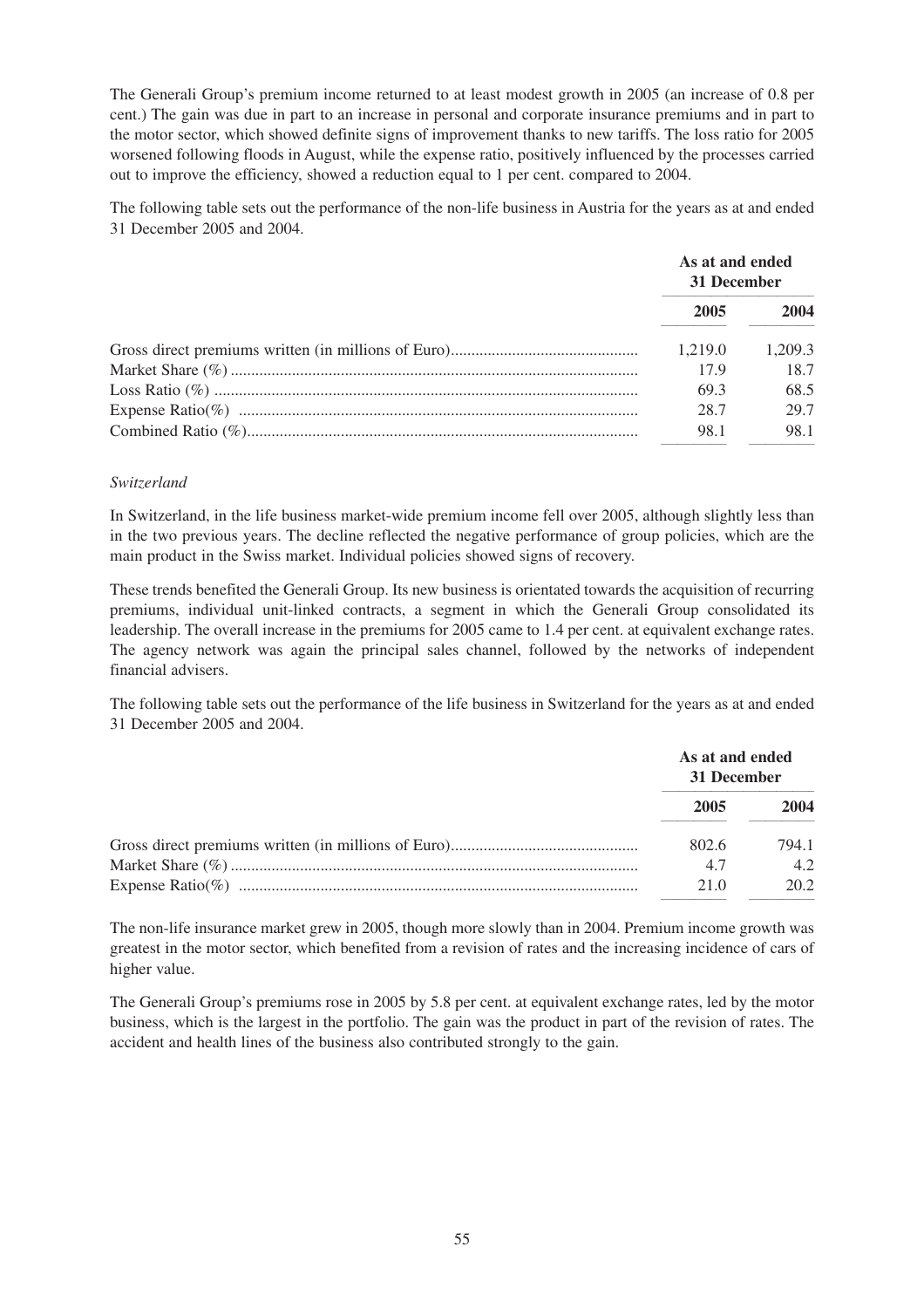The following table sets out the performance of the non-life business in Switzerland for the years as at and ended 31 December 2005 and 2004.

| As at and ended<br>31 December |       |
|--------------------------------|-------|
| 2005                           | 2004  |
| 455.1                          | 431.3 |
| 3.4                            | 3.3   |
| 71.2                           | 70.0  |
| 28.1                           | 30.1  |
| 99.3                           | 100.1 |

#### *Israel*

In Israel, the life insurance market over 2005 was characterised by a moderate growth following the improvement in economic conditions. There was an increase in shifts from life policies to pension funds, due in part to the reduction in the limits of deductibility of life policies providing for lump-sum payments.

The modest size of the increase for 2005 (1 per cent. at equivalent exchange rates) in Generali Group premiums reflected the termination of an important group insurance plan with death coverages showing a loss and a reduction of single premiums.

The following table sets out the performance of the life business in Israel for the years as at and ended 31 December 2005 and 2004.

| As at and ended<br>31 December |       |
|--------------------------------|-------|
| 2005                           | 2004  |
| 830.0                          | 823.1 |
| 29.8                           | 32.2  |
| 16.5                           | 18.0  |

The non-life insurance market showed limited growth in 2005, as a consequence of strong rate competition and further cuts imposed by the supervisory authority in compulsory motor TPL insurance rates, which are semi-administered.

The Generali Group saw a decline of 2.6 per cent. over 2005 at equivalent exchange rates in premiums, owing mainly to a negative trend in the first half of the year affecting first of all the motor sector, given the market situation described, and health insurance, in which an important group contract showing a loss was not renewed.

The following table sets out the performance of the non-life business in Israel for the years as at and ended 31 December 2005 and 2004.

| As at and ended<br>31 December |       |
|--------------------------------|-------|
| 2005                           | 2004  |
| 303.6                          | 312.3 |
| 9.6                            | 10.1  |
| 69.7                           | 68.9  |
| 30.0                           | 30.2  |
| 99.7                           | 99.1  |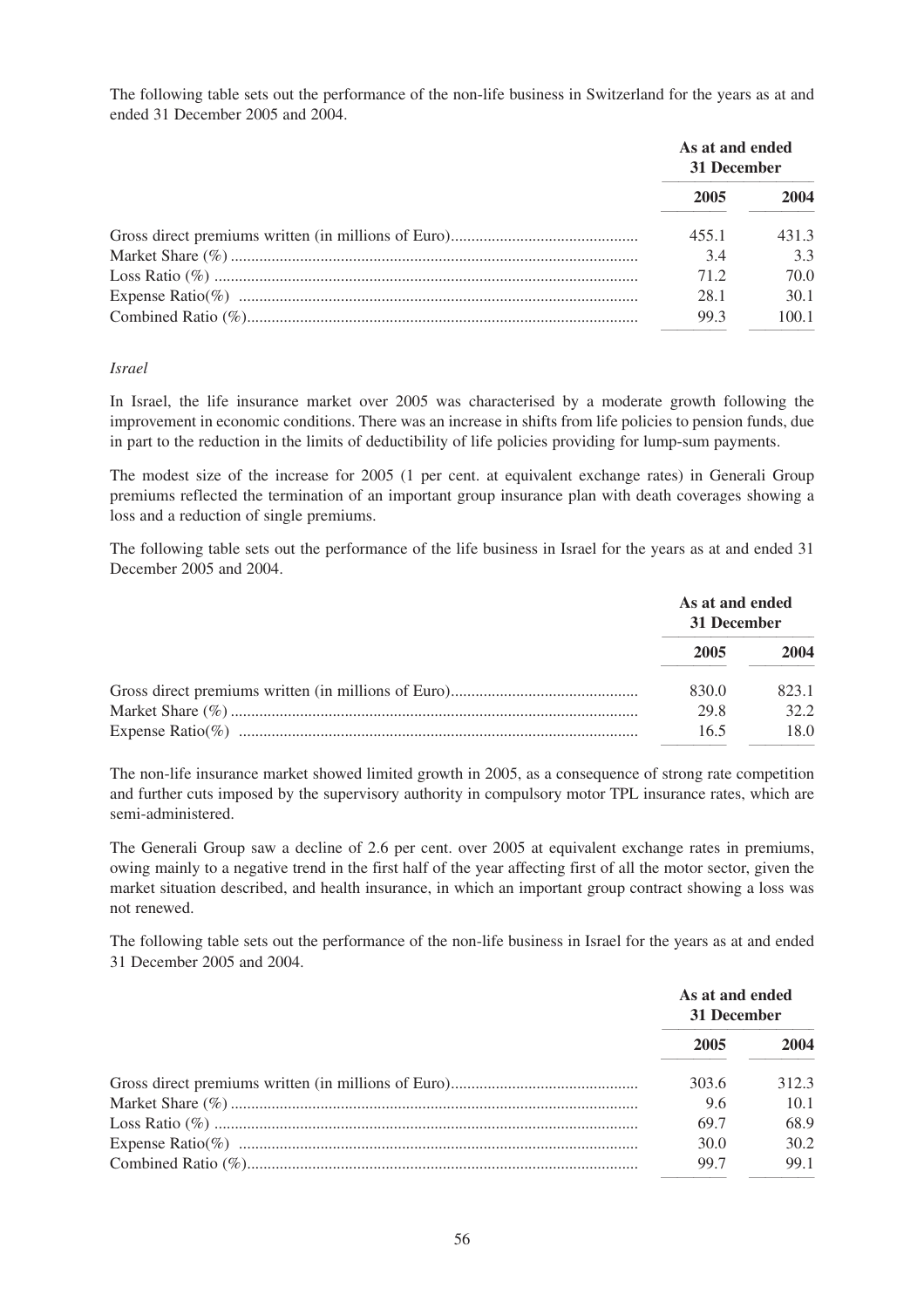# *Belgium*

In Belgium, the life market registered strong growth for 2005, mainly as a result of the expansion of single premium policies. Sales of group policies remained stable.

Over 2005, the Generali Group's premiums held at the previous year's level following the exit from the Luxembourg market and the decision to focus business on recurring premium products, which showed a good growth both for group and individual policies.

The following table sets out the performance of the life business in Belgium for the years as at and ended 31 December 2005 and 2004.

| As at and ended<br>31 December |       |
|--------------------------------|-------|
| 2005                           | 2004  |
| 379.3                          | 380.5 |
| 1.5                            | 1.9   |
| 85                             | 74    |

The non-life insurance market in Belgium slowed its growth over 2005 in the motor sector in particular, due primarily to strong competition.

In this context, the Generali Group's premiums increased by 1.5 per cent. for 2005, in part because of a more restrictive approach both to new policies and to renewals.

The following table sets out the performance of the non-life business in Belgium for the years as at and ended 31 December 2005 and 2004.

| As at and ended<br>31 December |       |
|--------------------------------|-------|
| 2005                           | 2004  |
| 219.2                          | 216.1 |
| 2.5                            | 2.5   |
| 65.3                           | 64.2  |
| 34.3                           | 34.8  |
| 99.6                           | 99.0  |

#### *Other Countries*

In Central and Eastern Europe, the life market's overall expansion in 2005 reflected the rapid pace of economic growth. The 27.1 per cent. rise compared to 2004, at equivalent exchange rates, in Generali Group premiums came primarily from the progress of unit-linked products, recently launched on several markets. The 2005 growth recorded in the Czech Republic (60.7 per cent.), Poland (50.5 per cent), Slovakia (20.1 per cent.) and Hungary (11 per cent.) was most noteworthy.

The following table sets out the performance of the life business in Central and Eastern Europe for the years as at and ended 31 December 2005 and 2004.

| As at and ended<br>31 December |       |
|--------------------------------|-------|
| 2005                           | 2004  |
| 249.8                          | 188.7 |
| 32.2                           | 33.7  |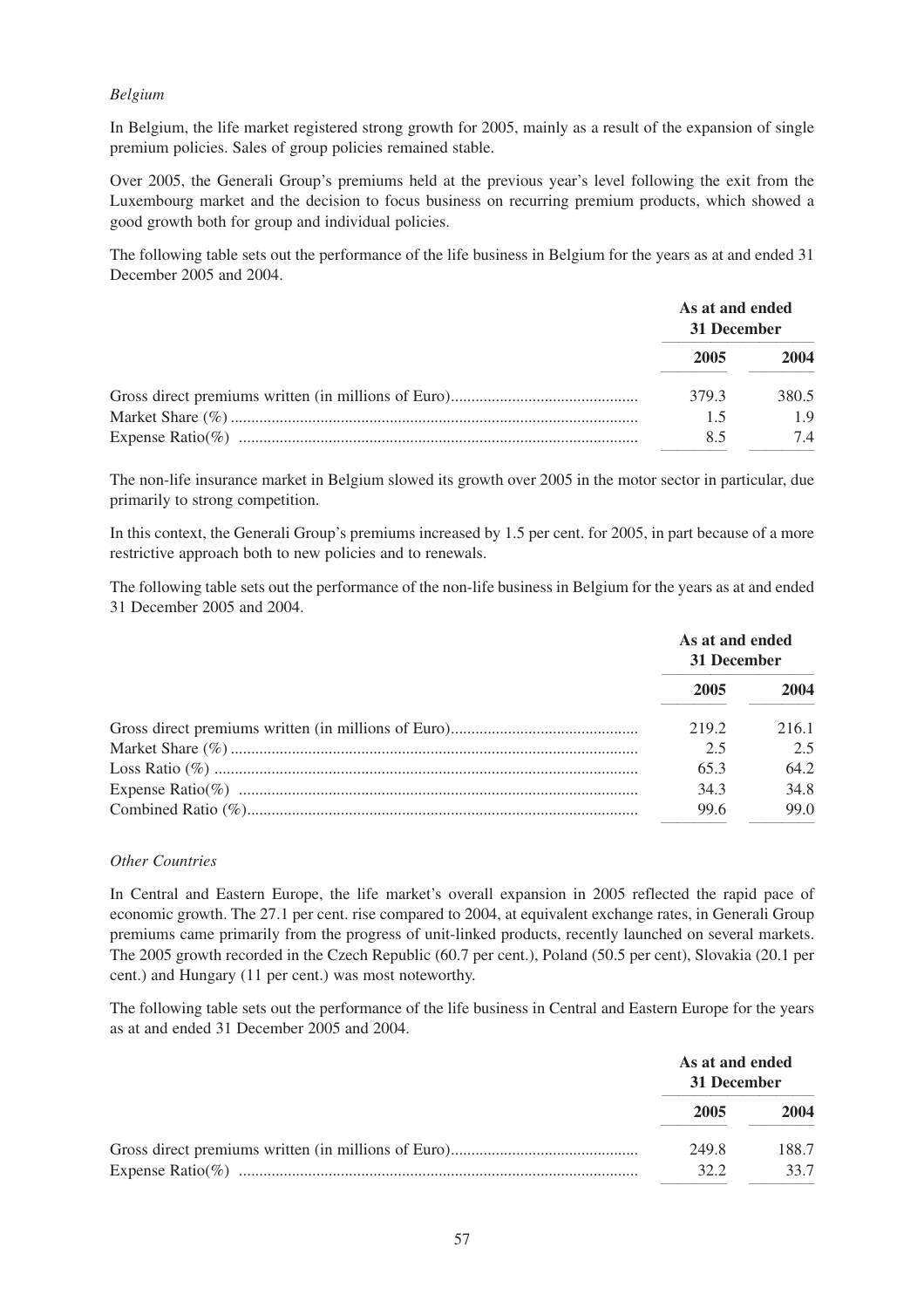The total number of insurance premiums in the non-life sector in Central and Eastern Europe expanded, fuelled by the rapid rate of economic growth.

Over 2005, the Generali Group's premiums increased by 5.2 per cent. at equivalent exchange rates, as a result of good performance in motor and personal insurance. The largest contributions came from the Czech Republic and Hungary.

The following table sets out the performance of the non life business in Central and Eastern Europe for the years as at and ended 31 December 2005 and 2004.

| As at and ended<br>31 December |       |
|--------------------------------|-------|
| 2005                           | 2004  |
| 581.5                          | 528.6 |
| 65.6                           | 62.9  |
| 29.9                           | 31.0  |
| 95.6                           | 93.9  |

In China, the volume of the life business benefited from a major single premium of Euro 1,874.7 million from a contract signed by Generali China Life for the payment of annuities. Excluding that contract, premiums nearly doubled compared to 2004, with a total of Euro 63.1 million for 2005, as a result of the contribution of the banking channel which distributes traditional policies.

In Latin America, the Generali Group's life premiums amounted to Euro 310.1 million for 2005 (an increase of 31.4 per cent. on equivalent terms). In Mexico, growth was driven by major group policies. Pension funds business turned in another positive performance, despite the pressure of competition, and the permanent disability annuity sector also produced good results on new business. In Argentina, the acquisition of new group contracts and premium increases on renewals in 2005 offset the effect of the termination of certain large policies with high loss ratios.

The Generali Group's total non life premiums in Latin America amounted to Euro 434 million for 2005 (an increase of 11.7 per cent. at equivalent exchange rates). In Mexico the growth in the motor sector was affected by the sharp rise in competition in the whole market. However, there was a significant increase in health underwriting. In Argentina, in contrast, premium growth was sustained principally by the motor insurance, which benefited from an increase in the number of vehicles insured and a rise in the average premium as a consequence of marketing targeted at the high-end market segments that demand broader coverage and are less sensitive to competition.

# **Asset and Financial Management**

#### *Economic developments*

2005 saw a year of strong growth in the world economy, although the pace eased from 4.7 per cent. in 2004 to 4.3 per cent. in 2005. World trade continued to expand rapidly and no inflationary pressures emerged despite the high price of oil and rises for other raw materials.

# *Financial business in Italy and Switzerland*

At the end of 2005 assets managed by the Generali Group's banks and asset management companies totalled Euro 279,292.2 million (an increase of 17.1 per cent. compared to 2004). Asset management, with a focus on the management of the Generali Group companies' financial instruments, accounted for most of the Generali Group's financial activity. The largest units in this field are BSI Group and Banca Generali.

In 2005 Banca Generali more than doubled its 2004 figure for net fund-raising with a total of Euro 2,309 million. An increase in intermediation business with the exploitation of significant synergies across the Generali Group in distributing financial products, brought the total amount of assets under management at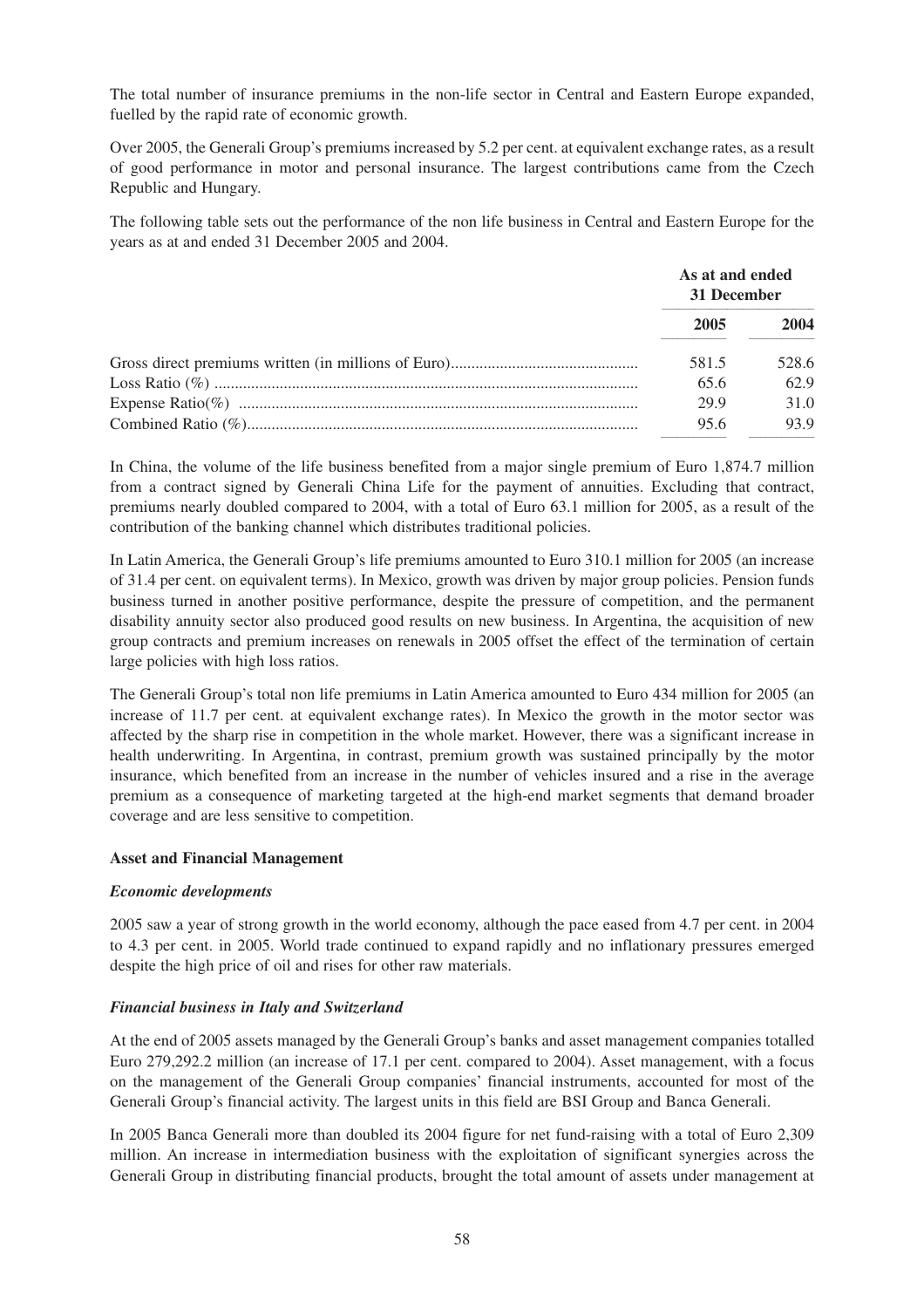the end of 2005 to Euro 18,290 million, up by 18.7 per cent. from 31 December 2004. Substantial gains in 2005 compared to 2004 levels were recorded in both net commissions (an increase of 14.3 per cent.) and intermediation margin (an increase of 19.3 per cent.). Banca Generali launched a plan for investment in the distribution network – which as at 31 December 2005 resulted in 2,006 financial advisers and 2,809 financial advisers in the Simgenia S.p.A. subsidiary's proprietary network, who belong to the agency networks of the Italian Generali Group companies – in order to increase both the volume of assets under management and their profitability.

During 2005, as part of the concentration of wealth management for retail customers in Banca Generali, the Generali Asset Management division responsible for running investment funds and third-party portfolio management services was incorporated into a new asset management company controlled by Banca Generali, which went fully operational at the start of 2006.

Banca BSI Italia S.p.A., currently controlled by its Swiss parent company BSI S.A., will be transferred to Banca Generali. Following the acquisition of a controlling stake, Banca Generali will transfer its private banking operations to Banca BSI Italia S.p.A.

In Switzerland, the BSI Group benefited from a positive trend in the financial markets which led to an increase in both fund-raising and earnings. Over 2005, operating revenue rose by 17.4 per cent. to Euro 345.5 million, including Euro 192.2 million in commissions, while operating costs amounted to Euro 253.1 million or 73.3 per cent. of income, up from 70.4 per cent. in 2004. BSI's net profit for 2005 came to Euro 71.2 million, a gain of 22 per cent. compared to 2004. At the end of 2005 the BSI Group had Euro 33,564.3 million in assets under management, an increase of 16.8 per cent. from 31 December 2004. The BSI Group launched a major plan to develop more competitive, higher-value-added asset management products.

#### *Investments breakdown*

The following table sets forth the Generali Group's financial segment investment breakdown as at the yearend 2005 (compared with the year-end 2004).

|                                                           | As at and ended 31 December |               |                            |               |
|-----------------------------------------------------------|-----------------------------|---------------|----------------------------|---------------|
|                                                           | 2005                        |               | 2004                       |               |
|                                                           | <b>Total</b><br>book value  | <b>Impact</b> | <b>Total</b><br>book value | <b>Impact</b> |
|                                                           | $(\epsilon$ million)        | $(\%)$        | $(\epsilon$ million)       | $(\%)$        |
|                                                           | 267.5                       | 1.8           | 188.7                      | 1.3           |
|                                                           | 205.1                       |               | 118.7                      |               |
| Financial assets at fair value through profit or loss     | 62.5                        |               | 70.1                       |               |
|                                                           | 3,829.0                     | 25.6          | 3,495.5                    | 24.6          |
|                                                           | 19.0                        |               | 0.0                        |               |
|                                                           | 29.9                        |               | 29.9                       |               |
|                                                           | 1,781.5                     |               | 1,730.6                    |               |
| Financial assets at fair value through profit or loss     | 1,998.6                     |               | 1,735.1                    |               |
|                                                           | 10,842.6                    | 72.6          | 10,552.3                   | 74.1          |
| Land and buildings (investment properties) <sup>(*)</sup> | 16.9                        |               | 20.5                       |               |
| Investments in subsidiaries, associated companies         |                             |               |                            |               |
|                                                           | 88.4                        |               | 46.7                       |               |
|                                                           | 731.3                       |               | 562.8                      |               |
|                                                           | 4,379.1                     |               | 4,087.7                    |               |
|                                                           | 5,627.0                     |               | 5,834.5                    |               |
|                                                           | 14,939.2                    | 100.0         | 14,236.5                   | 100.0         |

<sup>(\*)</sup> Investment fund units amounted to Euro 2.7 million

<sup>(\*\*)</sup> Investment fund units amounted to Euro 254.4 million

<sup>(\*\*\*)</sup> Investment fund units amounted to Euro 155.6 million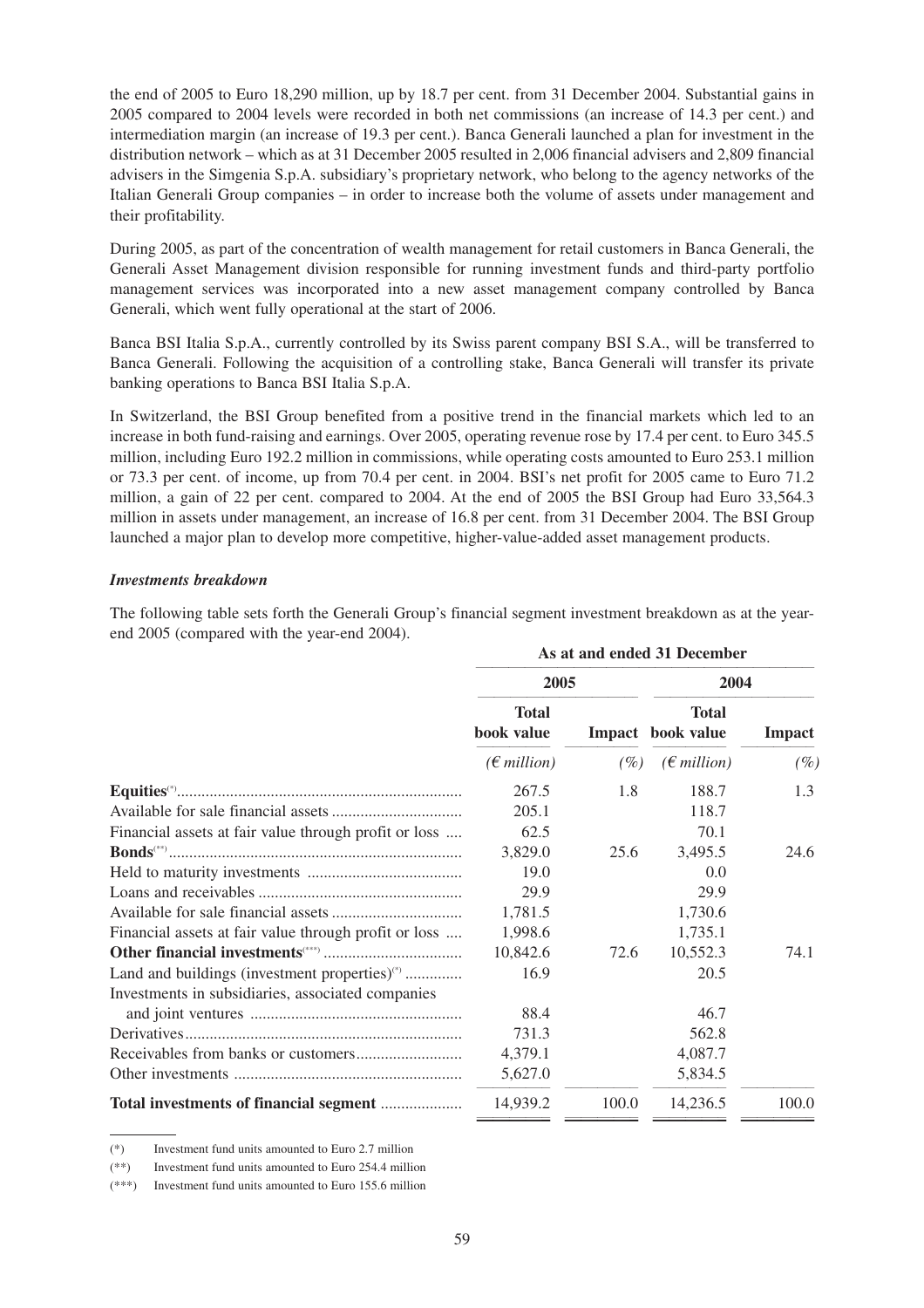At 31 December 2005 investments of the financial segment amounted to Euro 14,939.2 million. They increased by 4.9 per cent. compared to the end of the previous year.

The following table sets forth the Generali Group's financial segment investment income breakdown as at the year-end 2005 (compared with the year-end 2004).

|                                                                       | As at and ended<br>31 December |               |
|-----------------------------------------------------------------------|--------------------------------|---------------|
|                                                                       | 2005                           | 2004          |
|                                                                       | $(in\, millions\, of\, Euro)$  |               |
| Net income from investments in subsidiaries, associated companies     | 0.8<br>12.9                    | 0.4<br>4.7    |
|                                                                       | 0.0                            | 0.0           |
|                                                                       | 364.3                          | 328.5         |
|                                                                       | 85.7                           | 61.3          |
|                                                                       | 64.5                           | 51.3          |
|                                                                       | 21.2                           | 10.0          |
|                                                                       | 0.0                            | 0.0           |
| Total net income from financial instruments not at fair value through |                                |               |
|                                                                       | 463.7                          | 395.0         |
|                                                                       | 47.2                           | 47.9          |
|                                                                       | 1.9                            | 5.7           |
|                                                                       | 60.1                           | 23.6          |
| Total net income from financial instruments at fair value through     |                                |               |
|                                                                       | 109.2<br>572.9                 | 77.2<br>472.1 |

Net income from financial instruments not at fair value through profit or loss amounted to Euro 463.7 million (an increase of 17.4 per cent.) and the main contribution (Euro 204.4 million) came from interests from mortgage loans.

# *Regulatory*

Italian insurance companies are subject to a comprehensive regulatory scheme determined by law and supplemented by guidelines issued by the Interministerial Committee for Economic Planning ("**CIPE**") and administered primarily by the *Ministero delle Attività Produttive* (the "**Ministry of Industry and Commerce**") and the *Istituto per la Vigilanza sulle Assicurazioni Private e di Interesse Collettivo* ("**ISVAP**"). The most important insurance laws have recently been consolidated into the Code of Insurance (Codice delle Assicurazioni Private)(Legislative Decree No. 209/2005), with certain amendments, some of which became effective as from 1 January 2006, while others will only become effective upon the issuance by ISVAP of certain implementing regulations. The provisions of the Code of Insurance *inter alia*: (i) regulate access to insurance activities; (ii) require the maintenance of certain solvency margins, in part through a guarantee fund; (iii) determine the form of financial statements for insurance companies; and (iv) regulate the activities of insurance intermediaries. In addition, the Italian Civil Code contains certain provisions applicable to insurance contracts.

Under the regulatory scheme currently in force, with the exception of certain powers specifically reserved to the Ministry of Industry and Commerce, all control and supervisory power in respect of the insurance industry is exercised autonomously by ISVAP. ISVAP's purposes include: (i) monitoring technical, financial and asset and liability management and monitoring solvency ratios; (ii) review of financial statements; (iii) supervision of the activities of insurance brokers and agencies; (iv) advising the Ministry of Industry and Commerce on its views regarding business plans submitted by companies seeking authorisation to conduct insurance activities (upon the entry into force of the relevant provisions of the Code of Insurance, ISVAP will be directly responsible for the granting of the licence to conduct insurance activities, so will itself review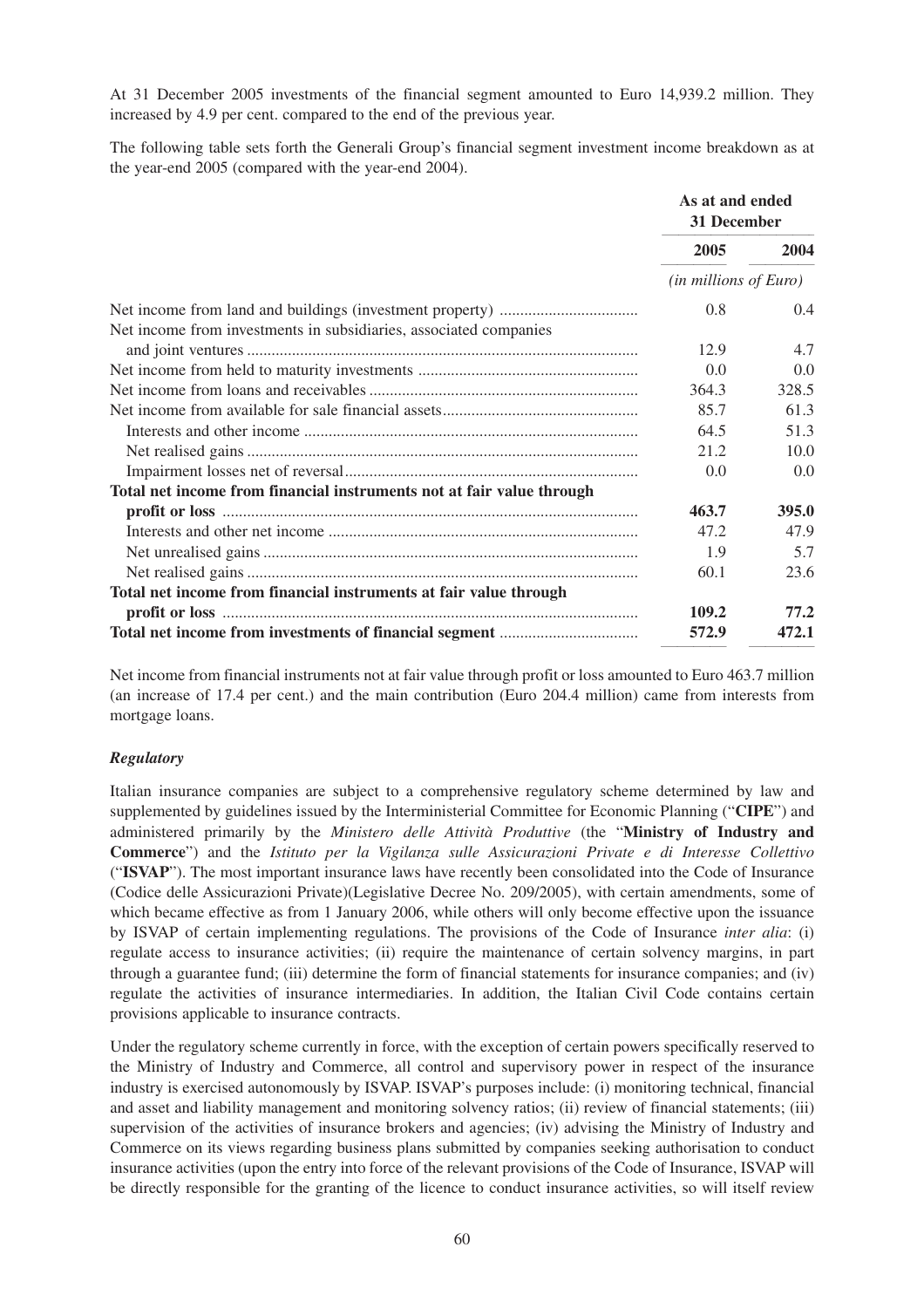business plans submitted by companies seeking authorisation); (v) proposing disciplinary measures, including revocation of authorisations; (vi) approving restructuring plans; (vii) advising the Ministry of Industry and Commerce with respect to admission to the forced liquidation procedure for financially troubled entities; and (viii) communicating and collaborating with other EU insurance regulatory bodies. ISVAP has the power to request information from insurance companies, conduct audits of their activities and question their legal representatives, managing directors and statutory auditors and to convene shareholders', directors' and statutory auditors' meetings in order to propose measures necessary to conform the management of the insurance company to the requirements of law. In addition to the foregoing, the minutes of meetings of the boards of directors of insurance companies and the reports of their statutory auditors, must be transmitted to ISVAP within 15 and 10 days, respectively, of their adoption.

The acquisition by insurance companies of controlling interests or interests which exceed certain limits in companies other than insurance companies, must be communicated to ISVAP within 30 days. ISVAP has the power to order a reduction in such holdings if they do not satisfy conditions prescribed by law and to apply sanctions. In certain cases, ISVAP may also propose to the Ministry of Industry and Commerce the revocation of the authorisation to conduct insurance activities.

#### **Corporate Governance Rules**

To the best of Assicurazioni Generali's knowledge and belief, it is in compliance with all applicable corporate governance laws and regulations of Italy.

#### **Board of Directors, Executive Committee, General Council**

The Board of Directors of Assicurazioni Generali in office at the date of this Prospectus was appointed at an Ordinary General Meeting of Assicurazioni Generali held on 24 April 2004 for a term expiring on approval of the financial statements for the year ending 31 December 2006. The Board of Directors of Assicurazioni Generali as at the date of this Prospectus is constituted as follows:

| <b>Principal Occupation</b> | <b>Name</b>                 | Principal activities performed by<br>the Directors outside the Assicurazioni<br><b>Generali Group</b>                                                                                                                                         |
|-----------------------------|-----------------------------|-----------------------------------------------------------------------------------------------------------------------------------------------------------------------------------------------------------------------------------------------|
| Chairman                    | Antoine Bernheim            | Member of the Board of Mediobanca and<br>Banca Intesa S.p.A.<br>Vice-chairman of LVMH and Bolloré<br>Investissement. Director of BSI – Banca<br>della Svizzera Italiana, Christian Dior S.A.<br>Auditor of Eurazeo.                           |
| Vice-Chairman               | Gabriele Galateri di Genola | Chairman of Mediobanca, Director of Pirelli<br>& C. S.p.A, Ifi S.p.A., Banca Esperia S.p.A.,<br>Banca CRS S.p.A. and Accor S.A. Member<br>of the Italian Committee for Amending the<br>Voluntary Self-Regulatory Code of Listed<br>Companies. |
| <b>Managing Directors</b>   | Sergio Balbinot             | Vice Chairman of Generali Espana Holding<br>Entidades de Seguros S.A., Member of the<br>supervisory body of Participatie<br>Maatschappij Graafschap Holland N.V. and<br>Director of AMB Generali Holding AG and<br>Commerzbank AG.            |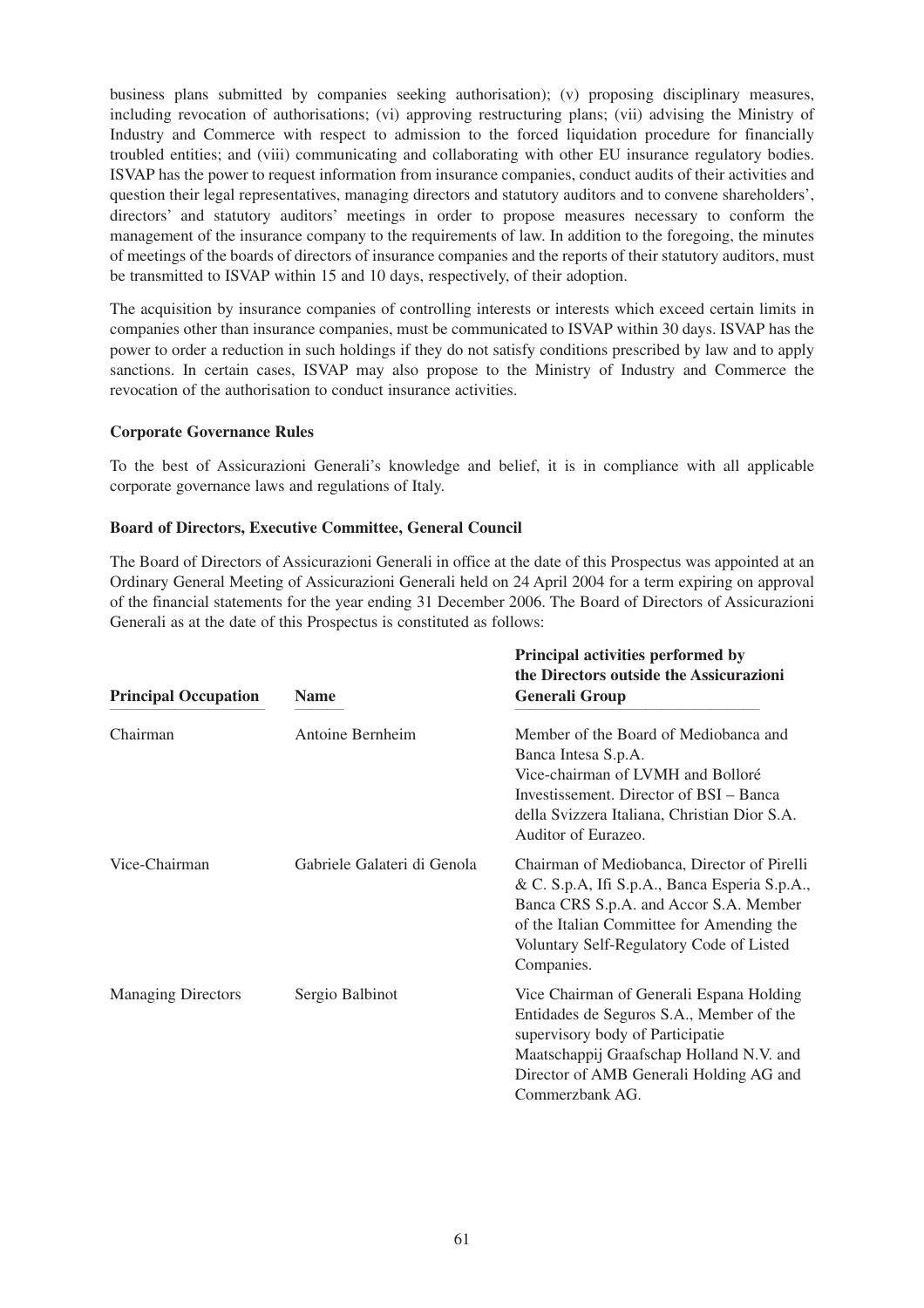|  | <b>Principal Occupation</b>                                                                                                                                                                  | <b>Name</b>                                | the Directors outside Assicurazioni<br><b>Generali Group</b>                                                                                                                                                                                                                                                                                                                                                         |
|--|----------------------------------------------------------------------------------------------------------------------------------------------------------------------------------------------|--------------------------------------------|----------------------------------------------------------------------------------------------------------------------------------------------------------------------------------------------------------------------------------------------------------------------------------------------------------------------------------------------------------------------------------------------------------------------|
|  |                                                                                                                                                                                              | Giovanni Perissinotto                      | Director of Alleanza, INA Vita, Assitalia,<br>Participatie Maatschappij Graafschap<br>Holland N.V., BSI-Banca della Svizzera<br>Italiana, Entidades de Seguros S.A., Pirelli,<br>Banca Intesa. Member of the Board of<br>Directors and the Council of Assonime,<br>Member of the Executive Committee of<br>ANIA and the Italian Committee for<br>Amending the Voluntary Self-Regulatory<br>Code of Listed Companies. |
|  | Directors (An asterisk<br>marks the names of<br>those Directors who,<br>together with the<br>Chairman, Vice-<br>Chairman and, Managing<br>Directors, form the<br><b>Executive Committee)</b> | Luigi Arturo Bianchi<br>Ana Patricia Botin | Director of Benetton Group and Anima SGR<br>Chairman of Banesto, Member of the<br><b>Executive Committee of Santander Central</b><br>Hispano.                                                                                                                                                                                                                                                                        |
|  |                                                                                                                                                                                              | Gerardo Broggini <sup>(*)</sup>            | Vice Chairman of INA Vita, Director of UBS<br>Securities Italia Finanziaria, Danieli & C.<br>S.p.A. and Berco S.p.A. (Thyssen Krupp).                                                                                                                                                                                                                                                                                |
|  |                                                                                                                                                                                              | Claudio Consolo                            | Member of various Italian ministerial<br>committees entrusted with the preparation of<br>civil and administrative law reform projects.<br>Permanent Auditor of Autostrada Brescia-<br>Verona-Vicenza-Padova S.p.A.                                                                                                                                                                                                   |
|  |                                                                                                                                                                                              | <b>Laurent Dassault</b>                    | Holder of several primary offices within the<br>Dassault Group.                                                                                                                                                                                                                                                                                                                                                      |
|  |                                                                                                                                                                                              | Diego Della Valle                          | Chairman and a Managing Director of Tod's<br>S.p.A,. Director of Ferrari S.p.A., Maserati<br>S.p.A., LVMH and RCS Mediagroup S.p.A.                                                                                                                                                                                                                                                                                  |
|  |                                                                                                                                                                                              | Enzo Grilli                                | Member of the Board of Telecom Italia<br>S.p.A. Cooperates with Sole 24 Ore, Corriere<br>della Sera and <i>Financial Times</i> .                                                                                                                                                                                                                                                                                     |
|  |                                                                                                                                                                                              | Piergaetano Marchetti(*)                   | Notary Public in Milan, Editor in chief of<br>"Rivista delle Società". Chairman of the<br>Board of Directors of RCS Quotidiani S.p.A.<br>Chairman of the Board of the Mediobanca<br>Shareholders' Agreement.                                                                                                                                                                                                         |
|  |                                                                                                                                                                                              | Klaus-Peter Müller                         | Chairman of the Vorstand of Commerzbank<br>AG, Director of Parker Hannifin Co,<br>Member of the Supervisory Board of Linde<br>AG and of the German Financial Supervisory<br>Authority (BaFin).                                                                                                                                                                                                                       |
|  |                                                                                                                                                                                              | Alberto Nicola Nagel(*)                    | Director of Banca Esperia. General Manager<br>of Mediobanca - Banca di Credito<br>Finanziario S.p.A.                                                                                                                                                                                                                                                                                                                 |
|  |                                                                                                                                                                                              | Alessandro Ovi                             | Director of STMicroelectronics and Telecom<br>Italia Media S.p.A.                                                                                                                                                                                                                                                                                                                                                    |

**Principal activities performed by**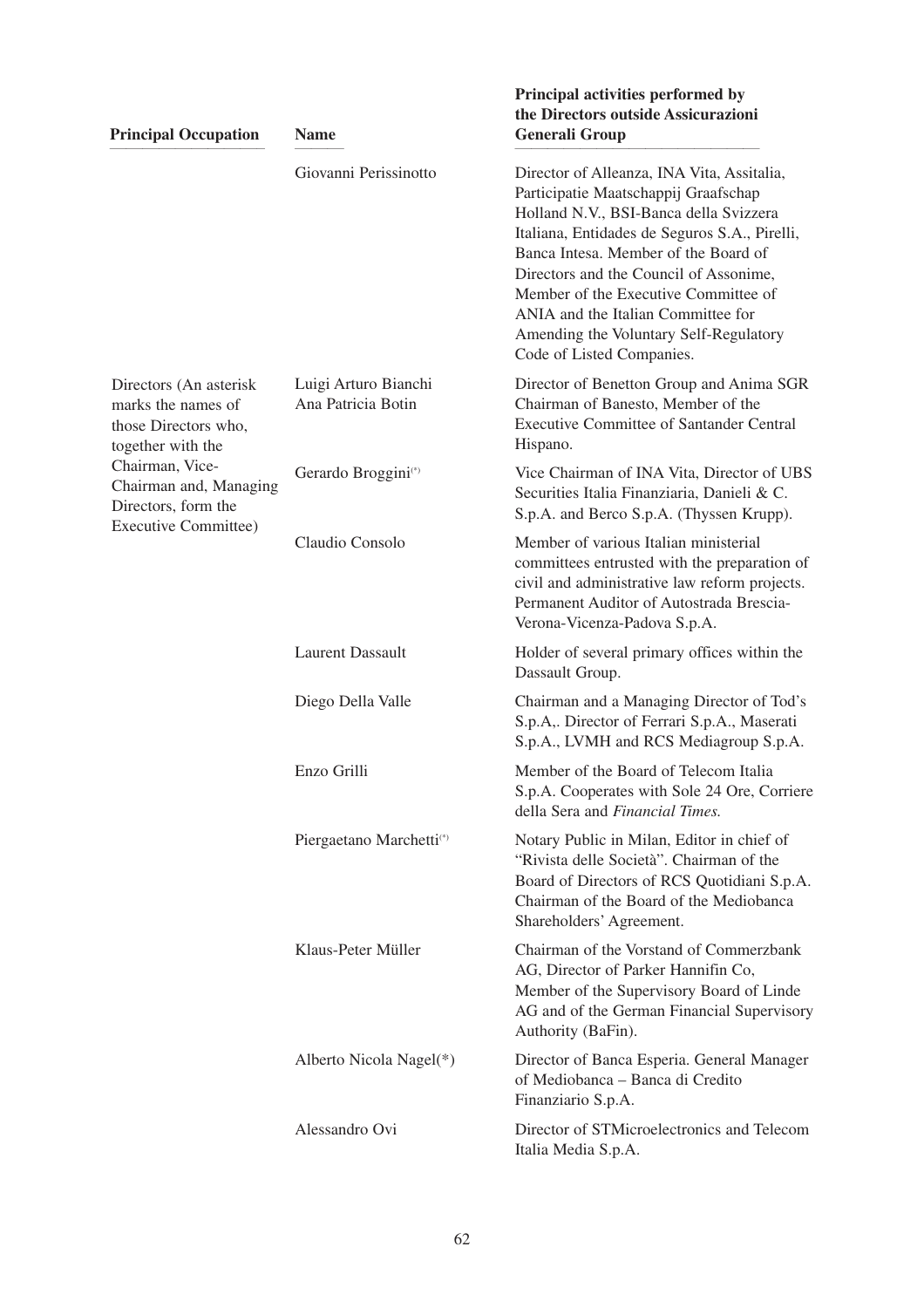| <b>Principal Occupation</b>                                                                                                                                                                  | <b>Name</b>                                                                                                                                                                                                                                                                                                                                                                                                                                                                                                                               | Principal activities performed by<br>the Directors outside Assicurazioni<br><b>Generali Group</b>                                                                                                                                                                                                                |
|----------------------------------------------------------------------------------------------------------------------------------------------------------------------------------------------|-------------------------------------------------------------------------------------------------------------------------------------------------------------------------------------------------------------------------------------------------------------------------------------------------------------------------------------------------------------------------------------------------------------------------------------------------------------------------------------------------------------------------------------------|------------------------------------------------------------------------------------------------------------------------------------------------------------------------------------------------------------------------------------------------------------------------------------------------------------------|
|                                                                                                                                                                                              | Alessandro Pedersoli                                                                                                                                                                                                                                                                                                                                                                                                                                                                                                                      | Director of BPU Banca S.p.A., RCS<br>Mediagroup S.p.A., Effe 2005 Finanziaria<br>Feltrinelli S.p.A.                                                                                                                                                                                                              |
|                                                                                                                                                                                              | Reinfried Pohl                                                                                                                                                                                                                                                                                                                                                                                                                                                                                                                            | Member of the Vorstand of Deutsche<br>Vermögensberatung AG and Member of the<br>Supervisory Board of Aachener und<br>Muenchener Lebensversicherung AG.                                                                                                                                                           |
|                                                                                                                                                                                              | Vittorio Ripa di Meana                                                                                                                                                                                                                                                                                                                                                                                                                                                                                                                    | Chairman of IPSE 2000 and of the<br>Association for the Economics of Culture<br>and Vice Chairman of FAI (the Italian Fund<br>for the Environment), Director of the<br>Espresso Publishing Group, Ansa and of<br>Saint Cecilia National Academy. Chairman<br>of Capitalia Bank Group Shareholders'<br>Agreement. |
| General Council<br>(Comprising, besides the<br>listed Members<br>appointed by the general<br>shareholders' meeting,<br>the Members of the<br>Board of Directors and<br>the General Managers) | Giorgio Davide Adler<br>José Ramòn Alvarez Rendueles<br>José Maria Amusàtegui de la Cierva<br>Francesco Maria Attaguile<br><b>Raymond Barre</b><br>Claude Bébéar<br>Kenneth J. Bialkin<br>Giacomo Costa<br>Maurizio de Tilla<br>Enrico Filippi<br>Carlos Fitz-James Stuart<br>y Màrtinez de Irujo<br>Albert Frère<br>Roberto Gonzales Barrera<br>Georges Hervet<br>Dietrich Karner<br>Khoon Chen Kuok<br>Stefano Micossi<br>Franca Orsini Bonacossi<br>Arturo Romanin Jacur<br>Guido Schmidt-Chiari<br>Theo Waigel<br>Wilhelm Winterstein |                                                                                                                                                                                                                                                                                                                  |
| <b>General Managers</b>                                                                                                                                                                      | Raffaele Agrusti<br>Sergio Balbinot<br>Fabio Buscarini<br>Giovanni Perissinotto                                                                                                                                                                                                                                                                                                                                                                                                                                                           |                                                                                                                                                                                                                                                                                                                  |
| <b>Deputy General Managers</b>                                                                                                                                                               | Mel Carvill<br>Claudio Cominelli<br>Aldo Minucci<br>Vittorio Rispoli                                                                                                                                                                                                                                                                                                                                                                                                                                                                      |                                                                                                                                                                                                                                                                                                                  |

The business address of each of the Directors is Piazza Duca degli Abruzzi, 2, 34132 Trieste, Italy.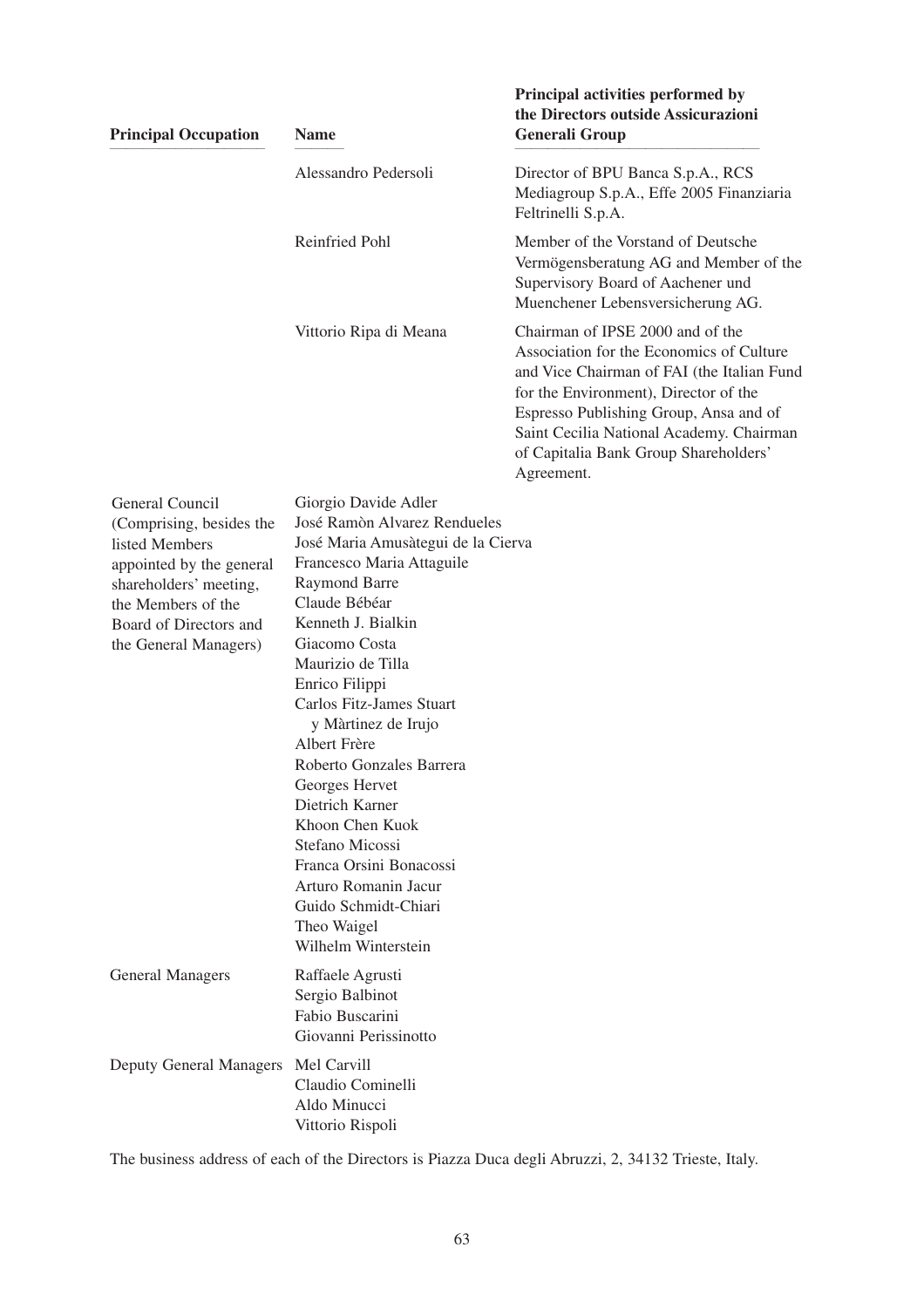# **Conflicts of Interest of members of the Board of Directors**

There are no conflicts of interests between any of the Directors' duties to Assicurazioni Generali and their private interests or other duties, other than (i) Gabriele Galateri di Genola who is the Chairman of the board of directors of Mediobanca – Banca di Credito Finanziario S.p.A., one of the Joint Lead Managers and (ii) Alberto Nicola Nagel who is a general manager of Mediobanca – Banca di Credito Finanziario S.p.A., one of the Joint Lead Managers.

# **Board of Statutory Auditors**

Pursuant to Italian law, Assicurazioni Generali maintains a Board of Statutory Auditors (*Collegio Sindacale*) composed of at least three independent experts in accounting matters.

The Board of Statutory Auditors consists of three permanent and two alternate auditors, who may be reelected. Once elected, auditors shall forfeit their assignment should situations of incompatibility arise as envisaged by the law and should they hold the office of permanent auditor in more than five Italian firms listed on Italian regulated markets. At least one third of permanent and alternate auditors are chosen from among candidates complying with the professional and competence requirements established for the office of chairman of the Board of Statutory Auditors.

The Board of Statutory Auditors in office at the date of this Prospectus was appointed at an Ordinary General Meeting of Assicurazioni Generali held on 30 April 2005 for a term expiring on approval of the financial statements for the year ending 31 December 2007. The Board of Statutory Auditors is currently made up of the following members:

| <b>Office held</b> |
|--------------------|
| Chairman           |
| Auditor            |
| Auditor            |
| Alternate Auditor  |
| Alternate Auditor  |
|                    |

The business address of the Statutory Auditors is Piazza Duca degli Abruzzi 2, 34132 Trieste, Italy.

# **Conflicts of Interest of members of the Board of Statutory Auditors**

There are no conflicts of interests between any of the Statutory Auditors' duties to Assicurazioni Generali and their private interests or other duties.

#### **Independent Auditors**

The current independent auditors of Assicurazioni Generali are PricewaterhouseCoopers S.p.A. who were appointed for a term of 6 years at an Ordinary General Meeting of Assicurazioni Generali held on 29 April 2006 to audit the annual non-consolidated and consolidated financial statements of Assicurazioni Generali.

PricewaterhouseCoopers S.p.A. is registered on the special register of auditing firms held by CONSOB.

#### **Employees**

As at 31 December 2005, the Generali Group had approximately 61,561 permanent employees compared to approximately 58,354 as at 31 December 2004.

#### **Assicurazioni Generali shares and shareholders**

At the end of 2005, the share capital of Assicurazioni Generali totalled Euro 1,276,017,308, divided into an equal number of ordinary shares with a nominal value of Euro 1 each and Assicurazioni Generali held 5,658,229 treasury shares amounting to Euro 167.1 million, compared to Euro 295 million at the end of 2004.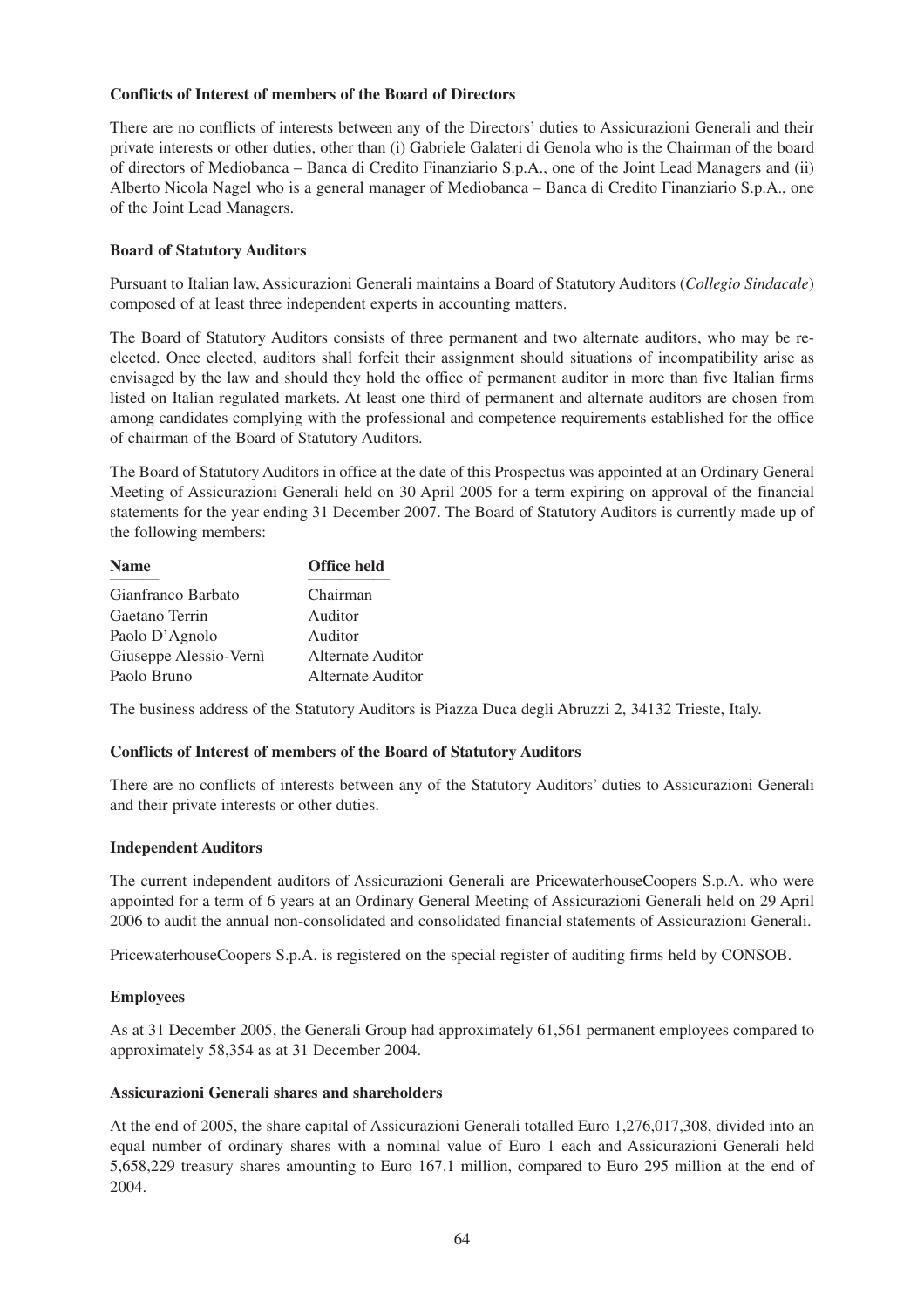The annual general meeting of Assicurazioni Generali, held on 29 April 2006, approved the payment of a dividend of Euro 0.54 for each outstanding share. This implies a total disbursement of Euro 688,985,753. Both the dividend per share and the total dividend payable are 25.6 per cent. higher than in the previous year.

Based on information available, as at 16 March 2006 the principal shareholders of Assicurazioni Generali were Mediobanca - Banca di Credito Finanziario S.p.A. (holding, directly and indirectly, 14.19 per cent.), Banca d'Italia (holding, directly and indirectly, 4.47 per cent.), Unicredito Italiano S.p.A. (holding, directly and indirectly, 3.56 per cent.), Capitalia S.p.A. (holding, directly and indirectly, 3.20 per cent.), Premafin Finanziaria S.p.A. (holding, directly and indirectly, 2.40 per cent.) and Carlo Tassara S.p.A. (holding, directly and indirectly, 2.20 per cent.).

# **Dividend and share price performance**

| 2005  | 2004   | 2003  |
|-------|--------|-------|
|       | (Euro) |       |
| 0.54  | 0.43   | 0.33  |
| 29.49 | 24.98  | 21.13 |
|       |        |       |

In 2005 Assicurazioni Generali's shareholders' funds amounted to Euro 13.95 billion (compared to Euro 11.38 billion in 2004). Minority shareholders' interest in capital and reserves totalled Euro 3.12 billion, while minority shareholders' interest in the result for 2005 amounted to Euro 0.5 billion.

Changes to Assicurazioni Generali's interest in shareholders' funds are reported in the notes to the financial statements for the year ended 31 December 2005. See "Documents Incorporated by Reference".

# **Litigation pending**

As at the date of this Prospectus, no member of the Generali Group is involved in any or is aware of any pending or threatened litigation, arbitration or administrative proceedings that are likely, individually or in the aggregate, to have a material effect on the results of operations or financial position of any member of the Generali Group or on the Generali Group as a whole.

# **Recent developments**

One of the aims of the Business Plan is to increase the efficiency of the Generali Group's capital. As part of the plan, in Germany, Generali concluded the voluntary public offer for the shares of minority shareholders of AMB Generali Holding. The acceptance increased Generali Group's share in AMB Generali to 85.05 per cent., exceeding the 75 per cent. threshold required to block minority shareholders. Similar transactions are underway in Switzerland and Austria, as further described under "Strategy" above.

# **First Quarter Results**

On 10 May 2006, Assicurazioni Generali issued a press release, an extract of which is set out below, announcing detail of its unaudited consolidated financial results as at and for three months ended 31 March 2006.

"The Board of Directors of Assicurazioni Generali, chaired by Antoine Bernheim, approved the first-quarter results for the period ended March 31, 2006.

Net consolidated profit grew 34.2% to  $\epsilon$ 598.1 million (Q1 05:  $\epsilon$ 445.8 million). The strong profit growth was obtained thanks to the good technical results (life and non-life) and ordinary investment results, achieved as a consequence of the quality of the Group's current portfolios.

Total premiums progressed well, growing, on a like-for-like basis, by 7.6% to  $\epsilon$ 17,467.8 million (Q1 05: €18,017.8 million) with good performances in both the life and non-life segments. Investment contract premiums not included in the total premiums amounted to  $\epsilon$ 229.5 million.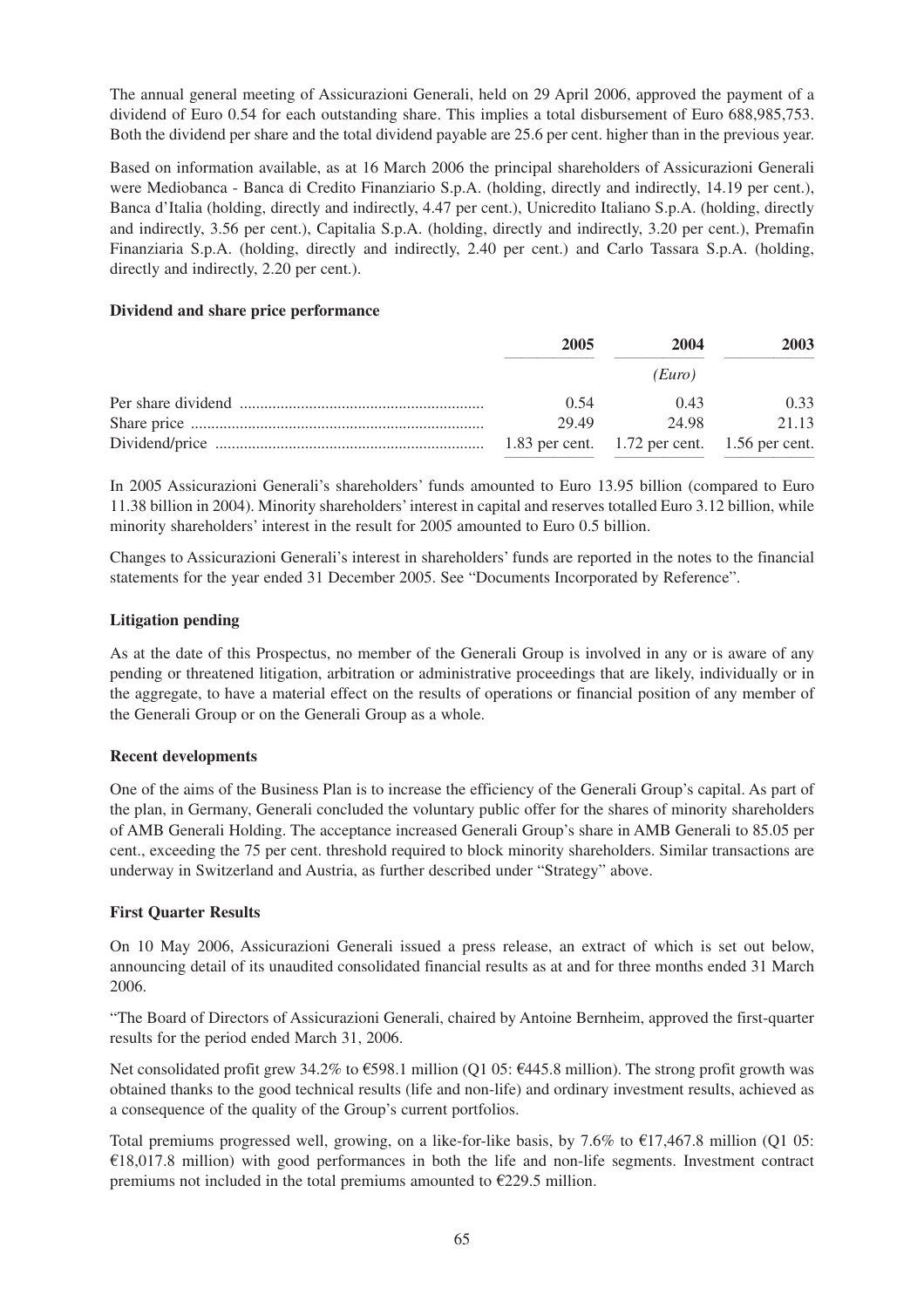Expense ratio improved to 14% from 14.5% at March 31, 2005.

Total investments amounted to  $\epsilon$ 312,971.1 million, up 1.8% ( $\epsilon$ 307,417.4 million at the end of 2005). In particular, own investments, excluding those whose risks are borne by policyholders, rose to  $\epsilon$ 269,334.3 million ( $\epsilon$ 266,229.9 million at the end of 2005).

Net income from investments, whose fair value has not been recognised in the profit and loss account, amounted to  $\epsilon$ 3,029.6 million. The contribution of financial instruments at fair value through the profit and loss account amounted to  $\epsilon$ 1,290.1 million, of which  $\epsilon$ 1,195 million was the net income from assets and liabilities arising from contracts whose financial risks are borne by policyholders.

Total interest amounted to  $\epsilon$ 206.6 million of which  $\epsilon$ 96 million from financial debt."

Set out below is summary financial information of Assicurazioni Generali which is derived from its unaudited consolidated financial statements as at and for the three months ended 31 March 2006. See also "Documents Incorporated by Reference."

# **Balance Sheet Data – Assets and Liabilities**

|                                                                      | As at<br>31 March<br>2006                                                             | As at 31<br><b>December</b><br>2005 |
|----------------------------------------------------------------------|---------------------------------------------------------------------------------------|-------------------------------------|
|                                                                      | (audited)<br>( <i>unaudited</i> )<br>$(in\, millions\, of\, Euro)$<br><b>IAS/IFRS</b> |                                     |
|                                                                      | 2,993.8                                                                               | 2,909.4                             |
|                                                                      | 2,168.4                                                                               | 2,085.2                             |
|                                                                      | 825.4                                                                                 | 824.3                               |
|                                                                      | 3,430.0                                                                               | 3,425.3                             |
|                                                                      | 2,882.6                                                                               | 2,889.3                             |
|                                                                      | 547.4                                                                                 | 536.0                               |
| AMOUNTS CEDED TO REINSURERS FROM INSURANCE                           |                                                                                       |                                     |
|                                                                      | 5,263.3                                                                               | 5,249.0                             |
|                                                                      | 312,971.1                                                                             | 307,417.4                           |
|                                                                      | 10,329.1                                                                              | 10,235.6                            |
| Investments in subsidiaries, associated companies and joint ventures | 824.5                                                                                 | 802.9                               |
|                                                                      | 1,052.2                                                                               | 993.0                               |
|                                                                      | 44,270.8                                                                              | 41,173.9                            |
|                                                                      | 188,364.1                                                                             | 189,008.7                           |
|                                                                      | 68,130.3                                                                              | 65,203.3                            |
| of which financial assets where the investment risk is borne by the  |                                                                                       |                                     |
|                                                                      | 43,636.8                                                                              | 41,187.5                            |
|                                                                      | 9,322.4                                                                               | 8,475.6                             |
|                                                                      | 6,428.4                                                                               | 6,022.9                             |
|                                                                      | 1,047.5                                                                               | 959.8                               |
|                                                                      | 1,846.5                                                                               | 1,492.9                             |
|                                                                      | 12,523.7                                                                              | 12,346.1                            |
| Non-current assets or disposal groups classified as held for sale    | 279.9                                                                                 | 186.6                               |
|                                                                      | 1,062.9                                                                               | 1,000.5                             |
|                                                                      | 3,551.4                                                                               | 3,483.1                             |
|                                                                      | 1,859.5                                                                               | 1,922.9                             |
|                                                                      | 5,770.0                                                                               | 5,753.1                             |
|                                                                      | 5,708.6                                                                               | 5,730.7                             |
|                                                                      | 352,212.9                                                                             | 345,553.6                           |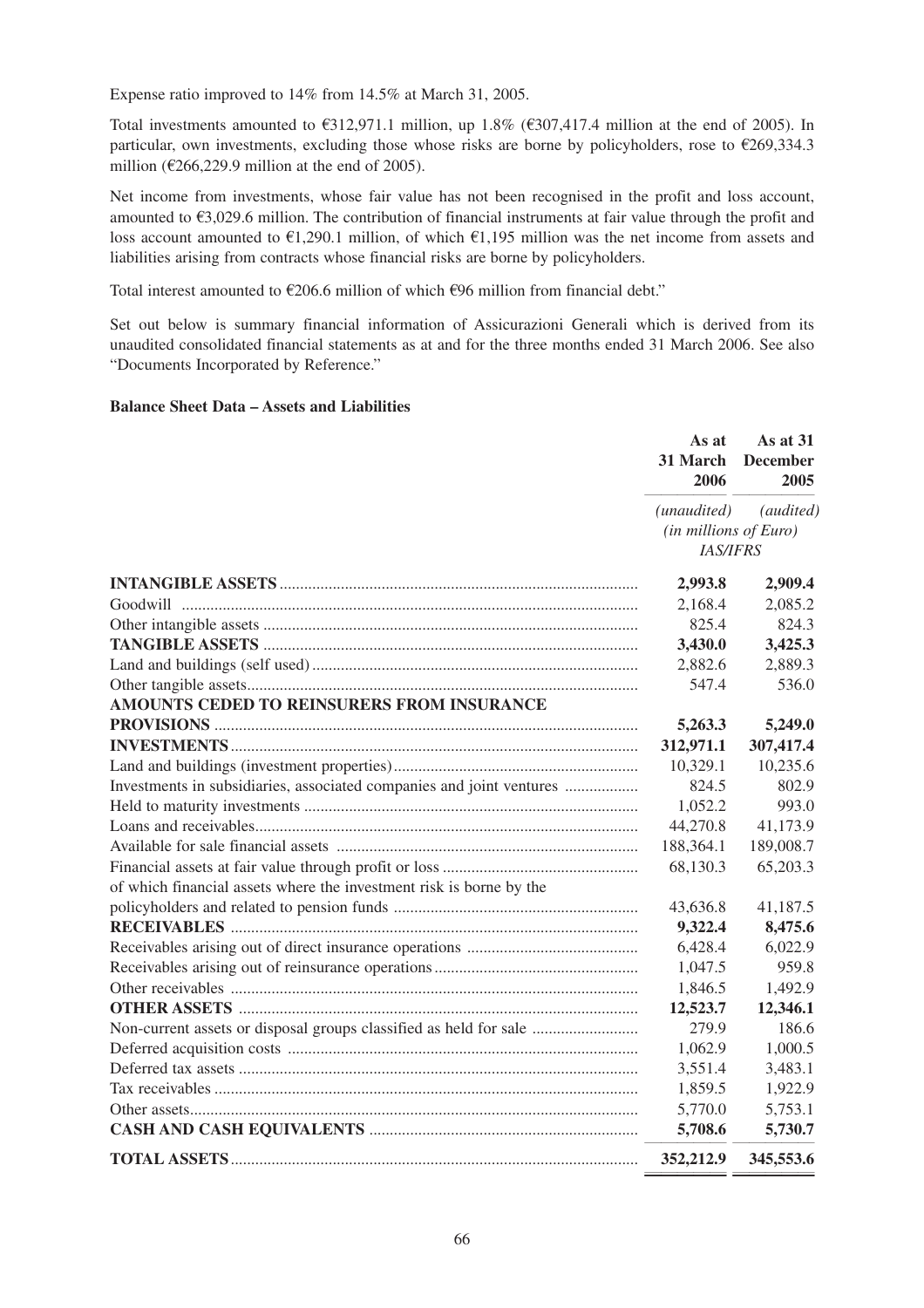#### **Balance Sheet Data – Assets and Liabilities** *continued*

|                                                                                     | As at<br>31 March<br>2006                               | As at 31<br><b>December</b><br>2005 |
|-------------------------------------------------------------------------------------|---------------------------------------------------------|-------------------------------------|
|                                                                                     | (unaudited)<br>(in millions of Euro)<br><b>IAS/IFRS</b> | (audited)                           |
|                                                                                     |                                                         |                                     |
|                                                                                     | 18,032.9                                                | 17,554.2                            |
|                                                                                     | 14,347.3                                                | 13,947.2                            |
|                                                                                     | 10,742.2                                                | 8,881.7                             |
| Reserve for unrealised gains and losses on available for sale financial assets      | 3,007.0                                                 | 3,146.9                             |
|                                                                                     | 598.1                                                   | 1,918.6                             |
|                                                                                     | 3,685.6                                                 | 3,607.0                             |
|                                                                                     | 1,574.6                                                 | 1,610.6                             |
|                                                                                     | 285,462.0                                               | 280,390.5                           |
| of which insurance provisions for policies where the investment risk is borne       |                                                         |                                     |
|                                                                                     | 38,017.5                                                | 35,481.2                            |
|                                                                                     | 29,073.5                                                | 28,647.8                            |
|                                                                                     | 7,175.0                                                 | 7,155.7                             |
| of which financial liabilities where the investment risk is borne by the            |                                                         |                                     |
|                                                                                     | 6,036.6                                                 | 5,932.2                             |
|                                                                                     | 21,898.5                                                | 21,492.1                            |
|                                                                                     | 1,607.4                                                 | 1,407.4                             |
|                                                                                     | 6,904.1                                                 | 6,571.8                             |
|                                                                                     | 3,541.8                                                 | 3,736.1                             |
|                                                                                     | 818.9                                                   | 688.0                               |
|                                                                                     | 2,543.4                                                 | 2,147.7                             |
|                                                                                     | 11,165.7                                                | 10,778.8                            |
| Liabilities directly associated with non-current assets classified as held for sale | 0.0                                                     | 0.0                                 |
|                                                                                     | 4,865.7                                                 | 4,806.2                             |
|                                                                                     | 1,420.2                                                 | 1,264.8                             |
|                                                                                     | 4,879.8                                                 | 4,707.8                             |
|                                                                                     | 352,212.9                                               | 345,553.6                           |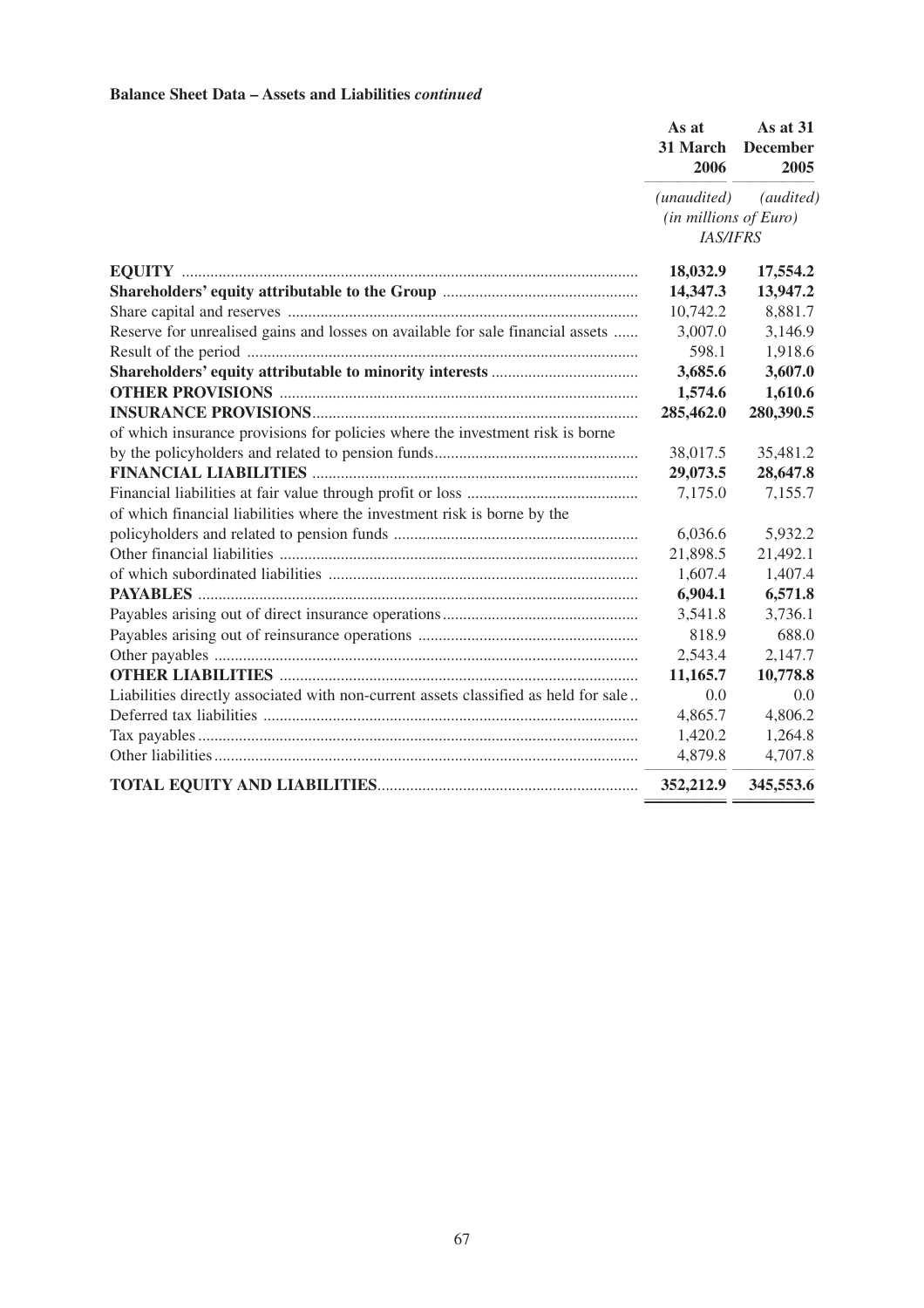# **Profit and Loss Account**

|                                                                                                                                                   | For the three<br>months ended            |                  |
|---------------------------------------------------------------------------------------------------------------------------------------------------|------------------------------------------|------------------|
|                                                                                                                                                   | 31 March<br>2006                         | 31 March<br>2005 |
|                                                                                                                                                   | (unaudited)                              |                  |
|                                                                                                                                                   | (in millions of Euro)<br><b>IAS/IFRS</b> |                  |
|                                                                                                                                                   | 15,560.0                                 | 16,801.1         |
|                                                                                                                                                   | 16,319.0                                 | 17,547.2         |
|                                                                                                                                                   | $-759.0$                                 | $-746.1$         |
| Fee and commission income and income from financial service activities                                                                            | 227.2                                    | 184.8            |
| Net income from financial instruments at fair value through profit or loss<br>of which net income from financial instruments where the investment | 1,290.1                                  | 1,426.5          |
|                                                                                                                                                   | 1,195.0                                  | 939.0            |
| Income from subsidiaries, associated companies and joint ventures                                                                                 | 15.5                                     | 30.4             |
| Income from other financial instruments and land and buildings (investment                                                                        |                                          |                  |
|                                                                                                                                                   | 3,264.3                                  | 3,195.4          |
|                                                                                                                                                   | 436.2                                    | 494.3            |
|                                                                                                                                                   | 20,793.2                                 | 22,132.5         |
|                                                                                                                                                   | 16,170.2                                 | 17,431.6         |
|                                                                                                                                                   | 16,566.7                                 | 17,806.0         |
|                                                                                                                                                   | $-396.6$                                 | $-374.4$         |
| Fee and commission expenses and expenses from financial service activities                                                                        | 89.9                                     | 80.0             |
| Expenses from subsidiaries, associated companies and joint ventures                                                                               | 16.5                                     | 56.0             |
| Expenses from other financial instruments and land and buildings (investment                                                                      |                                          |                  |
|                                                                                                                                                   | 436.2                                    | 685.2            |
|                                                                                                                                                   | 2,426.1                                  | 2,446.8          |
|                                                                                                                                                   | 546.5                                    | 589.4            |
|                                                                                                                                                   | 19,685.4                                 | 21,289.0         |
|                                                                                                                                                   | 1,107.8                                  | 843.5            |
|                                                                                                                                                   | 368.4                                    | 299.9            |
|                                                                                                                                                   | 739.5                                    | 543.6            |
|                                                                                                                                                   | 0.0                                      | 0.0              |
|                                                                                                                                                   | 739.5                                    | 543.6            |
|                                                                                                                                                   | 598.1                                    | 445.8            |
|                                                                                                                                                   | 141.4                                    | 97.8             |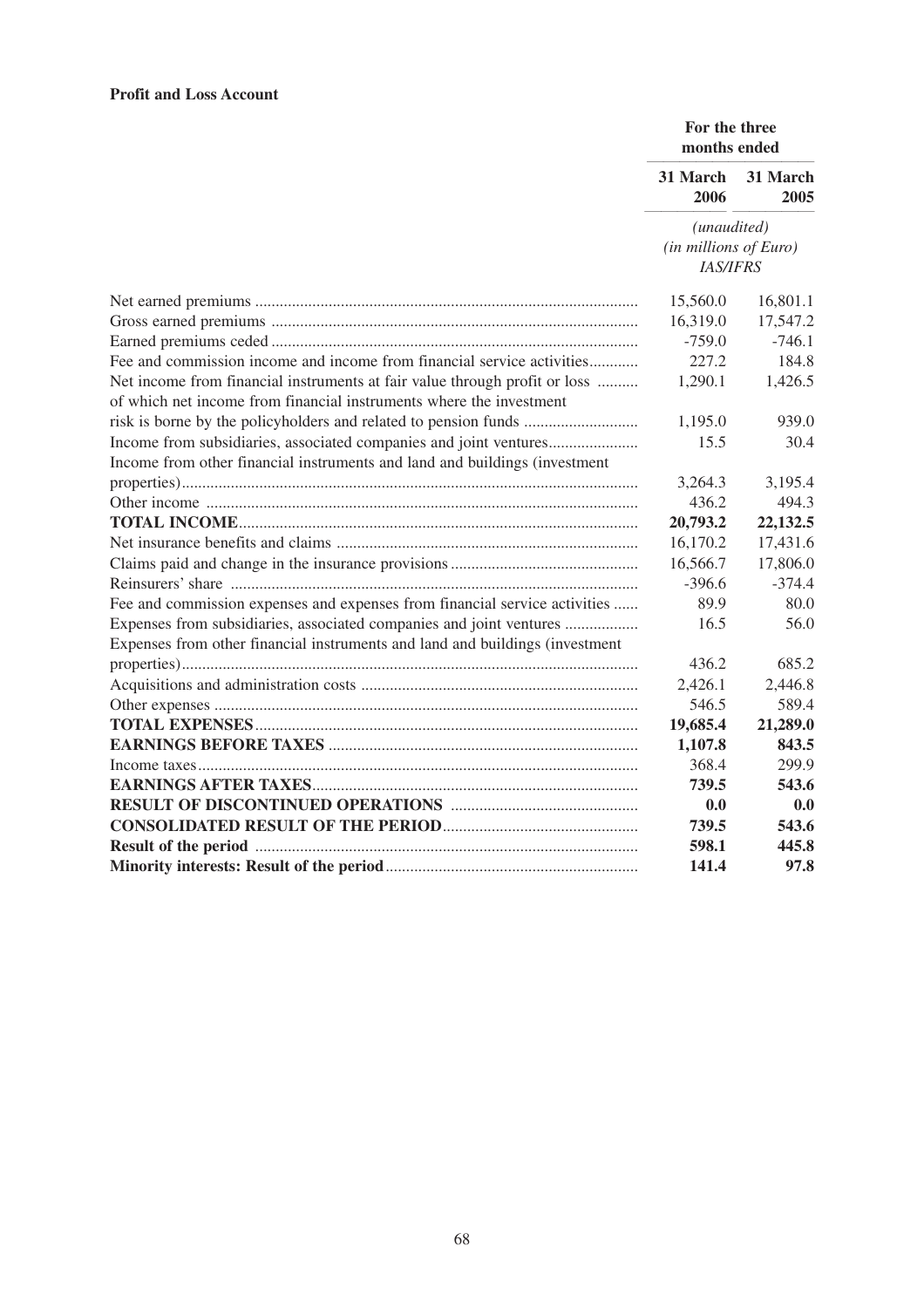# **CAPITALISATION OF ASSICURAZIONI GENERALI S.P.A.**

The following table sets out the capitalisation on a consolidated basis of Assicurazioni Generali as at 31 December 2005. This information has been extracted from and should be read in conjunction with, and is qualified in its entirety by reference to, the audited consolidated financial statements of Assicurazioni Generali as at and for the year ended 31 December 2005 which are incorporated by reference herein. PricewaterhouseCoopers S.p.A. has audited such financial statements. Save as disclosed in this Prospectus (including the issue of the Notes), there has been no material change in the consolidated capitalisation of Assicurazioni Generali since 31 December 2005.

|                                                                              | As at<br>31 December<br>2005 |
|------------------------------------------------------------------------------|------------------------------|
|                                                                              | (in millions of Euro)        |
|                                                                              | (Data from audited           |
|                                                                              | consolidated                 |
|                                                                              | statements)                  |
|                                                                              | <b>IAS/IFRS</b>              |
| <b>Liabilities</b>                                                           |                              |
|                                                                              | 280,390.5                    |
|                                                                              | 47,608.9                     |
|                                                                              | 327,999.4                    |
| <b>Shareholders' equity</b>                                                  |                              |
| Share capital (authorised and paid-up, ordinary shares, Euro 1.00 par value) | 1,276.0                      |
|                                                                              | 13,867.9                     |
|                                                                              | 2,410.3                      |
|                                                                              | 17,554.2                     |
|                                                                              | 345,553.6                    |

(1) Includes minority interests equal to  $\epsilon$ 3,607 million.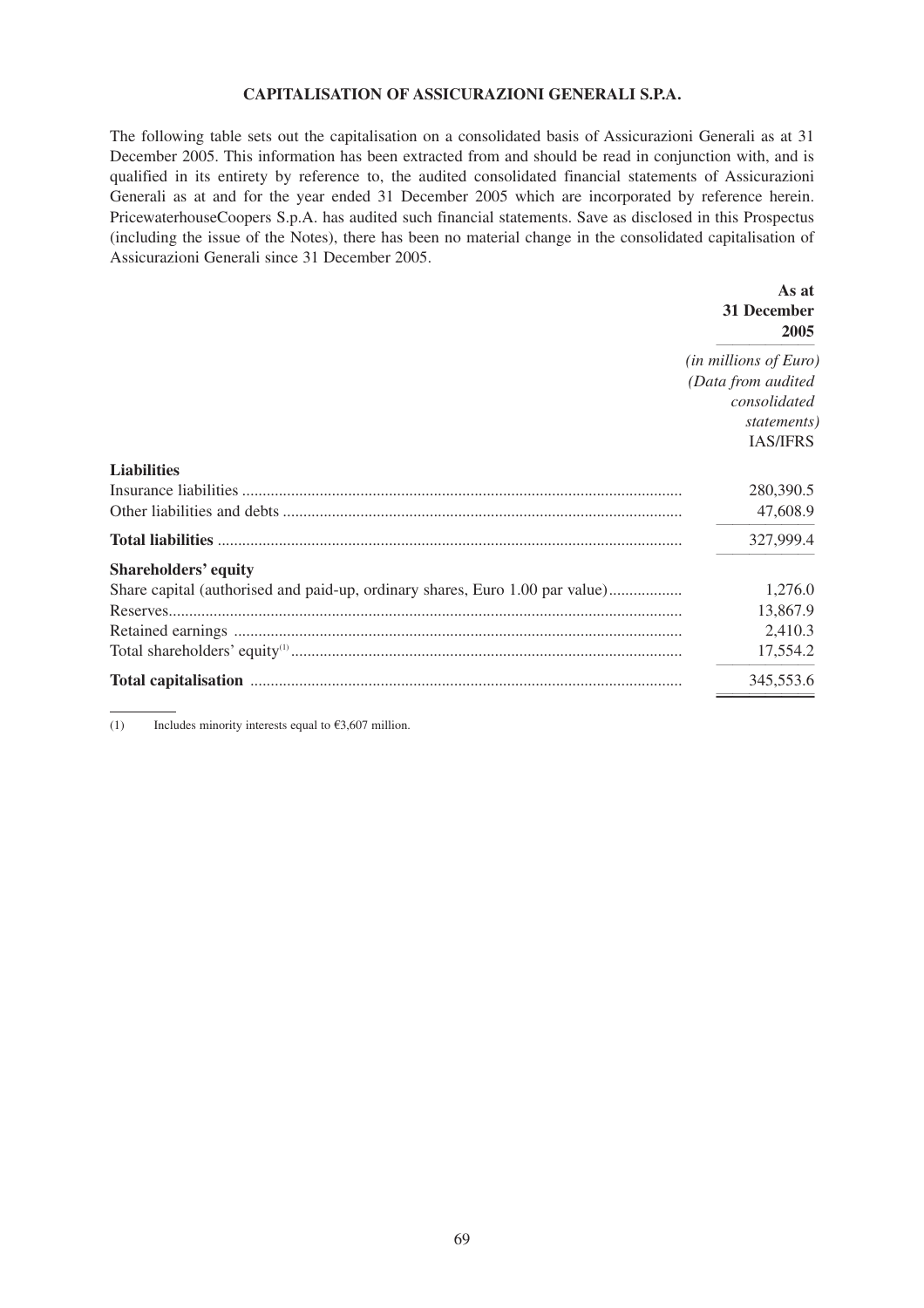# **SUMMARY FINANCIAL INFORMATION OF ASSICURAZIONI GENERALI S.P.A.**

Set out below is summary financial information of Assicurazioni Generali which is derived from the audited consolidated financial statements of Assicurazioni Generali as at and for the years ended 31 December 2005 (presented in accordance with IFRS/IAS) and 31 December 2004 (restated in accordance with IFRS/IAS) which have been audited by PricewaterhouseCoopers S.p.A.. Such financial statements, together with the audit reports of PricewaterhouseCoopers S.p.A. and the accompanying notes, are incorporated by reference into this Prospectus. The financial information below should be read in conjunction with, and is qualified in its entirety by reference to, such financial statements, reports and the notes thereto. See also "Documents Incorporated by Reference".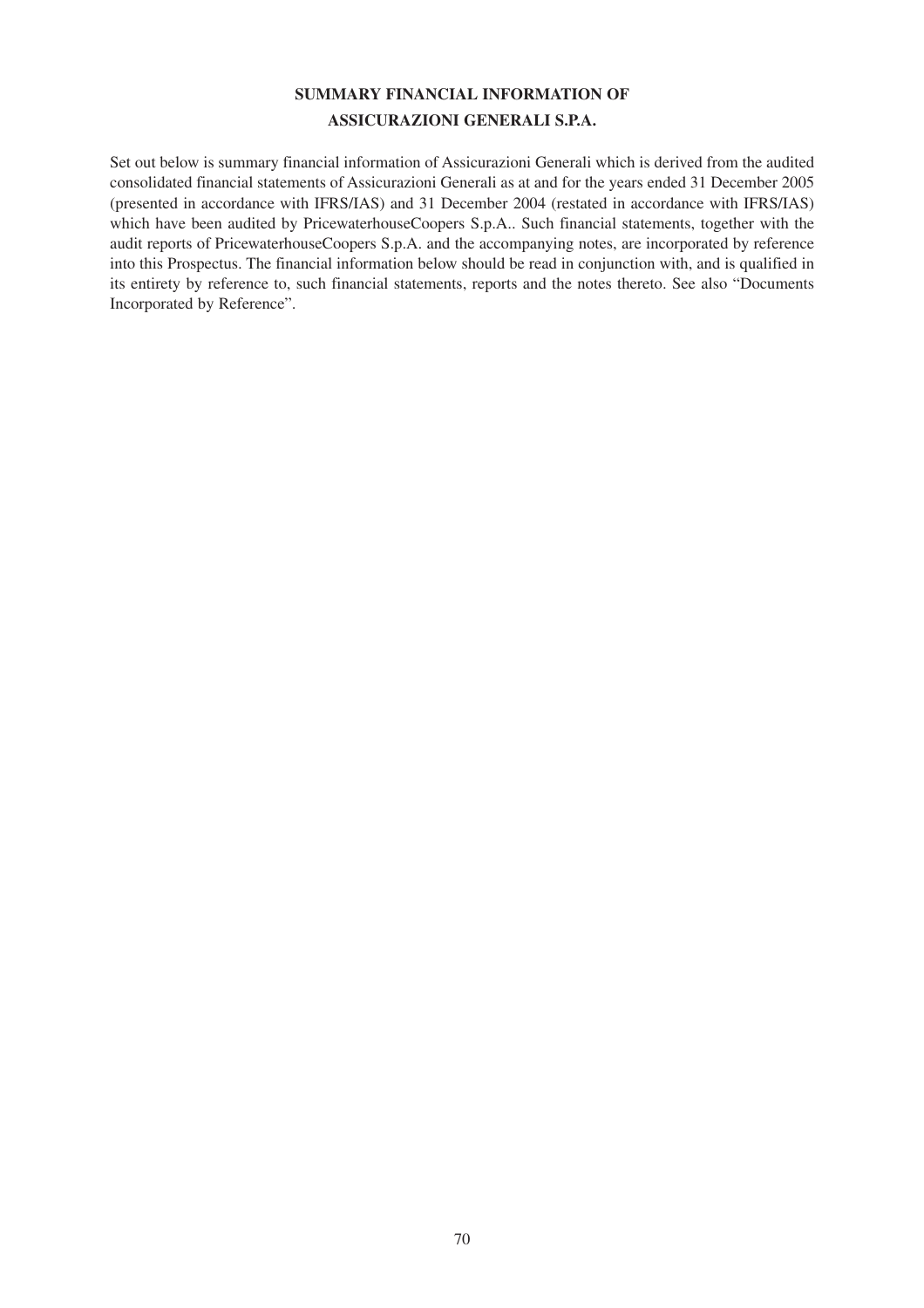# **ANNUAL CONSOLIDATED BALANCE SHEETS OF**

# **ASSICURAZIONI GENERALI S.p.A.**

|                                                                      | 2005                  | As at 31 December<br>2004     |
|----------------------------------------------------------------------|-----------------------|-------------------------------|
|                                                                      |                       | (Data from audited            |
|                                                                      | financial statements) |                               |
|                                                                      |                       | Restated to                   |
|                                                                      | <b>IFRS</b>           | <b>IFRS</b>                   |
|                                                                      |                       | $(in\, millions\, of\, Euro)$ |
|                                                                      | 2,909.4               | 2,905.7                       |
|                                                                      | 2,085.2               | 2,080.9                       |
|                                                                      | 824.3                 | 824.8                         |
|                                                                      | 3,425.3               | 3,496.7                       |
|                                                                      | 2,889.3               | 2,872.0                       |
|                                                                      | 536.0                 | 624,7                         |
| AMOUNTS CEDED TO REINSURERS FROM INSURANCE                           |                       |                               |
|                                                                      | 5,249.0               | 5,034.2                       |
|                                                                      | 307,417.4             | 271,774.6                     |
|                                                                      | 10,235.6              | 10,322.9                      |
| Investments in subsidiaries, associated companies and joint ventures | 802.9                 | 840.5                         |
|                                                                      | 993.0                 | 668.4                         |
|                                                                      | 41,173.9              | 38,434.1                      |
|                                                                      | 189,008.7             | 166,529.2                     |
|                                                                      | 65,203.3              | 54,979.5                      |
| of which financial assets where the investment risk is borne by the  |                       |                               |
|                                                                      | 41,187.5              | 34,791.4                      |
|                                                                      | 8,475.6               | 8,833.6                       |
|                                                                      | 6,022.9               | 5,916.6                       |
|                                                                      | 959.8                 | 1,019.6                       |
|                                                                      | 1,492.9               | 1,897.4                       |
|                                                                      | 12,346.1              | 11,432.7                      |
| Non-current assets or disposal groups classified as held for sale    | 186.6                 | 0.0                           |
|                                                                      | 1,000.5               | 751.7                         |
|                                                                      | 3,483.1               | 3,349.8                       |
|                                                                      | 1,922.9               | 2.204.9                       |
|                                                                      | 5,753.1               | 5,126.3                       |
|                                                                      | 5,730.7               | 6,868.8                       |
|                                                                      | 345,553.6             | 310,346.3                     |
|                                                                      |                       |                               |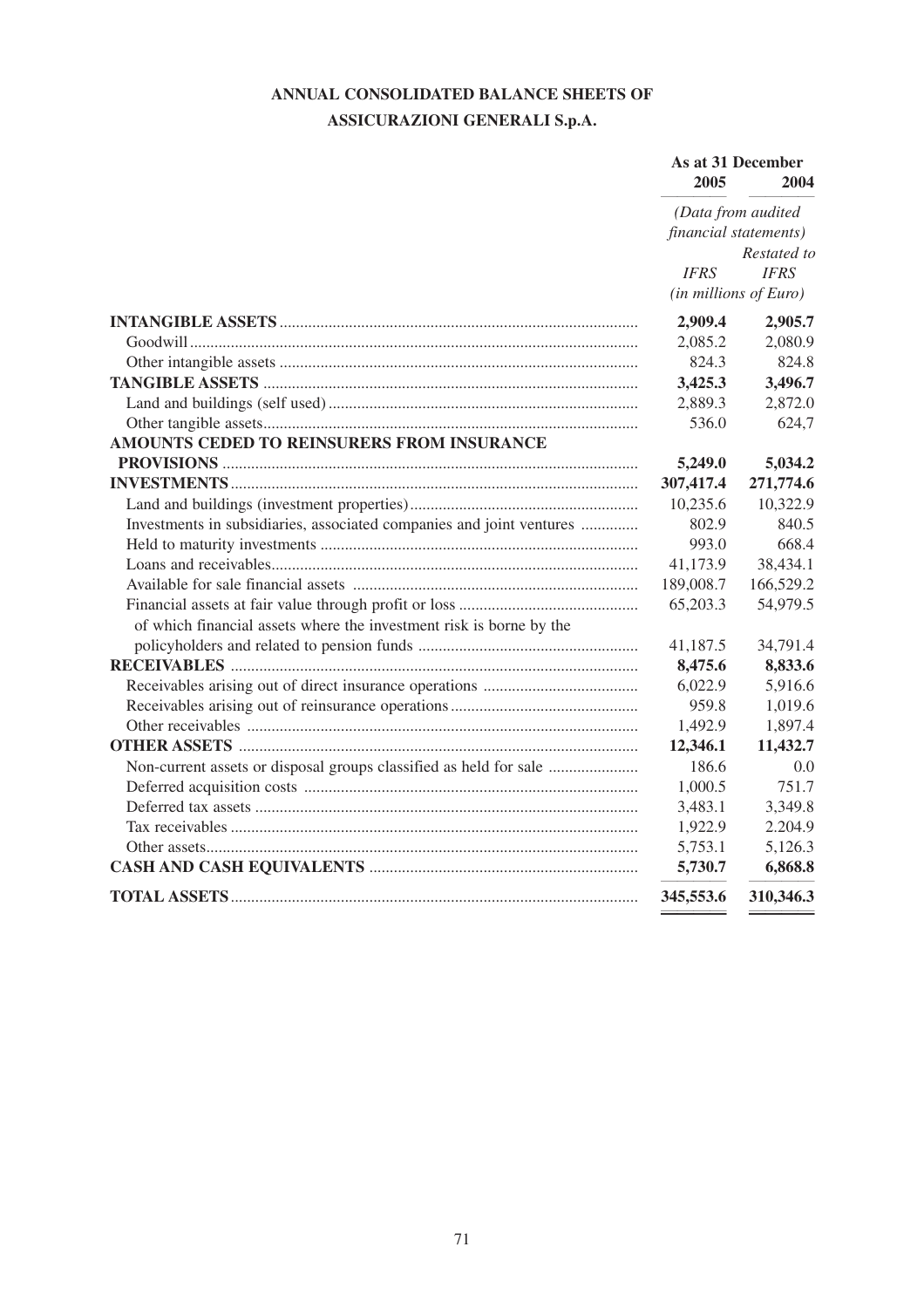# **ANNUAL CONSOLIDATED BALANCE SHEETS OF ASSICURAZIONI GENERALI S.p.A.**

|                                                                                | As at 31 December<br>2005<br>2004 |                       |
|--------------------------------------------------------------------------------|-----------------------------------|-----------------------|
|                                                                                |                                   | (Data from audited    |
|                                                                                | financial statements)             | Restated to           |
|                                                                                | <b>IFRS</b>                       | <b>IFRS</b>           |
|                                                                                |                                   | (in millions of Euro) |
|                                                                                | 17,554.2                          | 14,575.4              |
|                                                                                | 13,947.2                          | 11,385.0              |
|                                                                                | 1,276.0                           | 1,276.0               |
|                                                                                | 0.0                               | 0.0                   |
|                                                                                | 4,562.7                           | 4,562.3               |
|                                                                                | 3,115.9                           | 2,078.2               |
|                                                                                | $-167.1$                          | $-295.0$              |
|                                                                                | 94.2                              | $-40.3$               |
| Reserve for unrealised gains and losses on available for sale financial assets | 3,146.9                           | 2,138.0               |
|                                                                                | 0.0                               | 0.0                   |
|                                                                                | 1,918.6                           | 1,665.8               |
|                                                                                | 3,607.0                           | 3,190.4               |
|                                                                                | 2,623.6                           | 2,340.1               |
| Minority interests: Reserve for unrealised gains and losses through equity     | 491,8                             | 405.5                 |
|                                                                                | 491.7                             | 444.8                 |
|                                                                                | 1,610.6                           | 1,342.4               |
|                                                                                | 280,390.5                         | 249,561.6             |
| of which insurance provisions for policies where the investment risk is borne  |                                   |                       |
|                                                                                | 35,481.2                          | 29,007.1              |
|                                                                                | 28,647.8                          | 28,746.9              |
|                                                                                | 7,155.7                           | 8,571.4               |
| of which financial liabilities where the investment risk is borne by the       |                                   |                       |
|                                                                                | 5,932.2                           | 5,624.9               |
|                                                                                | 21,492.1                          | 20,175.5              |
|                                                                                | 1,407.4                           | 1,428.6               |
|                                                                                | 6,571.8                           | 6,685.0               |
|                                                                                | 3,736.1                           | 3,844.1               |
|                                                                                | 688.0                             | 585.6                 |
|                                                                                | 2,147.7                           | 2,255.3               |
|                                                                                | 10,778.8                          | 9,435.0               |
| Liabilities directly associated with non-current assets classified as held     |                                   |                       |
|                                                                                | 0.0                               | 0.0                   |
|                                                                                | 4,806.2                           | 4,509.9               |
|                                                                                | 1,264.8                           | 727.0                 |
|                                                                                | 4,707.8                           | 4,198.1               |
|                                                                                | 345,553.6                         | 310,346.3             |
|                                                                                |                                   |                       |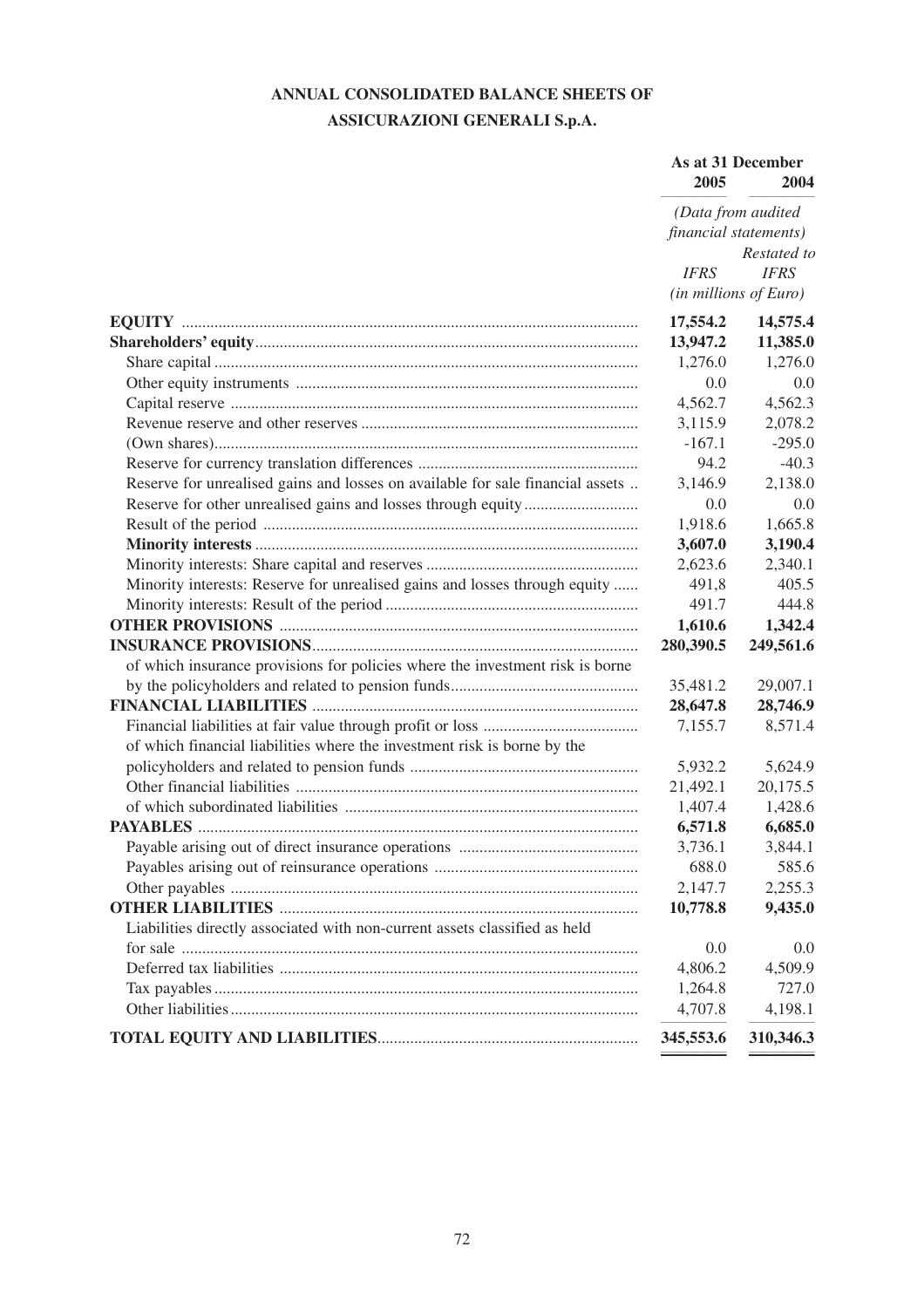# **ANNUAL CONSOLIDATED PROFIT AND LOSS ACCOUNTS OF ASSICURAZIONI GENERALI S.p.A.**

|                                                                             | As at 31 December<br>2005<br>2004<br>(Data from audited<br>financial statements) |             |
|-----------------------------------------------------------------------------|----------------------------------------------------------------------------------|-------------|
|                                                                             |                                                                                  |             |
|                                                                             |                                                                                  | Restated to |
|                                                                             | <b>IFRS</b>                                                                      | <b>IFRS</b> |
|                                                                             | (in millions of Euro)                                                            |             |
|                                                                             | 60,082.4                                                                         | 53,049.9    |
|                                                                             | 62,678.3                                                                         | 55,604.8    |
|                                                                             | $-2,595.9$                                                                       | $-2,554.9$  |
| Fee and commission income and income from financial services activities     | 753.6                                                                            | 691.0       |
| Net income from financial instruments at fair value through profit or loss  | 5,903.4                                                                          | 3,371.3     |
| of which net income from financial instruments where the investment risk is |                                                                                  |             |
|                                                                             | 3,998.0                                                                          | 1,655.8     |
| Income from subsidiaries, associated companies and joint ventures           | 88.8                                                                             | 106.8       |
| Income from other financial instruments and land and buildings              |                                                                                  |             |
|                                                                             | 13,262.3                                                                         | 12,332.1    |
|                                                                             | 8,359.6                                                                          | 7,978.6     |
|                                                                             | 1,898.3                                                                          | 1,767.8     |
|                                                                             | 2,893.7                                                                          | 2,415.4     |
|                                                                             | 110.7                                                                            | 170.3       |
|                                                                             | 1,628.8                                                                          | 1,536.9     |
|                                                                             | 81,719.2                                                                         | 71,088.0    |
|                                                                             | 63,563.4                                                                         | 53,718.5    |
|                                                                             | 65,281.7                                                                         | 55,057.8    |
|                                                                             | $-1,718.4$                                                                       | $-1,339.3$  |
| Fee and commission expenses and expenses from financial services activities | 319.6                                                                            | 290.9       |
| Expenses from subsidiaries, associated companies and joint ventures         | 169.0                                                                            | 64.2        |
| Expenses from other financial instruments and land and buildings            |                                                                                  |             |
|                                                                             | 2,245.3                                                                          | 2,315.7     |
|                                                                             | 767.8                                                                            | 807.8       |
|                                                                             | 290.9                                                                            | 335.8       |
|                                                                             | 715.2                                                                            | 513.1       |
|                                                                             | 471.4                                                                            | 659.0       |
|                                                                             | 9,441.0                                                                          | 9,578.1     |
|                                                                             | 6,379.5                                                                          | 6,612.1     |
|                                                                             | 458.5                                                                            | 472.0       |
|                                                                             | 2,603.0                                                                          | 2,494.0     |
|                                                                             | 2,433.8                                                                          | 2,025.5     |
|                                                                             | 78,172.1                                                                         | 67,992.8    |
|                                                                             | 3,547.1                                                                          | 3,095.2     |
|                                                                             | 1,136.9                                                                          | 984.5       |
|                                                                             | 2,410.3                                                                          | 2,110.7     |
|                                                                             | 0.0                                                                              | 0.0         |
|                                                                             | 2,410.3                                                                          | 2,110.7     |
|                                                                             | 1,918.6                                                                          | 1,665.8     |
|                                                                             | 491.7                                                                            | 444.8       |
| <b>EARNING PER SHARE:</b>                                                   |                                                                                  |             |
|                                                                             | 1.51                                                                             | 1.31        |
|                                                                             | 1.51                                                                             | 1.31        |
|                                                                             |                                                                                  |             |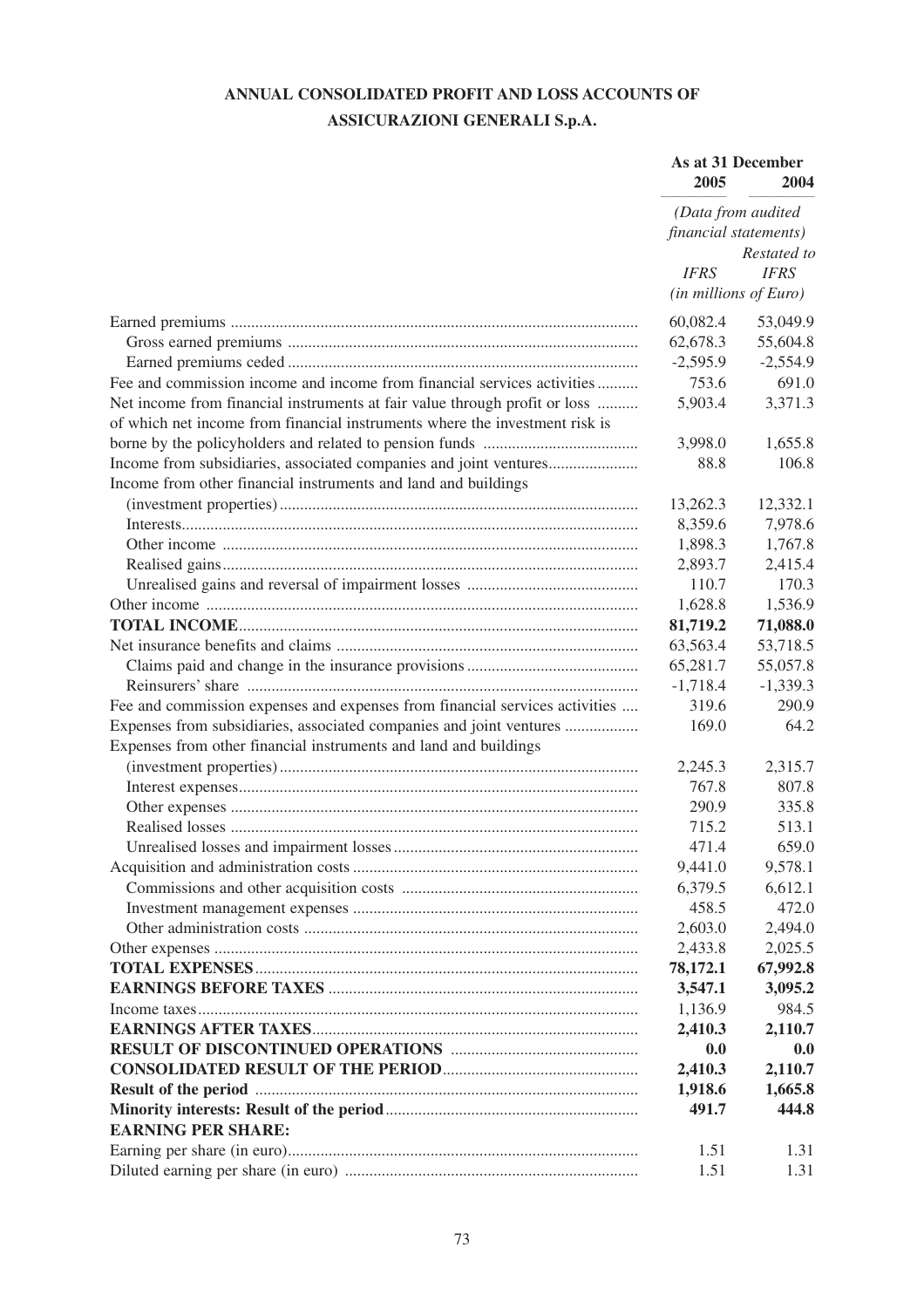## **TAXATION**

*The following is a general summary of certain tax consequences in Italy of acquiring, holding and disposing of Notes. It does not purport to be a complete analysis of all tax considerations that may be relevant to the decision to purchase, own or dispose of Notes and does not purport to deal with the tax consequences applicable to all categories of prospective beneficial owners of Notes, some of which may be subject to special rules. This summary is based upon tax laws and/or practice in force as at the date of this Prospectus, which are subject to any changes in law and/or practice occurring after such date, which could be made on a retroactive basis. The Issuer will not update this summary to reflect changes in law and, if any such change occurs, the information in this summary could be superseded.*

*Prospective purchasers of Notes should consult their tax advisers as to the overall tax consequences of acquiring, holding and disposing of Notes and receiving payments of interest, principal and/or other amounts under the Notes, including in particular the effect of any state, regional or local tax laws.*

#### 1. **ITALY**

#### *Tax Treatment of the Notes*

Pursuant to Legislative Decree No. 239 of April 1, 1996 (''**Decree No. 239**''), as amended and restated, and pursuant to Article 44, paragraph 2(c) of Decree No. 917, in general, interest and other proceeds (including the difference between the redemption amount and the issue price) in respect of notes that qualify as "bonds" or "debentures similar to bonds" ("*obbligazioni*" or "*titoli similari alle obbligazioni*") for Italian tax purposes and are issued by Italian banks or listed companies (*i.e.*, the so called "*Grandi Emittenti*") may be subject to an Italian substitute tax (*imposta sostitutiva*) depending on the legal status of the beneficial owner of such interest and other proceeds. Both (i) "bonds", which are the securities qualifying as "*obbligazioni*" pursuant to Art. 2410-et seq. of the Italian Civil Code, and (ii) other securities (defined as "debentures similar to bonds" by Art.  $44(2)(c)$  of Decree No. 917), which incorporate an unconditional obligation to pay, at maturity, an amount not less than their nominal value and that do not give any right to directly or indirectly participate in the management of the relevant issuer or of the business in relation to which they are issued, are included in the category of "bonds and debentures similar to bonds" referred to in Decree No. 239, subject to the above regime. The Italian tax authorities have clarified (Revenue Agency Circular No. 4/E of January 18, 2006) that bonds may have a maturity which is not scheduled at a specific date, but it is linked to the maturity of the issuing company or to the liquidation thereof, if the company has been set-up with an undetermined maturity pursuant to Article 2328 (2), No. 13, of the Italian Civil Code.

#### *Italian Resident Noteholders—Applicability of the Imposta Sostitutiva*

In particular, pursuant to Decree No. 239, as amended and restated, payments of interest and other proceeds (including the original issue discount) in respect of the Notes to Italian resident beneficial owners (either when interest and other proceeds are paid or when payment thereof is obtained by a beneficial owner on a transfer of the Notes) will be subject to final *imposta sostitutiva* (substitute tax) at a 12.5 per cent rate in the Republic of Italy if made to Italian resident beneficial owners that are: (i) private individuals holding Notes not in connection with an entrepreneurial activity (unless they have entrusted the management of their financial assets, including the Notes, to an Italian authorized financial intermediary and have opted for the *Risparmio Gestito* regime provided for by Article 7 of Legislative Decree No. 461 of November 21, 1997, the ''*Asset Management Option*''), (ii) partnerships (other than *società in nome collettivo, società in accomandita semplice* or similar partnerships), *de facto* partnerships not carrying out commercial activities and professional associations, (iii) public and private entities, other than companies, not carrying out commercial activities as their exclusive or principal activity, or (iv) entities exempt from corporate income tax. Based on Article 9(a)(iv) of the "Terms and Conditions" of the Notes, the above *imposta sostitutiva* would not give rise to any obligation of the Issuer to pay additional amounts.

In case the Notes are held by an individual or by an entity indicated above under (iii), in either case in connection with an entrepreneurial activity, interest and other proceeds relating to the Notes will be subject to the *imposta sostitutiva* and will be included in the relevant beneficial owner's income tax return. As a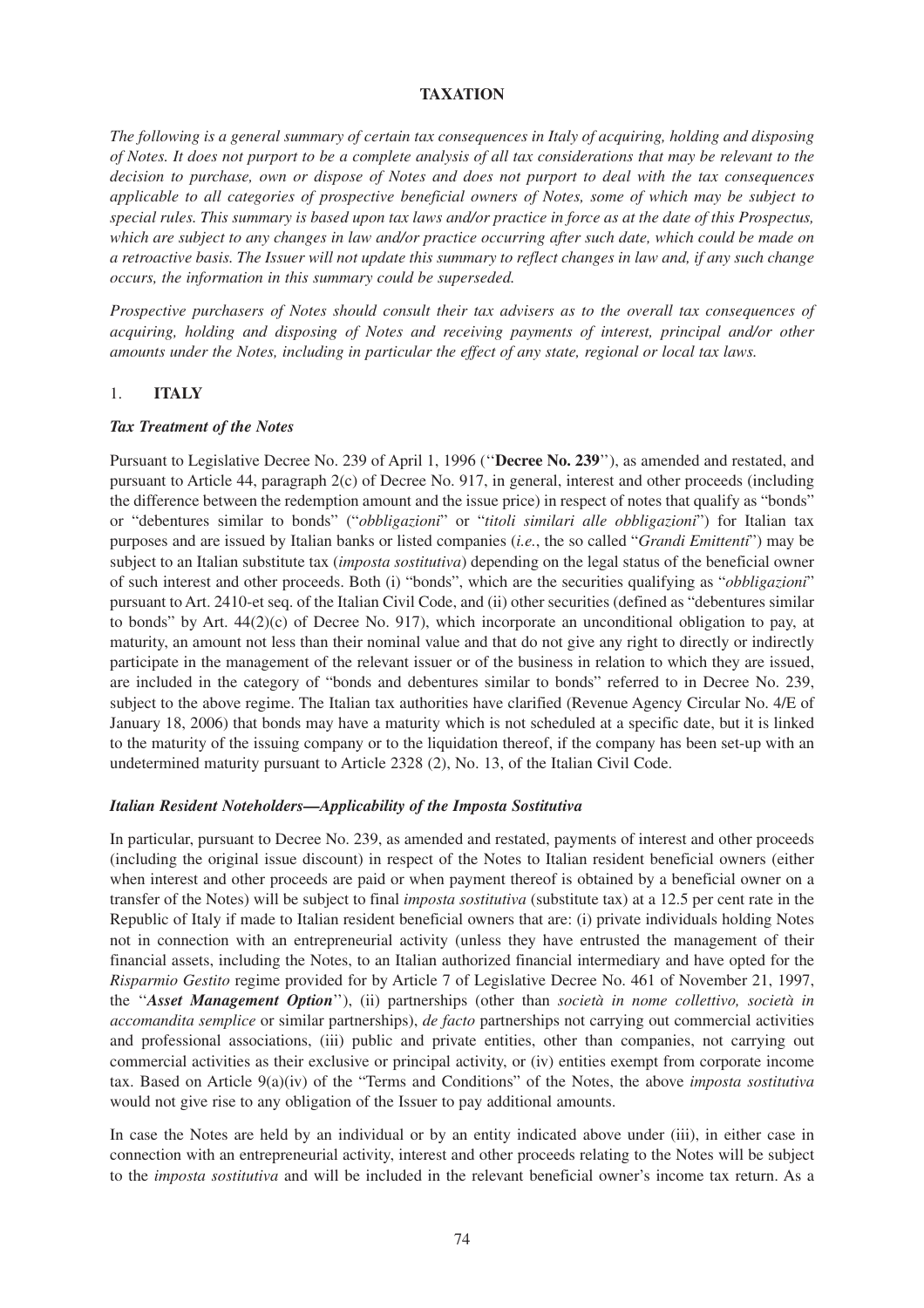consequence, the interest and other proceeds will be subject to the ordinary income tax and the *imposta sostitutiva* may be recovered as a deduction from the income tax due.

The 12.5 per cent *imposta sostitutiva* will be applied by the Italian resident qualified financial intermediaries provided by law (including banks, *società di intermediazione mobiliare* (or SIMs), fiduciary companies, *società di gestione del risparmio* (or SGRs), stock brokers and other qualified entities expressly indicated in Ministerial Decrees, as well as permanent establishments in the Republic of Italy of banks or intermediaries resident outside the Republic of Italy—collectively referred to as ''**Intermediaries***''* and each as an ''**Intermediary***''*) that will intervene, in any way, in the collection of interest and other proceeds on the Notes or, also as transferee, in the transfer of the Notes. If the Notes are not deposited with any qualified Intermediary, *imposta sostitutiva* will be applied and withheld by any Italian Intermediary (including a permanent establishment in Italy of a foreign entity) paying interest to a beneficial owner.

If interest and other proceeds on the Notes are not collected through the intervention of an Italian resident intermediary and as such no *imposta sostitutiva* is levied, the Italian resident beneficial owners listed above under (i) to (iv) will be required to include interest and other proceeds in their annual income tax return and subject them to final substitute tax at a rate of 12.5 per cent, unless an option is allowed and made for a different regime.

## *Italian Resident Noteholders—Imposta Sostitutiva Not Applicable*

Pursuant to Decree No. 239, as amended and restated, payments of interest and other proceeds (including the original issue discount) in respect of the Notes to Italian resident beneficial owners will not be subject to the *imposta sostitutiva* at the rate of 12.5 per cent if made to beneficial owners that are: (i) Italian resident individuals holding Notes not in connection with entrepreneurial activity who have entrusted the management of their financial assets, including the Notes, to an Italian authorized financial intermediary and have opted for the Asset Management Option, (ii) Italian resident collective investment funds and SICAVs and pension funds referred to in Legislative Decree No. 124 of April 21, 1993, (iii) Italian resident real estate investment funds, (iv) Italian resident corporations or permanent establishments in the Republic of Italy of non-resident corporations to which the Notes are effectively connected, (v) Italian resident partnerships qualified as *società in nome collettivo* or *società in accomandita semplice* and other similar partnerships, even *de facto*, carrying out a commercial activity, or (vi) public and private entities, other than companies, carrying out commercial activities and holding Notes in connection with the same commercial activities.

If the Notes are part of an investment portfolio managed on a discretionary basis by an Italian authorised intermediary and the beneficial owner of the Notes has opted for the Asset Management Option, annual substitute tax at a rate of 12.5 per cent (the ''*Asset Management Tax*'') applies on the increase in value of the managed assets accrued, even if not realized, at the end of each tax year (which increase includes interest, premium and other proceeds accrued on Notes). The Asset Management Tax is applied on behalf of the taxpayer by the managing authorised intermediary.

Italian resident collective investment funds and SICAVs are generally subject to a 12.5 per cent annual substitute tax (the "*Collective Investment Fund Tax*") on the increase in value of the managed assets accrued at the end of each tax year (which increase includes interest and other proceeds accrued on Notes).

Italian resident pension funds subject to the regime provided by Articles 14, 14 *ter* and 14 *quater*, paragraph 1, of Italian Legislative Decree No. 124 of April 21, 1993, are subject to an 11% annual substitute tax (the ''*Pension Fund Tax*'') on the increase in value of the managed assets accrued at the end of each tax year (which increase includes interest and other proceeds accrued on Notes).

Pursuant to Law Decree No. 351 of September 25, 2001, converted into law with amendments by Law No. 410 of November 23, 2001 (''*Decree No. 351*''), Italian resident real estate investment funds established starting from September 26, 2001 pursuant to Article 37 of the Italian Finance Act and Article 14 bis of Law No. 86 of January 25, 1994, or in any case subject to the tax treatment provided for by Decree No. 351 as a consequence of an election for application of such treatment having been promptly made by the managing company, are not subject to any taxation at the fund level on payments under the Notes.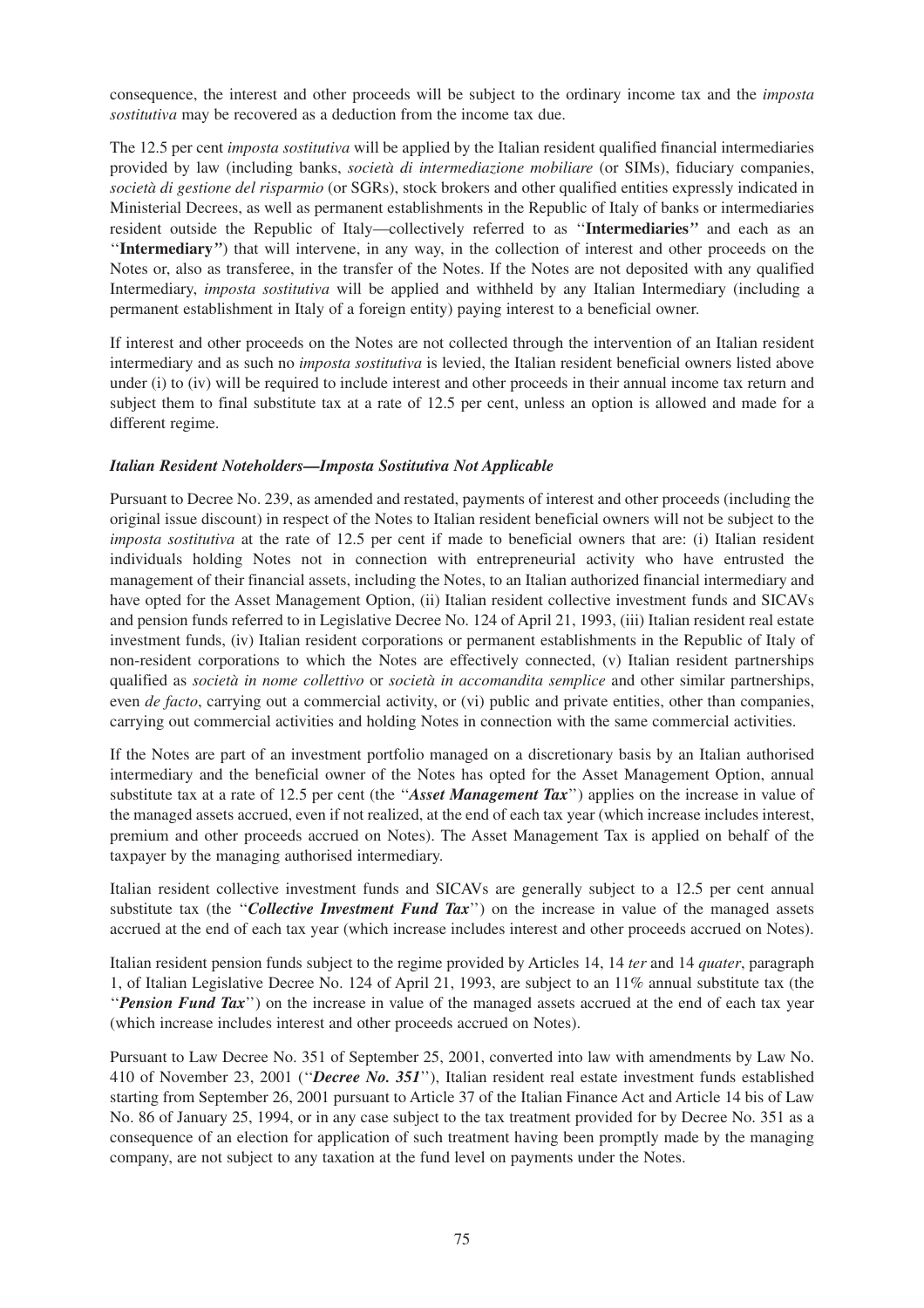Interest and other proceeds on the Notes accrued to (a) Italian resident corporations or to permanent establishments in the Republic of Italy of foreign companies to which the Notes are effectively connected, (b) to Italian resident partnerships qualified as *società in nome collettivo* or *società in accomandita semplice* or similar partnerships carrying out a commercial activity; and (c) to Italian resident public and private entities, carrying out commercial activities and holding the Notes in connection with the same commercial activities, generally will be included in the taxable business income for income tax purposes (and, in certain cases, depending on the status of the Noteholder, may also be included in the taxable net value of production for purposes of regional tax on productive activities, IRAP) of such beneficial owners, subject to tax in the Republic of Italy in accordance with ordinary tax rules.

To ensure payment of interest and other proceeds in respect of the Notes without application of the *imposta sostitutiva*, where allowed, investors indicated herein under (i) to (vi) above must be the beneficial owners of payments of interest and other proceeds on the Notes and must timely deposit the Notes, together with the coupons relating to such Notes, directly or indirectly, with an Italian authorised financial intermediary (including non-resident entities and companies that participate in a centralised management system of securities and hold a direct relationship with the Ministry of Economy and Finances—Revenues Agency).

## *Non-Italian Resident Noteholders*

Pursuant to Decree No. 239 payments of interest and other proceeds in respect of the Notes will not be subject to the *imposta sostitutiva* if made to non-Italian resident beneficial owners of the Notes with no permanent establishment in the Republic of Italy to which the Notes are effectively connected, provided that:

- (a) they are resident in a country which allows an adequate exchange of information. With reference to this condition, according to Ministerial Decree of December 12, 2001, the current list of the countries allowing an adequate exchange of information is that contained in the Ministerial Decree of September 4, 1996, as subsequently amended and supplemented. The exemption from the *imposta sostitutiva* also applies to (i) non resident ''institutional investors'' (i.e., entities whose activity consists in making or managing investments on their own behalf or on behalf of other persons, as defined by the Revenue Agency Circular No. 23/E of March 1, 2002), even if they are not treated as taxpayers in their country of residence, but provided that they are located in a country which allows an adequate exchange of information (and subject to certain other conditions mentioned in Circular No. 23/E, quoted, and in Revenue Agency Circular No. 20/E of March 27, 2003, (ii) international organisations created pursuant to international treaties that are effective in the Republic of Italy, and (iii) central banks or entities managing also the official reserves of the State;
- (b) the Notes are deposited directly or indirectly: (i) with a bank or an Italian securities dealing firm (''SIM'') resident in the Republic of Italy, (ii) with the Italian permanent establishment of a nonresident bank or brokerage company which is electronically connected with the Italian Ministry of Economy and Finance, or (iii) with a non-resident entity or company which has an account with a centralised clearance and settlement system (such as Euroclear or Clearstream, Luxembourg) which has a direct relationship with the Italian Ministry of Economy and Finances; or (iv) with a centralised managing company of financial instruments, authorised in accordance with Article 80 of the Italian Finance Act;
- (c) the banks or brokers mentioned in (b) above receive a self-declaration from the beneficial owner of the interest which states that the beneficial owner is a resident of that country. The self-declaration, which must be in conformity with the model approved by the Ministry of Economy and Finances (approved by Decree of the Ministry of Economy and Finances of December 12, 2001, published in the Ordinary Supplement No. 287 to the Official Gazette No. 301 of December 29, 2001), is valid until revoked by the investor and does not have to be filed if an equivalent self-declaration (including Form 116/IMP) has been submitted to the same intermediary for the same or different purposes; in the case of institutional investors not subject to tax, the institutional investor shall be regarded as the beneficial owner and the relevant self-declaration shall be produced by the management company; and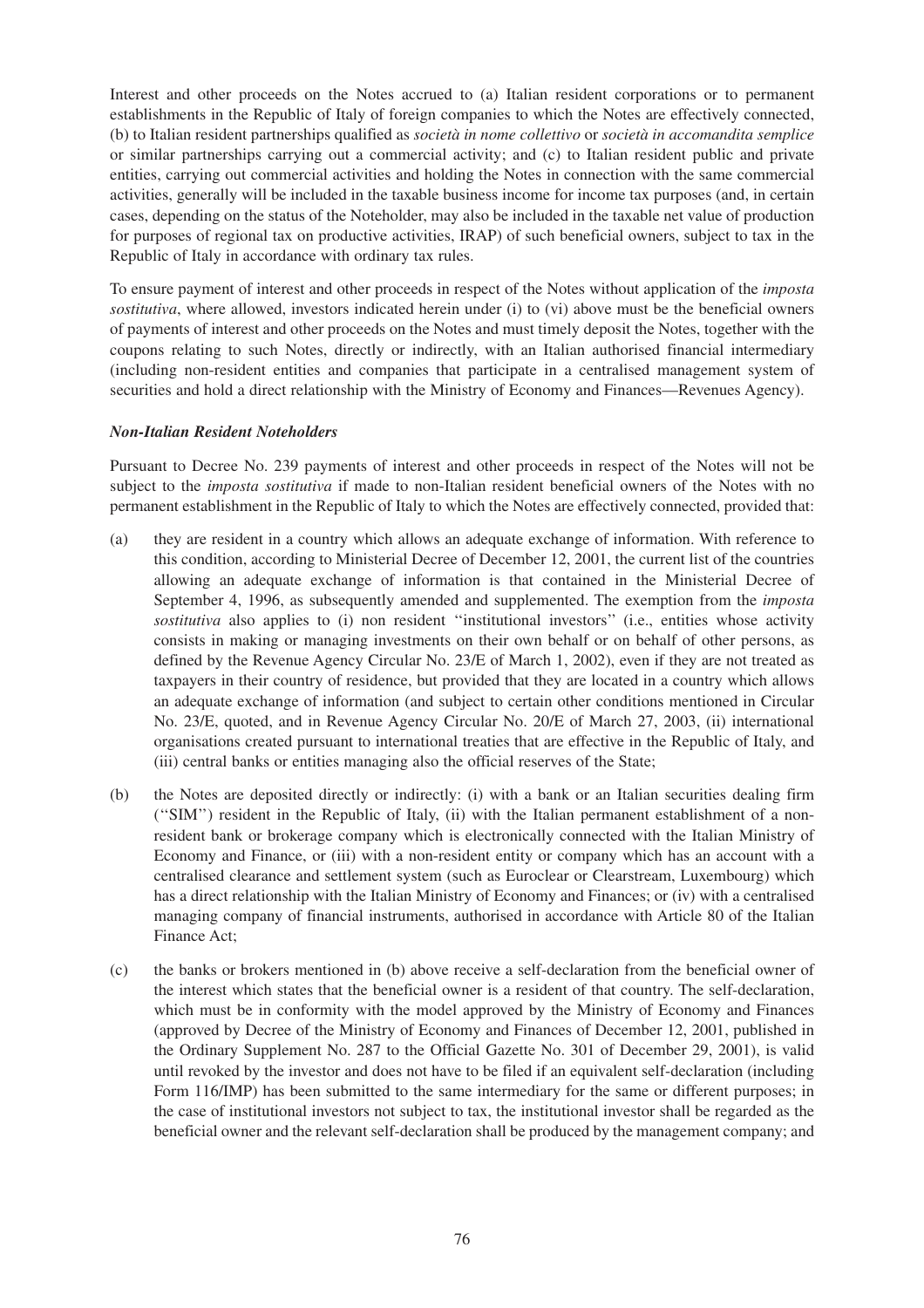(d) the banks or brokers mentioned in (b) and (c) above receive all necessary information to identify the non-resident beneficial owner of the deposited debt securities, and all necessary information in order to determine the amount of interest that such beneficial owner is entitled to receive.

Non-resident holders are subject to *imposta sostitutiva* at the rate of 12.5 per cent on interest and other proceeds on the Notes if any of the above conditions (a), (b), (c) or (d) are not satisfied.

## *Early Redemption*

Without prejudice to the above provisions, in the event that the Notes are redeemed, in full or in part, prior to eighteen months from their date of issue, the Issuer will be required to pay an additional amount equal to 20% of the interest, premium and other proceeds accrued up to the time of the early redemption. Where Italian withholding agents intervene in the collection of interest on the Notes or in their redemption, this additional amount may be levied by such withholding agents by way of withholding. In accordance with one interpretation of Italian fiscal law, the above 20% additional amount may be due also in the event of purchase of Notes by the Issuer with subsequent cancellation thereof prior to eighteen months from the date of issue.

## *Capital Gains Tax*

## *Capital Gains Realised by Italian Resident Noteholders*

Any capital gain realised upon the sale for consideration or redemption of the Notes would be treated as part of the taxable business income (and, in certain cases, may also be included in the taxable net value of production for IRAP purposes), subject to tax in the Republic of Italy according to the relevant tax provisions, if realised by Noteholders that are:

- Italian resident corporations:
- Italian resident partnerships qualified as *società in nome collettivo* or *società in accomandita semplice* and other similar partnerships, even de facto, carrying on a commercial activity;
- permanent establishments in the Republic of Italy of foreign corporations to which the Notes, are effectively connected;
- Italian resident individuals carrying out a commercial activity, as to any capital gains realized within the scope of the commercial activity carried out; or
- public or private entities, other than companies, carrying out commercial activities, holding Notes in connection with the same commercial activities.

Pursuant to Legislative Decree No. 461 of November 21, 1997, any capital gain realised by Italian resident individuals holding Notes not in connection with an entrepreneurial activity and certain other persons upon sale for consideration or redemption of the Notes would be subject to an *imposta sostitutiva* at the current rate of 12.5 per cent. Under the tax return regime, which is the standard regime for taxation of capital gains realised by Italian resident individuals not engaged in an entrepreneurial activity, *imposta sostitutiva* on capital gains will be chargeable, on a cumulative basis, on all capital gains, net of any relevant incurred capital loss, realised by Italian resident individual holders of Notes holding Notes not in connection with an entrepreneurial activity pursuant to all disposals of Notes carried out during any given fiscal year. Italian resident individuals holding Notes not in connection with entrepreneurial activity must report overall capital gains realised in any tax year, net of any relevant incurred capital loss, in the annual tax return to be filed for such year and pay *imposta sostitutiva* on such gains together with any income tax due for such year. Capital losses in excess of capital gains may be carried forward against capital gains of the same kind realised in any of the four succeeding tax years.

As an alternative to the tax return regime, Italian resident individual Noteholders holding the Notes not in connection with entrepreneurial activity may elect to pay a 12.5 per cent *imposta sostitutiva* separately on capital gains realised on each sale or redemption of the Notes (the *Risparmio Amministrato* regime). Such separate taxation of capital gains is allowed subject to (i) the Notes being deposited with Italian banks, SIMs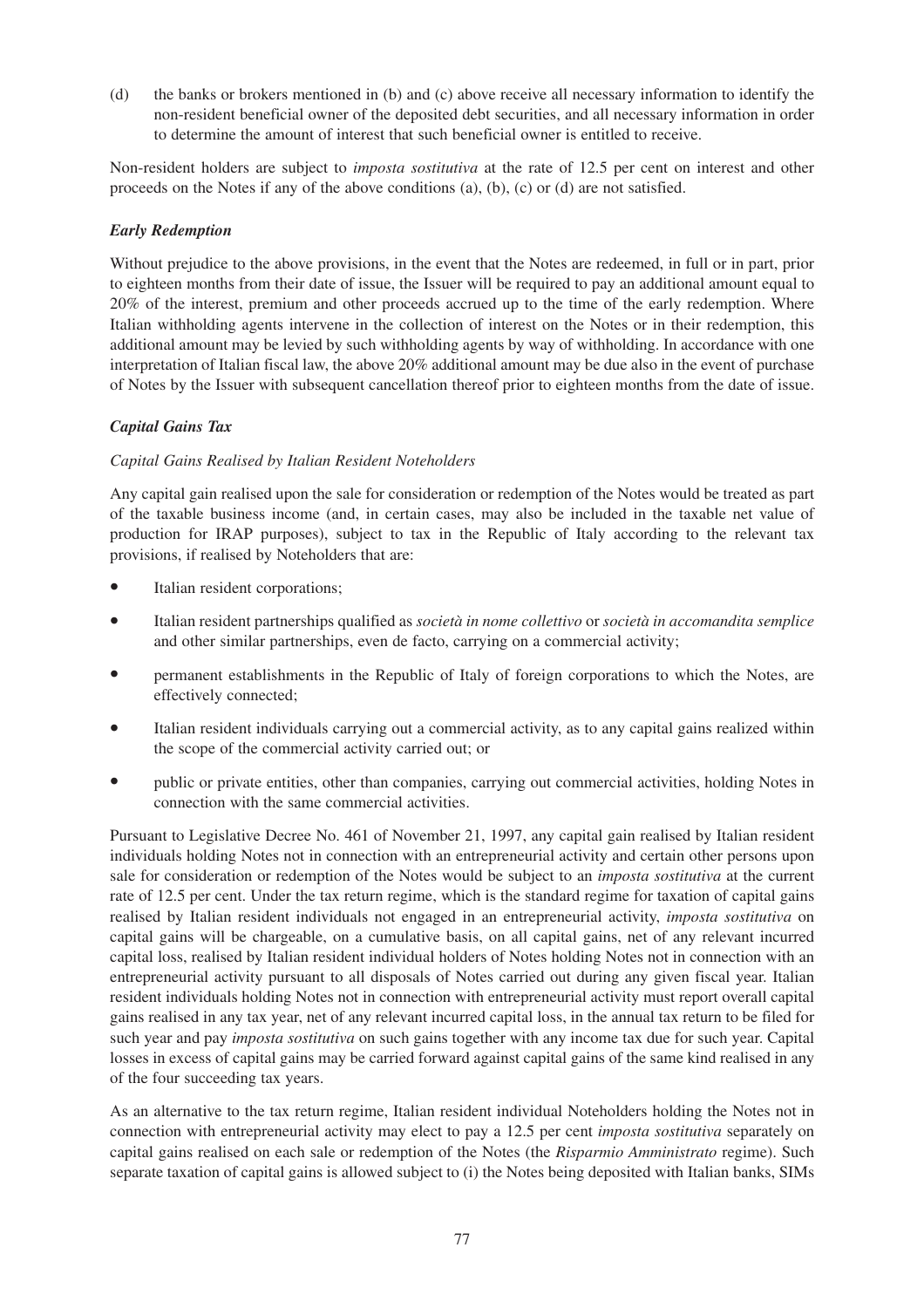or certain authorised financial intermediaries; and (ii) an express election for the *Risparmio Amministrato* regime being timely made in writing by the relevant Noteholder. Under the *Risparmio Amministrato* regime, the financial intermediary is responsible for accounting for *imposta sostitutiva* in respect of capital gains realised on each sale or redemption of the Notes (as well as in respect of capital gains realised at revocation of its mandate), net of any relevant incurred capital loss, and is required to pay the relevant amount to the Italian fiscal authorities on behalf of the taxpayer, by deducting a corresponding amount from proceeds to be credited to the Noteholder.

Under the *Risparmio Amministrato* regime, where a sale or redemption of the Notes results in capital loss, such loss may be deducted from capital gains of the same kind subsequently realised within the same relationship of deposit in the same tax year or in the following tax years up to the fourth. Under the *Risparmio Amministrato* regime, the Noteholder is not required to declare capital gains in its annual tax declaration and remains anonymous.

Any capital gains accrued on Notes held not in connection with entrepreneurial activity by Italian resident individuals who have elected for the Asset Management Option will be included in the computation of the annual increase in value of the managed assets accrued, even if not realised, at year end, subject to the Asset Management Tax to be applied on behalf of the taxpayer by the managing authorised intermediary. Under the Asset Management Option, any depreciation of the managed assets accrued at year end may be carried forward against increase in value of the managed assets accrued in any of the four succeeding tax years. Under the Asset Management Option, the Noteholder is not required to report capital gains realised in its annual tax declaration and remains anonymous.

In the case of Notes held by Italian resident collective investment funds or SICAVs, capital gains on Notes will be included in the computation of the taxable basis of the Collective Investment Fund Tax.

In the case of Notes held by Italian resident pension funds subject to the regime provided by Articles 14, 14 *ter* and 14 *quater*, paragraph 1, of Legislative Decree No. 124 of April 21, 1993, capital gains on Notes will be included in the computation of the taxable basis of the Pension Fund Tax.

## *Capital Gains Realised by Non-Italian Resident Noteholders*

Capital gains realised by beneficial owners who are not resident in the Republic of Italy for tax purposes from the sale or redemption of the Notes are not subject to Italian taxation, provided that the Notes are held outside the Republic of Italy.

However, pursuant Legislative Decree No. 259 of July 21, 1999, any capital gains realised by non-Italian residents without a permanent establishment in the Republic of Italy to which the Notes are effectively connected through the sale for consideration or redemption of the Notes are exempt for taxation in the Republic of Italy to the extent that the Notes are listed on a regulated market in the Republic of Italy or abroad (including the Luxembourg Stock Exchange) and in certain cases subject to timely filing of documentation stating that the holder is not resident in the Republic of Italy, even if the Notes are held in the Republic of Italy and regardless of the provisions set forth by any applicable double tax treaty.

#### *Italian Inheritance and Gift Tax*

According to Law No. 383 of October 18, 2001 (''*Law No. 383*''), Italian inheritance and gift tax, previously generally payable on transfer of securities on death or by gift, was abolished as of October 25, 2001.

However, according to the current literal interpretation of Law No. 383, for donees other than spouses, direct descendants or ancestors and other relatives within the fourth degree, if and to the extent that the value of the gift to any of such donees exceeds €180,759.91, the gift of Notes may be subject to the ordinary transfer taxes that would apply if the Notes had been transferred for consideration. In this respect, the Italian Tax authorities have expressed the view that the transfer tax described in paragraph—Transfer Tax—below (*tassa sui contratti di borsa*) should not be considered as a ''transfer tax ordinarily applicable'' to transfers for consideration.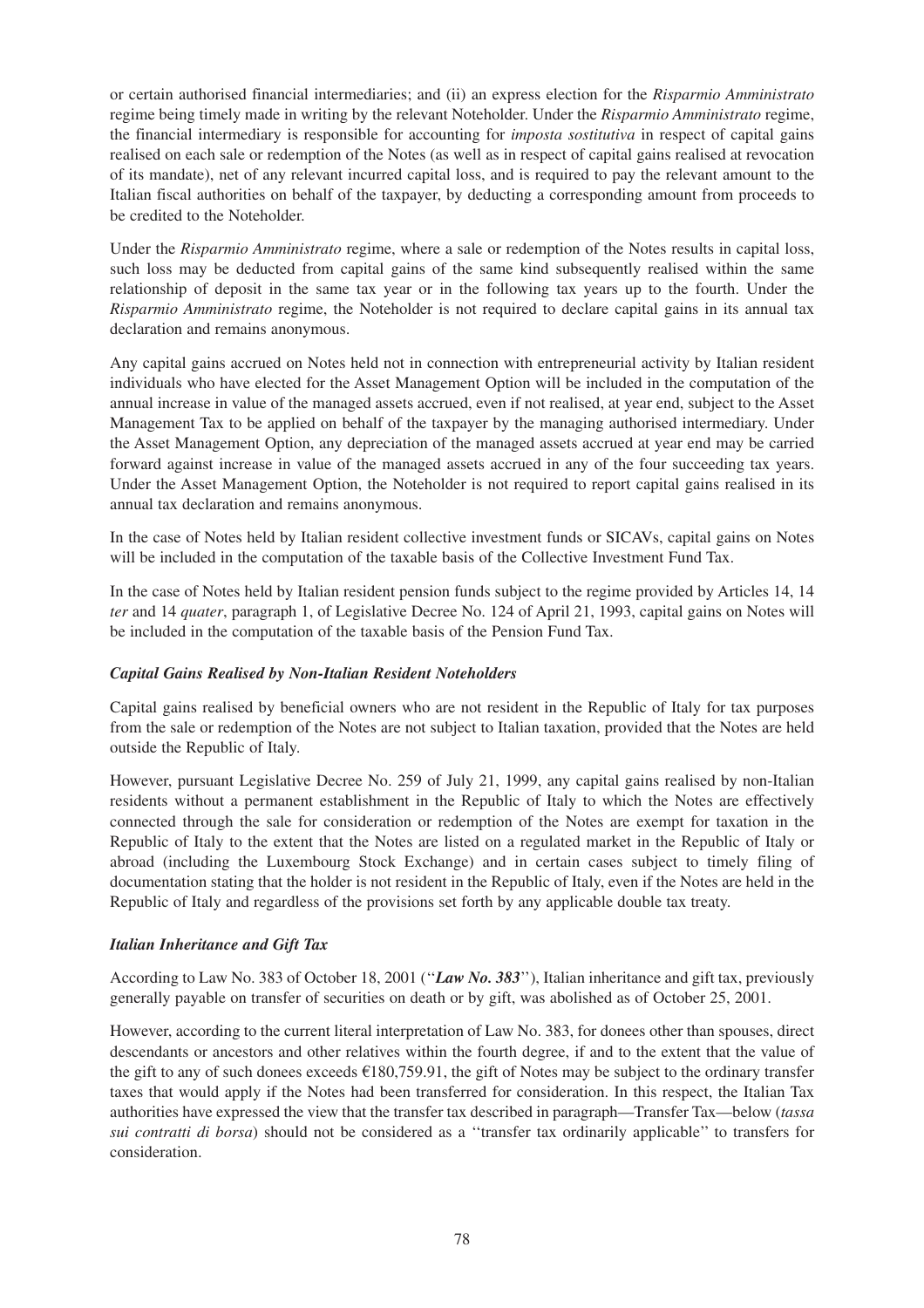Moreover, an anti-avoidance rule is provided by Law No. 383 for any gift of assets (such as Notes) which, if sold for consideration, would give rise to capital gains subject to Italian *imposta sostitutiva* on capital gains. In particular, if the donee sells Notes for consideration within five years from the receipt thereof as a gift, the donee will be required to pay the relevant Italian *imposta sostitutiva* on capital gains, where applicable, as if the gift had never taken place.

## *Transfer Tax*

Italian Legislative Decree No. 435 of November 21, 1997 (''*Decree No. 435*''), which partly amended the regime set forth by Royal Decree No. 3278 of December 30, 1923, governs the application of Italian transfer tax on the transfer of securities (so-called t*assa sui contratti di borsa*), with Italian transfer tax being in general applicable as follows in relation to transfers of Notes executed in the Republic of Italy:

- (i)  $\epsilon$ 0.0083 for every  $\epsilon$ 51.65 (or fraction thereof) of the price at which the Notes are transferred, when the transfer is effected between private subjects directly or through an intermediary other than a bank or other authorised intermediaries governed by Legislative Decree No. 451 of July 23, 1996, as superseded by the Italian Finance Act, or stockbroker (the ''*Qualified Intermediaries*'');
- (ii)  $\epsilon$ 0.00465 for every  $\epsilon$ 51.65 (or fraction thereof) of the price at which the Notes are transferred, when the transfer is effected (a) between private subjects and Qualified Intermediaries, or (b) between private subjects through Qualified Intermediaries; and
- (iii)  $\epsilon$ 0.00465 for every  $\epsilon$ 51.65 (or fraction thereof) of the price at which the Notes are transferred, when the transfer is effected between Qualified Intermediaries.

However, in the cases indicated above under (ii) and (iii), the amount of applicable transfer tax may not exceed €929.62 for each transaction.

The transfer tax does not apply, *inter alia*, to: (i) contracts entered into on regulated markets (*e.g*. the Luxembourg Stock Exchange) relating to the transfer of securities, including contracts between the intermediary and its principal or between Qualified Intermediaries, or (ii) off-market transactions regarding securities listed on regulated markets, provided that the contracts are entered into: (a) between Qualified Intermediaries, (b) between Qualified Intermediaries, on the one hand, and non-Italian residents, on the other hand, or (c) between Qualified Intermediaries, even if non-resident in the Republic of Italy, on the one hand, and undertakings for collective investment of saving income, on the other hand; (iii) contracts related to sales of securities occurring in the context of a public sale offering (*offerta pubblica di vendita*) aimed at a listing on regulated markets, or involving financial instruments already listed on regulated markets; and (iv) contracts regarding securities not listed on a regulated market entered into between Qualified Intermediaries, on the one hand, and non-Italian residents, on the other hand.

For transfer tax purposes, transfers of securities to or by Italian residents are presumed to be executed in the Republic of Italy. Moreover, contracts for the transfer of Notes executed outside the Republic of Italy between non-Italian residents will have legal effect (*efficacia giuridica*) in the Republic of Italy to the extent that transfer tax is paid.

## 2. **EUROPEAN WITHHOLDING TAX DIRECTIVE**

Under EC Council Directive 2003/48/EC on the taxation of savings income, each Member State is required, from 1 July 2005, to provide to the tax authorities of another Member State details of payments of interest or other similar income paid by a person within its jurisdiction to, or collected by such a person for, an individual resident of that other Member State; however, for a transitional period, Austria, Belgium and Luxembourg may instead apply a withholding system in relation to such payments, deducting tax at rates rising over time to 35 per cent. The transitional period is to terminate at the end of the first full fiscal year following agreement by certain non-EU countries to the exchange of information relating to such payments. A number of non-EU countries and territories, including, *inter alia*, Switzerland, have agreed to adopt similar measures (which will be a withholding system in the case of Switzerland) with effect from the same date.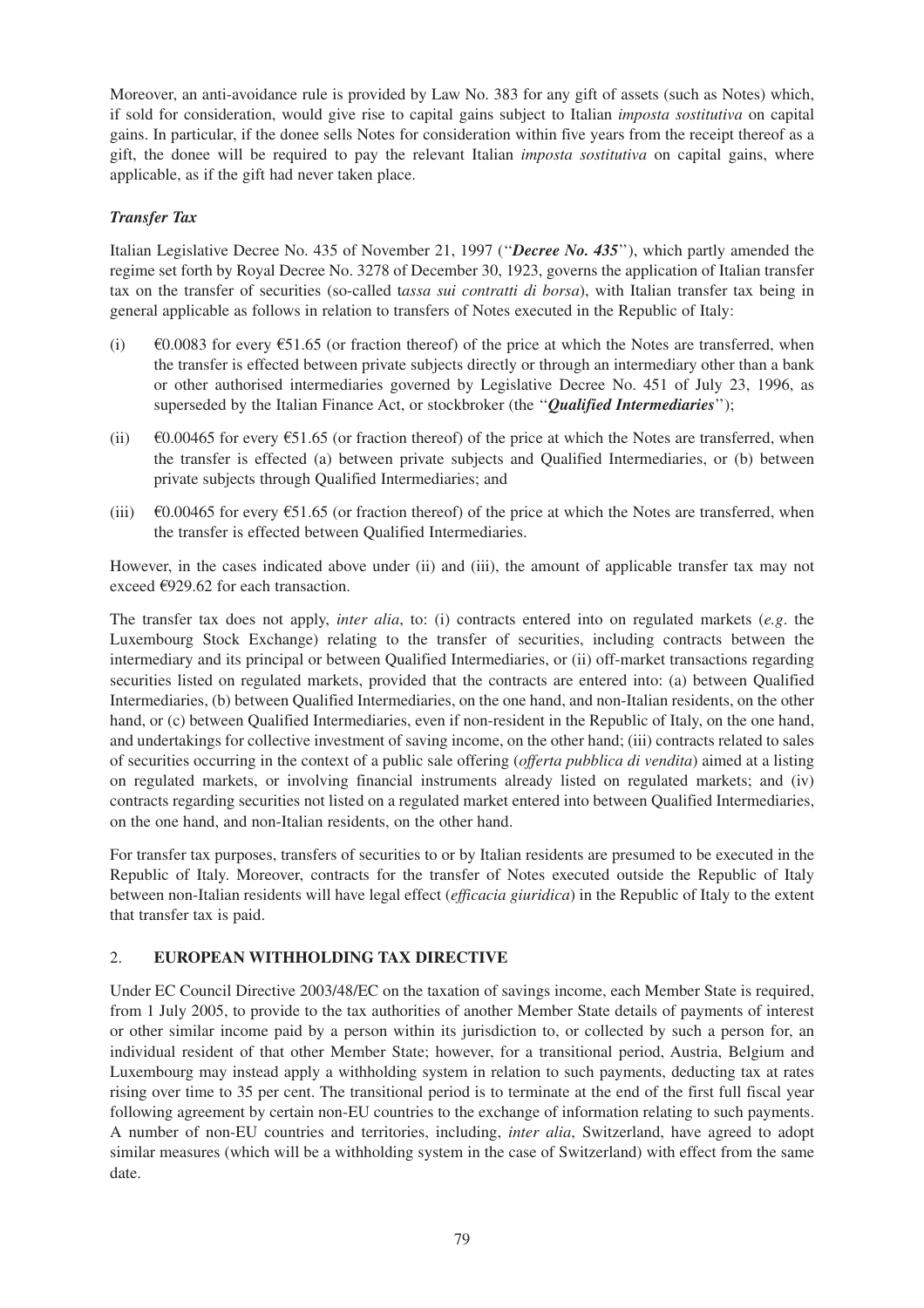## **Implementation in Italy of the EU Savings Directive**

The Republic of Italy has implemented the EU Savings Directive through Legislative Decree No. 84 of 18 April 2005 ("*Decree No. 84*"). Under Decree No. 84, subject to a number of important conditions being met, in the case of interest paid starting from 1 July 2005 to individuals who qualify as beneficial owners of the interest payment and are resident for tax purposes in another EU member state, Italian qualified paying agents shall report to the Italian Tax Authorities details of the relevant payments and personal information on the individual beneficial owner. Such information is transmitted by the Italian Tax Authorities to the competent foreign tax authorities of the State of residence of the beneficial owner.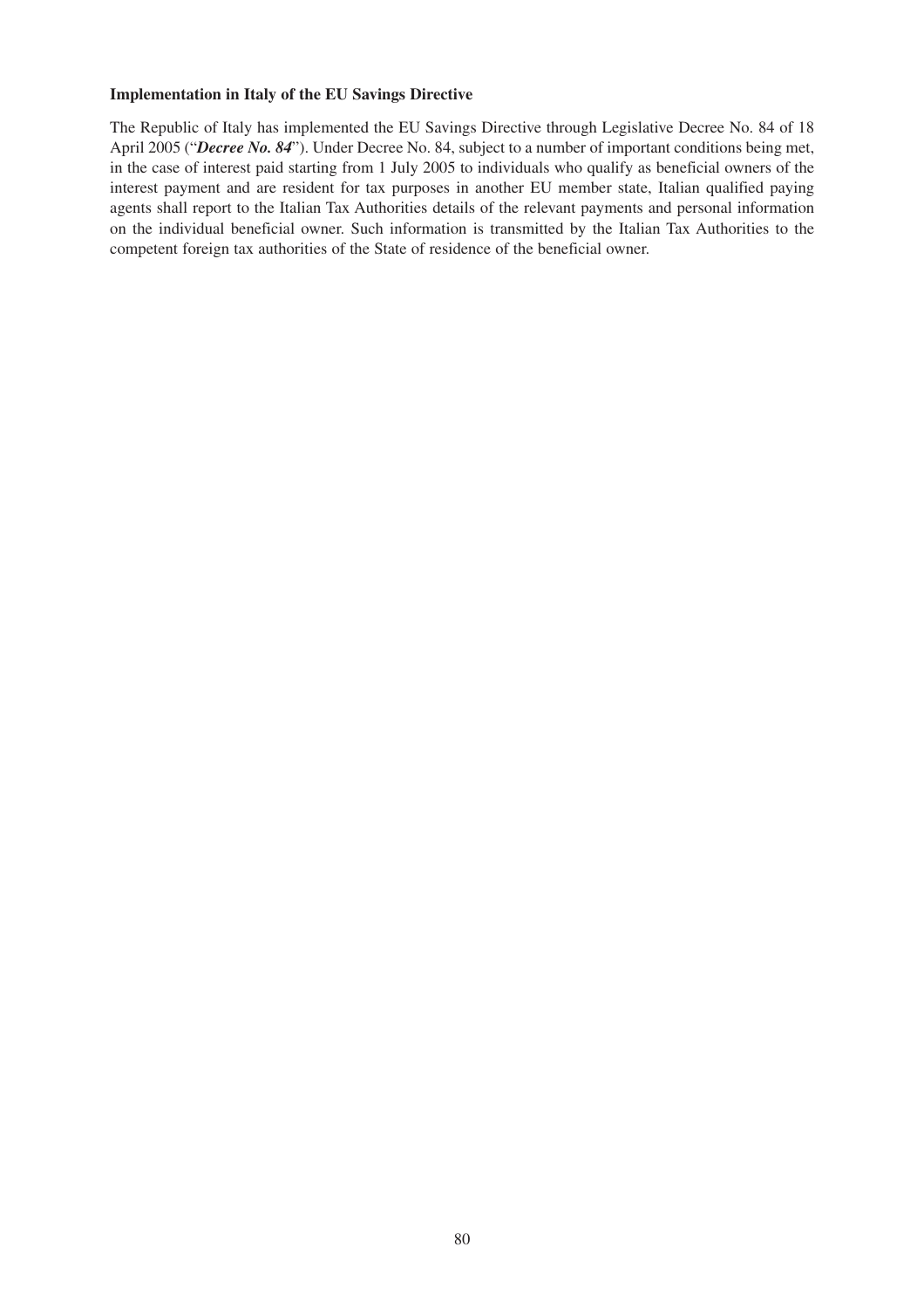### **SUBSCRIPTION AND SALE**

HSBC Bank plc, J.P. Morgan Securities Ltd. and Mediobanca - Banca di Credito Finanziario S.p.A. (together the "**Joint Lead Managers**") and Banca Caboto S.p.A., Banca Generali S.p.A., CALYON and Commerzbank Aktiengesellschaft (together with the Joint Lead Managers, the "**Managers**") have, in a subscription agreement dated 14 June 2006 (the "**Subscription Agreement**") and made between the Issuer and the Joint Lead Managers, on behalf of the Managers, upon the terms and subject to the conditions contained therein, jointly and severally agreed to subscribe for the Notes at their issue price of 100 per cent. of their principal amount, less commissions of 0.90 per cent. of their principal amount. The Issuer has also agreed to reimburse the Joint Lead Managers for certain of the expenses incurred in connection with the management of the issue of the Notes. The Managers are entitled in certain circumstances to be released and discharged from their obligations under the Subscription Agreement prior to the closing of the issue of the Notes.

#### **United States of America**

The Notes have not been and will not be registered under the Securities Act and may not be offered or sold within the United States or to, or for the account or benefit of, U.S. persons except in certain transactions exempt from the registration requirements of the Securities Act. Terms used in this paragraph have the meanings given to them by Regulation S.

The Notes are subject to U.S. tax law requirements and may not be offered, sold or delivered within the United States or its possessions or to a United States person, except in certain transactions permitted by U.S. tax regulations. Terms used in this paragraph have the meanings given to them by the United States Internal Revenue Code and regulations thereunder.

Each Manager has agreed that, except as permitted by the Subscription Agreement, it will not offer, sell or deliver the Notes, (a) as part of their distribution at any time or (b) otherwise, until 40 days after the later of the commencement of the offering and the issue date of the Notes, within the United States or to, or for the account or benefit of, U.S. persons, and that it will have sent to each dealer to which it sells Notes during the distribution compliance period a confirmation or other notice setting forth the restrictions on offers and sales of the Notes within the United States or to, or for the account or benefit of, U.S. persons.

In addition, until 40 days after commencement of the offering, an offer or sale of Notes within the United States by a dealer (whether or not participating in the offering) may violate the registration requirements of the Securities Act.

## **United Kingdom**

Each Manager has represented, warranted and agreed that:

- (a) it has only communicated or caused to be communicated and will only communicate or cause to be communicated an invitation or inducement to engage in investment activity (within the meaning of Section 21 of the FSMA) received by it in connection with the issue or sale of the Notes in circumstances in which Section 21(1) of the FSMA does not apply to the Issuer; and
- (b) it has complied and will comply with all applicable provisions of the FSMA with respect to anything done by it in relation to the Notes in, from or otherwise involving the United Kingdom.

#### **Italy**

The offering of the Notes has not been registered pursuant to Italian securities legislation and, accordingly, each Manager has represented and agreed that it has not offered or sold, and will not offer or sell, any Notes in Italy in a solicitation to the public and that sales of the Notes by such Manager in Italy will be effected in accordance with all Italian securities, tax and exchange control and other applicable laws and regulations.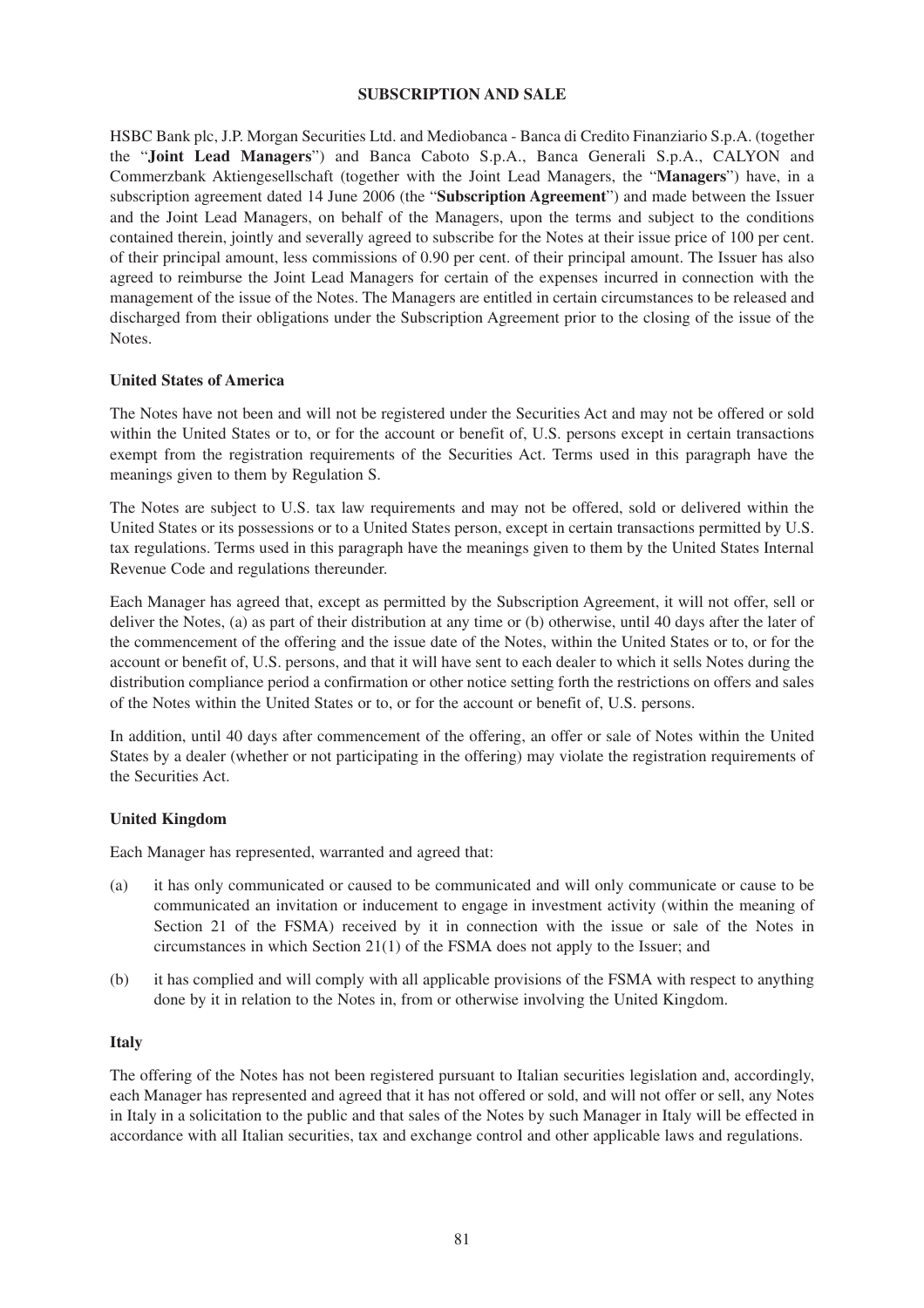Each of the Managers has represented and agreed that it will not offer, sell or deliver any Notes or distribute copies of the Prospectus or any other document relating to the Notes in Italy except:

- (i) to "**Professional Investors**", as defined in Article 31, paragraph 2 of CONSOB Regulation No. 11522 of 1 July 1998, as amended ("**Regulation No. 11522**"), pursuant to Article 30, paragraph 2 and Article 100 of Legislative Decree No. 58 of 24 February 1998, as amended ("**Decree No. 58**"); or
- (ii) in any other circumstances where an express exemption from compliance with the solicitation restrictions provided under Decree No. 58 or CONSOB Regulation No. 11971 of 14 May 1999, as amended, applies.

Any such offer, sale or delivery of the Notes or distribution of copies of the Prospectus or any other document relating to the Notes in Italy must be:

- (a) made by investment firms, banks or financial intermediaries permitted to conduct such activities in Italy in accordance with Legislative Decree No. 385 of 1 September 1993 as amended ("**Decree No. 385**"), Decree No. 58, Regulation No. 11522 and any other applicable laws and regulations;
- (b) in compliance with Article 129 of Decree No. 385 and the implementing instructions of the Bank of Italy, pursuant to which the issue, trading or placement of securities in Italy is subject to prior notification to the Bank of Italy, unless an exemption applies, depending, *inter alia*, on the aggregate amount and the characteristics of the Notes issued or offered in Italy; and
- (c) in compliance with any other applicable notification requirement or limitation which may be imposed by CONSOB or the Bank of Italy.

#### **General**

Each Manager has represented, warranted and agreed that it has complied and will comply with all applicable laws and regulations in each country or jurisdiction in which it purchases, offers, sells or delivers Notes or possesses, distributes or publishes this Prospectus or any other offering material relating to the Notes. Persons into whose hands this Prospectus comes are required by the Issuer and the Managers to comply with all applicable laws and regulations in each country or jurisdiction in which they purchase, offer, sell or deliver Notes or possess, distribute or publish this Prospectus or any other offering material relating to the Notes, in all cases at their own expense.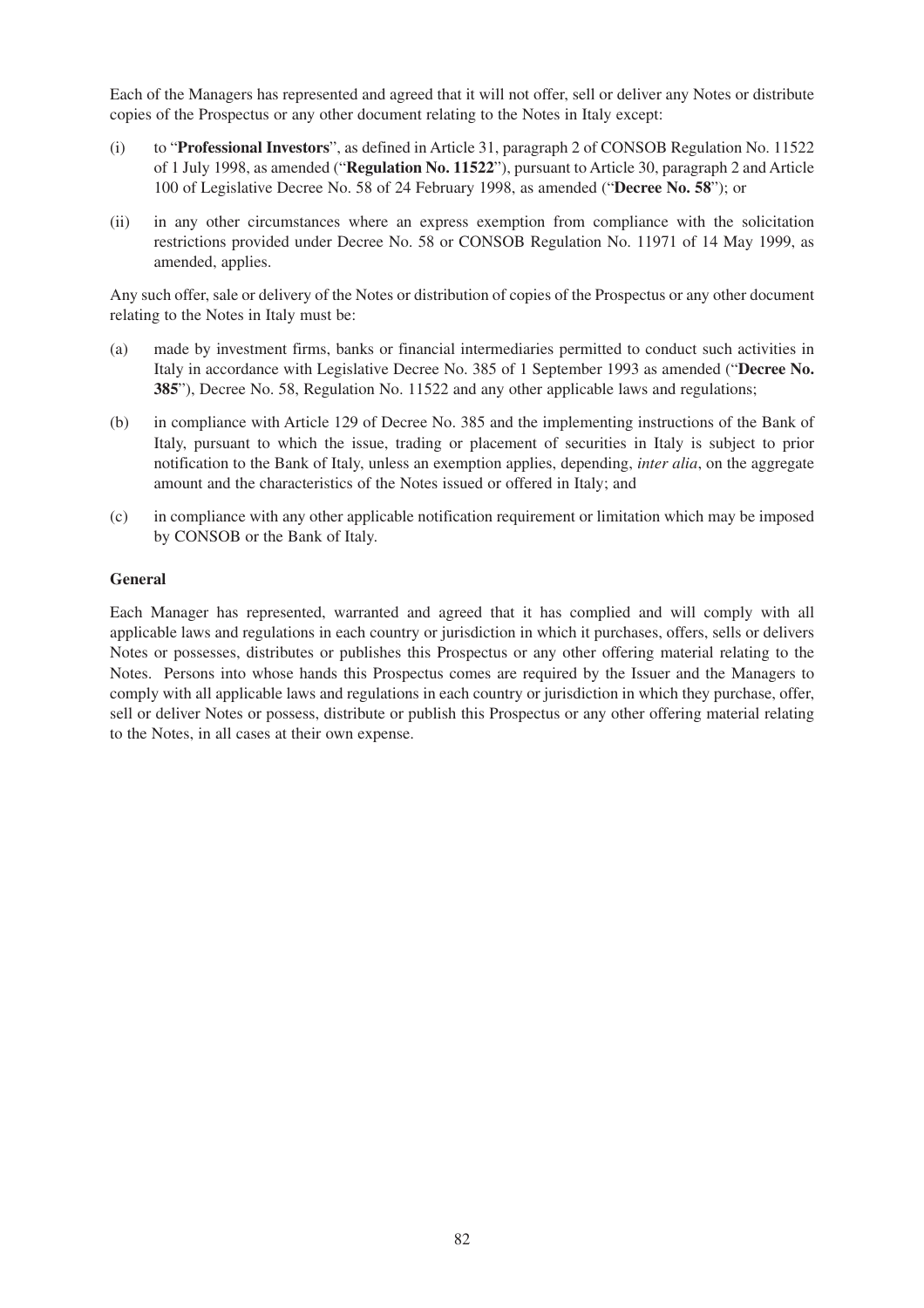#### **GENERAL INFORMATION**

## **Authorisations**

The creation and the issue of the Notes has been authorised by a resolution of the Board of Directors of the Issuer dated 10 May 2006.

## **Clearing of the Notes**

The Notes have been accepted for clearance through Euroclear and Clearstream, Luxembourg (which are the entities in charge of keeping the records). The appropriate Common Code and ISIN for the Notes are as follows:

| ISIN:               | XS0257010206 |
|---------------------|--------------|
| <b>Common Code:</b> | 025701020    |

The address of Euroclear is Euroclear Bank SA/NV, 1 Boulevard du Roi Albert II, B-1210 Brusssels and the address of Clearstream, Luxembourg is Clearstream Banking, 42 Avenue JF Kennedy, L-1855 Luxembourg.

#### **Litigation**

Save as disclosed in this Prospectus, there are no governmental, legal or arbitration proceedings against or affecting the Issuer, its subsidiaries or any of their respective assets, nor is the Issuer aware of any pending or threatened proceedings of such kind during the 12 months before the date of this Prospectus, which may have, or had in the recent past, significant effects on the Issuer's or the Generali Group's financial position or profitability or which are or might be material in the context of the issue of the Notes.

#### **No significant change**

Save as otherwise disclosed in this Prospectus and since the last day of the financial period in respect of which the most recent audited financial statements of the Issuer have been prepared, there has been no significant change, or any development reasonably likely to involve a significant change, in the condition (financial or otherwise), trading position or general affairs of the Issuer or any of its Subsidiaries.

#### **Material adverse change**

There has been no material adverse change in the prospects of the Issuer or the Generali Group since 31 December 2005.

#### **Trend information**

Save as disclosed in this Prospectus, the Issuer is not aware of any trends, uncertainties, demands, commitments or events that are reasonably likely to have a material effect on the Issuer's prospects for the current financial year since 31 December 2005, the date of the last published audited financial statements of the Issuer.

#### **Material contracts**

There are no material contracts that are not entered into in the ordinary course of the Issuer's business, which could result in any Generali Group member being under an obligation or entitlement that is material to the Issuer's ability to meet its obligation to security holders in respect of the securities being issued.

#### **Change in control**

There are no arrangements known to the Issuer the operation of which may result in a change of control of the Issuer other than as described herein.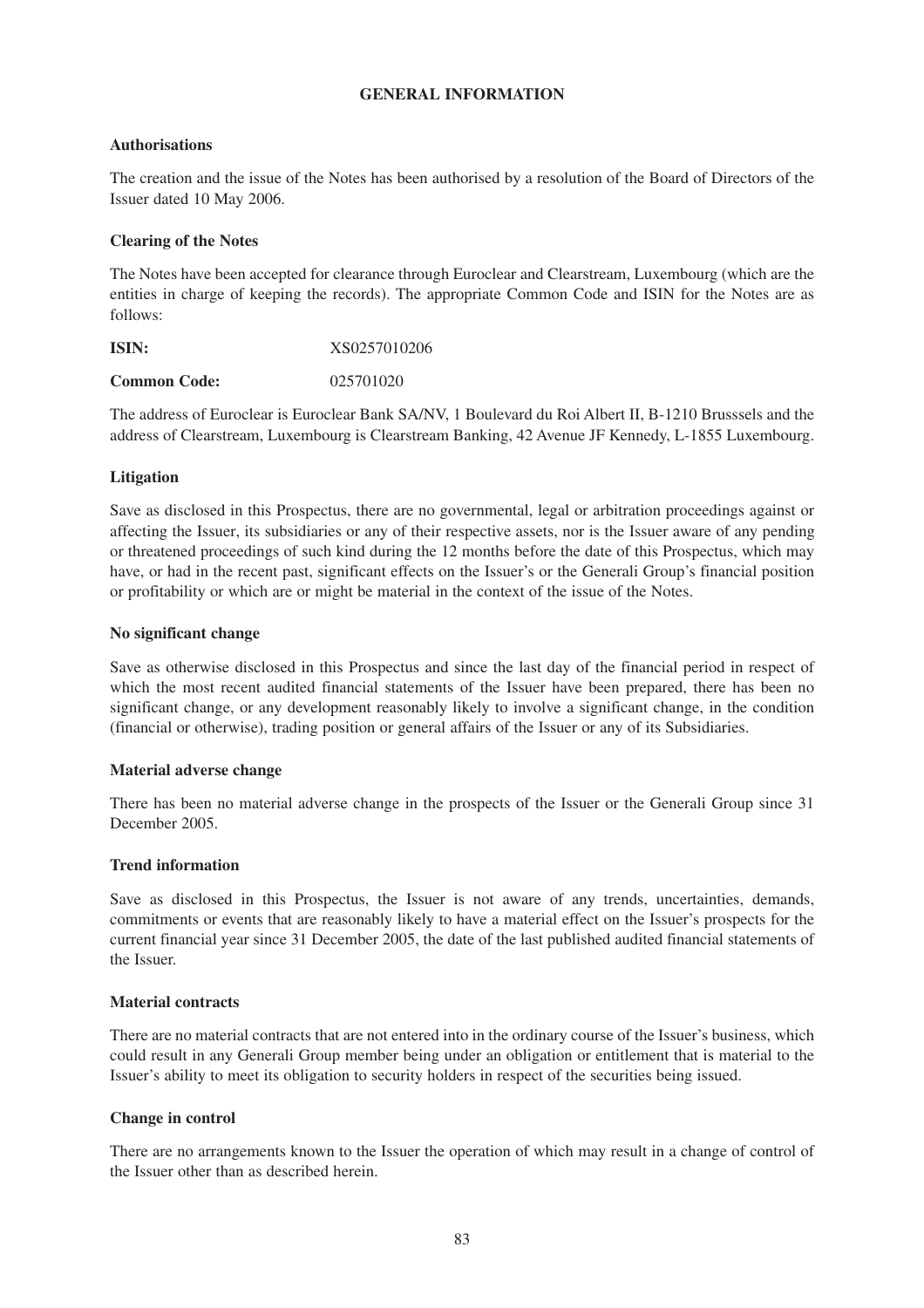## **Documents available for inspection**

For so long as the Notes are outstanding, copies and, where appropriate, English translations of the following documents may be inspected during normal business hours at the specified office of the Paying Agent, namely:

- (a) the Agency Agreement;
- (b) the Deed of Covenant;
- (c) the Subscription Agreement; and
- (d) the by-laws of the Issuer.

#### **Documents available**

For so long as the Notes are outstanding, copies and, where appropriate, English translations of the following documents may be obtained during normal business hours at the specified office of each Paying Agent, namely:

- (a) a copy of this Prospectus (including any supplement to this Prospectus);
- (b) the audited consolidated annual financial statements of the Issuer as at and for the years ended 31 December 2004 and 2005; and
- (c) the unaudited consolidated interim financial statements of the Issuer as at and for the three months ended 31 March 2005 and 2006.

#### **Auditors**

The auditors of the Issuer are PricewaterhouseCoopers S.p.A. who are registered on the special register of accounting firms held by CONSOB.

#### **Potential conflicts of interest**

Save for the commissions payable to the Managers (for further detail, see "Subscription and Sale" above), there are no interests, conflicting or otherwise, of natural and legal persons involved in the issue of the Notes that are material to the issue of the Notes.

## **Legend**

The Notes and any Coupons appertaining thereto will bear a legend to the following effect: "*Any United States person who holds this obligation will be subject to limitations under the United States income tax laws, including the limitations provided in Sections 165(j) and 1287(a) of the Internal Revenue Code.*"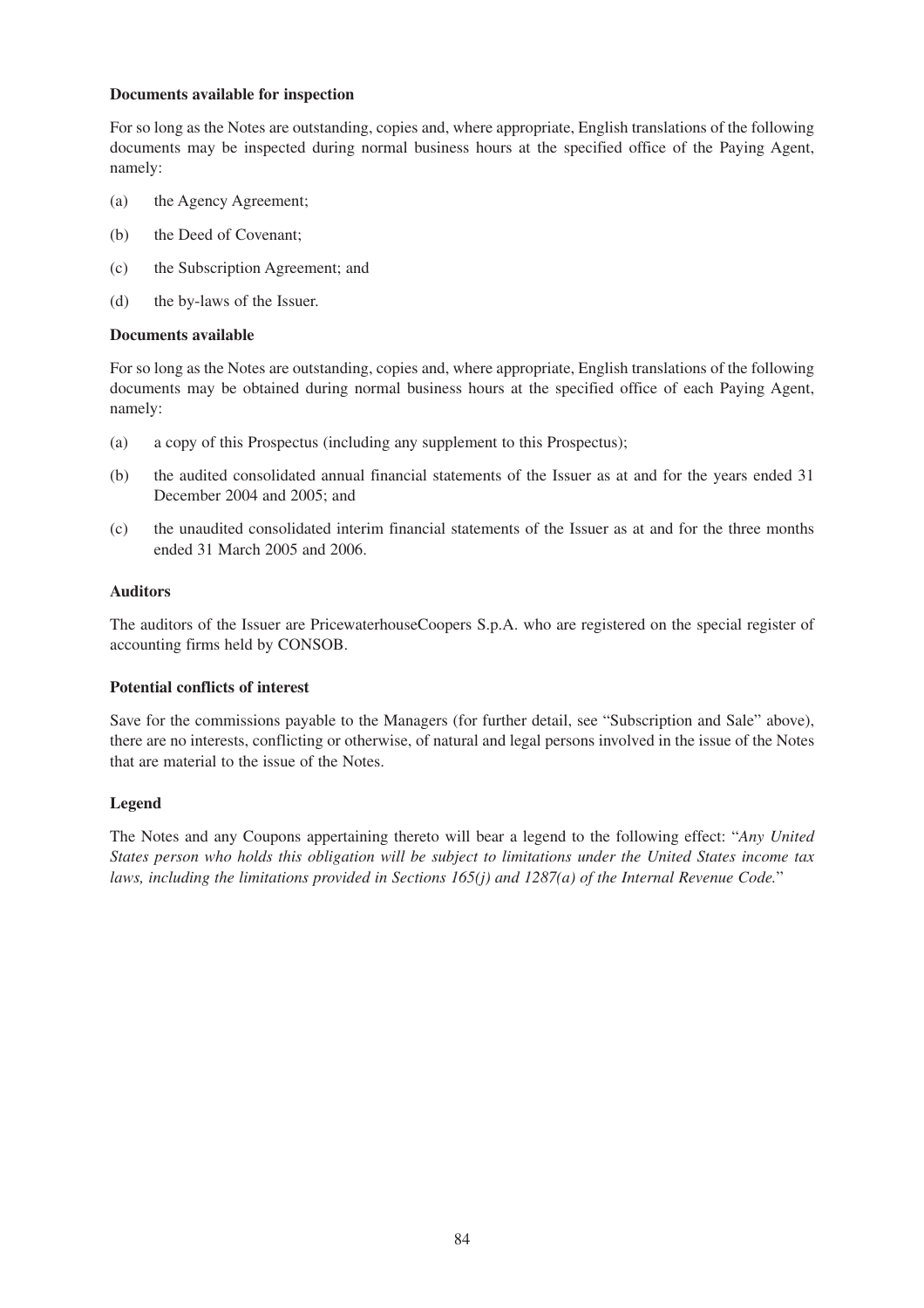## **THE ISSUER**

#### **Assicurazioni Generali S.p.A**.

Piazza Duca degli Abruzzi 2 34132 Trieste Italy

#### **JOINT LEAD MANAGERS**

# **HSBC Bank plc**

8 Canada Square London E14 5HQ United Ki\ngdom

#### **J.P. Morgan Securities Ltd.**

125 London Wall London EC2Y 5AJ United Kingdom

#### **Mediobanca - Banca di Credito Finanziario S.p.A.**

Piazzetta E. Cuccia 1 20121 Milan Italy

#### **CO-LEAD MANAGERS**

**Banca Caboto S.p.A. Banca Generali S.p.A.** Piazzetta Giordano dell'Amore 3 Via Crispi 4 20121 Milan 34125 Trieste Italy Italy

# **CALYON Commerzbank Aktiengesellschaft**

Via Brera 21 Kaiserplatz 20121 Milan 60261 Frankfurt am Main Italy Germany

## **FISCAL AGENT**

**BNP Paribas Securities Services, Luxembourg Branch** 33, Rue de Gasperich, Howald - Hesperange L-2085 Luxembourg

**PAYING AGENT BNP Paribas Securities Services, Luxembourg Branch** 33, Rue de Gasperich, Howald - Hesperange L-2085 Luxembourg

## **LEGAL ADVISERS**

*To the Issuer as to Italian Law:*

**Legal Department of Assicurazioni Generali S.p.A.** Via Machiavelli 4 34125 Trieste Italy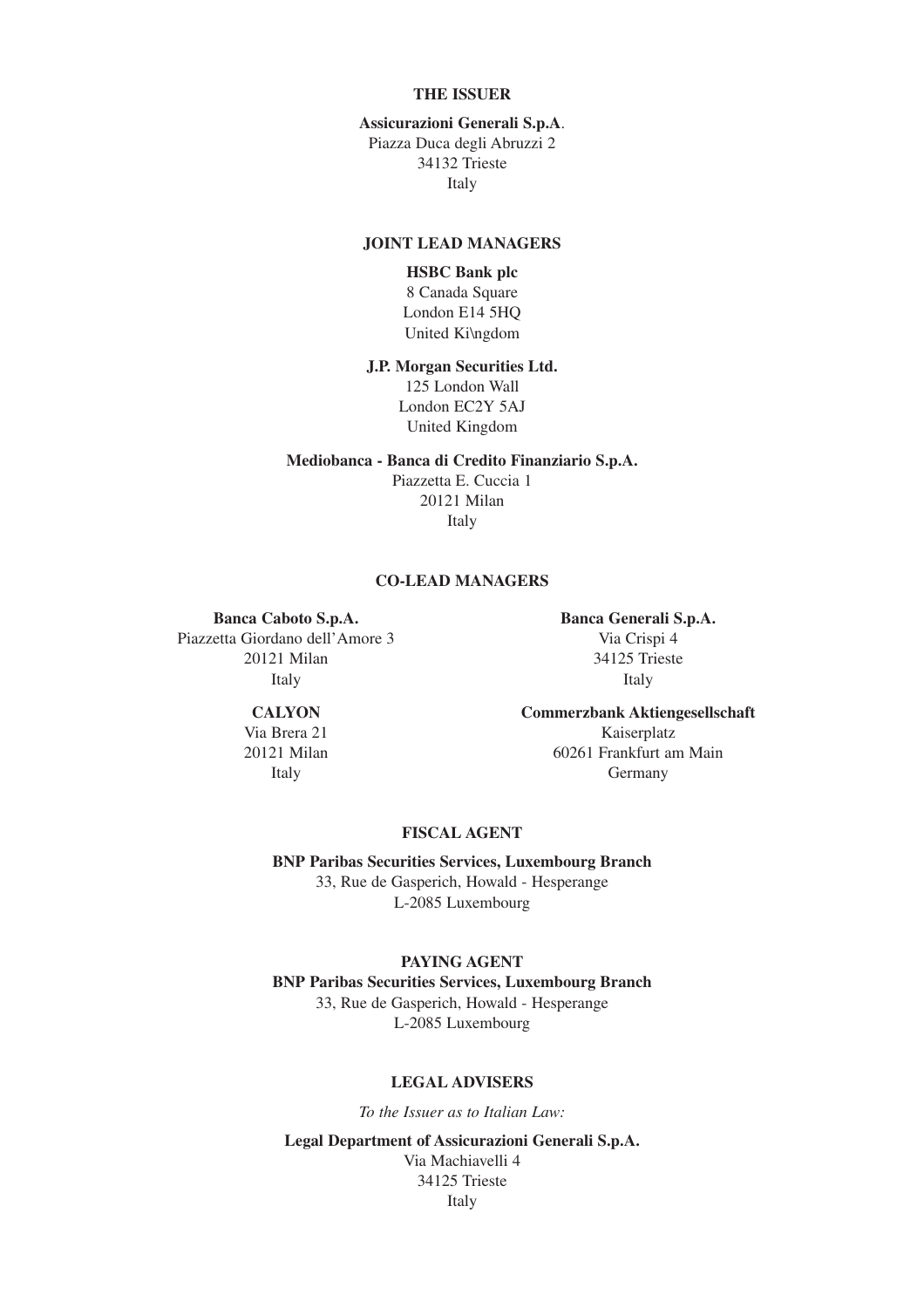20122 Milan

*To the Joint Lead Managers as to To the Joint Lead Managers as to Italian tax law English and Italian law*

**Studio Vitali Romagnoli Piccardi e Associati** Clifford Chance Studio Legale Associato<br>Via Crocefisso 12<br>Piazzetta M. Bossi 3 Piazzetta M. Bossi 3<br>20121 Milan Italy Italy

## **AUDITORS TO ASSICURAZIONI GENERALI S.p.A.**

**Pricewaterhouse Coopers S.p.A.**

Viale Monterosa 91 20149 Milan Italy

## **LISTING AGENT**

**BNP Paribas Securities Services, Luxembourg Branch** 33 Rue de Gasperich, Howald -Hesperange L-2085 Luxembourg